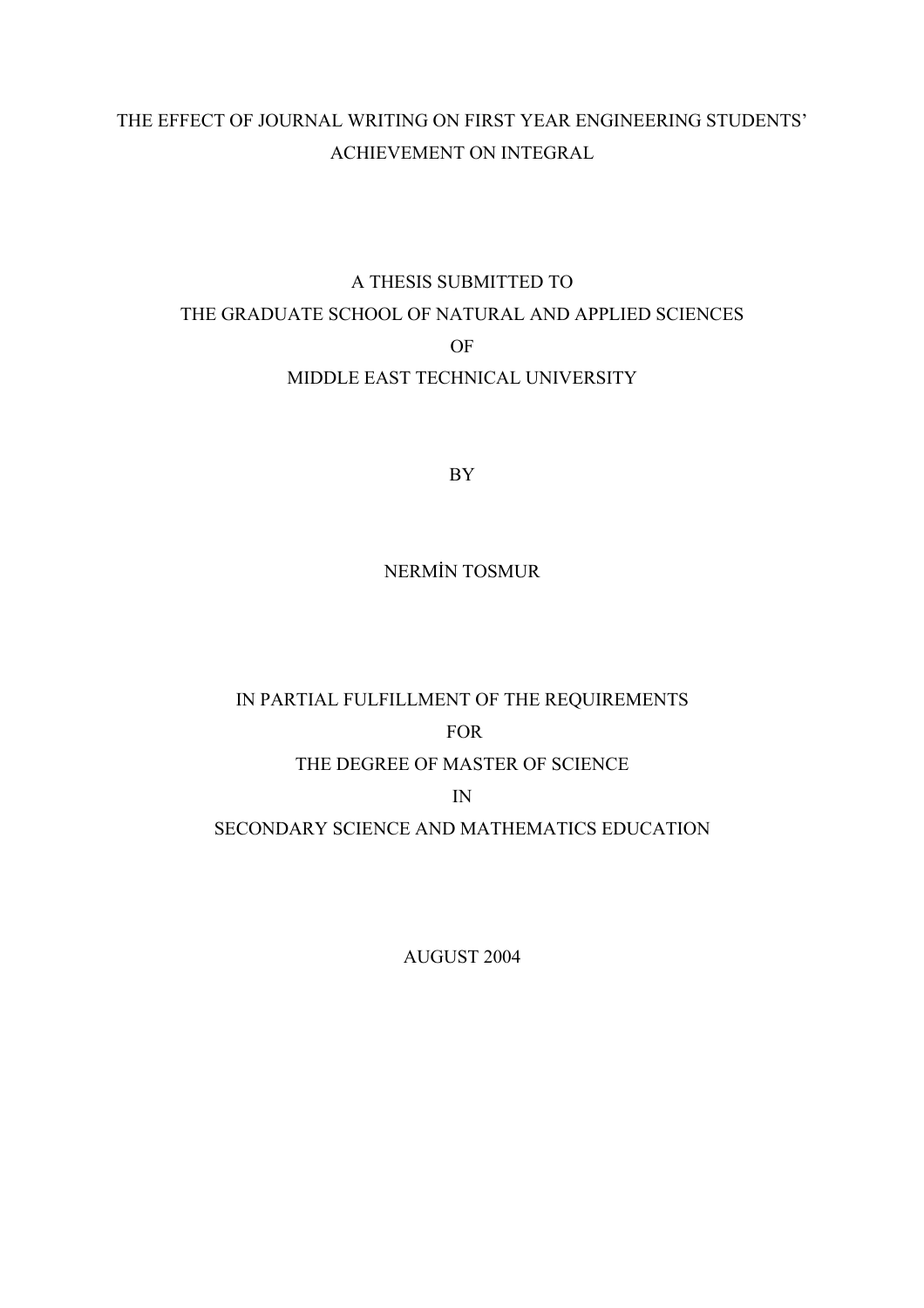Approval of the Graduate School of Natural and Applied Sciences

Prof. Dr. Canan Özgen Director

I certify that this thesis satisfies all the requirements as a thesis for the degree of Master of Science.

> Prof. Dr. Ömer Geban Head of Department

This is to certify that we have read this thesis and that in our opinion it is fully adequate, in scope and quality, as a thesis for the degree of Master of Science.

> Assoc. Prof. Dr. Behiye Ubuz Supervisor

Examining Committee Members

| Prof. Dr. Ziya Argün               | (GAZI, SSME)   |  |
|------------------------------------|----------------|--|
| Assoc. Prof. Dr. Behiye Ubuz       | (METU, SSME)   |  |
| Prof. Dr. Ömer Geban               | (METU, SSME)   |  |
| Assist. Prof. Dr. Tuncay Başkaya   | (ATILIM, MATH) |  |
| Assist. Prof. Dr. Erdinç Çakıroğlu | (METU, EME)    |  |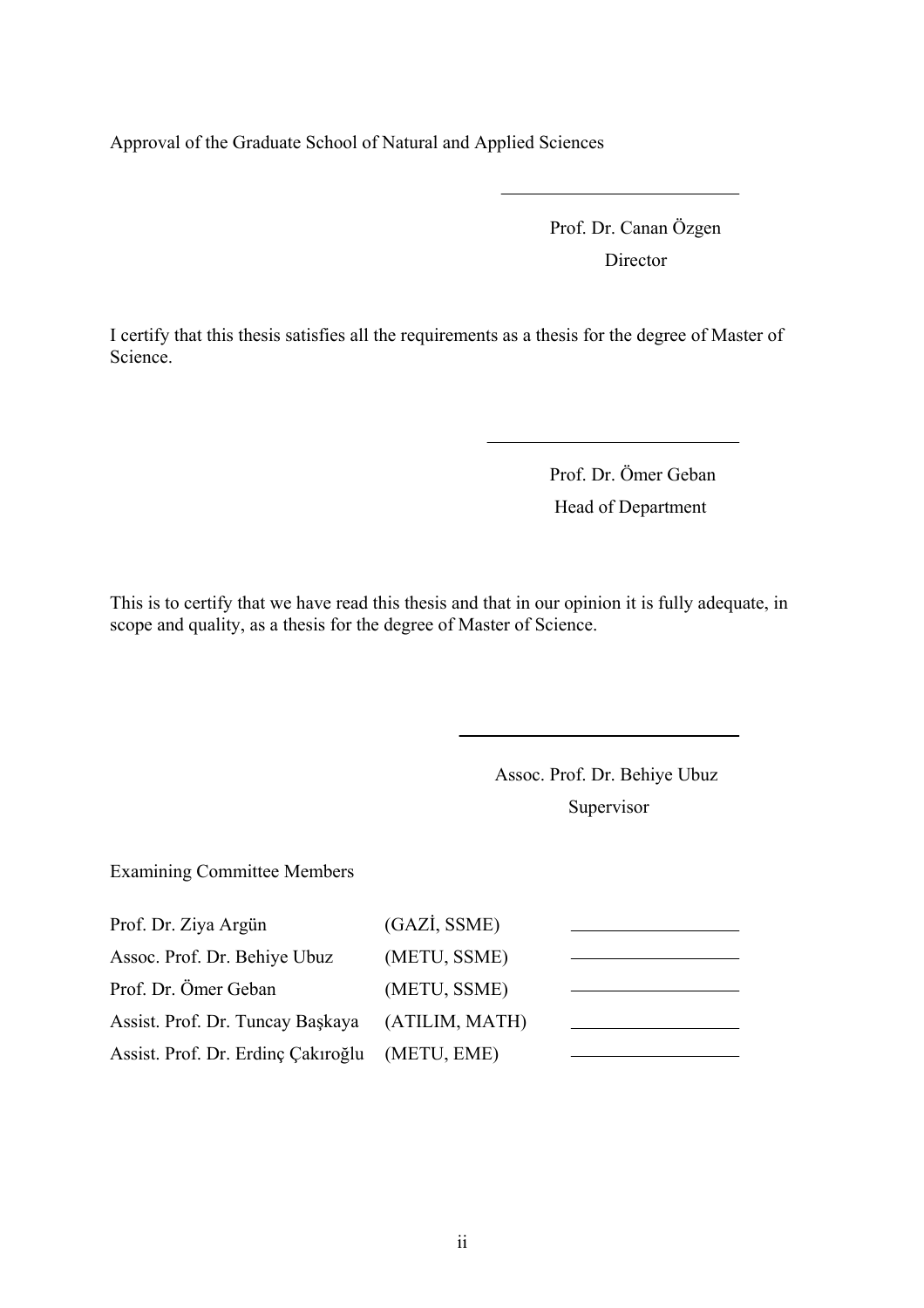**I hearby declare that all information in this document has been obtained and presented in accordance with academic rules and ethical conduct. I also declare that, as required by these rules and conduct, I have fully cited and referenced all material and results that are not original to this work.** 

Name, Last Name:

Signature :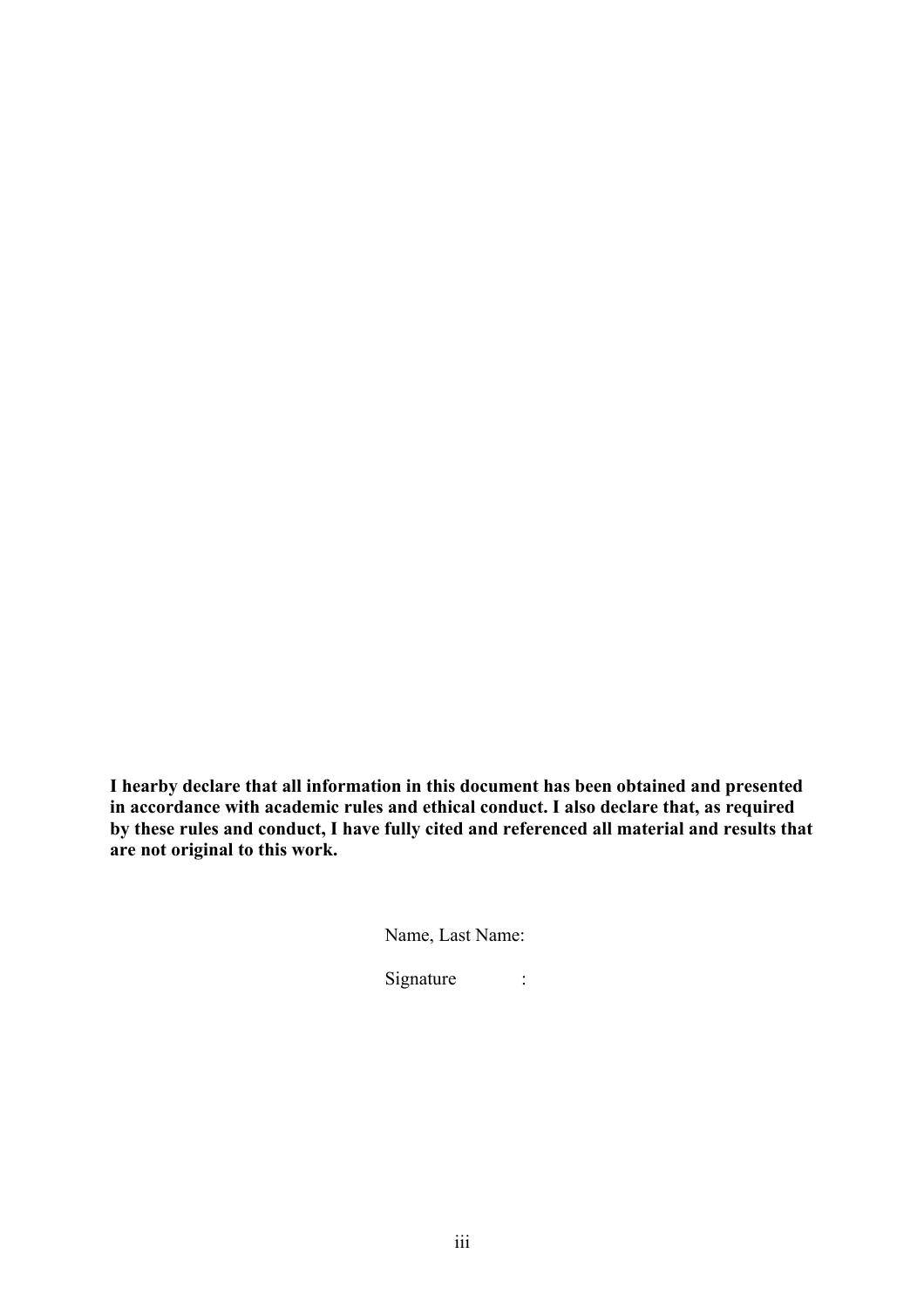## **ABSTRACT**

# **THE EFFECT OF JOURNAL WRITING ON FIRST YEAR ENGINEERING STUDENTS' ACHIEVEMENT ON INTEGRAL**

Tosmur, Nermin

M.S., Department of Secondary Science and Mathematics Education Supervisor: Assoc. Prof.Dr. Behiye UBUZ

August 2004, 117 pages

This study investigated the effects of journal writing with or without giving feedback and grade, compared to the traditional teaching on integral achievement of students with different learning styles. In addition, students' ideas about the journal writing activities in the mathematics classes were investigated.

The study was carried out with 87 first year engineering students at Atilim University from three classes. Two groups were assigned as experimental groups (EG1 and EG2) and one group was assigned as the control group (CG). Students in all groups received the same instruction on integral. Experimental groups (EG1 and EG2) also engaged in journal writing activities besides lectures. Journal writings of the EG1 students were graded and feedback was given. Journal writings of the EG2 students, however, were not graded and feedback was not given.

Two open-ended achievement tests on integral were developed. One of them was used as pre-test; the other was used as post-test. In addition, Kolb's Learning

Style Inventory was administered as pre-test to determine the learning styles of the students. Follow-up interviews were conducted with ten students from EG1 and EG2. Additionally,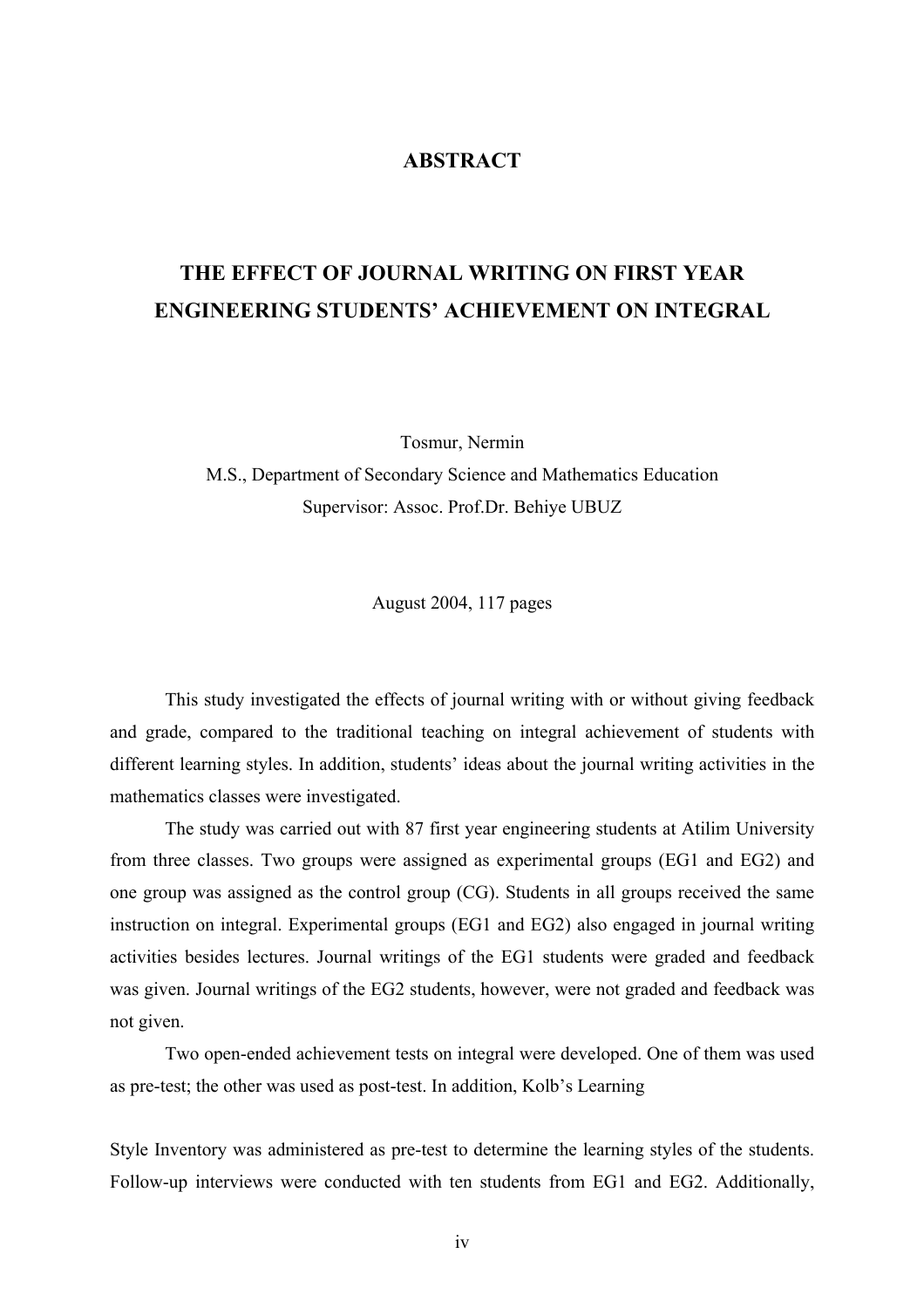classrooms were observed during the treatment. The results of the ANCOVA suggest that neither the groups' achievement nor the achievement of the students having different learning styles in each group differ significantly on integral. The results of the interviews, however, showed that students found journal writing activities as an effective teaching method and wanted to be engaged in the activity for the future.

**Keywords:** Journal Writing, Cognitively Oriented Journal Writing, Affectively Oriented Journal Writing, Kolb's Learning Style Inventory.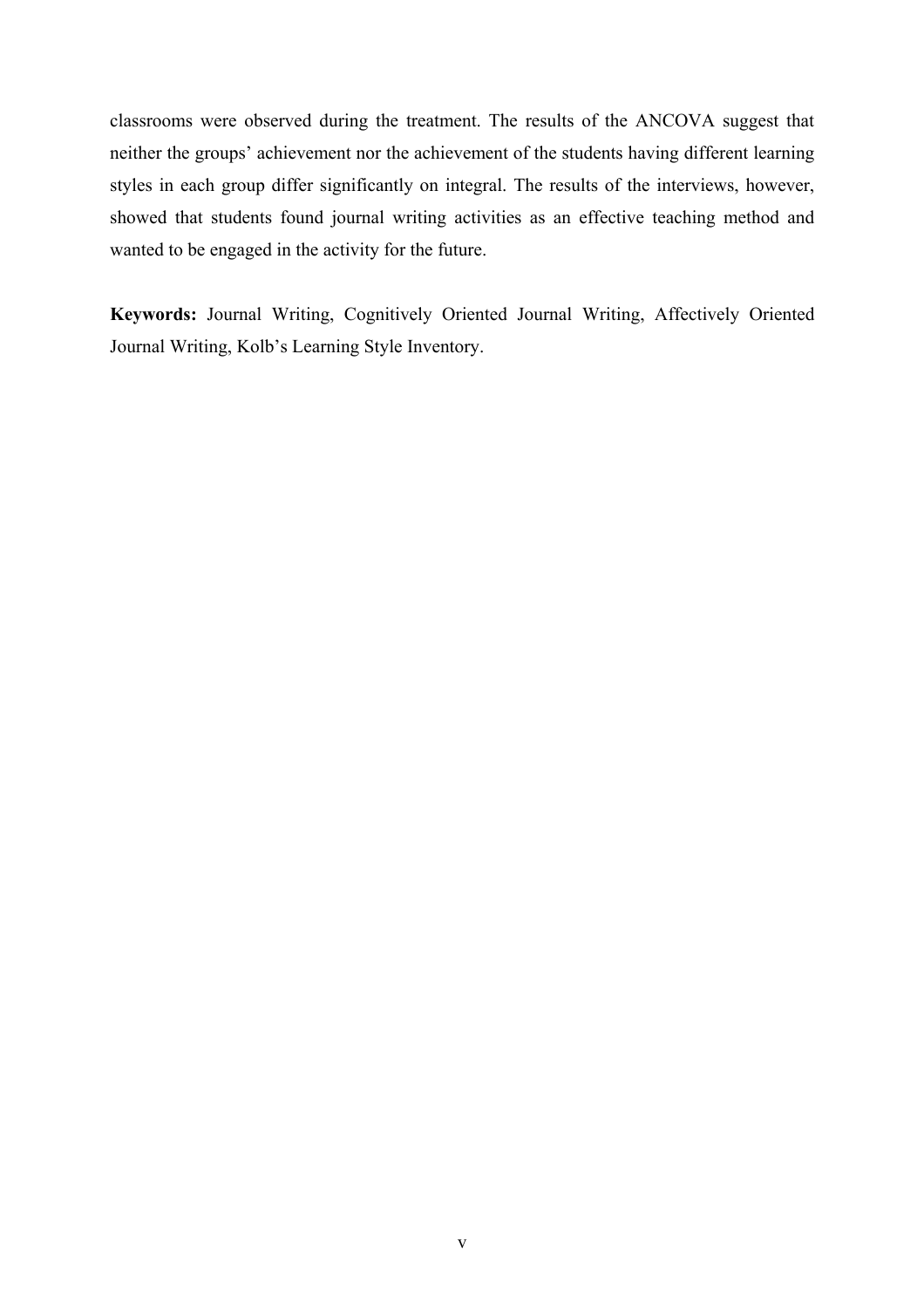# **İRDELEME YAZILARININ BİRİNCİ SINIF MÜHENDİSLİK ÖĞRENCİLERİNİN İNTEGRAL BAŞARILARINA ETKİSİ**

Tosmur, Nermin

Yüksek Lisans, Orta Öğretim Fen ve Matematik Alanları Eğitimi Bölümü Tez Yöneticisi: Doç.Dr. Behiye UBUZ

Ağustos 2004, 111 Sayfa

 Bu çalışmanın temel amacı, irdeleme yazılarının notlandırma ve geri dönüt verilerek ve verilmeksizin, farklı tip öğrenme stillerine sahip öğrencilerin integral konusunu öğrenmelerindeki başarılarına etkisini geleneksel öğretim metodu ile karşılaştırmaktır. Bunun yanı sıra öğrencilerin irdeleme yazılarının matematik derslerinde kullanılması ile ilgili düşünceleri de araştırılmıştır.

 Çalışma, Atılım Üniversitesi'nde öğrenim gören 87 birinci sınıf mühendislik öğrencisi ile yürütülmüştür. Öğrenciler üç ayrı sınıftan seçilmiştir. İki sınıf deney grubu (EG1 ve EG2) olarak, bir sınıf ise kontrol grubu (CG) olarak belirlenmiştir. Tüm gruplar aynı matematik eğitimini almışlardır. Öte taraftan, deney grubundaki öğrenciler dersin yanı sıra irdeleme yazılarını da kullanmışlardır. EG1'deki öğrencilerin irdeleme yazıları notlandırılmış ve geri dönüt verilmiş, EG2'deki öğrencilerin irdeleme yazıları notlandırılmamış ve geri dönüt verilmemiştir.

İntegral konusu ile ilgili iki başarı testi geliştirilmiştir. Bu testler açık uçlu sorulardan oluşmaktadır. Testlerden biri ön-test, diğeri ise son-test olarak uygulanmıştır. Bunların yanı sıra Kolb'un Öğrenme Stil Envanteri öğrencilerin öğrenme stillerini belirlemek üzere ön-test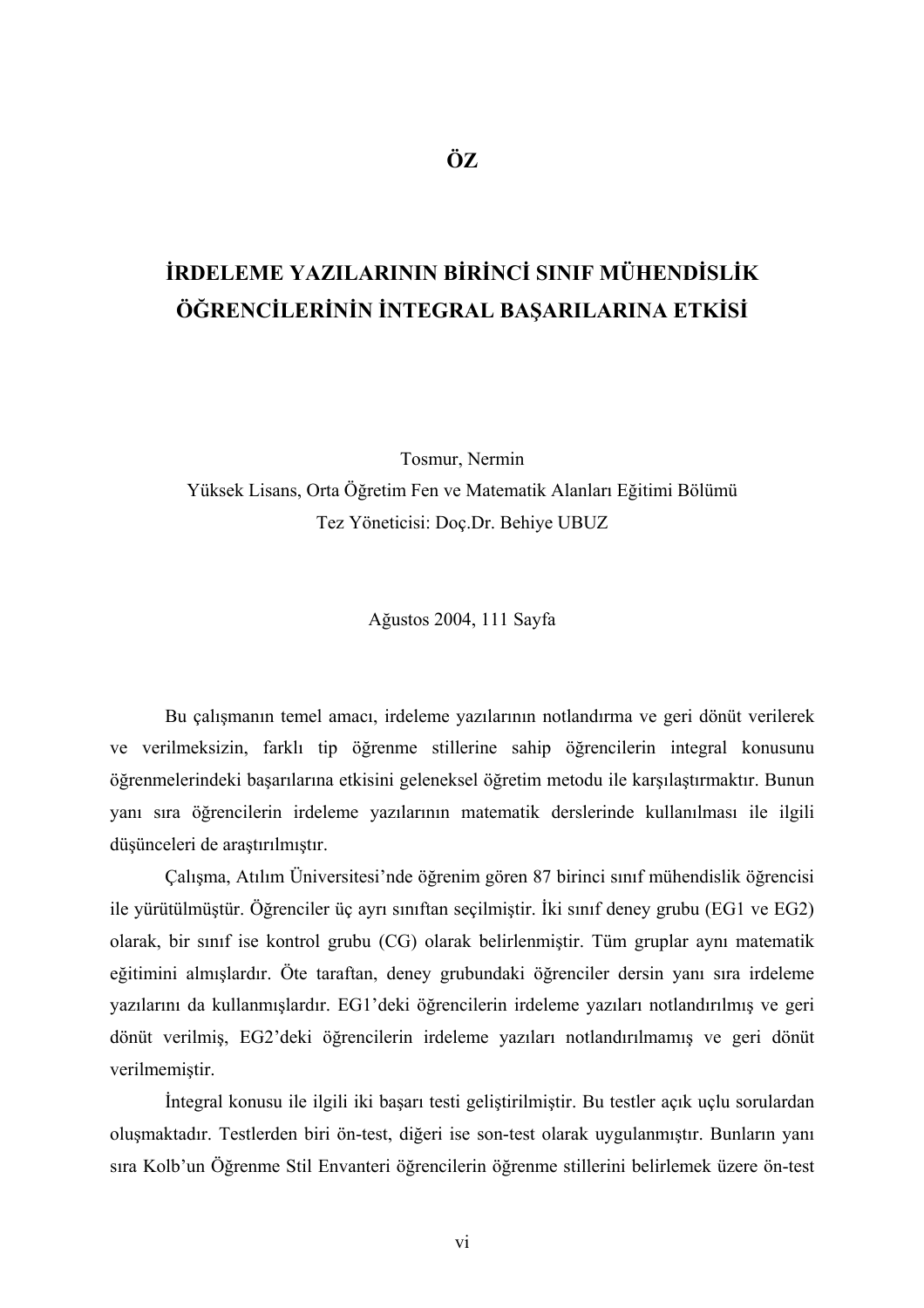olarak verilmiştir. Uygulama bitiminde Deney Grubu1 (EG1) ve deney Grubu2 (EG2) den toplam on öğrenci ile görüşmeler yapılmıştır. Ayrıca, çalışma sırasında sınıflar gözlemlenmiştir.

 ANCOVA'nın sonuçları, integral konusunda gruplar arasında ve aynı grupta bulunan farklı öğrenme stiline sahip öğrenciler arasında önemli bir fark olmadığını göstermektedir. Öte taraftan, öğrencilerle yapılan görüşmelerin sonuçları, öğrencilerin irdeleme yazılarını etkili bir öğretme tekniği olarak değerlendirdiklerini ve gelecekte de bu aktiviteye devam etmek istediklerini göstermektedir.

**Anahtar Sözcükler:** İrdeleme Yazıları, Bilişsel Tabanlı İrdeleme Yazıları, Duygusal Tabanlı İrdeleme Yazıları, Kolb'un Öğrenme Stil Envanteri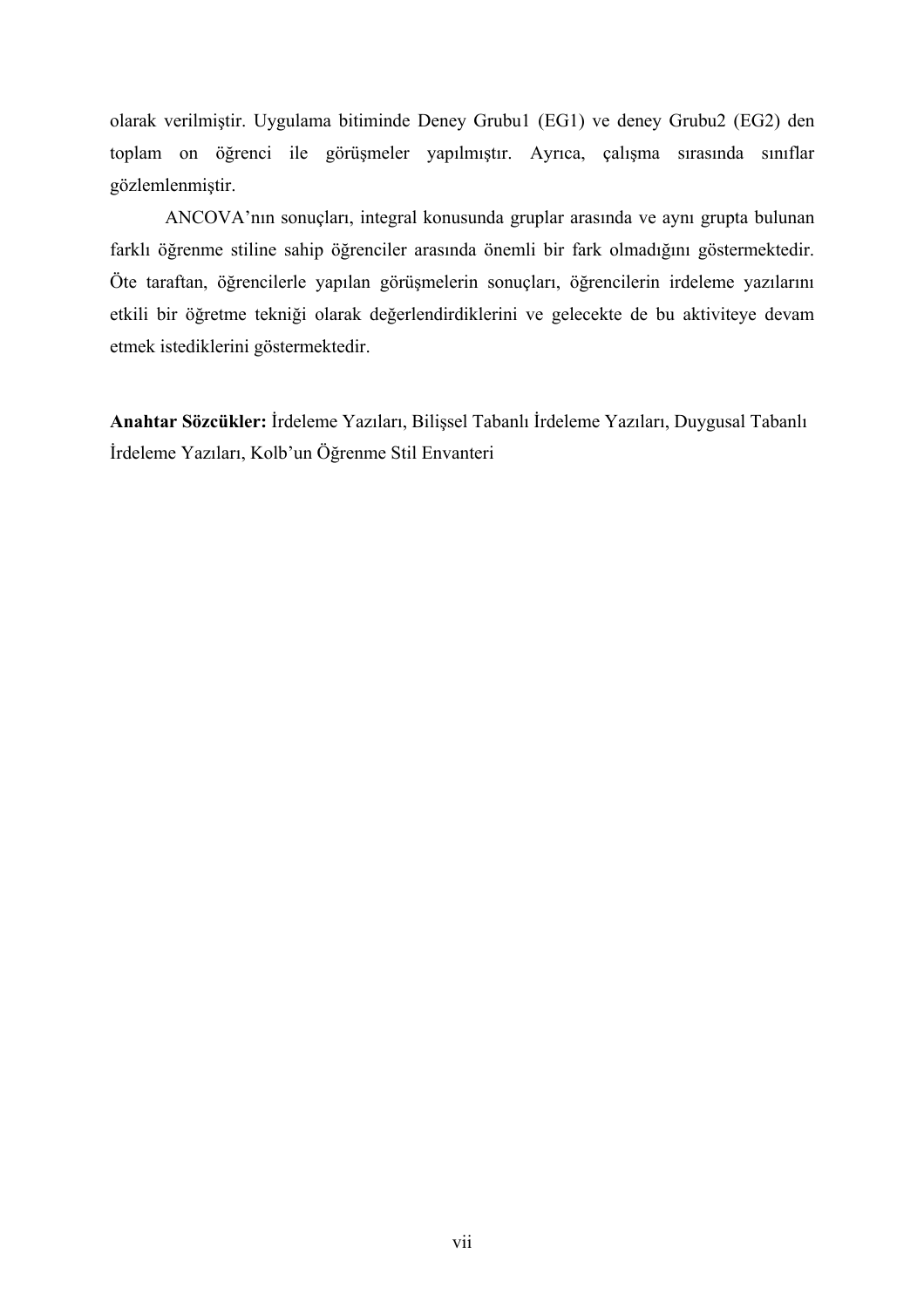## **ACKNOWLEDGMENTS**

 I would like to thank my supervisor Assoc. Prof. Dr. Behiye UBUZ not only for her valuable, encouraging, patient, and continuous help and support but, also sharing responsibility of this study. I also would like to thank the lecturers Assist. Prof. Dr. Tuncay BASKAYA, Assist. Prof. Dr. Figen ÇİLİNGİR and Inst. Ayhan AYDIN and the students who made it possible for me to collect my data. Thank you sincerely.

 I also would like to thank my university, Atilim University, for giving me encouragement, patience and support whenever I needed.

 I also indepted to my families, Bayazıt and Tosmur, for their encouragement, and patient support whenever I needed them.

 Most deserving of my appreciation is my husband, Derviş for his limitless help, support, and encouragement as well as for his love. Thank you heartly…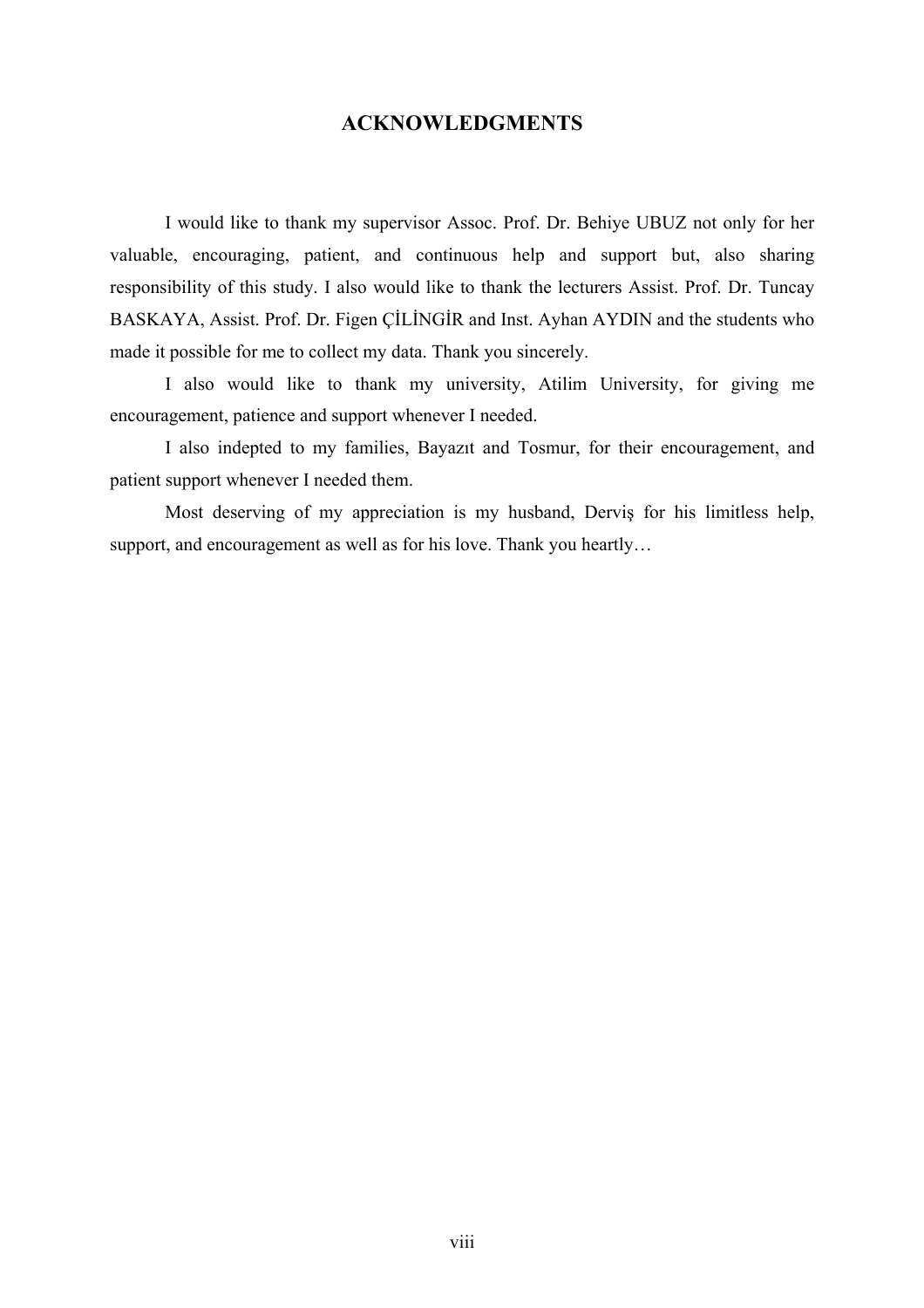## **TABLE OF CONTENTS**

| <b>CHAPTERS</b>                                          |
|----------------------------------------------------------|
|                                                          |
|                                                          |
|                                                          |
|                                                          |
| 2.3 How to Adopt and Use Journal Writing in the Class7   |
|                                                          |
|                                                          |
|                                                          |
|                                                          |
| 2.4.1.3 Advantages for the Student-Teacher Interaction13 |
|                                                          |
|                                                          |
| 2.5.1 To Grade or Not to Grade Journal Writings15        |
|                                                          |
|                                                          |
| 3. RESEARCH DESIGN AND METHOD                            |
|                                                          |
|                                                          |
|                                                          |
|                                                          |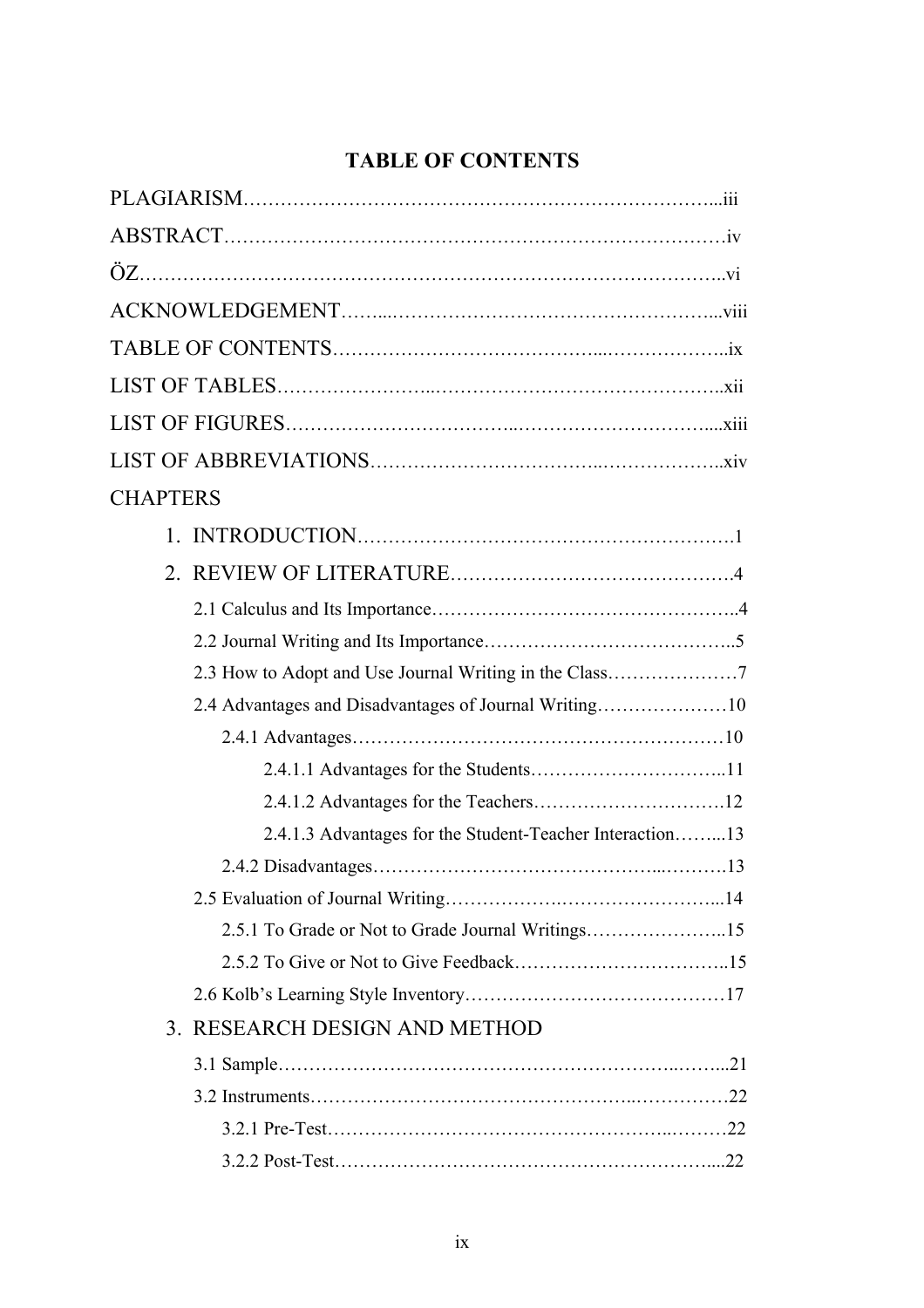| 3.4 The Treatment for the Experimental and Control Groups29          |  |
|----------------------------------------------------------------------|--|
| 3.4.1 Journal Writing Method in the Experimental Groups32            |  |
|                                                                      |  |
|                                                                      |  |
|                                                                      |  |
| 4. RESULTS                                                           |  |
| 4.1 Descriptive and Inferential Statistics of Pre and Post Test41    |  |
| 4.2 Explanatory Results of the Pre-Test, Post-Test and Journal       |  |
|                                                                      |  |
| 4.3 Analysis of Affectively Oriented Journal Writings53              |  |
| 4.3.1 Students' Views about the Components of Treatment53            |  |
| 4.3.2 Difficulties of the Students Related to the Integral Concept57 |  |
|                                                                      |  |
| 4.4.1 Students' Views about the Journal Writing Activities58         |  |
| 4.4.2 Students' Views about Feedback in Journal Writing              |  |
|                                                                      |  |
| 4.4.3 Students' Views about Grading in Journal Writing               |  |
|                                                                      |  |
| 5. DISCUSSION, CONCLUSION AND IMPLICATION                            |  |
|                                                                      |  |
|                                                                      |  |
|                                                                      |  |
|                                                                      |  |
| <b>APPENDICIES</b>                                                   |  |
|                                                                      |  |
|                                                                      |  |
|                                                                      |  |
|                                                                      |  |
|                                                                      |  |
| E. EXAMPLES OF STUDENTS' RESPONSES AND FREQUENCIES                   |  |
| FOR EACH ITEM IN THE PRE TEST97                                      |  |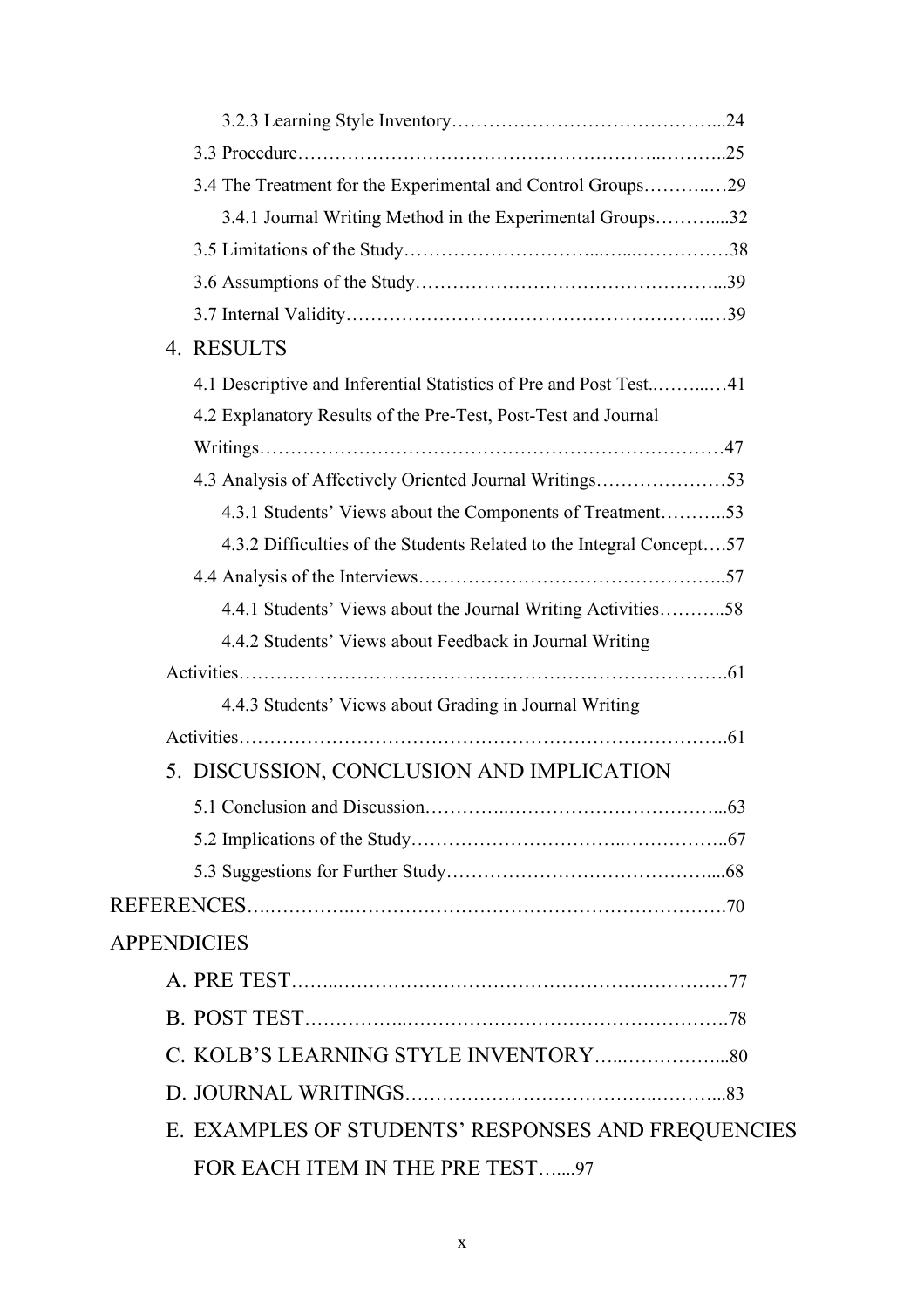| F. EXAMPLES OF STUDENTS' RESPONSES AND FREQUENCIES |  |
|----------------------------------------------------|--|
| FOR EACH ITEM IN THE POST                          |  |
|                                                    |  |
| G. EXAMPLES OF STUDENTS' RESPONSES AND FREQUENCIES |  |
| FOR EACH JOURNAL WRITING                           |  |
|                                                    |  |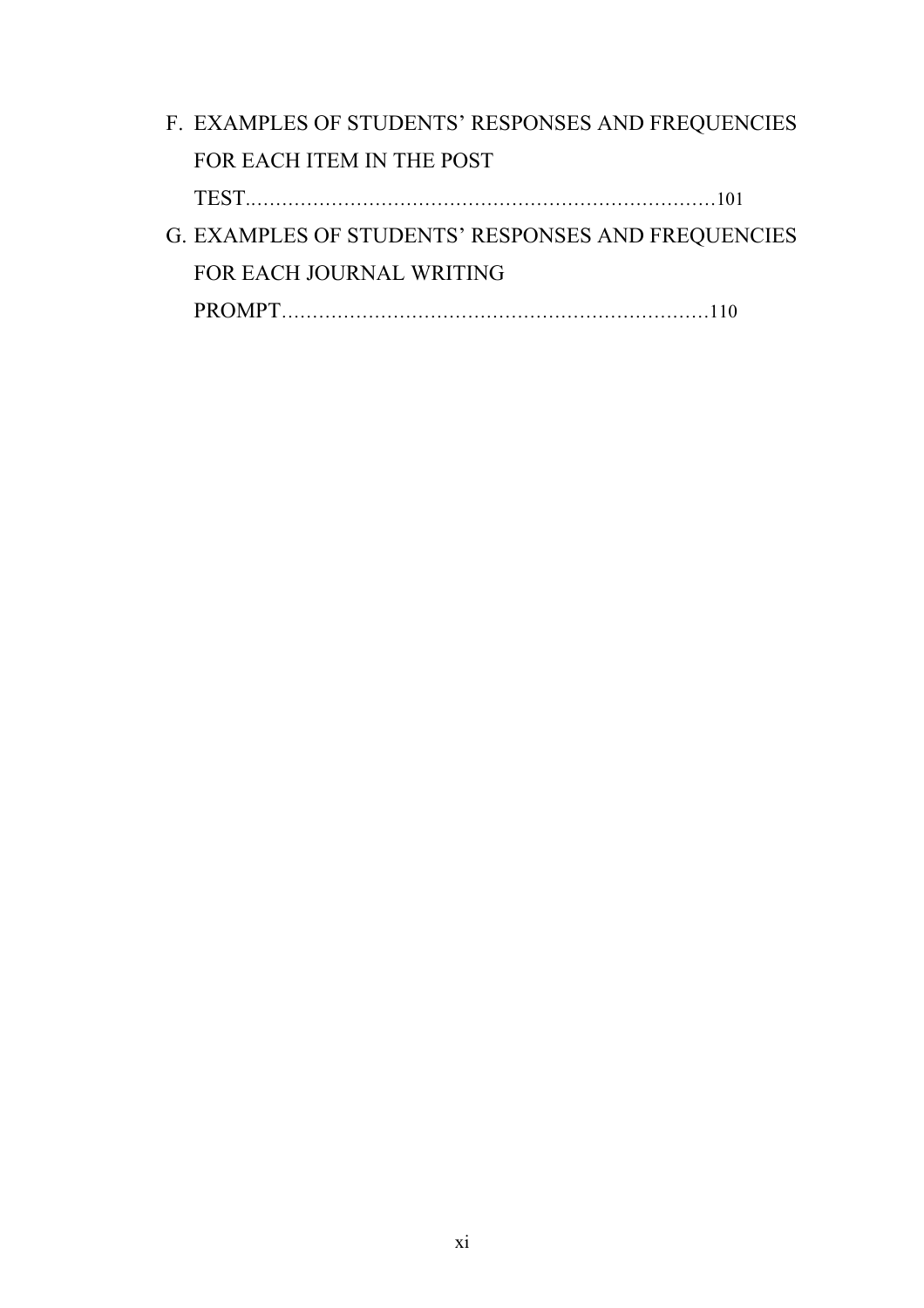## **LIST OF TABLES**

## TABLES

| Interviewed students' characteristics in terms of gender, exam grades<br>3.5                   | and            |
|------------------------------------------------------------------------------------------------|----------------|
|                                                                                                |                |
|                                                                                                |                |
|                                                                                                |                |
|                                                                                                |                |
|                                                                                                |                |
| 4.3 Means and standard deviations of pre and pos test scores of EG1, EG2 and CG with           |                |
|                                                                                                |                |
| 4.4 Frequencies of arguments related to the components of treatment that are identified in the |                |
| affectively oriented journal writings (Journal writing #2 and #13)53                           |                |
| 4.5 Frequencies of arguments related to the components of treatment that are identified in the |                |
| affectively<br>journal<br>writings<br>(Journal<br>oriented<br>writing                          | #7, #9,<br>and |
|                                                                                                |                |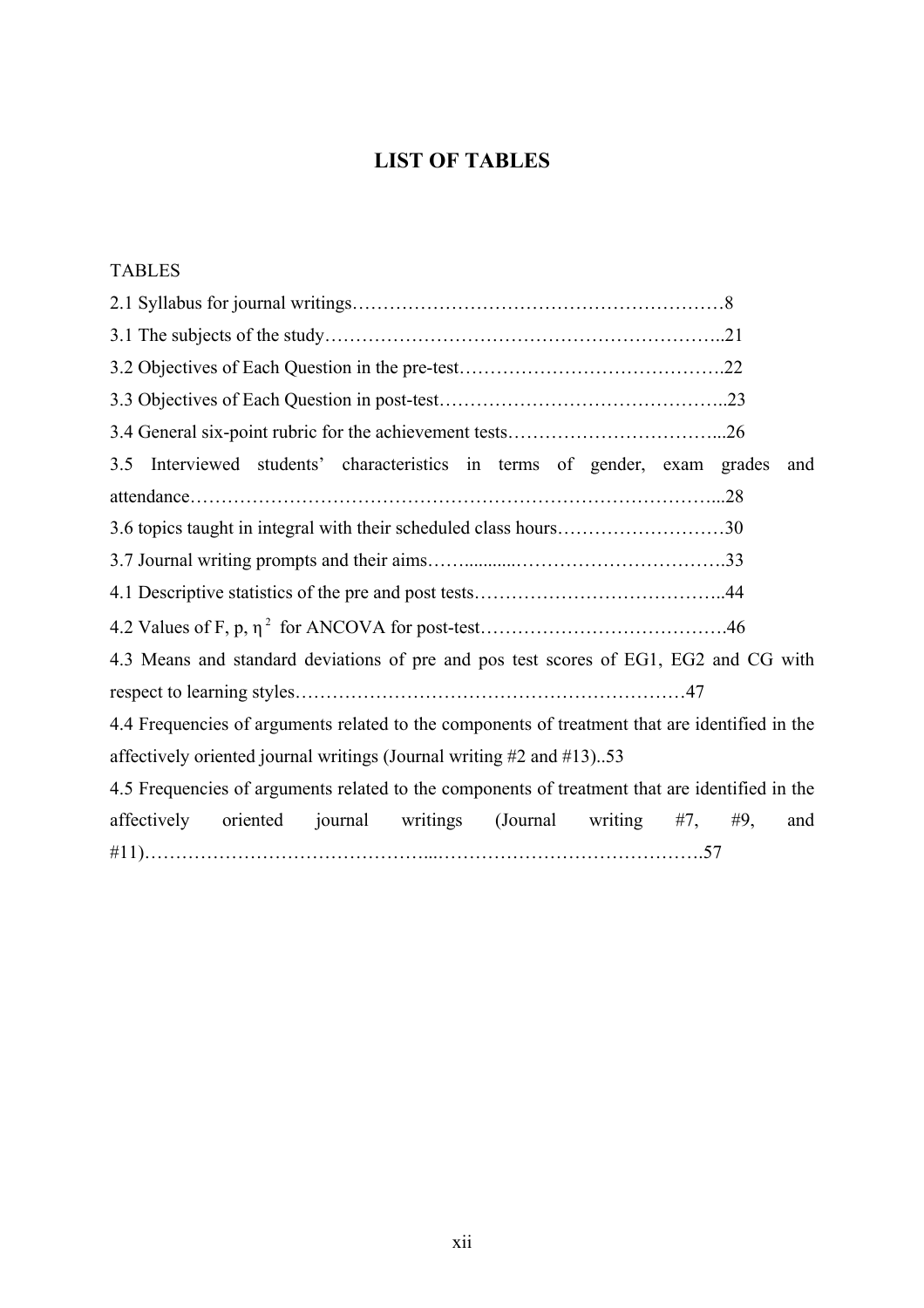## **LIST OF FIGURES**

| <b>FIGURES</b>                                                              |  |
|-----------------------------------------------------------------------------|--|
|                                                                             |  |
| 4.1 Box-and-Whisker plots of pre and post test scores for EG1, EG2 and CG41 |  |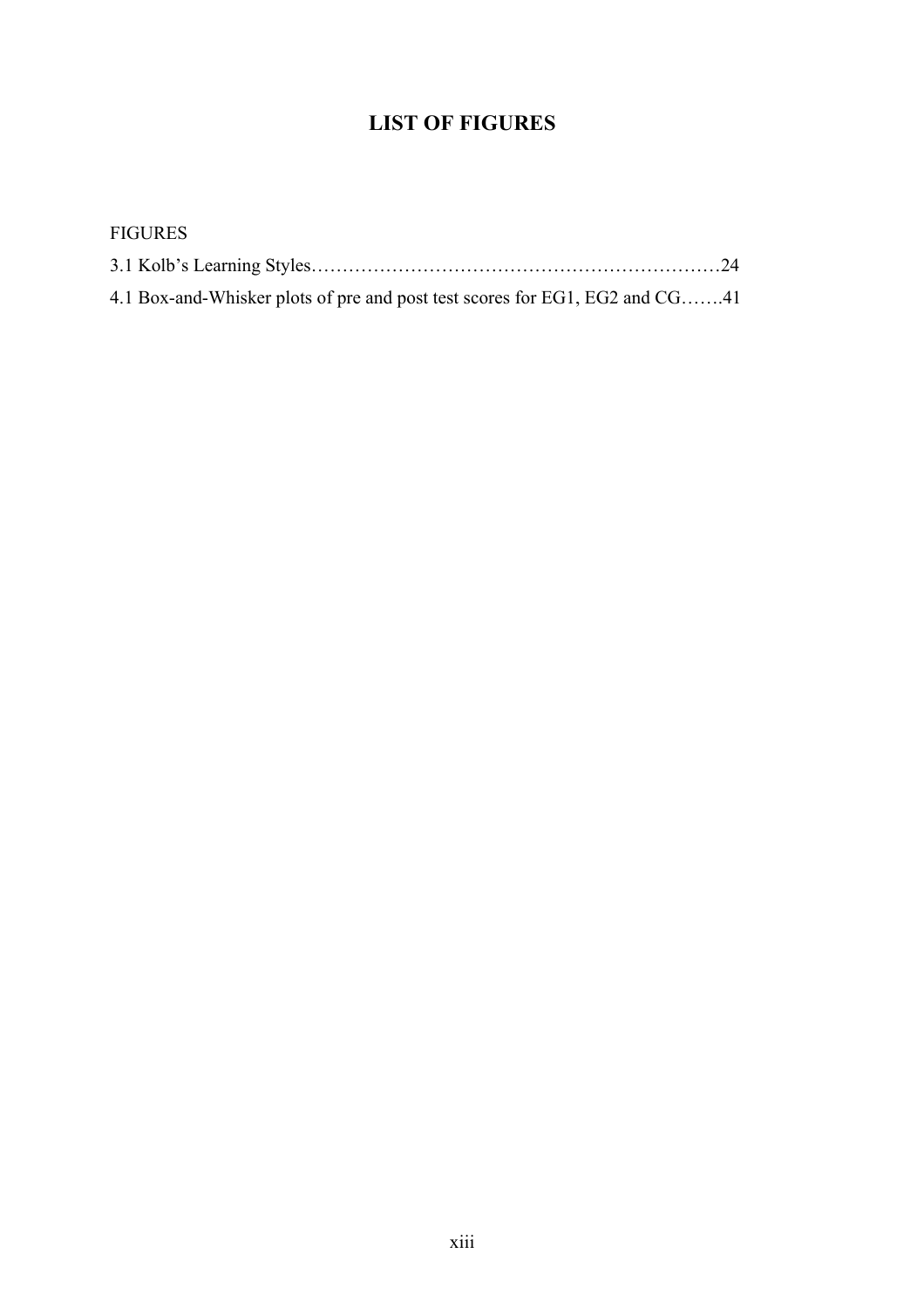## **LIST OF ABREVIATIONS**

| EG1         | : Experimental Group 1 |
|-------------|------------------------|
| EG2         | : Experimental Group 2 |
| CG          | : Control Group        |
| N           | : Sample Size          |
| <b>SS</b>   | : Sum of Squares       |
| <b>MS</b>   | : Mean Square          |
| $\mathbf F$ | : F Statistics         |
| P           | : Significance Value   |
| $\eta^2$    | : Significance Level   |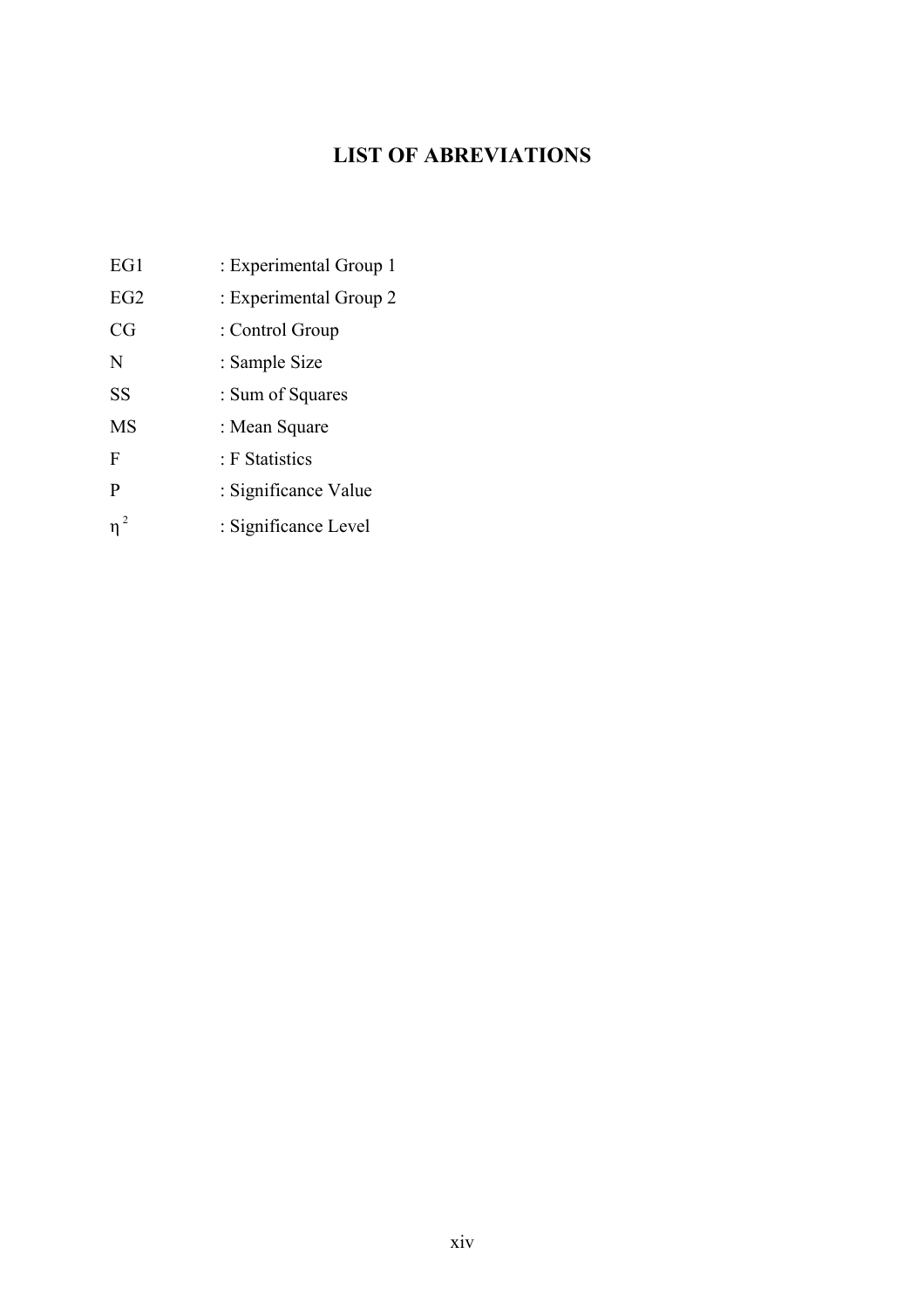### **CHAPTER I**

## **INTRODUCTION**

 The main goal at every level of today's education is to provide students with an operative knowledge, and key competencies, which will create a basis for further learning-according to actual social and professional demands and potentialities. Current viewpoints on general education indicate a clear shift emphasis in social expectations towards the educational aims: developing creativity and cognitive abilities instead of mastering simple skills, which are useful only in typical situations (Lakoma, 2002). Mathematics is one of the most important tools serving the objectives of the education as being an operating tool in learning, like the surgeon's scalpel, and allowing us to penetrate into the inner characteristics of phenomena (Gnedonko and Khalil, 1979).

Calculus is an important subject area within mathematics as being one of the three cornerstones of modern mathematics (Stewart, 1975; Orton, 1983). Golden (2003) states that the development of calculus is one of the greatest intellectual achievements of the past two millennia. Calculus provides the language and basic concepts used to formulate most of the fundamental laws and principles of the various disciplines throughout the physical, mathematical, biological, economic and social sciences, as well as electrical, mechanical, computer, civil, and materials engineering. Without calculus, most of the developments in science and engineering which occurred in the twentieth century and have become essential part of our everyday life, such as air travel, television, computers, weather prediction, medical imagining, wireless phones, the internet, etc. could not have happened (Golden, 2003). Although calculus is very important in our life, it is not easy for students to learn it (Keith, 1989; Orton, 1980; Ubuz, 1996).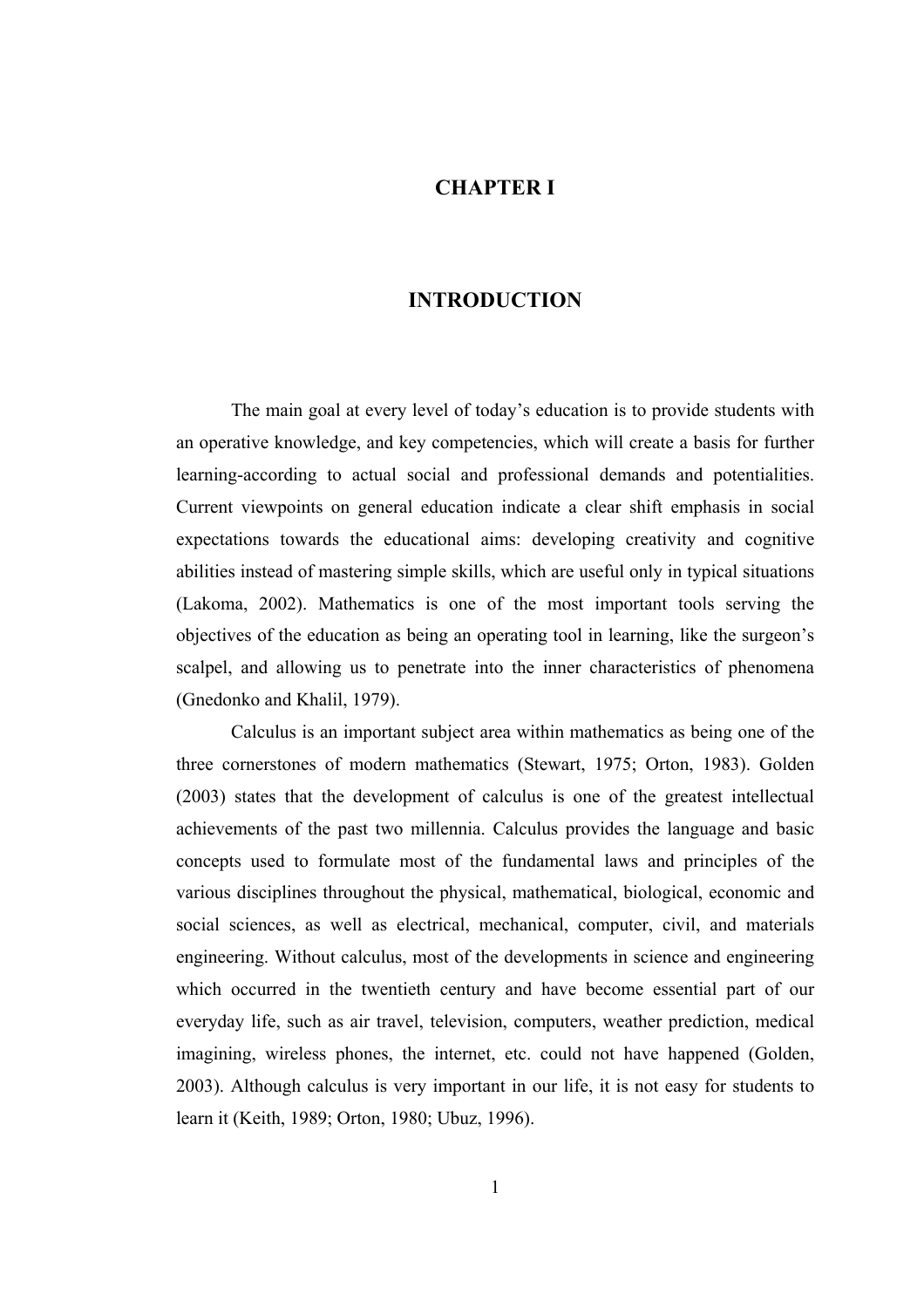The fundamental topics of calculus-functions, limit-continuity, derivative, and integral, all are hard for students to comprehend (Rasslan and Tall, 2002; Tall, 1993). Nevertheless, integral is one of the most difficult topics to learn (Rasslan and Tall, 2002). While students are learning the topics other than integral, they obtain the result by using a flow of rules. However, in the learning process of integral the rules are stable. In order to get the result, students should make these rules dynamic by using their experience obtained by the pre-given rules of integral. For instance, when a student learns the substitution method, he/she basically learns as a rule that when the differential of an appropriate function which is chosen by the student is substituted in the integral, it gives the whole integrand or a part of it. Therefore, he/she can handle the simplified integral which can be evaluated by using the pregiven stable rules of integral concept.

 Many activities have been conducted in teaching and learning of mathematics. Journal writing is the one which has been focused the recent years. Countryman (1992) states that knowing mathematics is doing mathematics. Students need to be active, creative and responsive to the physical world. In order to learn mathematics, students must construct it for themselves by exploring, justifying, representing, discussing, using, describing, investigating, predicting, in short being active in the world. Writing is an ideal activity for such processes (Countryman, 1992). Writing in mathematics provides opportunities for students to construct their own knowledge of mathematics. It allows students to explore and organize the mathematics presented in their own terms; it allows for invention, and it facilitates both learning and retention (Keith, 1989). Brandau (1989) supports this by stating that writing is central to understanding process, since we often do not know what we think until we need to find the words put to paper.

 The use of student writing activities as a part of mathematical learning has been the focus of much research. Although there are some studies indicating that writing in mathematics has a positive effect on understanding (Countryman, 1992; Jurdak and Zein, 1998), there are also studies showed that journal writing has no effect on learning mathematics (Croxton and Berger; Porter and Masingila, 2000). In addition, there is also no consensus on whether the journal writings graded and given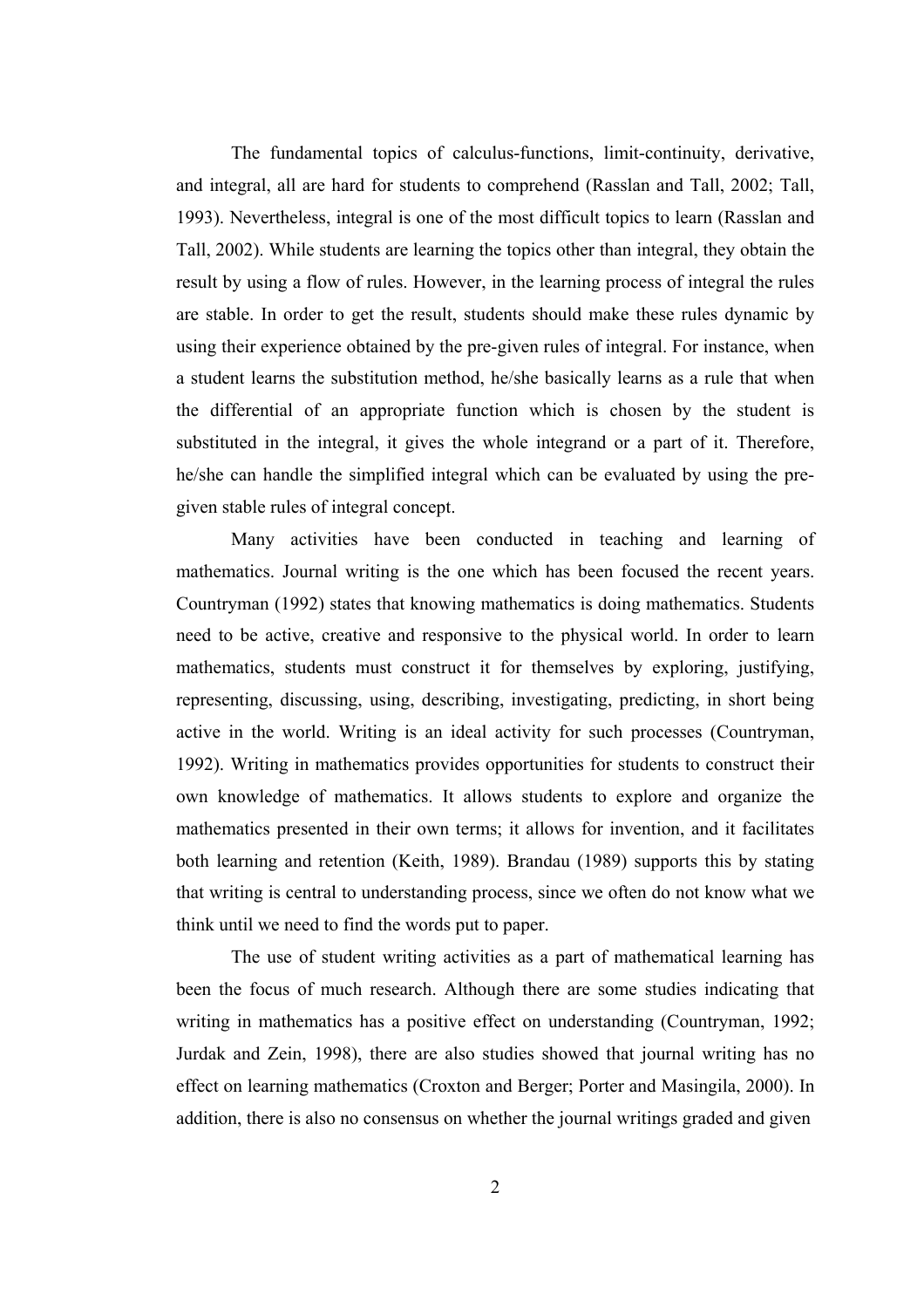feedback (Countryman, 1992; Math Journals, 2003; Miller, 1992). For example, Hartz (1989) states that students should not be penalized by grading their work. On the other hand, Marvine (1989) reports that many students equate being graded with being taken seriously and desiring to work only when they can receive a grade.

 Individual differences have been seen to play an important role in students' successes and failures. Determining how individuals learn may be one of the focus points of a research. Because of that, before implementing a new technique or activity, it would be better to find out the learning styles, which are the individual's characteristic way of processing information, feeling and behaving in learning situations, of students (Andrew, Green, Holley and Pheiffer, 2002).

The main purpose of this study was to answer the following research questions:

- $\cdot$  Is there a significant difference in the performance scores of students on integral that can be attributed to: (i) treatment, (ii) learning style, and (iii) interaction of treatment and learning style?
- What are the students' opinions about the journal writing activities?
- What are the students' opinions about grading and feedback?
- What are the students' difficulties related to integral?
- What are the students' views about the components of treatment (teachers, quizzes, homeworks, recitation hours etc.)?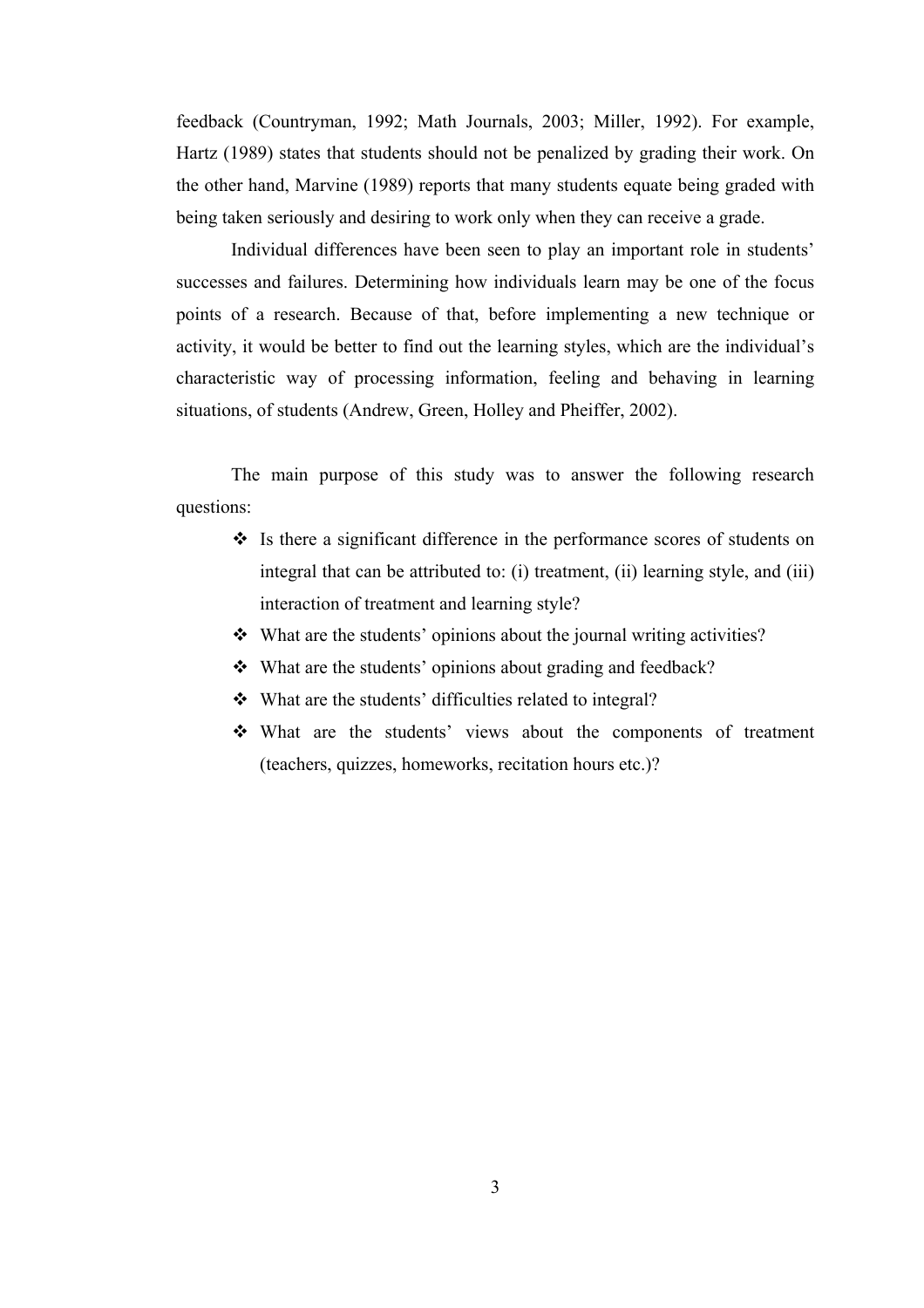## **CHAPTER II**

### **REVIEW OF LITERATURE**

#### **2.1 Calculus and Its Importance**

 Calculus is simply defined as the mathematical study of change and rates of change (Golden,2003 ; Kasner and Newman, 1949). Calculus is naturally divided into two halves: differentiation-the study of rate of change, and integration-the study of total change (Golden, 2003). Differential calculus includes the study of derivative. Integral calculus deals with the question how to find the total area under the graph of a function on an interval [a, b] (Golden, 2003).

The importance of calculus is stated in different perspectives: the importance of calculus for mathematics and the importance of calculus for life. Barnes (1992) stated the importance of calculus for mathematics as follows:

Calculus can help students to appreciate the power of mathematics and its use in helping us to understand the changing world we live in, to predict outcomes and in some cases to control them. By becoming confident in mathematics at this level, students may be encouraged to question its use by so-called "experts" who use mathematics as propaganda to support their side of an argument. So, I think that teaching calculus to this group can be justified as a part of education for the whole of life, rather than solely as a preparation for career or further study. Ultimately, an understanding of the power of mathematics is important, not just for those who will use it in their work, but for those who make policy decisions and, ultimately, for all citizens (p.73).

Also, Ferrini-Mundy and Lauten (1994) stated:

Calculus is a critical landmark in the mathematical preparation of students intending to pursue nearly all areas of science and, increasingly, the social sciences (p.120)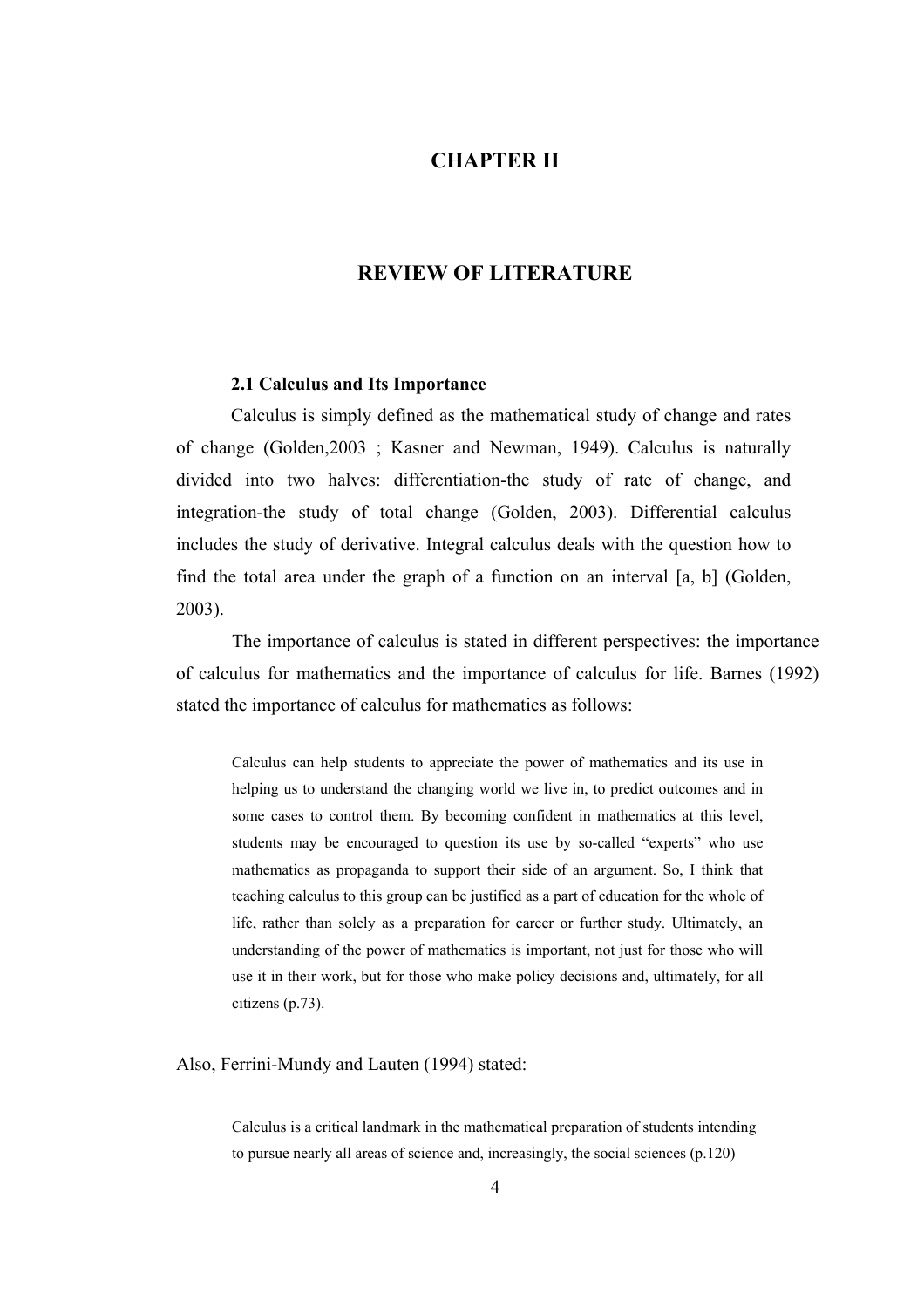In addition to these, (Golden, 2003) argued that calculus, within mathematics, serves as the inescapable gateway to all higher level courses. Golden also stated the importance of calculus in life as follows:

It can be said that the development of calculus is certainly one of the greatest intellectual achievements of the past two millennia. Without calculus, most of the incredible advances in science and engineering which occurred in twentieth century have become part of everyday life, such as air and space travel, television, computers, weather prediction, medical imagining, nuclear bombs, wireless phones, the internet, microwave ovens, etc., could not have happened (p.1).

It can be concluded from above discussions that calculus is an indispensable part of mathematics and essential tool used widely throughout business and industry such as in the financial, insurance, transportation, manufacturing, and pharmaceutical industries, and in the development of computer communications, and medical technologies which constitute the main parts of our life (Golden, 2003).

#### **2.2 Journal Writing and Its Importance**

In all other disciplines, some writing-term papers, book reviews, lab reports, etc.-is required. Is mathematics really so special? I do not think so. We have simply neglected an important part of our students' education. We pay the penalty in frustration when we find our math majors practically illiterate in the language of mathematics. Can you imagine students who have taken eight years of French and still can not write or speak a simple sentence? If my students parachuted into Algebraland, most of them would starve because they could not speak the language. (Price, 1989, p.2)

 Journal writing, which involves a regular series of writing episodes kept together in some form, normally invites students to reflect on their learning by expressing their thoughts and feelings about the mathematics they are learning (Nahrgang and Peterson, 1986). As the students engage in the writing process, mental structuring or restructuring of the mathematics occurs and the student comes to "own" the topic or idea (Sharp, 1998). These offer the possibility for the students to develop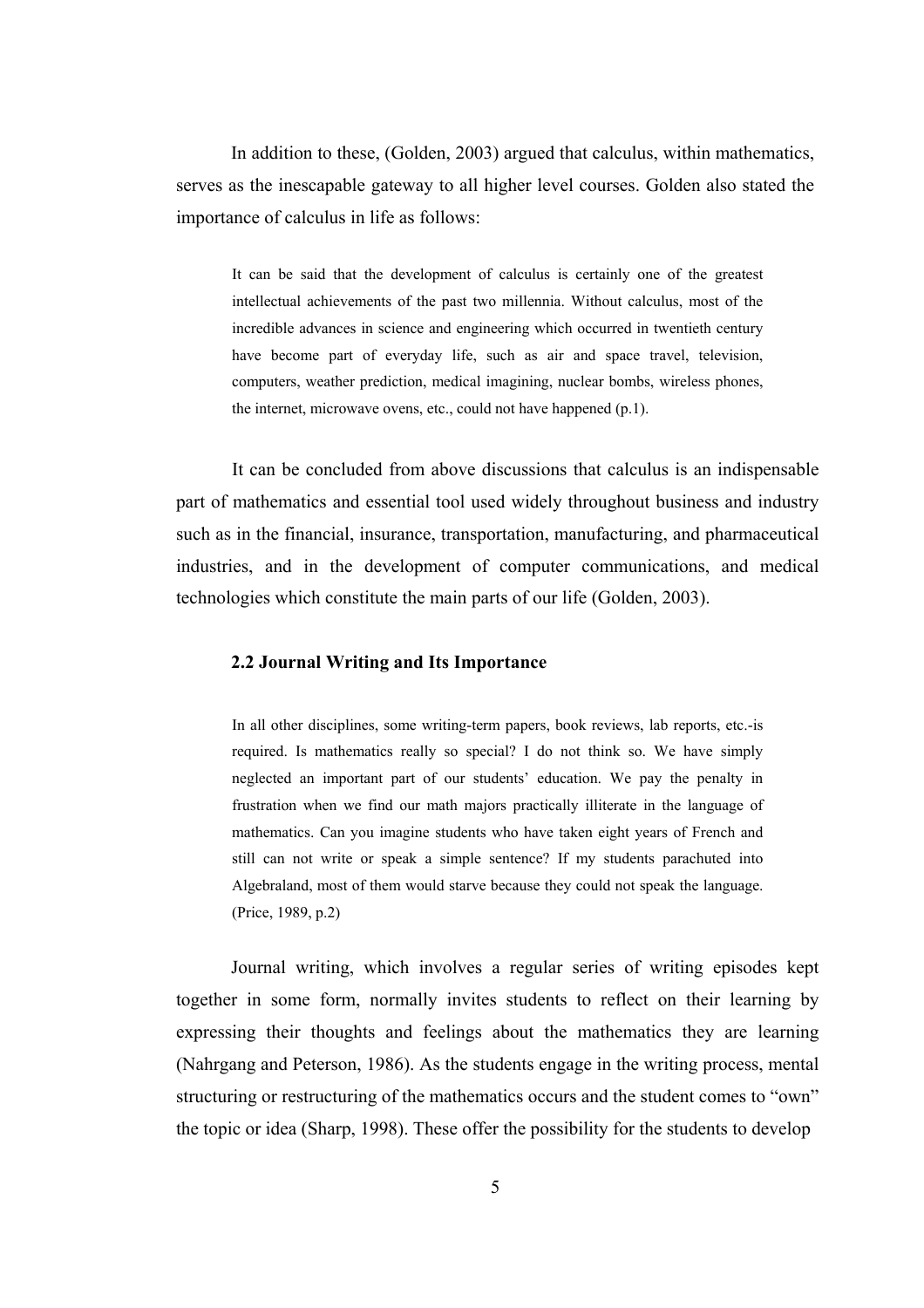a deeper understanding of the mathematics they have been learning and for the teachers to enlighten the learning that is going on (Borasi and Rose, 1989; Geeslin, 1977; Miller, 1992; Schmit, 1985). Besides, teachers also benefit from journal writing which include better evaluation and remediation of individual students, as well as improved teacher reflection on teaching (Jurdak and Zein, 1998).

Students have always spent much time in the act of writing during the mathematics lessons. However, this writing has generally involved little more than the learnt symbolic processes, which tend to dominate mathematics learning (Applebee, 1984; Baroody and Ginsburg, 1990). On the other hand, journal writings are offered to students to communicate about mathematics either cognitively or affectively (Bagley and Gallenberger, 1992; Borasi and Rose, 1989; Chapman, 1996; McIntosh, 1991; Pugalee, 1997; Stewart and Chance, 1995). Geeslin (1977) indicated that most of the students can repeat a text book definition such as "an event is a set of outcomes" but when asked to explain how these two concepts are related or to write a sentence containing both words, students almost never write the definition or any mathematically correct statement. In order to qualify the writing activities as a tool for learning what we should want from the students is just to write their own definitions or explanations of terms being learned in the mathematics, which is named as cognitively oriented journal writings (Schmit, 1985). These writings give them a chance to practice inferring, communicating, symbolizing, organizing, interpreting, linking, explaining, planning, reflecting and acting. Writing helps students make sense of mathematics. Mathematics helps students make sense of the world.

Borasi and Rose (1989) asserted that affectively oriented journal writings in mathematics teaching have therapeutic effect on the feelings and attitudes of students. Because students often write about problems that they would not have talked about otherwise, a new line of communication was created between student and teacher (Stewart and Chance, 1995). Besides, the affective views encourage teachers to assess their teaching methods and classroom practice (Williams and Wynne, 2000).

 As a result, learning in math class depends on communication and writing mainly a way of opening lines of communication. So, writing is an indispensable part of learning mathematics (Schmit, 1985).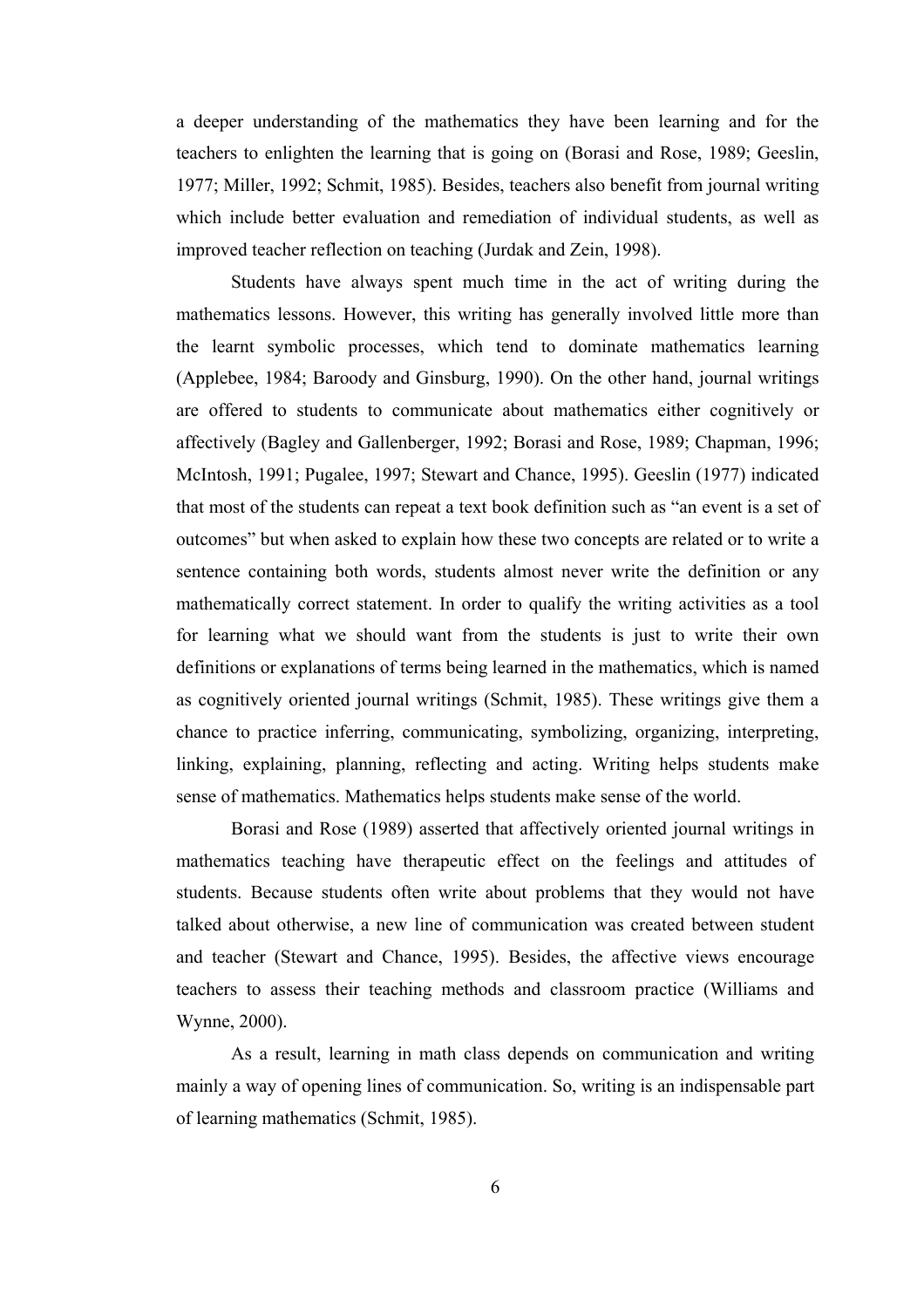#### **2.3 How to Adopt and Use Journal Writing in the Class**

How journal writing is used in class depends on the purposes and preferences of the researcher and/or instructor and the particular needs of the students. It is generally used in three ways (Burns and Silbey, 1999). First, in some classes, students do all their work in their journals, using them daily during lessons to keep notes and do problems. Second, students write their journal writings at the end of math class, describing what they did and what they learned, including things they are not sure about, or questions they have. Third, students are given a problem to do or a question on which to reflect their ideas to be completed outside of the class.

 Students are introduced journals in some different ways. One of them is having an information sheet (or, a written hand out) and/or a brief oral explanation of the rationale for journals (Borasi and Rose, 1989; Jurdak and Zein, 1998; McIntosh, 1991; Talman, 1990). The information sheet describes in some detail what instructor expected from students to do with their journals (Talman, 1990). For example, Williams and Wynne (2000) used a syllabus, presented in Table 2.1, included the purpose of journals, materials that students needed, the procedures, the expected format and grading criteria.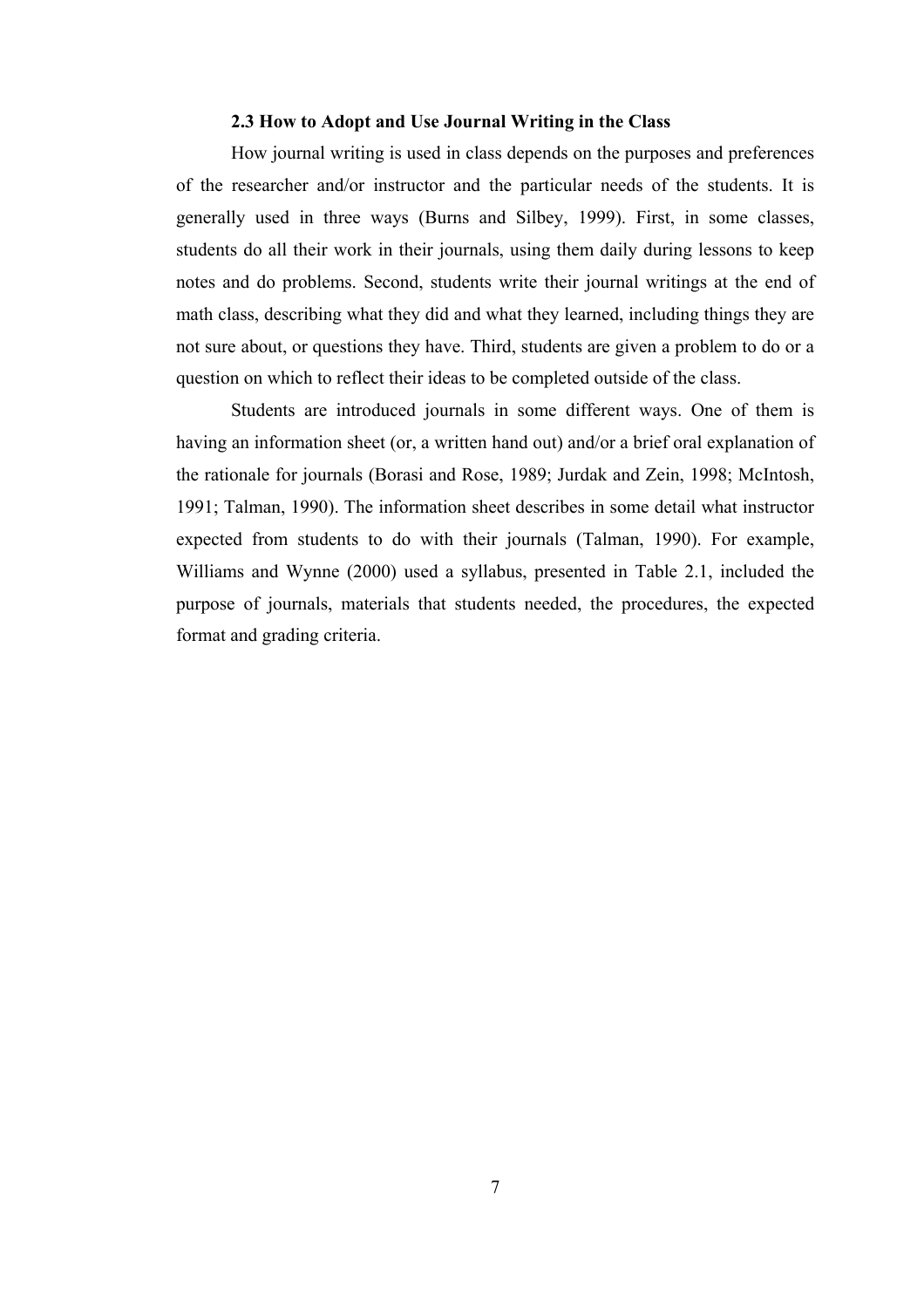#### Table 2.1: Syllabus for journal writings

#### **PURPOSE**

Journal entries are an integral part of a mathematics class for three main reasons:

- 1. Journal entries tend to enhance a person's learning of a concept because he or she is taking an active part by conveying knowledge instead of just absorbing the material and working set of problems.
- 2. The student receives individual feedback from the teacher in writing; the feedback may clear up any misunderstanding about the topic at hand.
- 3. The teacher is able to get an idea of a student's thought processes, as well as address any concerns that the students may have.

#### **MATERIALS**

Although, I am not requiring that you purchase a second notebook for journal entries, I do strongly urge you to set up a separate section in your current math notebook so that you can access your journals easily-especially on due dates!

#### **GRADING**

You must include the following information for every journal entry: the topic (or tile) and topic number, current date, your name, and class period. In addition, you should write neatly and legibly in blue or black ink. Pencils are acceptable; however, pencils tend to rub off onto other pages. Although my main concerns is mathematics, good grammar and appropriate vocabulary is a must! Furthermore, each journal entry should approximately one page in length. Points for journal entries are earned not deducted, and to ensure fair grading of journals, I am including the following grading rubric:

| Criteria                                                                                           | <b>Maximum Point Value</b> |  |
|----------------------------------------------------------------------------------------------------|----------------------------|--|
| Name, date, title, class period                                                                    | 10                         |  |
| <b>Neatness</b>                                                                                    | 10                         |  |
| Vocabulary and grammar                                                                             | 10                         |  |
| Appropriate length (approx. 1 page)                                                                | 20                         |  |
| Mathematical content                                                                               | 50                         |  |
| You should plan on one journal entry per week. These journal entries will be collected every week. |                            |  |
| No late journal will be accepted. You will find the day's topic on the chalkboard, and you should  |                            |  |
| begin in your journal as soon as you enter the classroom.                                          |                            |  |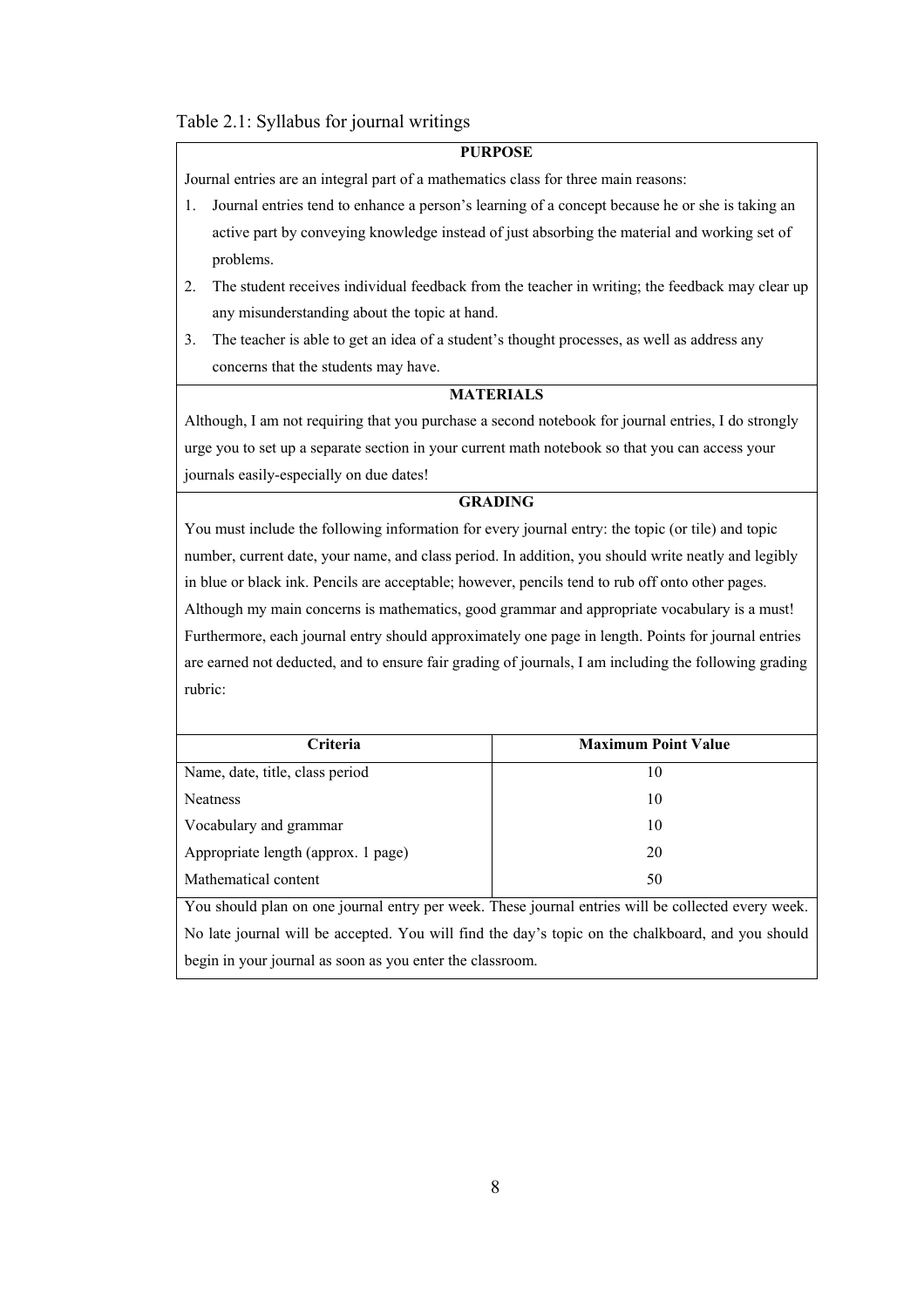Writing about thinking is challenging. Because of that, it is best not to start out having students write about unfamiliar mathematical ideas. In order to get students used to writing in a math class, beginning with affective, open-ended questions about students' feelings would be better. For instance, students can be asked to describe how they feel about solving an integral question. Once the students have become accustomed to writing about their attitudes and feelings toward mathematics, they are ready to write about simple, familiar math concepts. When instructor/researcher feels that students are ready, they are asked to write about more complex mathematical ideas (Journaling, 2001). While students should maintain a high degree of freedom about what they write in their journals, they should also be encouraged to include entries which go beyond the recording of events and personal thoughts-for example, reflections on material learned in class, reactions to readings or lectures, or even responses to open ended assignments (Borasi and Rose, 1989). For example, "Discuss: Factoring and finding a product are reverse processes" (Nahrang and Peterson, 1986).

 Journal writing prompts are provided by the teacher given on a piece of paper with space for the writing, or presented on the chalkboard or on the overhead projector (Bagley and Gallenberger, 1992; Borasi and Rose, 1989; Burns and Silbey, 2001; Chapman, 1996; Jurdak and Zein, 1998; Masingila and Porter, 2001; Mastin, 1996; Miller, 1992; Moss, Sovchik and Dipillo, 1997; Shield and Galbarith, 1998; Stewart and Chance, 1995; Williams and Wynne, 2000). The prompts can be put into two different categories. First one is cognitively oriented prompts –some researcher call them expository writing (Ninomiya, 2000; Shield and Galbraith, 1998)-, which are focusing on the mathematics learning, concepts and procedures (Bagley and Gallenberger, 1992; Chapman, 1996; Jurdak and Zein, 1998; Masingila and Porter, 2001; Miller, 1992; Ninomiya, 2000; Stewart and Chance, 1995; Williams and Wynne, 2000). For example, "Imagine you have a friend, who was absent today. You call him, and you do a summary of today's math lesson, assuming that your friend will rely on you and your explanation. So be as clear as possible, and do not miss any important point that was mentioned" (Jurdak and Zein, 1998, p.415), "Explain the angle-side relationship of triangles. Describe two types of questions that could be asked on a test" (Williams and Wynne, 2000), "Do 0.2 and 0.020 equal the same fraction? Explain your answer" (Journaling, 2001) or "Subtracting is the same as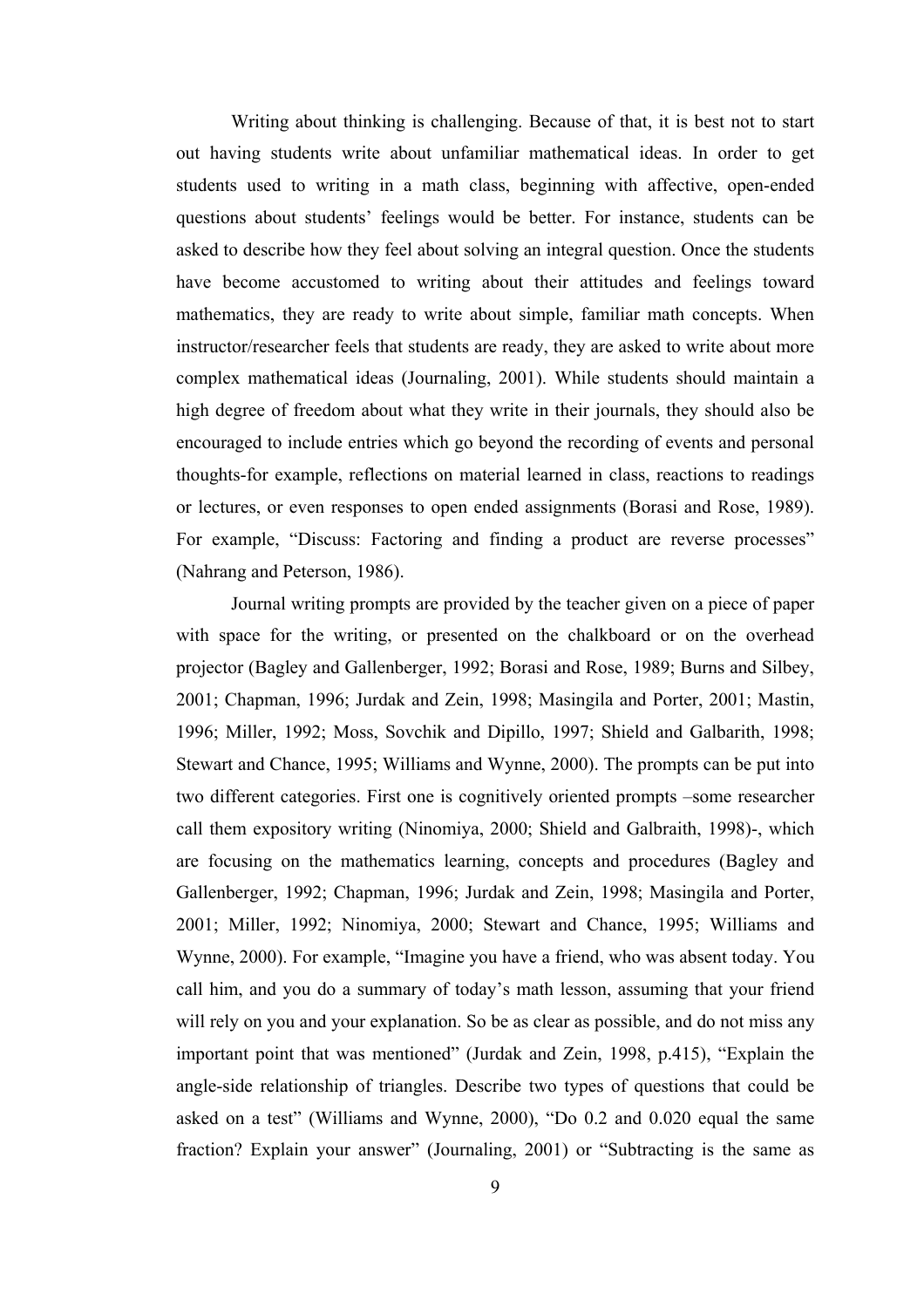adding the opposite because ….." (Stewart and Chance, 1995, p.92). Second one is affectively oriented prompts –some researchers called this category as free writing (Stewart and Chance, 1995)-, which are directing students to express their goals, strategies, reactions, accomplishments, positive and negative feelings, frustrations and suggestions for improving teaching (Chapman, 1996; Jurdak and Zein, 1998; Masingila and Porter, 2000; Williams and Wynnne, 2000). For instance, "Explain how you feel about mathematics now as compared to before you took this class" Math Journals, 2001) "List all the mistakes you have made on homework problems, in class discussions, and exams. Do these errors have anything in common? Can you categorize them? How do you think you can learn from them? What do your particular errors tell you about the way you approach a problem?" (Kenney, 1989) or "Discuss (in paragraph form) three qualities of a good teacher and three qualities of a good student, explain why these qualities are important" (Williams and Wynnne, 2000).

 The timing of journal writing varies depending on its role in day's lesson since it is an excellent warm up for a new topic as well as a quick assessment of learning at the end of the class (Chapman, 1996). In addition to this, journal writing becomes an excellent tool for evaluating conceptual understanding when spontaneous opportunities arise in the middle of the class (Math Journals, 2001). The journals were usually given in class activities but since time was limited sometimes either some part of it was completed at home or it was given to be completed outside of the class (Masingila and Porter, 2001; Talman, 1990; Williams and Wynne, 2000).

### **2.4 Advantages and Disadvantages of Journal Writing**

Journal writing is a new method in teaching of mathematics. As all the methods, it has both advantages and disadvantages which are mentioned by many researchers (Bagley and Gallenberger, 1992; Chapman, 1996; Jurdak and Zein, 1998; Liebars, 1997; McIntosh, 1991; Miller, 1992; Watson, 1980).

#### **2.4.1 Advantages**

The advantages of writing in mathematics could be divided into three general categories: (i) advantages for the student as writer, (ii) advantages for the teacher as reader, and (iii) advantages for the student-teacher interaction (Rose, 1989).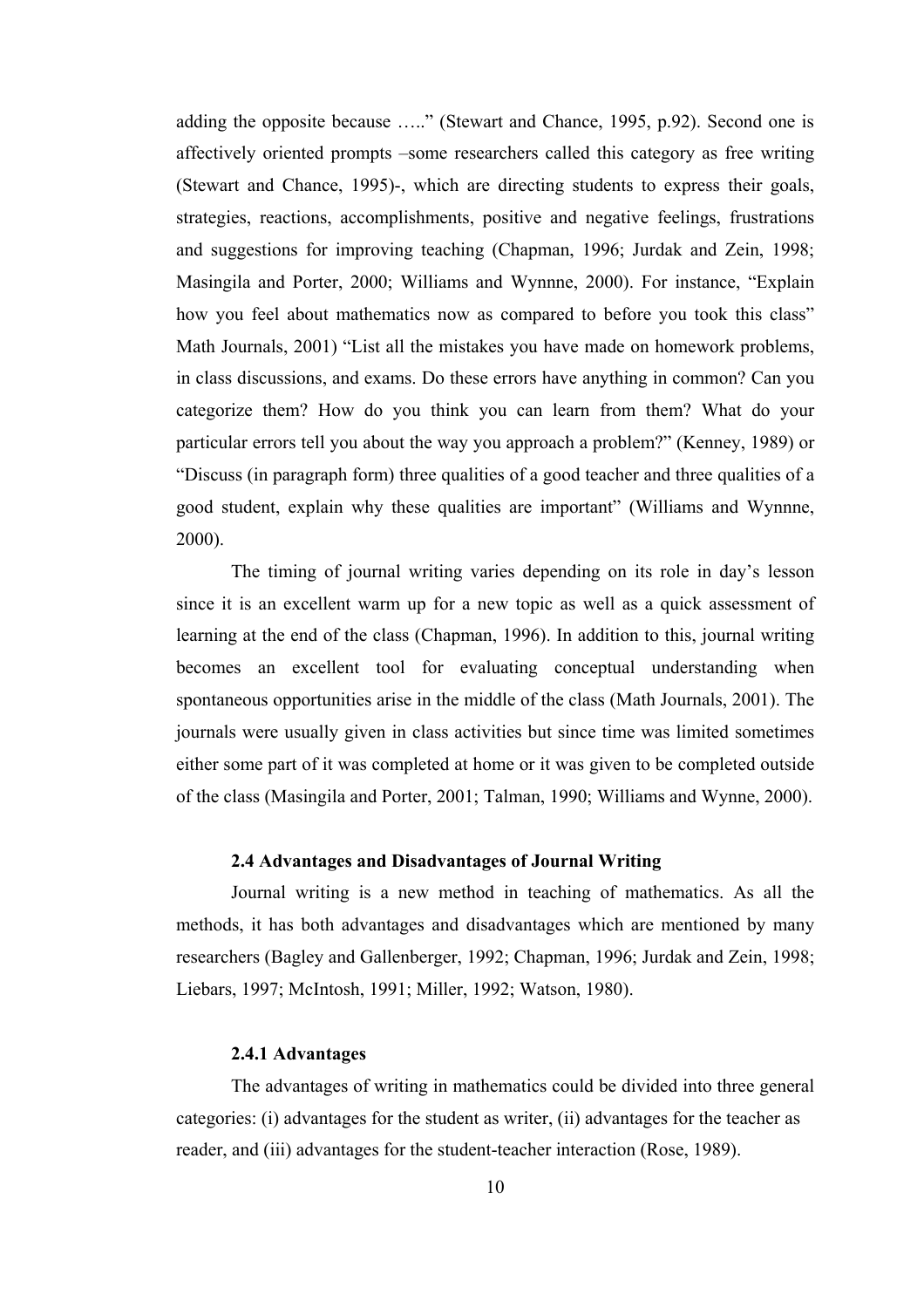#### **2.4.1.1 Advantages for the Students**

 Several authors posited that the keeping of a journal has many benefits for the writer (Borasi and Rose, 1989). These benefits can be divided into five different categories: (a) opportunities to express their feelings, (b) better retention of information, (c) increased understanding of mathematics, (d) stimulation of thinking about mathematics, and (e) improved writing they had learned (Moss, Sovchik and Dipillo, 1997).

 A great majority of the students' entries deal with feelings and attitudes towards mathematics and its learning (Borasi and Rose, 1989). Students communicate about their strengths, fears, weaknesses, and beliefs (Countryman, 1992). These make students participate by communicating ideas, questions or suggestions when they are too shy or intimidated to do so in front of the entire class (Bagley and Gallenberger, 1992). Expressing their apprehensions about mathematics, reporting past experiences of failure or success, and communicating feelings of incompetence or discomfort about the course could help the journal writers learn about themselves and take steps towards overcoming their perceived difficulties (Borasi and Rose, 1989). Some students reported the therapeutic value of journal writing as follows:

It helps me to get my feelings out more than speaking, because it's hard for me to talk to people sometimes…it brings out what you sometimes keep inward (Rose, 1989, p.65).

…helped me calm down. Writing made the course relaxing and easier to bear (Rose, 1989, p.65).

To talk about journal writing, well it takes the pressure off because you acknowledge that you can not answer it. That you can not do it, and then you can ask whatever you want to ask without feeling… stupid (Rose, 1989, p.65).

 Most of the focused in class writing assignments concerned specific mathematical content being currently covered, so the students were forced to write about specific concepts (Rose, 1989). These writings offer an interactive way for students to communicate back what they have learned, so that teaching is not a one way street. They encourage students to sort out logically, construct, and make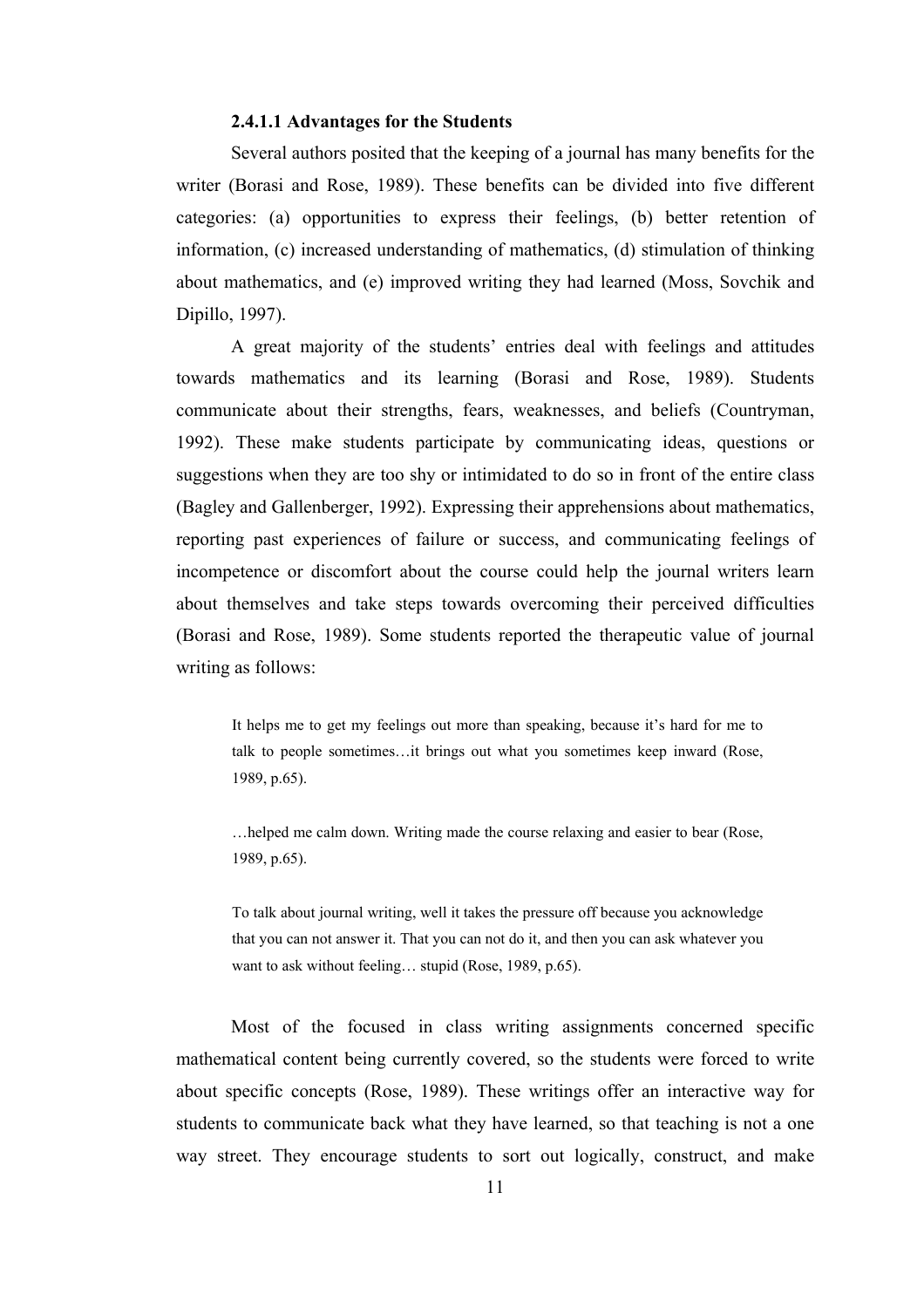concepts meaningful for themselves. Initially, the writings serve to help students sort the prior information themselves; later, they are able to communicate those ideas to others (Stix, 1994). So, the students summarize, organize, relate and associate prior knowledge, which cause a better retention of mathematics (Bagley and Gallenberger, 1992; Moss, Sovchik and Dipillo, 1997).

 The writing assignments concerned specific mathematical content being currently covered has also another benefit for the students: It increases understanding of mathematics. Journals allow students to work at their own rate and to reach an understanding of mathematical concepts by using their own experiences (Pugalee, 1997). Restating concepts and rules in one's own words can in fact facilitate their internalization. Students can no longer be content to manipulate symbols successfully- they have to create their own meaning for symbols in order to express them in words on paper (Borasi and Rose, 1992). So, the students construct a very individualized meaning, like an "inside joke" or a personal translation which make them understand mathematics better and detect what is understood and what problem areas still remain (Rose, 1989).

 The standardized curriculum expects students to do mathematics, not to think about its nature or raise questions about its existence. Journal writings however, enlarge students' views of both the content and methodology of mathematics. They enable students to see mathematics as more than crunching and single "right" ways to solve problems (Rose, 1989).

 Lastly, besides many benefits of journal writing in mathematics mentioned above, they also improve the students' writing abilities (Countryman, 1992; Sipka, 1989)

### **2.4.1.2 Advantages for the Teachers**

 When the students write, the teachers profit from them in many respects (Rose, 1989). Through the use of journals, a teacher can gain some insight into the "person" who is their student (Math Journals, 2001) Chapman (1992) found that journals revealed abilities and mathematical awareness that had been hidden by low grades. Gordon and MacInnis (1993) indicated that personal feelings and emotions were readily explored and expressed as trusting and personal relationships were built in the journal communication. Using journal is also a realistic way of listening to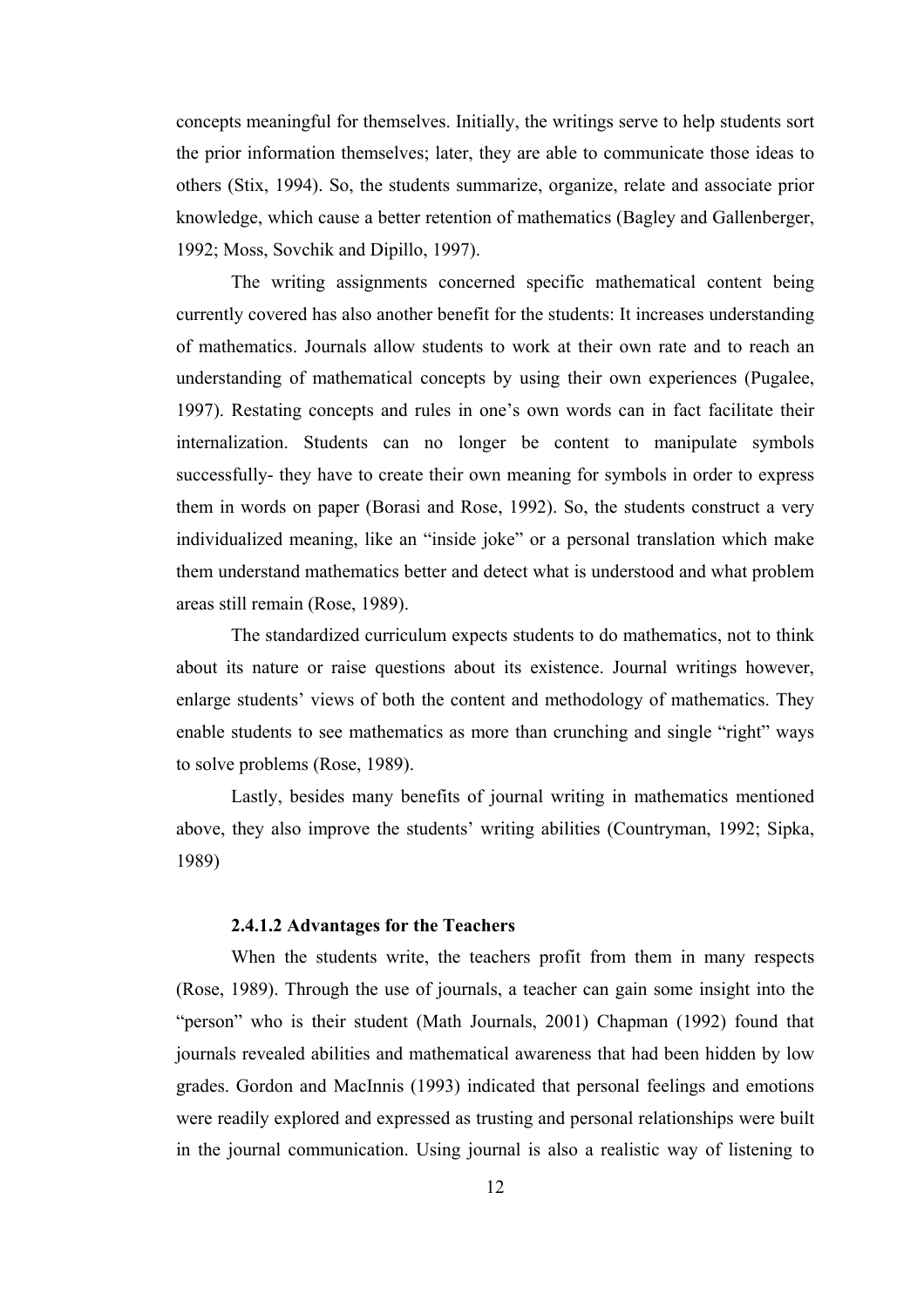each student individually (Math Journals, 2001). Teachers can also learn more about the effectiveness of the instructional strategies they utilize if they ask students to evaluate their teaching techniques (Math Journals, 2001). In addition to these, Chapman (1996) found journals extremely useful for diagnosing misconceptions. Lastly, journal writings allow teachers an alternative way to review and analyze students' thinking, reasoning and learning styles (Bagley and Gallenberger, 1992; Moss, Sovchik, and Dipillo, 1997; Stix, 1994).

#### **2.4.1.3 Advantages for the Student-Teacher Interaction**

When students write entries and the teacher reads and responds to them, a new mode of communication is created in the classroom- a private dialogue between the teacher and each student. Not only can teachers and students learn more about each other and interact more personally in this way, but a different rapport between them can be established, with positive benefits for both parties (Borasi and Rose, 1992; Countryman, 1992; Croxton and Berger, 2003). As a result of better communication, several additional benefits were reported by Rose (1989). She stated that writing in classroom allowed the teachers to give better feedback and students to feel more comfortable with the teacher and the course. As the students feel more comfortable, their motivation and attention to the course increases (Borasi and Rose, 1992; Rose, 1989). So, a better class atmosphere is created (Bagley and Gallenberger, 1992; Borasi and Rose, 1992).

#### **2.4.2 Disadvantages**

The major disadvantage of using journal entries has to do with grading them. First, grading journal entries is time consuming (Chapman, 1992; Croxton and Berger, 2003; Silver, 1999; Talman, 1990). However, Countryman (1992) addresses this concern with simple methods, such as a simple grading system divided into competent, satisfactory and inadequate groupings, through which writing can be incorporated into the classroom without resulting in an overload of work for the teacher. The second disadvantage associated with grading journals is that as mathematicians, we are likely to be uncomfortable with the idea of grading writing because grading of writing seems more subjective than grading of mathematics (Talman, 1990).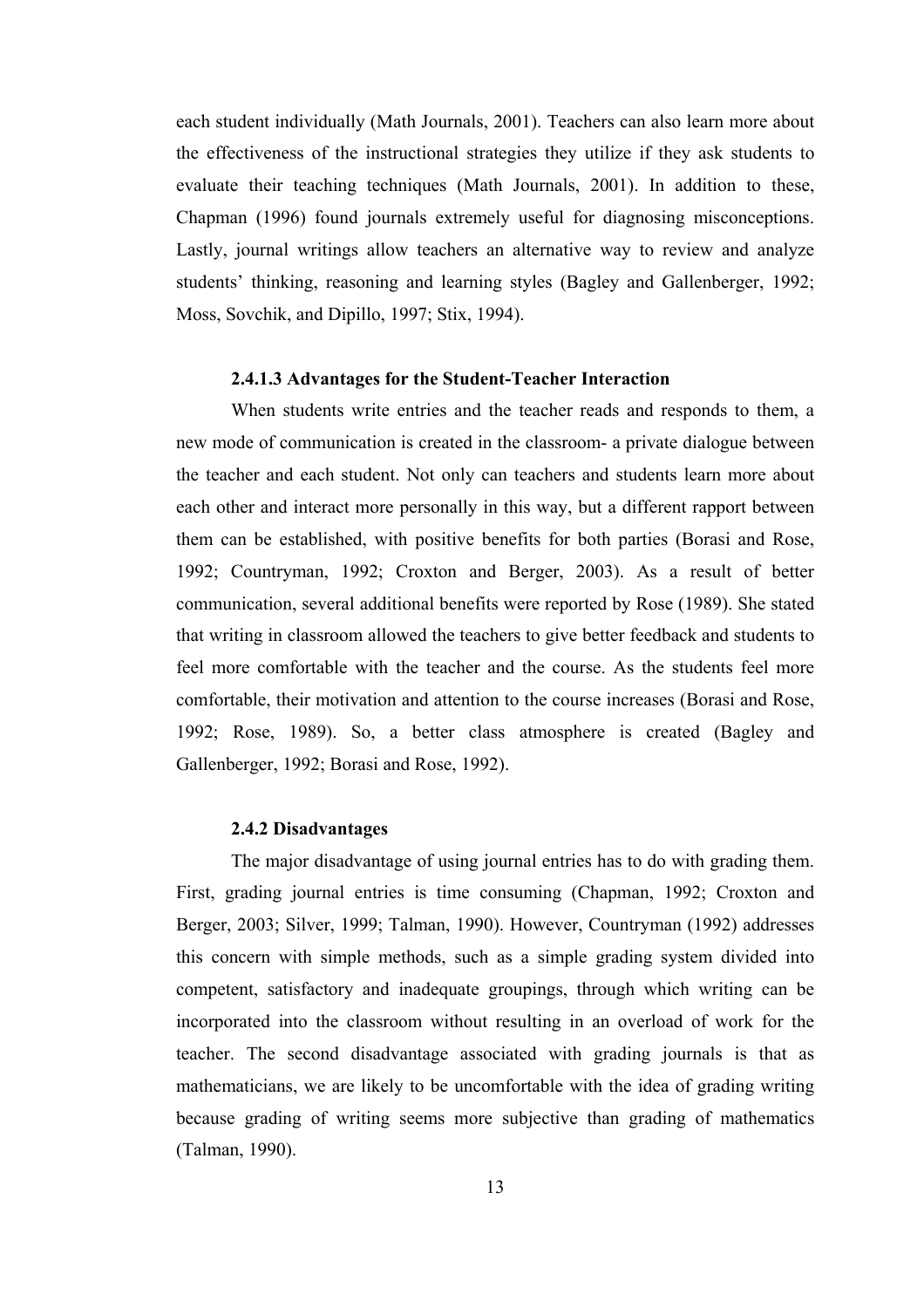#### **2.5 Evaluation of Journal Writing**

Journal writings are used as an alternative form of assessment, such as daily grades, active-participation grade or some percentage of the final grade (Chapman, 1996; Liebars, 1997; Mayer and Hillman, 1996; McIntosh, 1991; Nahrang and Peterson, 1986; Talman, 1990). If journals are to be evaluated, the teacher needs to be clear on what is expected, since it would be unfair to grade journals without first explaining to the students the process and expectations. Before grading, modeling responses might be helpful for the students to clarify any ambiguous points. By this way, those who have been successful with the traditional methods are challenged in a new way, and those who have not, are given the opportunity to succeed in different venue (Mayer and Hillman, 1996).

 Talman (1990) states that evaluation of journal entries should not depend on the correctness of the mathematics included. The vital thing in the evaluation process is the effort that a student puts into thinking about mathematics, into thinking about thinking about mathematics, and into organizing those thoughts for presentation in writing. But this does not mean to let incorrect mathematics slip by uncorrected. The students should be commented on their writings without penalizing them. For example, a mistake was made in calculating the derivative, so that the second critical point was not found (Talman, 1990).

 Stix (1994) on the other hand suggests a format for evaluating students' journals beginning with an assessment of a student's flow of thoughts: how often he/she employed words, pictures, and numbers at each step of his or her discovery process. Next, using a scale of 1 through 5 (for ratings of nonexistent, marginal, adequate, above average, and excellent), the teacher rates the student's handling of the central ideas of the lesson: first, whether the student offers logical evidence to support his/her major points; second, whether he/she manipulates diagrams approximately, using good spatial sense; third, how he/she coordinates pictures, words, or numbers for each step; and fourth, whether he/she exhibits an overall level of understanding.

 Williams and Wynne (2000) proposes an evaluation in which half of the grade was accounted for the content of the entry and the other half of the grade was accounted for the effort. For the grade effort, 10 percent of the grade was for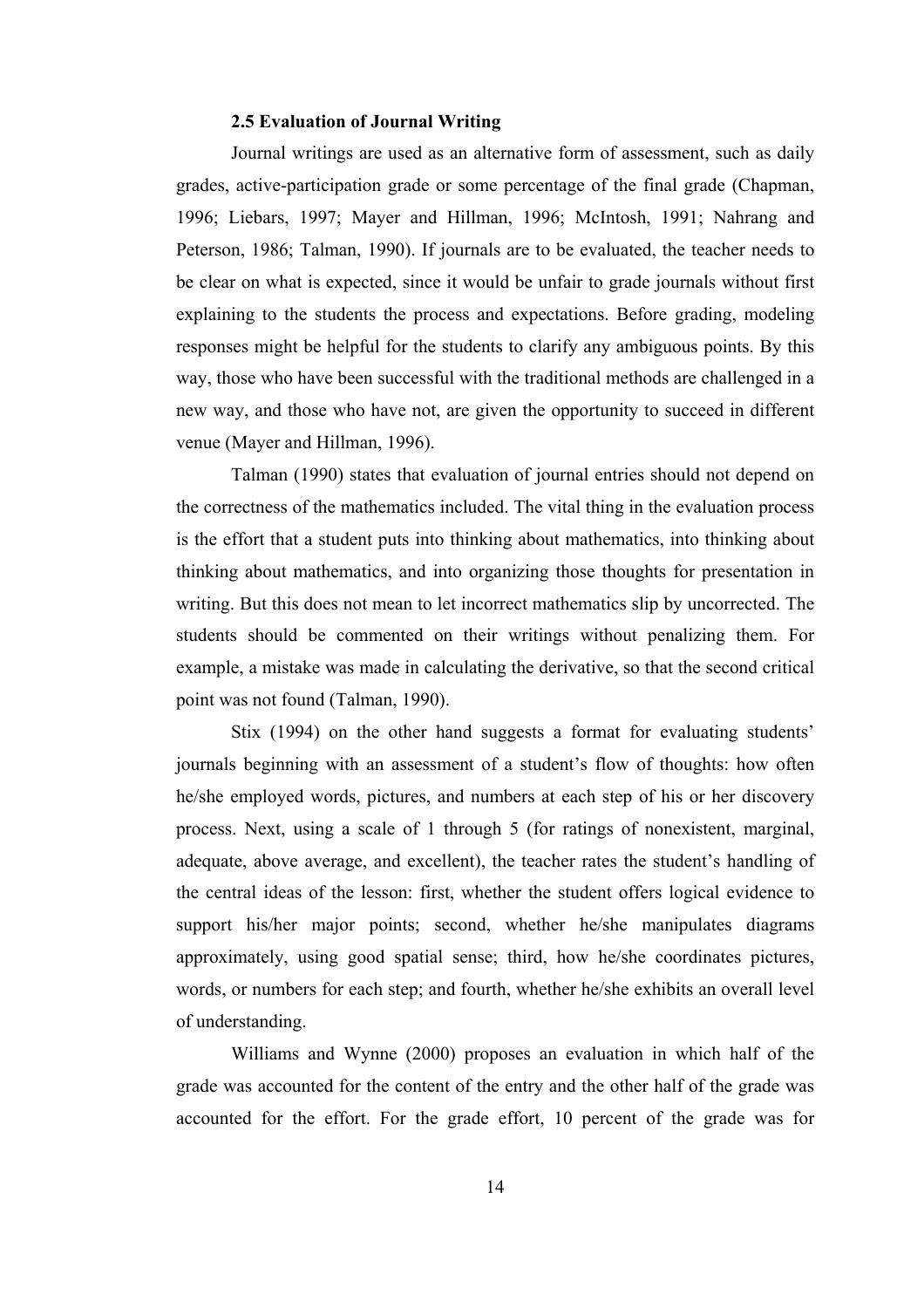neatness, 10 percent for vocabulary and grammar, 10 percent for the headings, and 20 percent for length.

#### **2.5.1 To Grade or Not to Grade Journal Writings**

 Grading serves many purposes. It helps students to improve their performance and provide information to the student and others regarding the teacher's professional opinion of the potential of the student as the content and skills being studied (Wager, 2002). However, Countryman (1992) states that the journal writings should not be graded although the students should receive credit for their work. Similarly, Hartz (1989) mentioned that the aim of the journal writing is making students struggle to express their understanding in their own words so the students should not be penalized by grading their work. On the other hand, Marvine (1989) reports, "telling students that you will read and respond to what they write but will not grade it is not enough because many students equate being graded with being taken seriously, desiring to work only when they can receive a grade" (p.62). To some, a task ungraded is often unheeded (Math Journals, 2001). Chapman (1992) who states that the journal writings should not be graded however, found that by raising expectations and the point value of the journals, more students became actively engaged in the quality of the journal as a means of communication (Math Journals, 2001).

#### **2.5.2 To Give or Not To Give Feedback**

When a modifiable connection between a situation and a response is made and is accompanied or followed by a satisfying state of affairs, that connection's strength is increased. When made and accompanied or followed by an annoying state of affairs, its strength is decreased (Thorndike, 1913, p.4)

 Feedback is essential to mutual influence. Since learning is often a process of mutual influence, feedback is an essential part of learning (Bangert-Drowns, Kulik, Kulik and Morgan, 1991). Feedback can promote learning if it is received mindfully, but it can inhibit learning if it encourages mindlessness (Salomon and Globerson, 1987).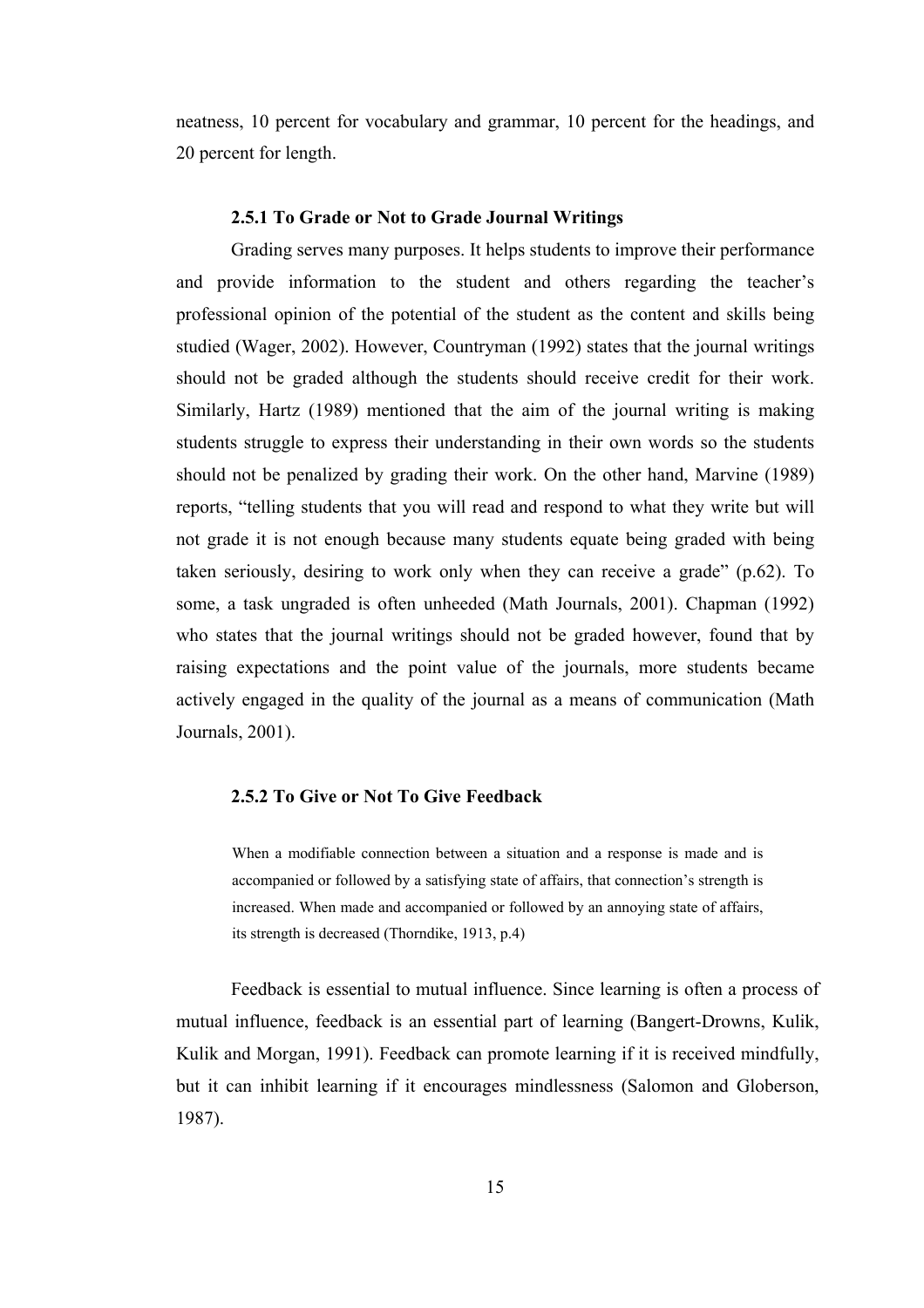The most important instructional effect of feedback would be to correct erroneous responses, not to strengthen correct responses (Bangert-Drowns, Kulik, Kulik and Morgan, 1991). Feedback provides this by singling out key errors and offering corrective errors. These procedures foster students' expectations for success in future work and promote positive performance outcomes (Elewar and Corno, 1985). The error-correcting action of feedback is more effective when it follows a response about which the student felt relatively certain. Because when students discovered that a "sure" answer was actually incorrect, they were more likely to study the feedback than if they had originally been uncertain of their answer (Kulhavy and Stock, 1989). In addition to this, it should be pointed out that the delay of the feedback increases the effectiveness of feedback (Bangert-Drowns, Kulik, Kulik and Morgan, 1991).

 Feedback can inhibit learning if it is given before students construct their own answers to questions. As students could simply copy feedbacks answers and, therefore, not study the material at all (Bangert-Drowns, Kulik, Kulik and Morgan, 1991). Because of that presearch availability should be controlled.

 Feedback is also an important part of writing activities. Gordon and MacInnis (1993) state that one of the driving forces for the students' writing appeared to be their keen interest in the teacher's response and the need to maintain that communicative bond. Nahrgang and Petersen (1986), Gordon and MacInnis (1993) and Scott, Williams and Hyslip (1992) agree that teachers' responses to their students' journal writings is vital to the success of journal writing in mathematics class.

Teachers' responses need to be regular and sincere, but not judgmental or evaluative (Gordon and MacInnis, 1993). The responses could be in the form of questions, comments, or notes of encouragement (e.g. "excellent", "good", "incomplete", or "please revise"). Mathematical concepts should not be tried to teach through written comments. In these comments, students should be informed that their misconceptions or concerns have been noted and will be addressed. Mayer and Hillman (1996) added to these that the comments should include constructivist criticism to focus the students' attention on effective writing for communicating mathematics.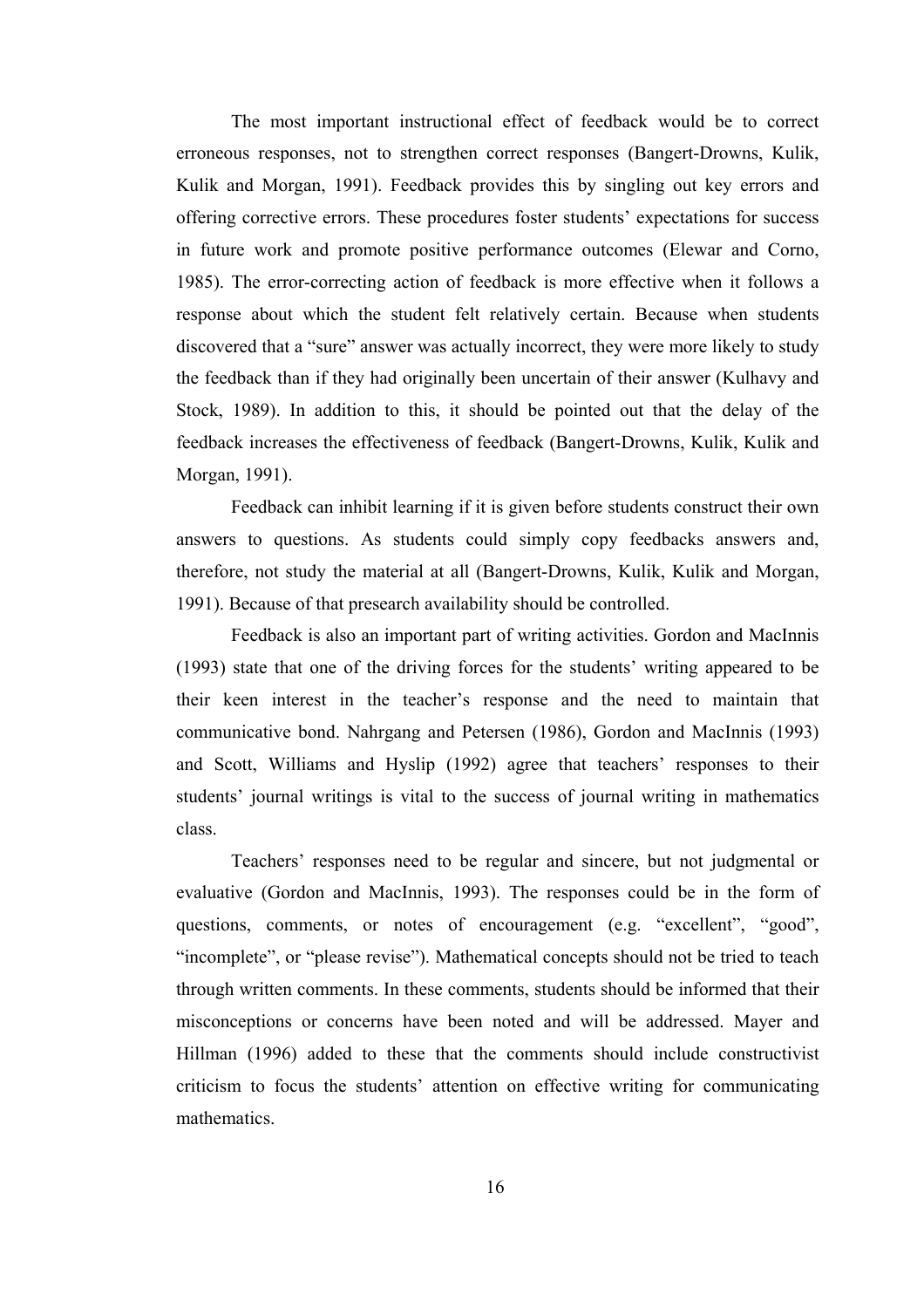While the majority of the teachers make written comments, some teachers choose not to respond in writing but to speak to individual students privately (Ref.18). While talking the results orally, students should never be singled out in front of the class since a set of journal entries may necessitate a response to the whole class (Miller, 1992).

#### **2.6 Kolb's Learning Style Inventory**

Since people are unique and learning in adulthood is characteristically controlled by the previously sighted assumptions, individual differences in learning comes out which brings us the topic learning styles (Strawbridge, 2003). Although the existence of individual differences is quite spread and accepted, the educational researchers define learning styles differently: Gregorc (1979)emphasizes different behaviors and dualities as indicators of how the person learns and adapts to the environment; Dunn and Dunn (1979) relate incentives and elements (environmental, emotional, sociological and physical) and Schmeck (1982) conceives learning styles as a strategy, examining it on the basis of individual actively processing information while involved in the learning task. In agreement with Dunn (1981), for Kolb the learning style is the result of hereditary equipment, past experience, and demands of the present environment combining to produce individual orientations that give differential emphasis to the four basic learning modes postulated in experiential learning theory: Concrete Experience (CE), Reflective Observation (RO), Abstract Conceptualization (AC), and Active Experimentation (AE) (Kuri, 1998).

In the Concrete Experience (CE) or "feeling", the learner tries to integrate new information to his own values and feelings (Kuri, 1998). He tends to rely on feeling based judgments (Lecture notes, 2000). The personal involvement is emphasized and the learning happens based on specific experiences, personal relationship and sensibility to the values and personal feelings (Kuri, 1998).

In the Reflective Observation (RO) or "watching", the learner views issues different point of views. He discovers meaning in the learning material (Cooper, 2004). He tends to be patient, objective and careful in the judgment, but he does not necessarily take any decision. His approaches to learning is tentative, impartial and reflective (Lecture notes, 2000). He trusts in his own thoughts and feelings to form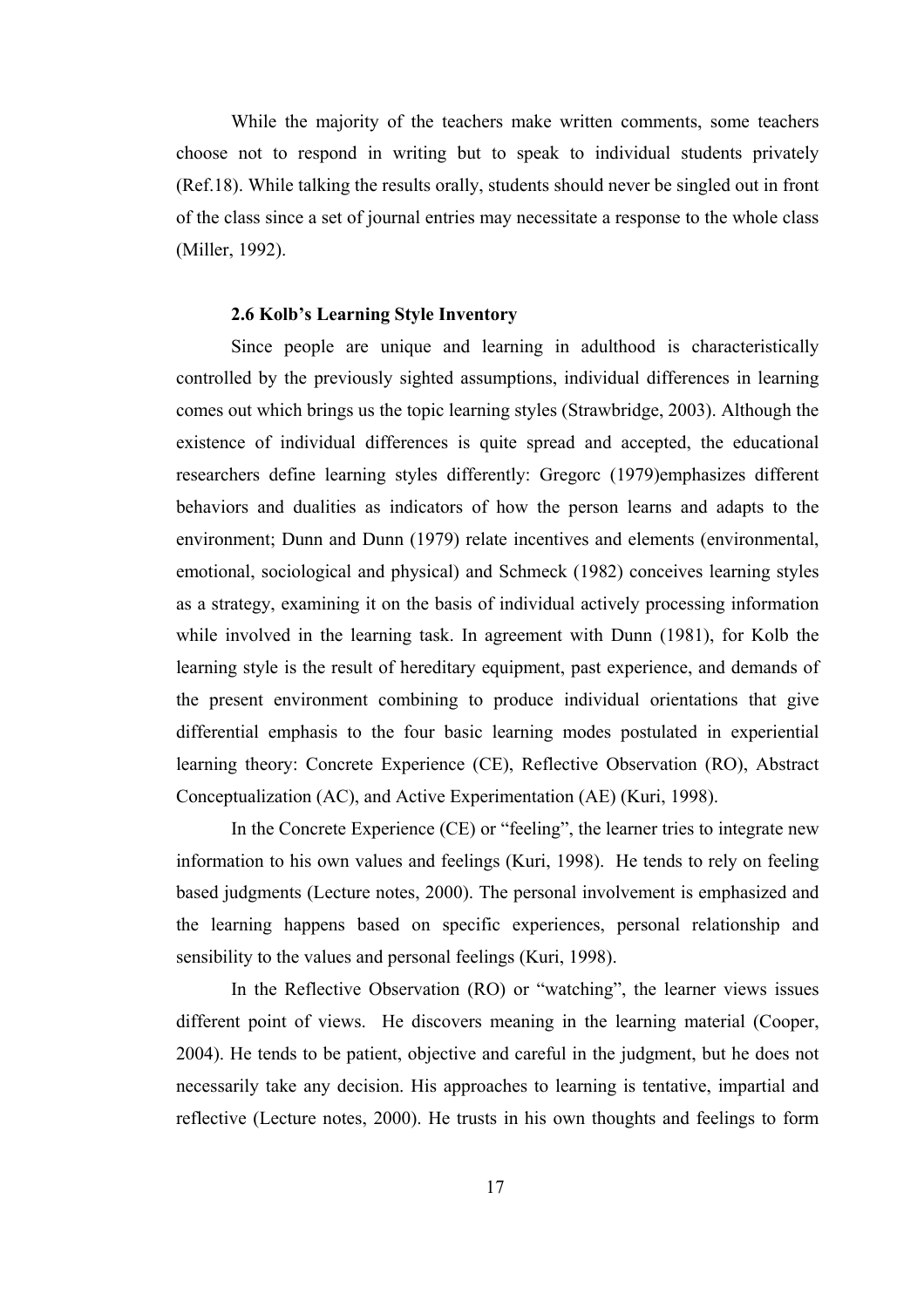opinions. The learning is characterized by the careful observation and thinking before doing judgments (Kuri, 1998).

In Abstract Conceptualization (AC) or "thinking", the learner approaches to learning analytically and conceptually. He relies heavily on logical thinking and rational evaluation (Lecture notes, 2000). He tends to leave its personal opinions sideway and to obtain a universal description or general principle. The logical analysis of the ideas, the systematic planning and the intellectual understanding of the situation characterize the learning in this apprenticeship (Kuri, 1998).

In the Active Experimentation (AC) or "doing", the learner wraps up directly with the situation to test the ideas. He tends to apply the material learned in new situations to solve real problems (Kuri, 1998). He thinks about how the information offers new ways for us to act (Lecture notes, 2000). This learner type has ability to test theories, carry out plans, and influence people and events through activity (Cooper, 2004).

Learning styles of the individuals are the combination of the learning modes described above (Kolb, 1985). As the combination of learning modes, Kolb (1985) identified four learning styles based on whether learners are active or reflective information processors and whether their understanding are based on concrete or abstract perceptions; the four styles are: Diverging, Assimilating, Converging, and Accomodating (Kolb, 1985).

*Diverging:* The Diverging style's dominant learning abilities are Concrete Experience (CE) and Reflective Observation (RO). People with this learning style are best at viewing concrete situations from many different points of view (Kolb, Boyatzis and Mainemelis, 2000). They are creative, efficient to generate alternatives, to identify problems and to understand people (Kuri, 1998). They prefer to work in groups, listening with an open mind and receiving personalized feedback (Kolb, Boyatzis and Mainemelis, 2000). They try to know the value of what they will learn and their favorite subject is the question "Why?" (Why is important to know this concept?) (Kuri, 1998). Generally, people from humanities and liberal arts belong to this group (Lecture Notes, 2000; Aşkar and Akkoyunlu, 1993).

*Assimilating:* The Assimilating style's dominant learning abilities are Abstract Conceptualization (AC) and Reflective Observation (RO). People with this learning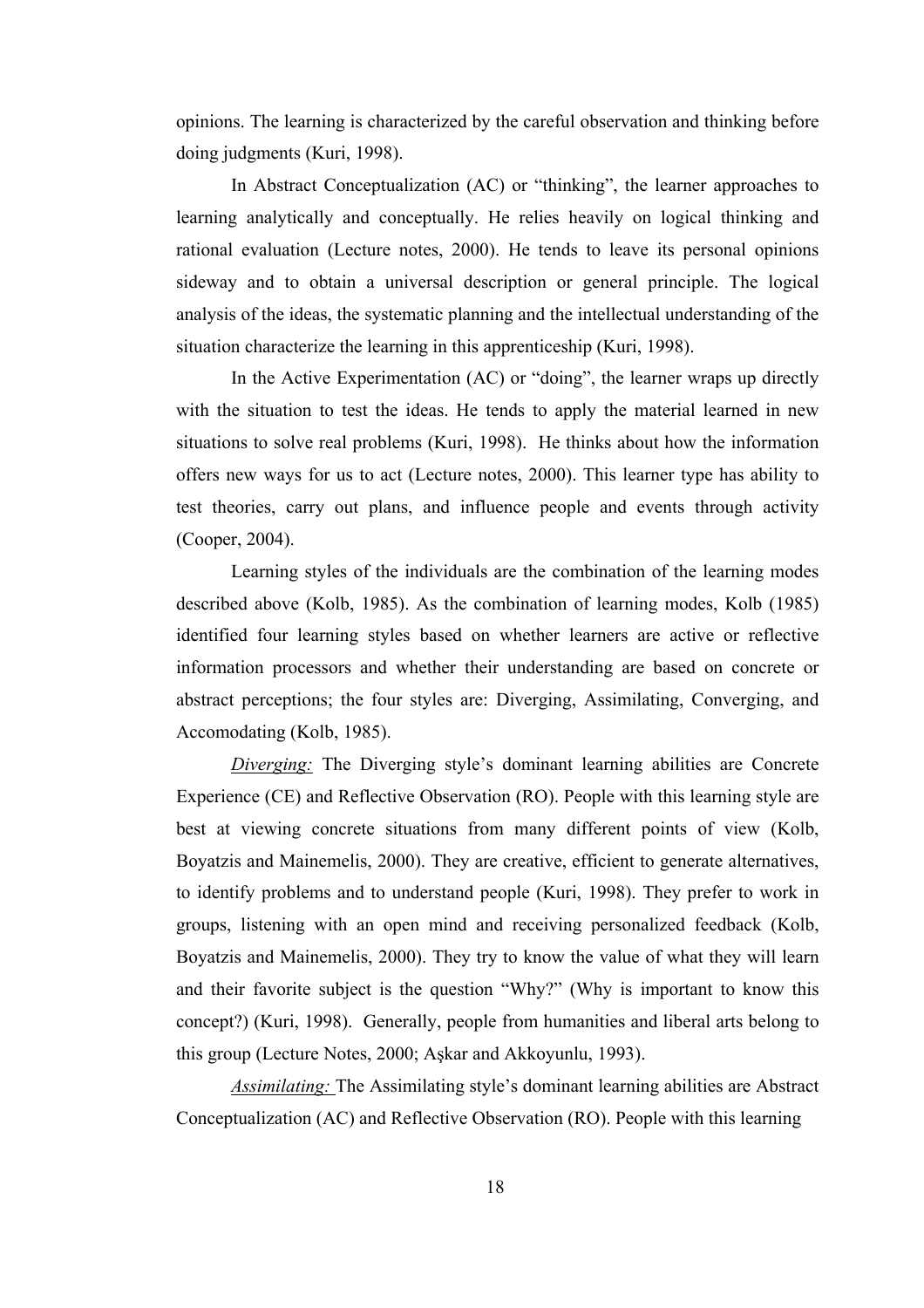style are best at understanding a wide range of information and putting into concise, logical form (Kolb, Boyatzis and Mainemelis, 2000).They work very well with a great variety of information, placing them in logical order. They are generally more interested in the logic of an idea than its practical value (Kuri, 1998). The Assimilating learning style is important for effectiveness in information and science careers. People with this learning style prefer readings, lectures, exploring analytical models, and having time to think things through (Kolb, Boyatzis and Mainemelis, 2000). Their favorite subject is the question "What" ("what do I need to know to solve this problem") (Kuri, 1998). Generally, theorists and researchers belong to this group (Lecture notes, 2000; Aşkar and Akkoyunlu, 1993).

*Converging:* The Converging style's dominant learning abilities are Abstract Conceptualization (AC) and Active Experiment (AE). People with this learning style are best at finding practical uses for ideas and theories (Kolb, Boyatzis and Mainemelis, 2000). They appreciate to do practical applications of ideas and theories, they have good acting in the conventional tests, they use the deductive reasoning and they are good to identify and solve problems and to take decisions (Kuri, 1998). They prefer to deal with technical tasks and problems rather than with social issues and interpersonal issues. These learning skills are important for effectiveness in specialist and technology careers (Kolb, Boyatzis and Mainemelis, 2000). Their favorite question is the subject "How" ("how can I solve this problem?") (Kuri, 1998). Generally, people specializing in physical sciences such as engineers belong to this group (Lecture notes, 2000; Aşkar and Akkoyunlu, 1993).

*Accommodating:* The Accommodating style's dominant learning abilities are Concrete Experience (CE) and Active Experimentation (AE). People with this learning style have the ability to learn from primarily "hand-on" experience. They enjoy carrying out plans and involving themselves in new and challenging experiences (Kolb, Boyatzis and Mainemelis, 2000). They adopt well to immediate circumstances, they learn placing the "hands-on" and facing risks (Kuri, 1998). This learning style is important for effectiveness in action-oriented careers such as marketing or sales. Accommodating learning style prefer to work with others to get assignments done, to set goals, to do field work, and to test out different approaches to completing a project (Kolb, Boyatzis and Mainemelis, 2000). Their favorite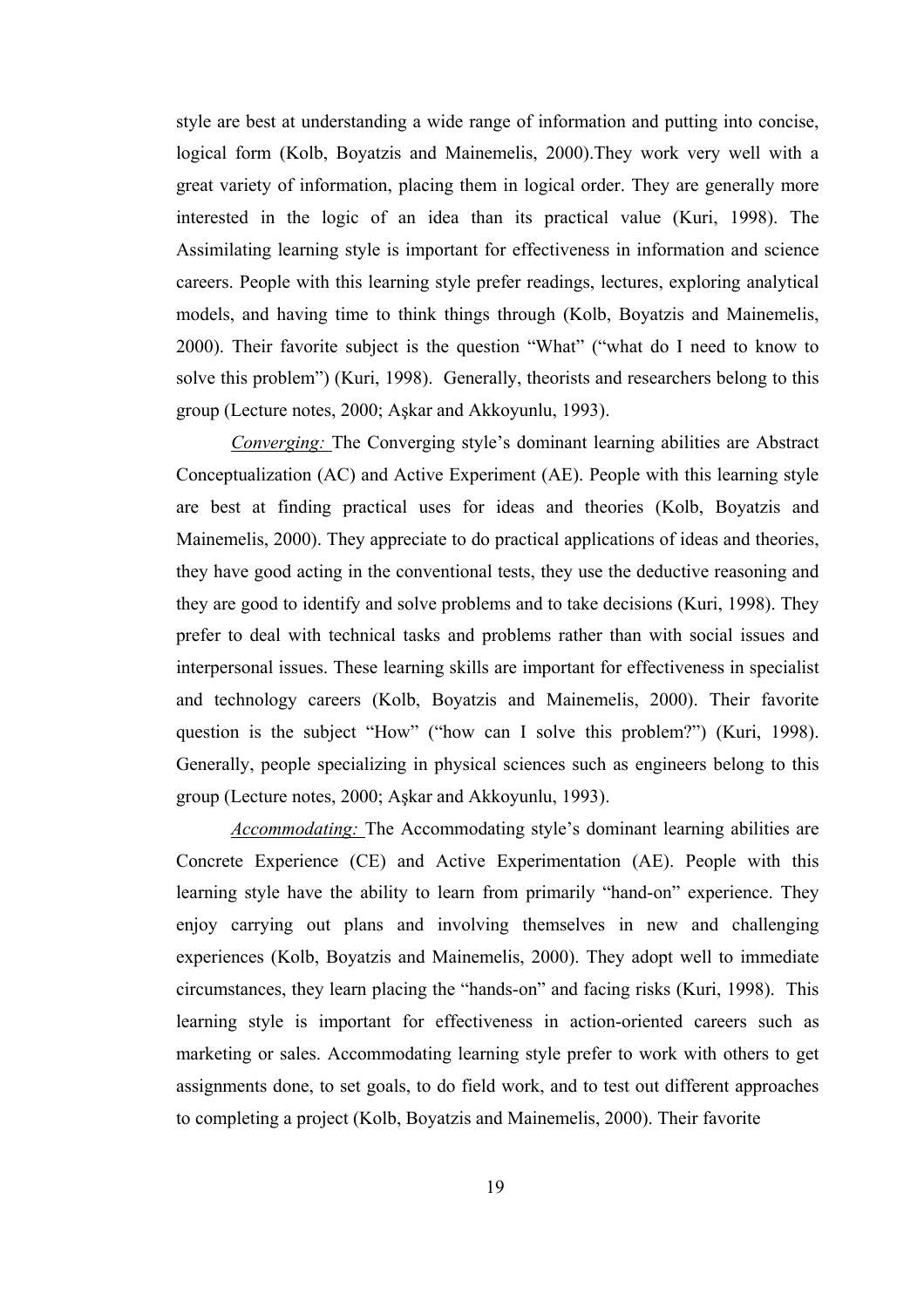question is the subject "What if?" ("What if I do something different to solve this problem?) (Kuri, 1998). Generally, people working in marketing and sales belong to this group (Lecture notes; Aşkar and Akkoyunlu, 1993).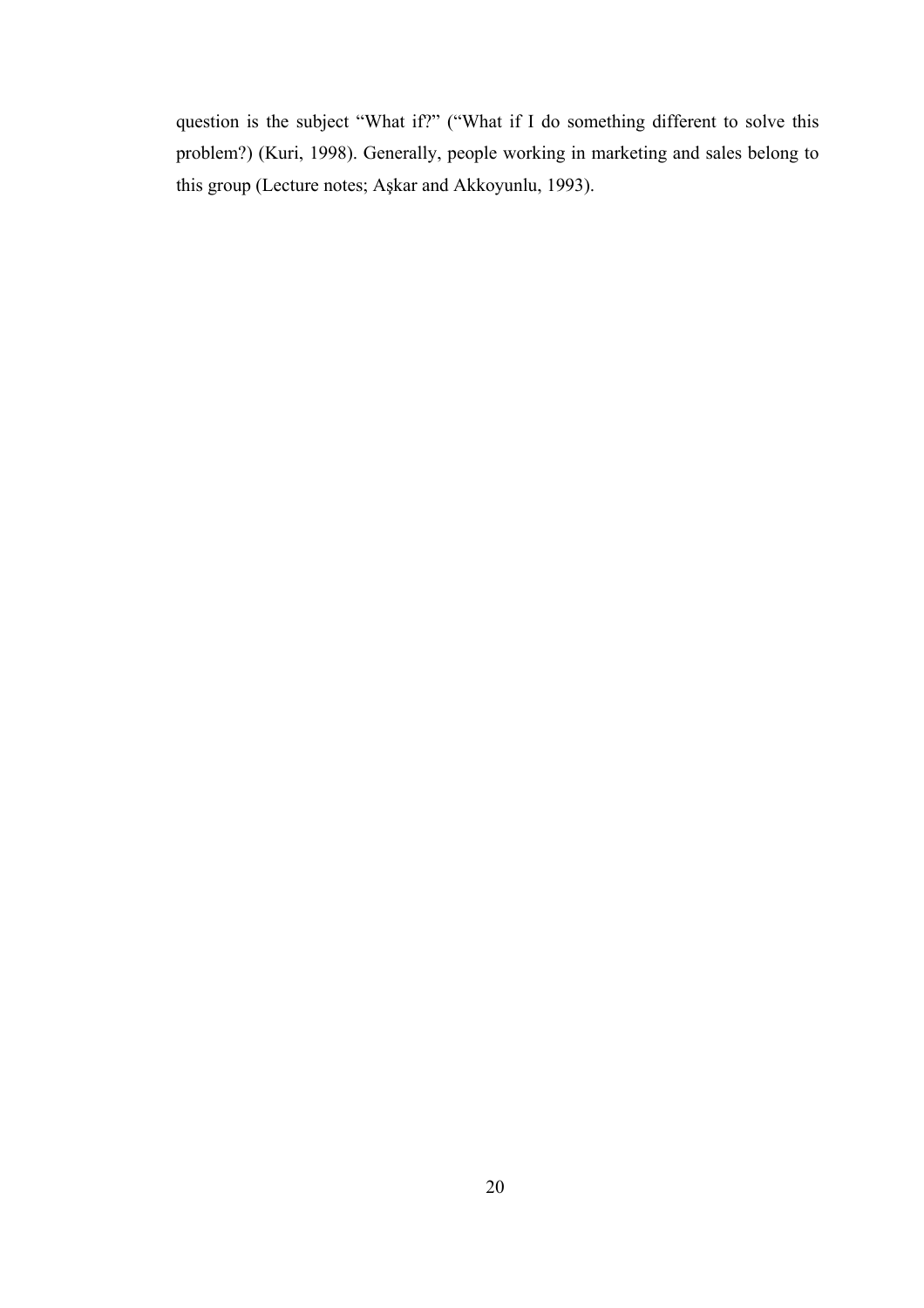## **CHAPTER III**

### **RESEARCH DESIGN AND METHOD**

 This chapter presents the framework of the study; defining sample and instruments; describing the method of the data collection and analysis; explaining the treatments for the experimental and control groups; stating the scoring criteria for the questions in the instruments and journal writings and the limitations of the study.

#### **3.1 Sample**

A total of 163  $1<sup>st</sup>$  year university students whose ages ranged from 17-26 with a mean 20 and majoring in computer, civil, industrial, mechatronics and, electrical and electronics engineering from three classes at Atilim University which is an English medium university, formed the sample of this study. One of the three groups constituted the control group (CG) while two of the groups constituted the experimental groups (EG1, EG2). CG consisted of six females and 21 males; EG1 consisted of seven females and 25 males; EG2 consisted of one female and 27 males. The students who took both pre-test and post-test were taken as the subject of the study. The number of students who took both pre-test and post-test is given in Table 3.1.

| Table 3.1: The Subjects of the study |  |  |
|--------------------------------------|--|--|
|                                      |  |  |

| Groups               | Pre-Test | Post-Test | Pre-Test $\cap$ Post-test |
|----------------------|----------|-----------|---------------------------|
| Experimental Group 1 | 4ς       |           |                           |
| Experimental Group 2 |          | 36        |                           |
| Control Group        | ζç       | 29        |                           |
| <b>Total Groups</b>  | l 29     | 102       |                           |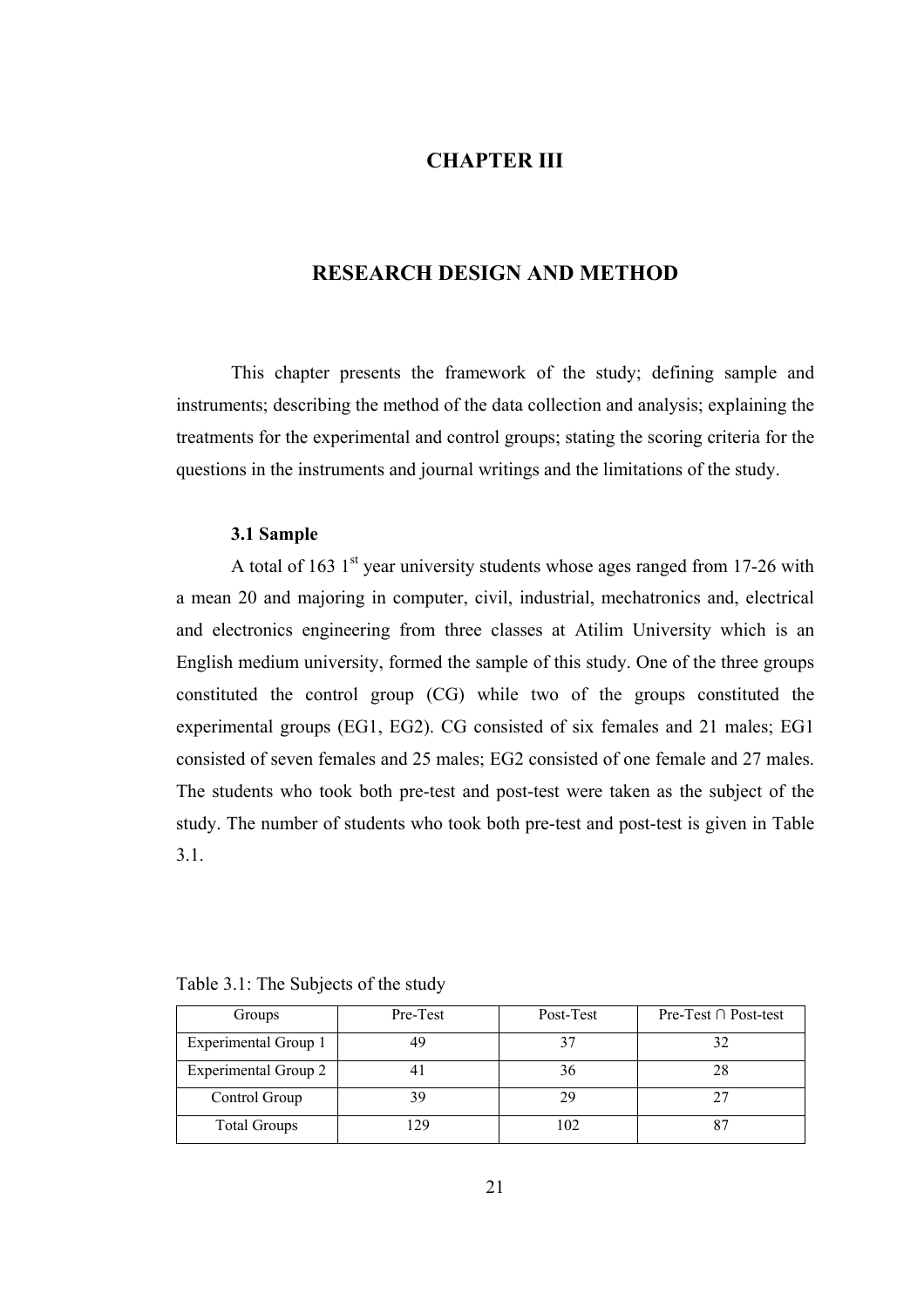#### **3.2 Instruments**

#### . **3.2.1 Pre-Test**

Pre-test including essay type questions (See Appendix A) was developed to investigate the students' prior knowledge about the definition of integral concept, integration techniques and, area and volume applications of integrals. The test consisted of four questions but one of which had four sub items. The test consisted of seven questions altogether. The objectives of each question in pre-test are given in Table 3.2. The questions and their objectives were checked by an expert on mathematics education to determine the extent to which the questions provide a relevant and adequate representative sample for the high school curriculum.

| Question | <b>Objectives</b>                                                       |
|----------|-------------------------------------------------------------------------|
| 1        | To produce a correct definition of "integral".                          |
| 2(a)     | To apply the power rule to evaluate an integral.                        |
| 2(b)     | To apply the substitution rule to evaluate an integral.                 |
|          | To apply the power rule to evaluate an integral.                        |
|          | To apply the substitution rule to evaluate an integral.                 |
| 2(c)     | To know the integral of $\frac{1}{x}$ .<br>$\boldsymbol{\chi}$          |
| 2(d)     | To apply the integration by parts technique to evaluate an integral.    |
| 3        | To find the area under a given curve.                                   |
|          | To find the volume of a solid generated by rotating the area bounded by |
| 4        | $y = -x + 1$ , $x = 0$ and $y = 0$ about the x-axis.                    |

Table 3.2: Objectives of each question in the pre-test

### **3.2.2 Post-Test**

Post-test including essay type questions (See Appendix B) was developed to investigate the students' understanding of the antiderivative and indefinite integral concepts, integration techniques, Mean Value and Fundamental Theorems for integrals, the arclength, area and volume applications of integrals, the properties of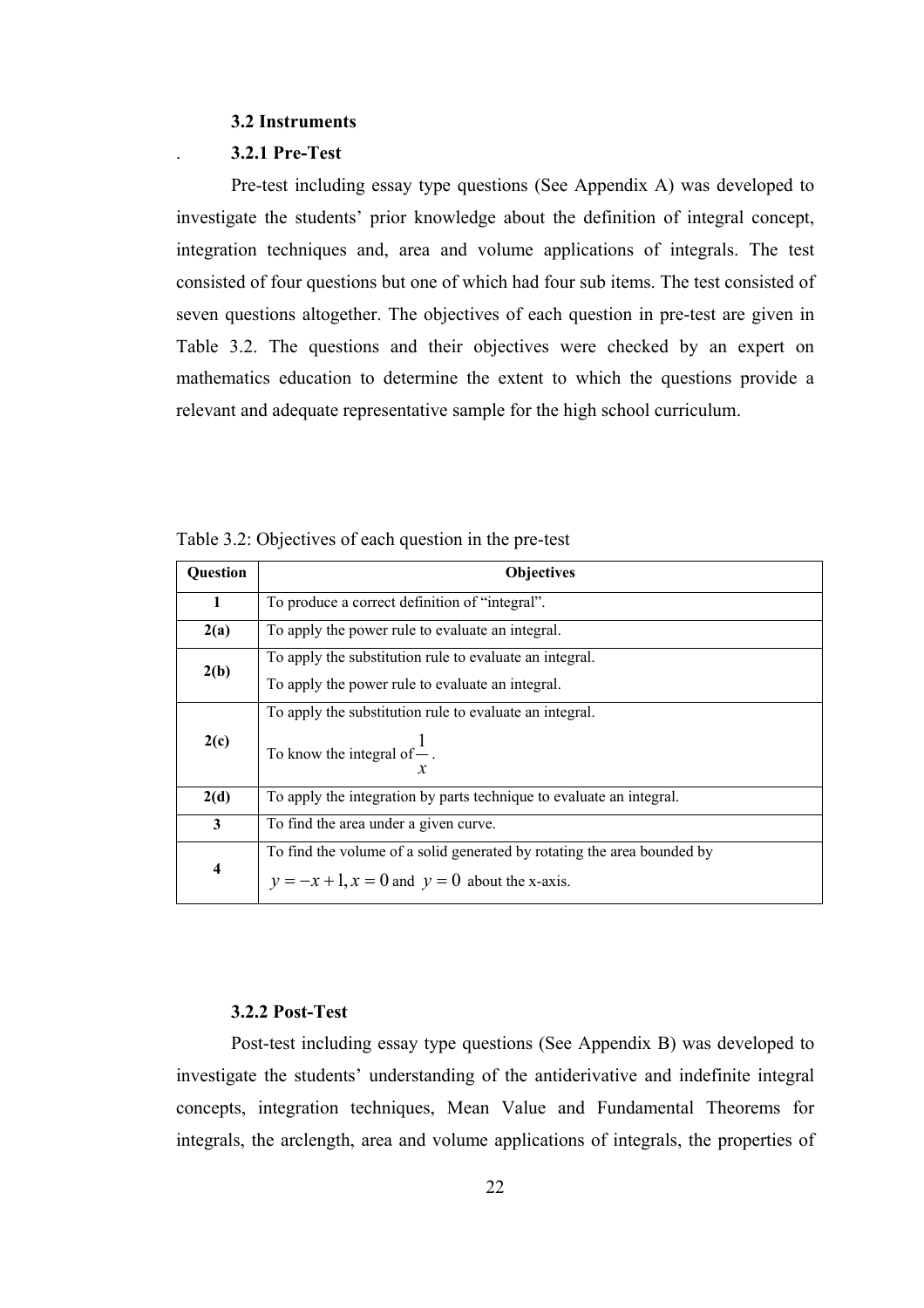integrals and the integrand variable. The test consisted of seven questions to be answered by providing written responses. The objectives of each question in the post-test are given in Table 3.3. The questions and their objectives were checked by the instructors of the course and an expert in mathematics education to determine the extent to which the questions provide a relevant and adequate representative sample for the content of the course.

| Question     | Objectives                                                                       |
|--------------|----------------------------------------------------------------------------------|
| 1            | To find the value of the derivative of a function including a polynomial and an  |
|              | antiderivative at a specific point.                                              |
| $\mathbf{2}$ | To distinguish the antiderivative and indefinite integral.                       |
| $\mathbf{3}$ | To comprehend the meaning of antiderivative.                                     |
|              | To generate an exemplar related with antiderivative.                             |
|              | To identify the correct form(s) of the symbolic representation of the area under |
| 4            | a curve.                                                                         |
|              | To explain the reasons of the choices to be correct.                             |
|              | To define how to find the length of a curve which is the graph of a smooth       |
| 5            | function over a closed interval.                                                 |
|              | To generate an exemplar related with finding the length of a smooth curve over   |
|              | a closed curve.                                                                  |
|              | To state the integral formula for the volume of a solid generated by revolving a |
|              | given region between two curves about the x-axis by using Washer method.         |
| 6            | To state the integral formula for the volume of a solid generated by revolving a |
|              | region between two curves about the x-axis by using Cylindrical Shell method.    |
|              | To examine which method is better to find the volume.                            |
|              | To comprehend the properties of definite integral (order of integration rule,    |
| 7            | additivity rule, product rule and constant multiple rule).                       |
|              | To comprehend the integral variable concept.                                     |

Table 3.3: Objectives of each question in the post-test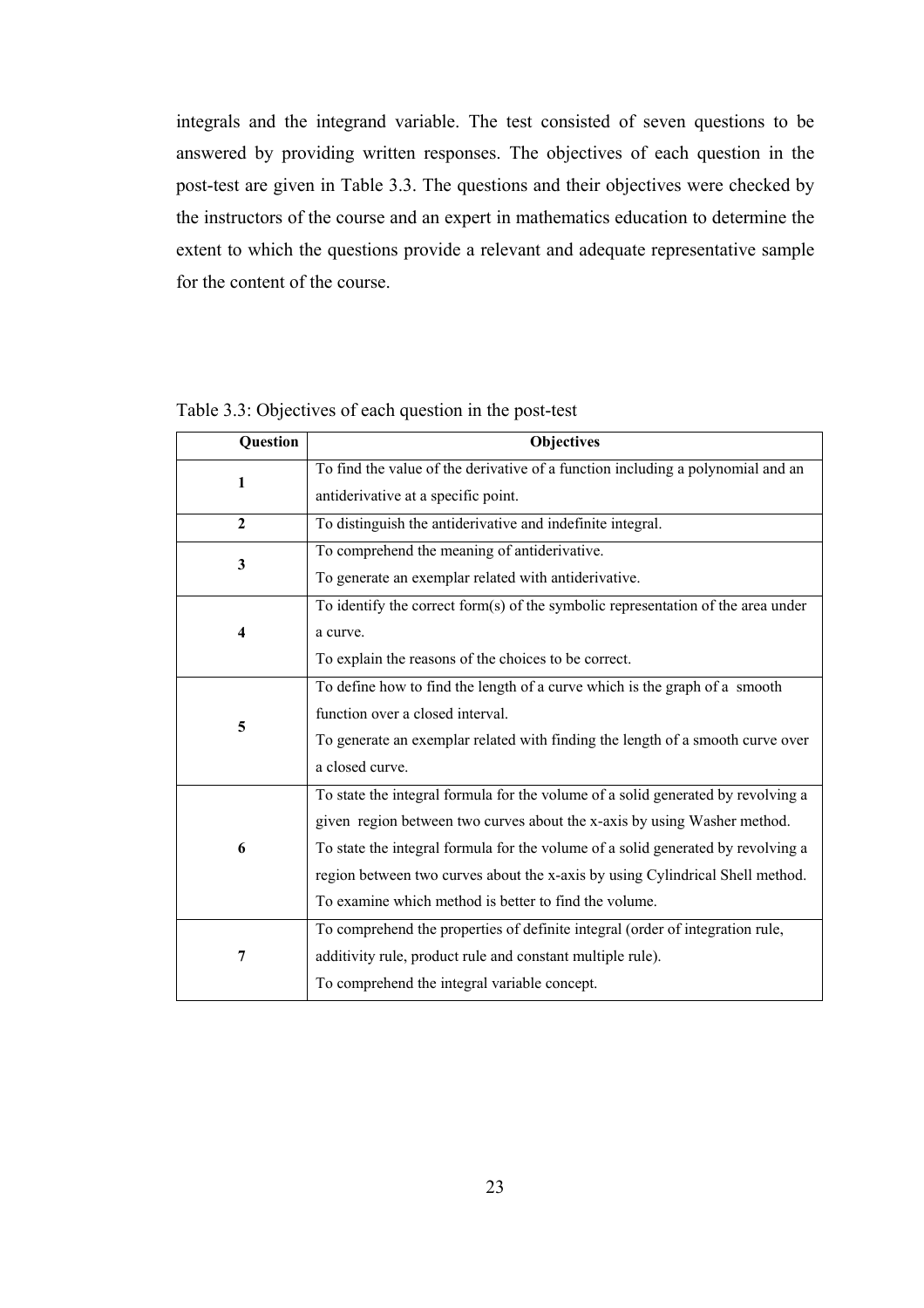#### **3.2.3 Learning Style Inventory**

A Likert type learning style inventory developed by Kolb (1985) and translated by Aşkar and Akkoyunlu (1993) to Turkish was used as a pre-test to determine the learning styles of the students (See Appendix C). The inventory consisted of 12 statements. There were four possible alternatives for each statement: The most suitable situation for me, the second suitable situation for me, the third suitable situation for me and the last suitable situation for me. Grades of the alternatives were 4, 3, 2 and 1 respectively. First alternative refers to concrete experience (CE), second one refers to reflective observation (RO), third one refers to abstract conceptualization (AC) and the fourth one refers to active experimentation (AE). So, every alternative gets a score between 12 and 48 according to the students' responses. At the end, the score of each expression is determined and then the combined scores are evaluated (AE-RO and CE-AC). The intersection of these two combined scores on Figure 3.1 give the individual's learning style.



Figure 3.1 Kolb's Learning Styles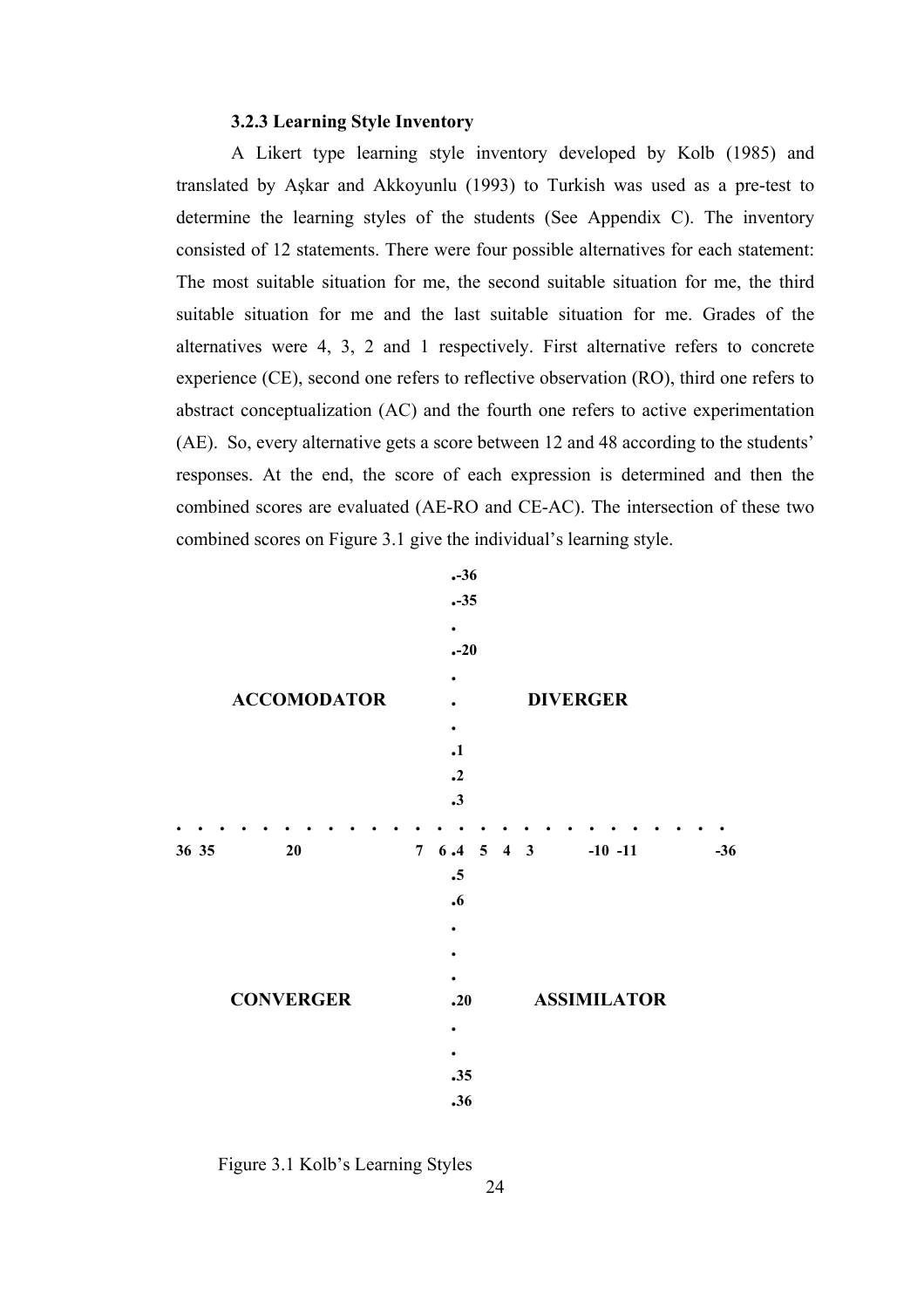#### **3.3 Procedure**

The central premise of this study was to investigate the effects of journal writing with or without giving feedback and grade compared to the expository teaching on students' understanding of integral. For this study, two new achievement tests, pre-test and post-test were developed. Pre-test was developed by taking into consideration high school curriculum. Post-test was developed by taking into consideration the content of the course. The pre-test was administered to all groups before the instruction in integral and the post-test was administered to all groups after the instruction in integral. For the pre-test 30 minutes, for the post-test 50 minutes regularly scheduled class hour were given. The tests were administered with an interval of 1.5 months between them. The tests were administered on the same day in the following class hours. In addition to this, to minimize misunderstandings in the questions of the achievement tests due to English language, Turkish translations were done during the administration of the tests by the researcher. Students were also asked not to worry about the spelling or grammatical mistakes and allowed to use Turkish in their responses. Following the administration of the tests, a detailed solution key for each test and scoring criteria for each question in the tests were developed. In order to develop the scoring criteria, the students' answers and explanations on each question in the tests were examined and classified separately. Subsequently, a thorough comparative study of all answers was carried out and sixpoint rubrics were written for each question in the achievement tests. Each rubric was developed to measure the accuracy, strength of justification and degree of conceptual understanding shown by responses. Prior to developing the individual rubrics, a general rubric taken from Ubuz (1996) was used to define criteria for determining individual points for specific rubrics. The highest score of 5 was awarded for responses which teachers and examiners regarded as being entirely correct at elementary calculus level, while the lowest score of 0 was given for missing answers or "do not know". The general rubric for scoring is shown in Table 3.4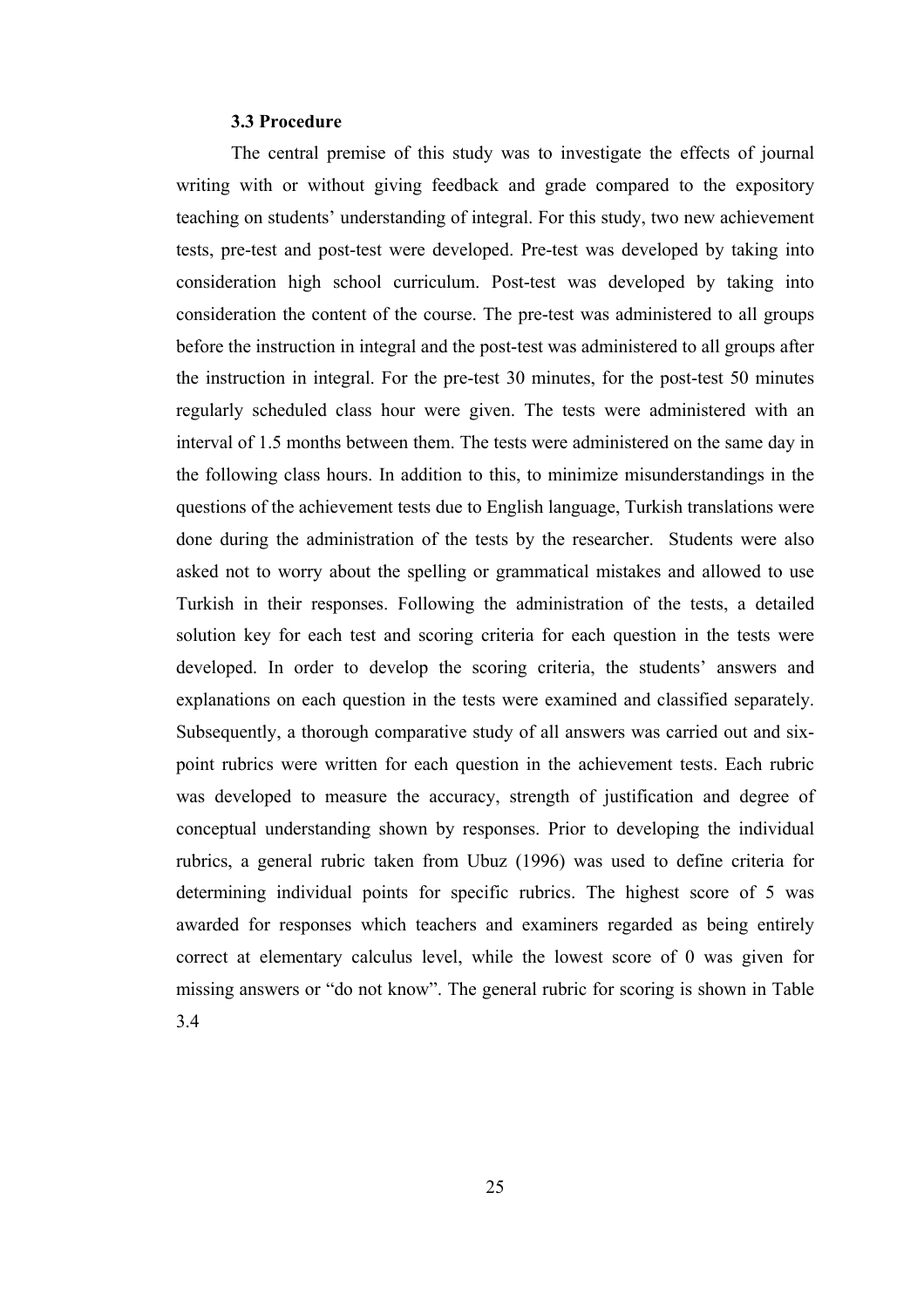| <b>SCORE</b> | <b>RESPONSE</b>                                                                                                                                                                                                                                                          |
|--------------|--------------------------------------------------------------------------------------------------------------------------------------------------------------------------------------------------------------------------------------------------------------------------|
| 5            | Answers including the relevant ideas, relationships, generalizations,<br>applications or explanations considered at the introductory calculus.<br>Including only minor computational errors, if any.<br>п                                                                |
| 4            | Answers including relevant ideas with some evidence of knowledge of<br>п<br>relationships, generalization, applications or explanations.                                                                                                                                 |
| 3            | Answers' exhibiting a moderate amount of reasoning but reasoning is<br>٠<br>incomplete.<br>Answers including important sub ideas without necessary reasoning and<br>explanations.<br>Answers which are not totally complete in reflecting all aspects of the<br>problem. |
| $\mathbf{2}$ | Answers containing some relevant fact(s).<br>٠                                                                                                                                                                                                                           |
| 1            | Answers which are insufficient to allow any judgment.<br>п<br>Answers showing no understanding of the problem<br>Answers containing words, examples or diagrams that do not reflect the<br>problem.                                                                      |
| $\bf{0}$     | "Do not know" or missed.                                                                                                                                                                                                                                                 |

Table 3.4: General six-point rubric for the achievement tests

Detailed scoring criteria for each question in Pre-test and Post-test according to the six-point rubric were presented in Appendix E and Appendix F, respectively. According to those scoring criteria for each question, the results of the tests were graded. In addition to these, Learning Style Inventory administered as a pre-test was used in order to determine the learning styles of the students. .

 The study was carried out in 2003-2004 fall semester at Atilim University. The treatment lasted in six weeks. All engineering students who were taking the Calculus I course and constituted three groups were taken as the sample of the study. Control and the experimental groups (CG, EG1 and EG2) were randomly assigned to the groups. All the groups were taught the same topics with expository teaching by different instructors. The only difference between the control group and the experimental groups was that, the experimental groups were engaged in journal writing activities at the end of lectures allowing 5-10 minutes to complete while the control group was not. On the other hand, the difference between the EG1 and the EG2 was that, EG1 students' journal writings were graded and feedback was given to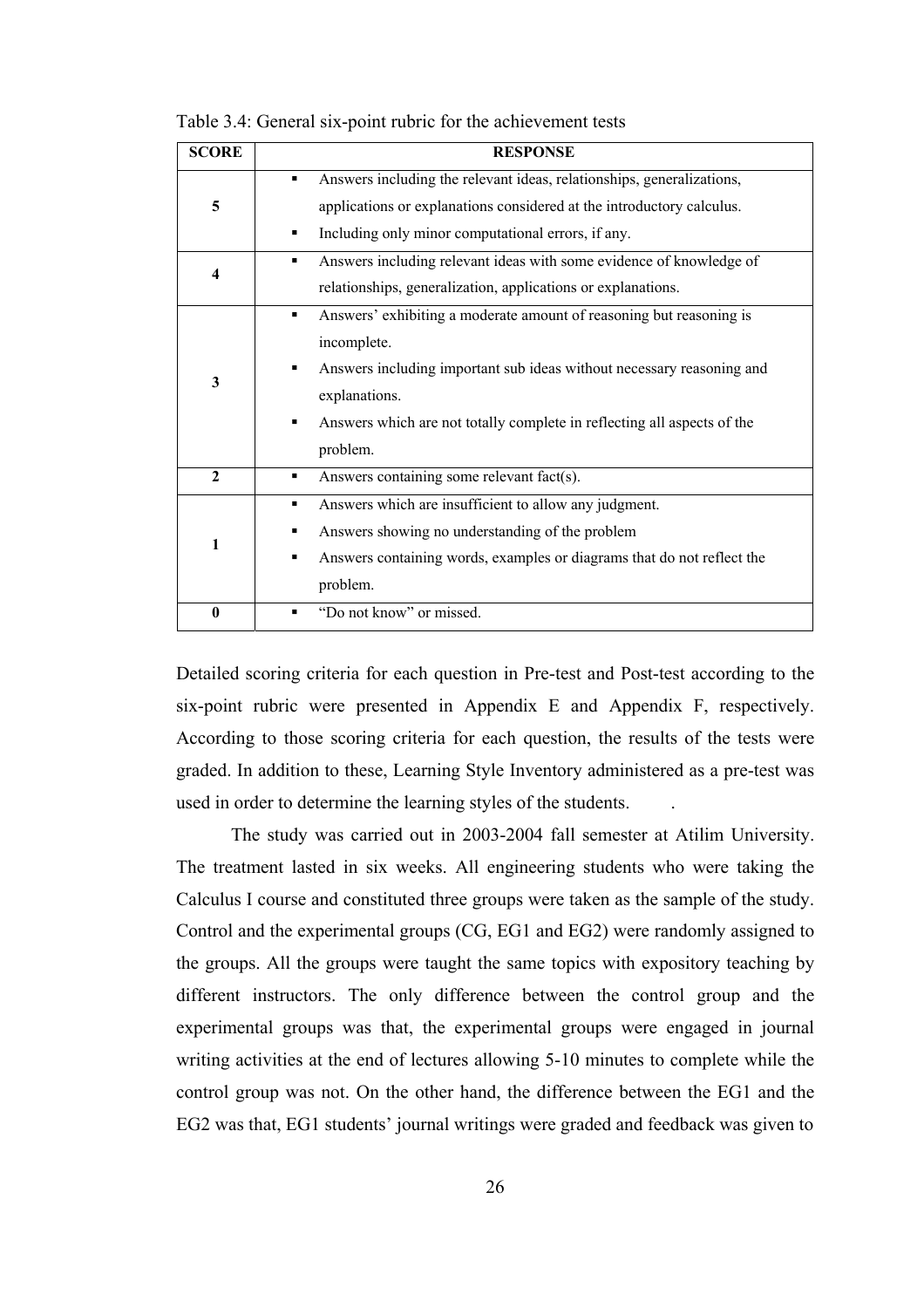the students about their writings. The journal writing prompts were applied to two to four times in a week during the 6-week period. The prompts were provided by the researcher depending on the concepts introduced during the lessons. Each journal writings were given on a sheet of paper by providing a space for writing. In order to avoid misconceptions due to English language, the researcher explained the prompts in Turkish to the whole groups. Also, the students were told not to worry about spelling or grammatical mistakes. In addition to this, the students were permitted to use Turkish in their answers if they have difficulty in expressing their ideas in English. The lessons, mainly the lessons of the EG1 and EG2, were observed during the treatment since the two class hours of the CG and EG2 were at the same time. Because of that, every week two class hours of four class hours of CG were observed.

 Following the completion of the treatment, a series of face-to-face interviews were conducted with 10 students from EG1 (5 students) and EG2 (5 students) in order to investigate the students' opinions about journal writing activities, grading journal writings and giving feedback. Students for the interviews were chosen according to their exam grades and attendance to the classes during the treatment (See Table 3.5). For the exam grades, the means of the grades were used as a reference (Mid-term I=34; Mid-term II=40; Final=30). The researcher was also the graduate assistant of the recitation hours of the groups. This could be taught as a limitation of the study, since one can think that the students do not feel themselves totally free to express their opinions. On the other hand, this can be advantageous also, since the researcher knows the students and the communication between the researcher and the students makes the interviews more detailed.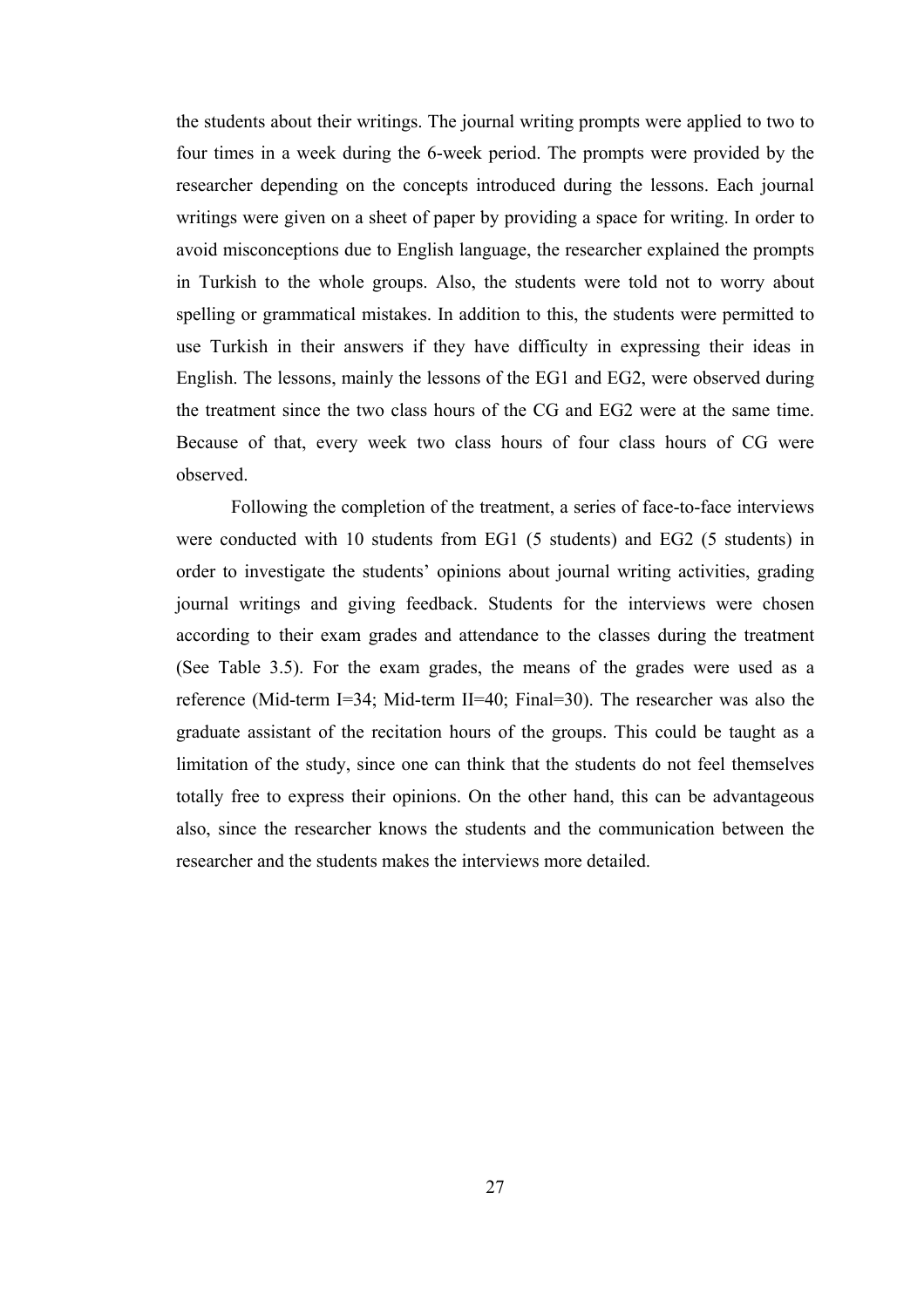| <b>Groups</b> | <b>Student</b> | Gender | Mid-Term I | Mid-Term II | Final | <b>Attendance</b> |
|---------------|----------------|--------|------------|-------------|-------|-------------------|
|               | S1             | F      | 68         | 94          | 79    | 100%              |
|               | S <sub>2</sub> | M      | 9          | 58          | 44    | 85%               |
| EGI           | S <sub>3</sub> | M      | 35         | 45          | 23    | 100%              |
|               | <b>S4</b>      | M      | 29         | 55          | 33    | 100%              |
|               | S <sub>5</sub> | M      | 7          | 24          | 15    | 85%               |
|               | <b>S6</b>      | M      | 15         | 8           | 22    | 85%               |
| EG2           | S7             | M      | 44         | 55          | 37    | 85%               |
|               | S8             | M      | 78         | 87          | 82    | 100%              |
|               | S9             | M      | 77         | 80          | 70    | 100%              |
|               | <b>S10</b>     | M      | 66         | 76          | 41    | 100%              |

Table 3.5 Interviewed Students' Characteristics in Terms of Gender, Exam Grades and Attendance

Note: "F" represents "Female", "M" represents "Male"

 The interviews were semi-structured. During the interviews, first the researcher explained the aim of the study, then asked for permission to record the interviews and then posed the previously prepared questions. Although the interviews for the study were primarily structured, the researcher spontaneously reacting to students' responses imposed some unstructured. Each interview lasted approximately 20 minutes. The interview tone was friendly and non-threading. The researcher tried to make the students comfortable with their answers and critiques. The main line of inquiry was to ask the students to explain their ideas, critiques and suggestions about journal writing activity. With this purpose, the following questions were posed to the students in both experimental groups:

- $\triangleright$  How has journal writing affected your learning of mathematics?
- $\triangleright$  Which type of journal writing (affectively oriented or cognitively oriented) has affected you more than the other? Why?
- $\triangleright$  Would you like to continue this activity?
- $\triangleright$  What do you think about the timing and frequency of journal writings? Do you have any suggestions about them?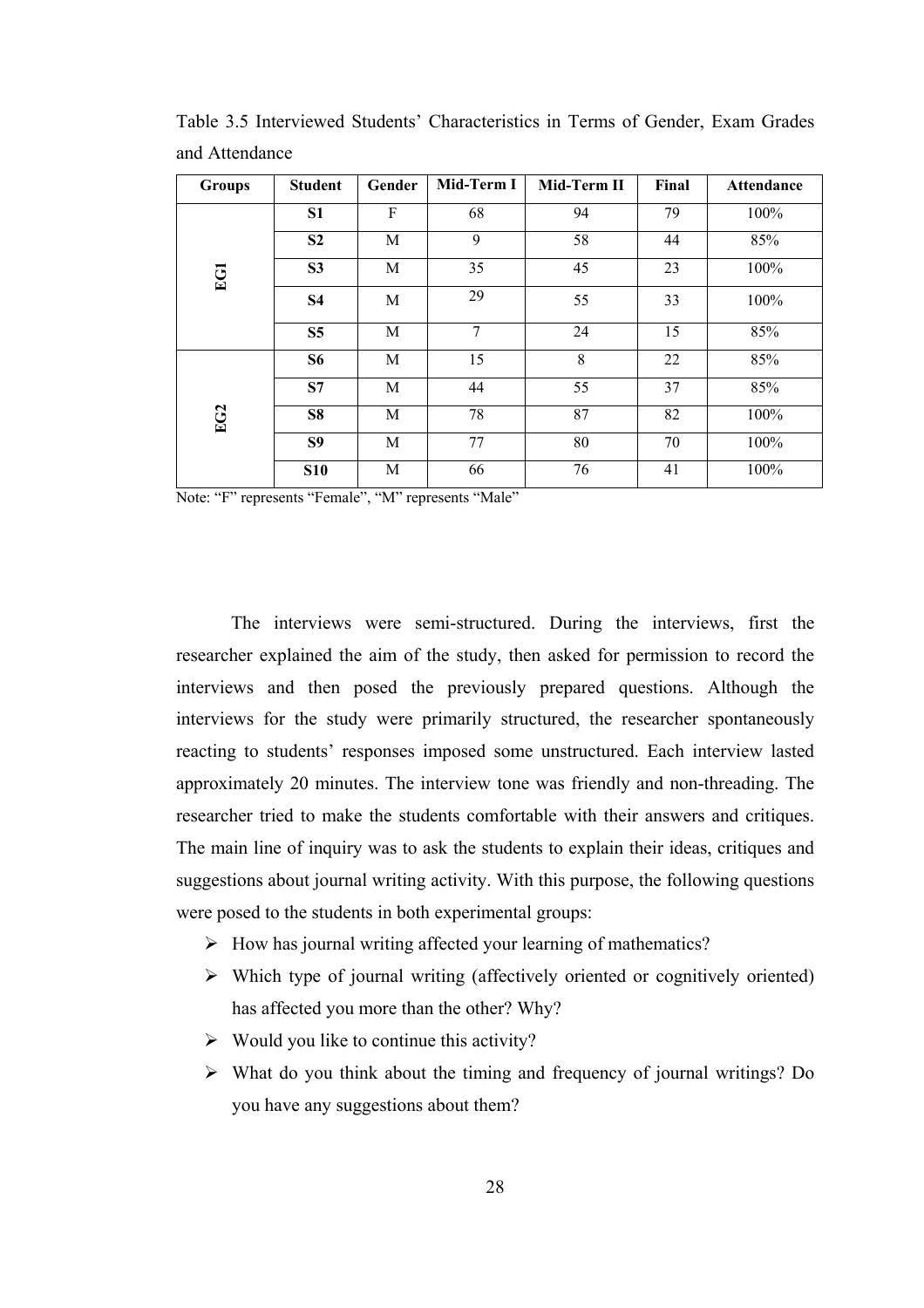The questions given below were posed only to the EG1 students (S1, S2, S3, S4, and S5)

- $\triangleright$  Did grading affect your view about journal writing? If yes, how has grading affected your view about the activity?
- $\triangleright$  Did having feedback about your journal writings affect your learning of mathematics? If yes, how has it affected your learning of mathematics? If no, why?

The questions given below were posed only to the EG2 students (S6, S7, S8, S9, and S10)

- $\triangleright$  Your journal writings were not graded. Did this affect you? If yes, how; if no, why?
- $\triangleright$  You were not given any feedback about your journal writings. How has this situation affected you?
- $\triangleright$  Would you like to have feedback for journal writing activities?

 In this study, both quantitative and qualitative methods were used to analyze the data. For the quantitative analysis, data gathered from the pre-test, the post-test and the learning style inventory was coded and analyzed by using SPSS. There were two independent variables, treatment which has three levels (Journal Writing, Journal Writing with grading and feedback and, Traditional teaching) and learning style which has two levels (Assimilator and Converger) and one dependent variable (posttest scores). The design of the study was a pretest-posttest design involving a 3x2 ANCOVA model.

 For the qualitative analysis, transcripts of the interviews were used. Analysis of the interview results involved a careful reading of each interview transcript, while attempting to identify common responses under three main topics: Views about journal writing activities; views about feedback; views about grading.

## **3.4 The Treatment for the Experimental and Control Groups**

 The course, Math 151, taught to all groups aimed at providing a foundation of mathematical methods and techniques for use in engineering courses. As mentioned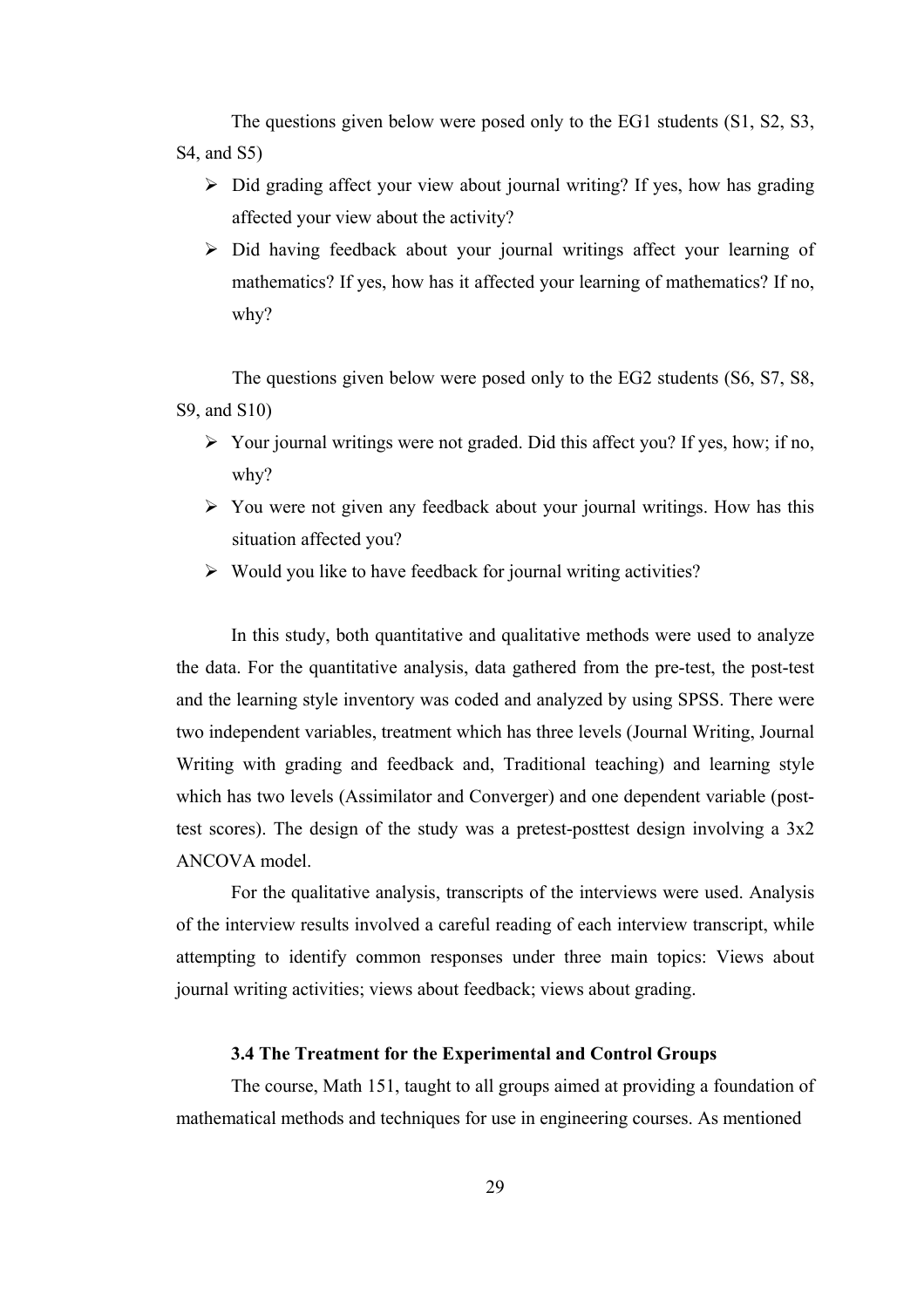previously, the groups were taught by different lecturers who were experienced in teaching calculus. Before the semester started, they had come together to decide on the syllabus and the flow of the course. In addition to this, they came together in three or four weeks to discuss on the lectures such as the attendance, understanding and the difficulties of the students. Then they discussed on how to deal with such problems. All of these arrangements made the lectures in each group flow in a harmony.

 The schedule for the integral topics was seven weeks but it lasted in six weeks. So the last week of the semester was used for a general revision. The topics of the lessons covered in the course together with the class hours were presented in Table 3.6

| Week | Date              | <b>Topics Covered</b>                                                                                                                                                    |
|------|-------------------|--------------------------------------------------------------------------------------------------------------------------------------------------------------------------|
| IX   | Nov. 17-21, 2003  | Integrals; Integral Rules; Integration<br>Indefinite<br>by<br>Substitution                                                                                               |
| X    | Nov.24-28, 2003   | Riemann Sums and Definite Integrals; The Mean Value<br>and Fundamental Theorems: Substitution in Definite<br>Integrals; Volumes by Slicing and Rotation About an<br>Axis |
| XI   | Dec. $1-5$ , 2003 | Volumes by Slicing and Rotation About an Axis                                                                                                                            |
| XII  | Dec.8-12, 2003    | Modeling Volume Using Cylindrical Shells; Lengths of<br>Plane Curves; Logarithms; Exponential Functions                                                                  |
| XIII | Dec. 15-19, 2003  | Integration by Parts; Partial Fractions; Trigonometric<br>Substitutions                                                                                                  |
| XIV  | Dec. 22-26, 2003  | Improper Integrals                                                                                                                                                       |

Table 3.6: Topics taught in integral with their scheduled class hours

 Classes met six class hours a week for 50 minutes each. Four hours were used by the instructors for the lectures. Remaining two hours called recitation hours were used by the graduate assistant to make the students met in the computer laboratories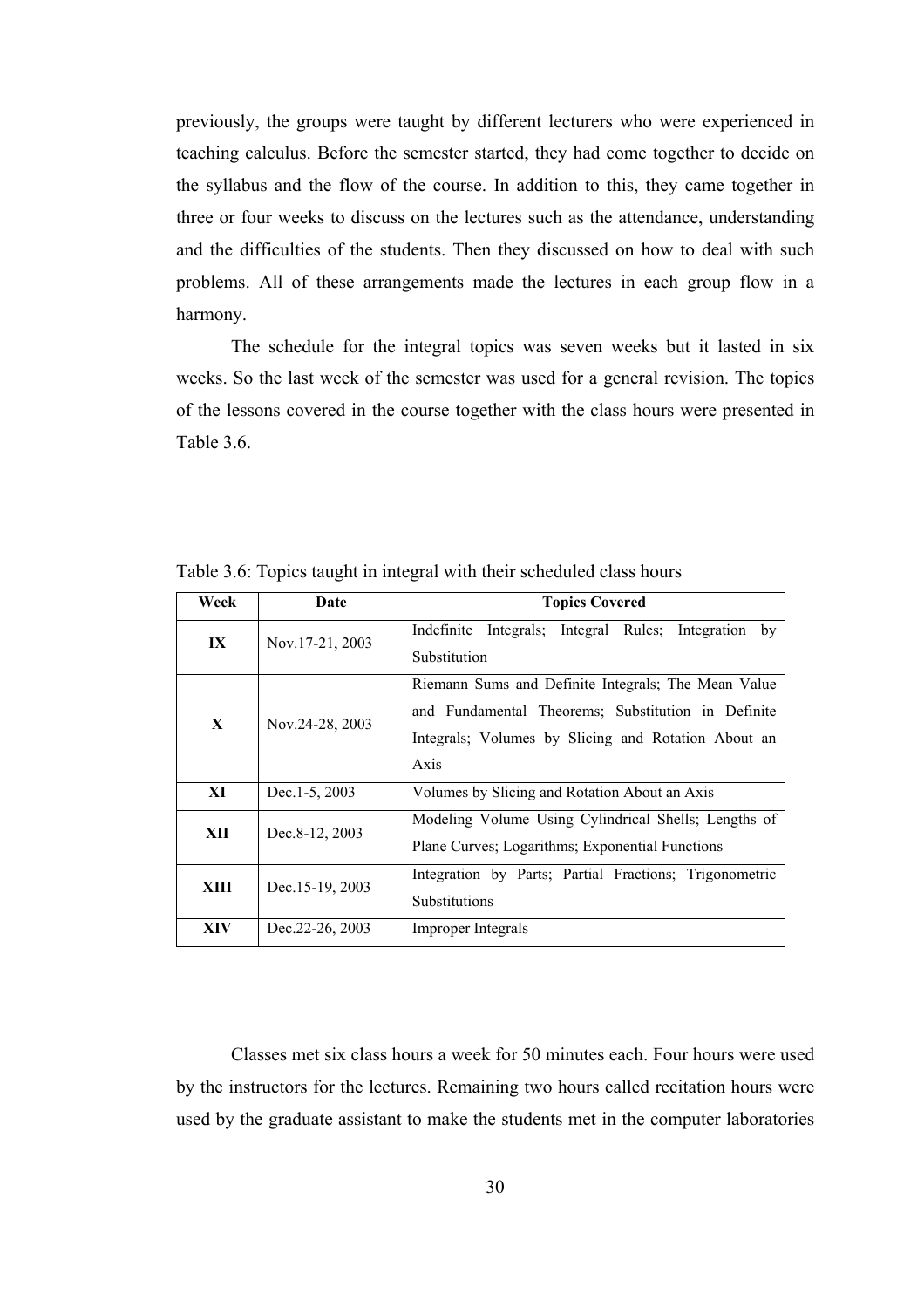for either problem solving or computer applications of the topics taught in the **lectures** 

 The method used in lessons was lecturing. The authority in the lessons was the instructor who directed the flow of the all lectures. Each lesson was started with a brief review of the previous lesson by summarizing the important rules, definitions or procedures for 5-10 minutes. After the review, the lesson continued with solving examples related to the topics taught previous lesson or with a new topic. While presenting a new topic, the instructors asked a question to draw attention to the new topic. Then they started to the topic pretending to answer the questions. For example, before starting to introduce substitution method, the instructors summarize the antiderivative concept and the basic integral rules. Then, present an integral which would be evaluated by using substitution method, and ask how to evaluate that integral. While explaining the solution, he/she also presents the new method. Questioning was also used to build an interaction between the instructor and the students during the lectures. The instructors mainly focused on the procedural parts of the topics instead of conceptual parts of the topics such as definitions or theorems. For example, they just explained indefinite integral as the set of all antiderivatives but did not mention anything related to Riemann Sum. They tried to teach the procedures for solving integral questions. To do this, they solved various examples.

 As mentioned above, the recitation hours carried out by graduate assistants were used for problem solving and computer applications of the topics. Every week, one hour was used for problem solving; one hour was used for computer applications. In the problem solving hours, varied problems were solved for the topics which were taught in that week. For example, evaluating the following integral,  $\int \sin^5(3\theta) \cos(3\theta) d\theta$ . In the mathematica application hours, the students were introduced numerical, symbolic and graphical calculations to understand calculus better as well as to handle complicated computations that can not be done by hand. The book used for the mathematica applications was "A Manuel of Mathematica for Calculus of One variable" (Başkaya, Bayazıt, Tosmur, and Tosun, 2003). An example of mathematica application in integral is given below to show the CAS's usage in calculus.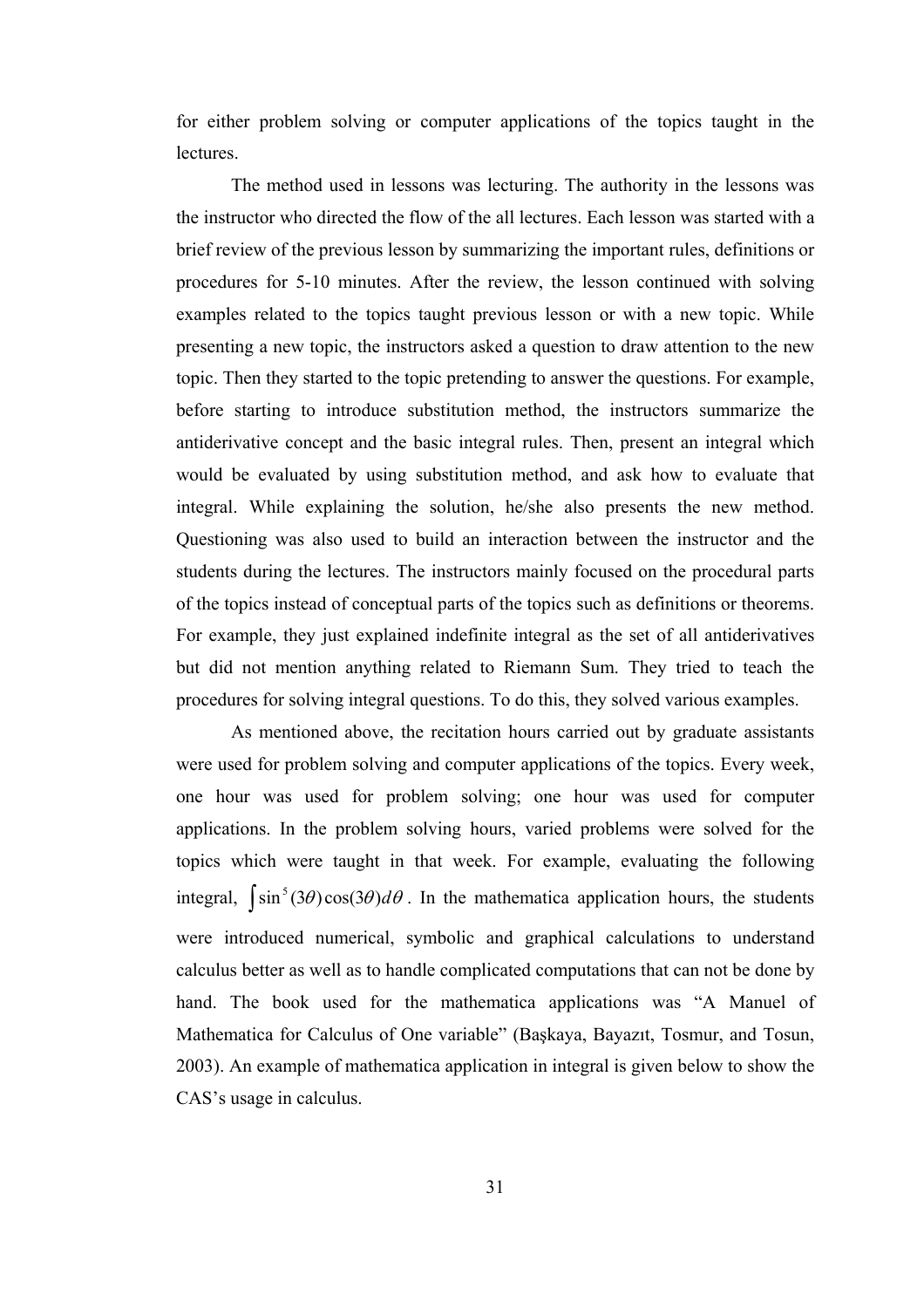As engineering candidates, the students need to solve complicated integrals. For example, in order to find the area under the curve  $y = log(x^3 - 2) + cosx$  on [2,20], he/she need to know where the function is positive and negative. In addition to this, he/she should know x and y-intercept, and the integral of the function  $f(x) = log(x^3 - 2) + cosx$ . These are not so easy to do just by hand. But the student can do them by using small number of mathematica commands as shown below. So, they would be able to enlarge their mathematics knowledge in more complicated computations.

First, let's draw the graph of the function on the given interval.



As it is seen from the graph, the function is positive on the given interval and there is no x or y-intercept. So, it is enough to evaluate the integral on the given interval as below,

#### **Integrate[f[x],{x,2,20}]//N**  121.327+0.i

During the semester, the students had five calculus quizzes and five mathematica application quizzes in recitation hours. In addition to these, the students were assigned six homeworks whose questions were taken from the book used in the course and called "Thomas' Calculus" (Finney, Weir and Giordano, 2001).

### **3.4.1 Journal Writing Method in the Experimental Groups**

Fourteen journal writings were developed to allow students to communicate their knowledge about mathematics, their thoughts and feelings about the components of the mathematics classroom and their difficulties related with integral. Prior to the treatment in integral, the students in EG1 and EG2 were given 10 journal writings related to limit, continuity and derivative to make them get used to the activity. Two types of journal writings, cognitively oriented journal writings and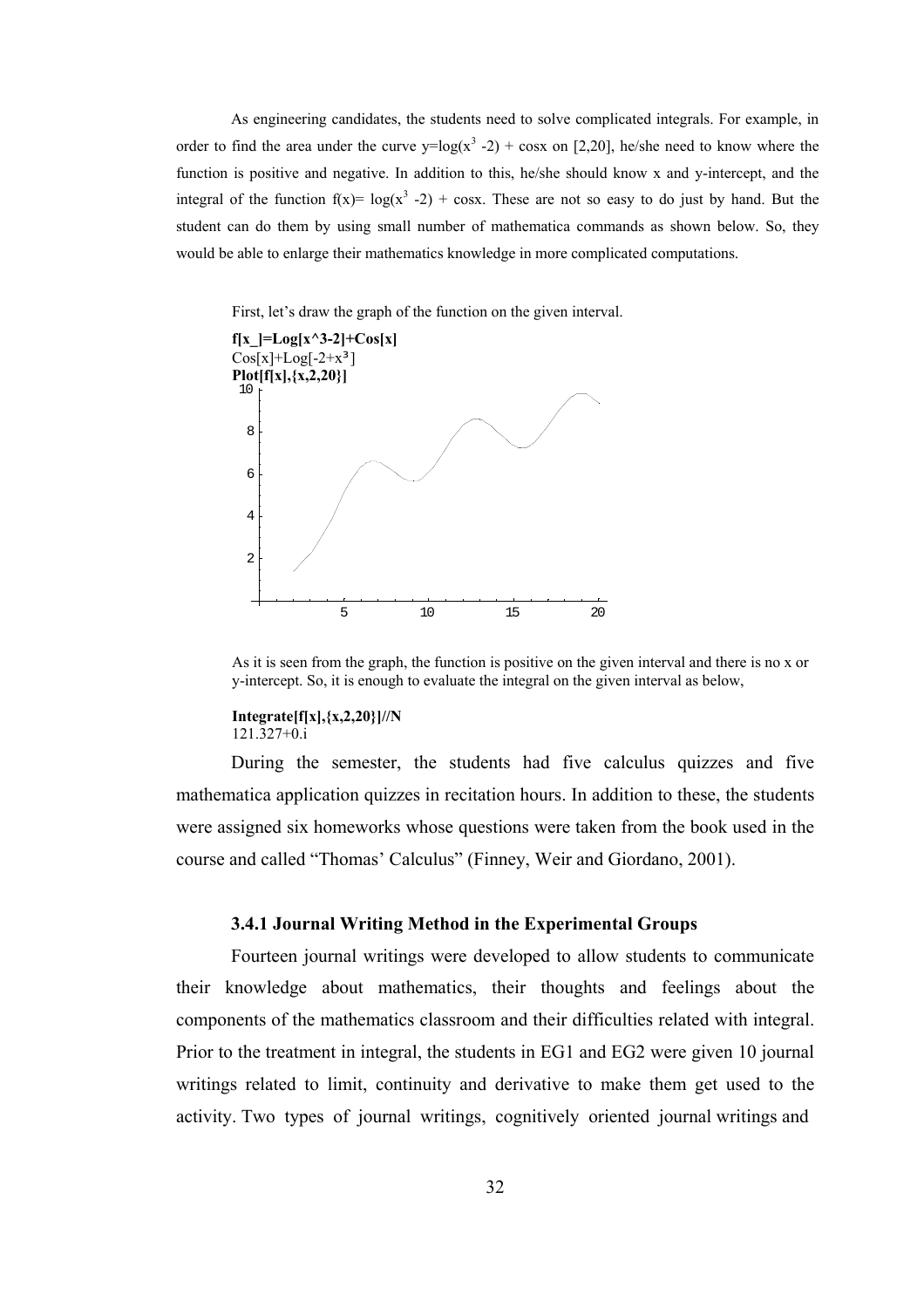affectively oriented journal writings, were used in this study. Nine of the journal writings were cognitively oriented; five of the journal writings were affectively oriented. Cognitively oriented journal writing prompts focused on the learning of mathematics. Affectively oriented journal writings focused on the students' thoughts and feelings about the components of treatments and their difficulties related with integral. All the journal writings were designed parallel o the lectures. For example, the lectures were mainly taught procedurally so the journal writing prompts were not so much conceptual. Each journal writing and its aim is given in Table 3.7.

| Week   | <b>Journal</b>          |                                                                                                                                                                                                           | Aim of the Journal                                                                                                                  |
|--------|-------------------------|-----------------------------------------------------------------------------------------------------------------------------------------------------------------------------------------------------------|-------------------------------------------------------------------------------------------------------------------------------------|
|        | Writing                 | <b>Journal Writing Prompts</b>                                                                                                                                                                            | Writing                                                                                                                             |
|        | $\mathbf{1}$            | What did you learn about the integral concept in this<br>lesson? Clarify your answer by using as many ways as<br>you can (you can use verbal explanation, charts,<br>examples, tables).                   | To make the students<br>summarize the lesson<br>in their own words.<br>To understand how<br>the students<br>internalize the lesson. |
| First  | $\overline{2}$          | What do you feel about the course, considering the<br>teaching, homeworks, quizes, recitation hours,<br>examsetc.                                                                                         | To identify the<br>feelings of the<br>students about the<br>teaching and the<br>components of<br>treatment.                         |
| Second | $\mathbf{3}$            | If the following equality is given,<br>$\int x^2 \cos(2x) dx = \frac{1}{2}x \cos(2x) + \frac{1}{4}(-1 + 2x^2) \sin(2x) + C$<br>How can you check its correctness? Please check if it is<br>true or false? | To understand<br>whether the students<br>comprehend<br>antiderivative<br>concept.                                                   |
|        | $\overline{\mathbf{4}}$ | Evaluate the following integral, $\cos(x^2)d(x^2)$                                                                                                                                                        | To make the students<br>recognize the<br>integrand variable.                                                                        |

Table 3.7: Journal writing prompts and their aims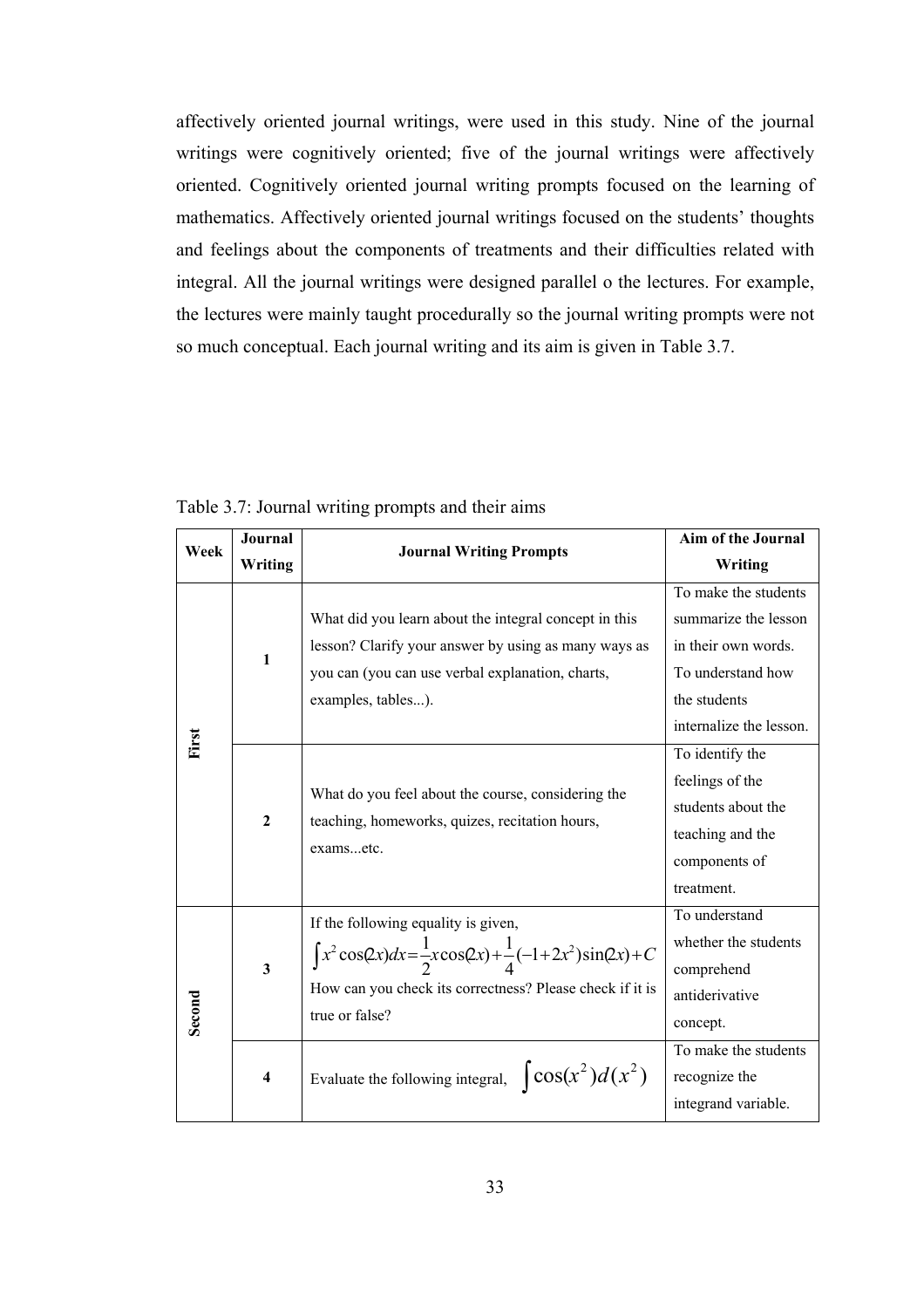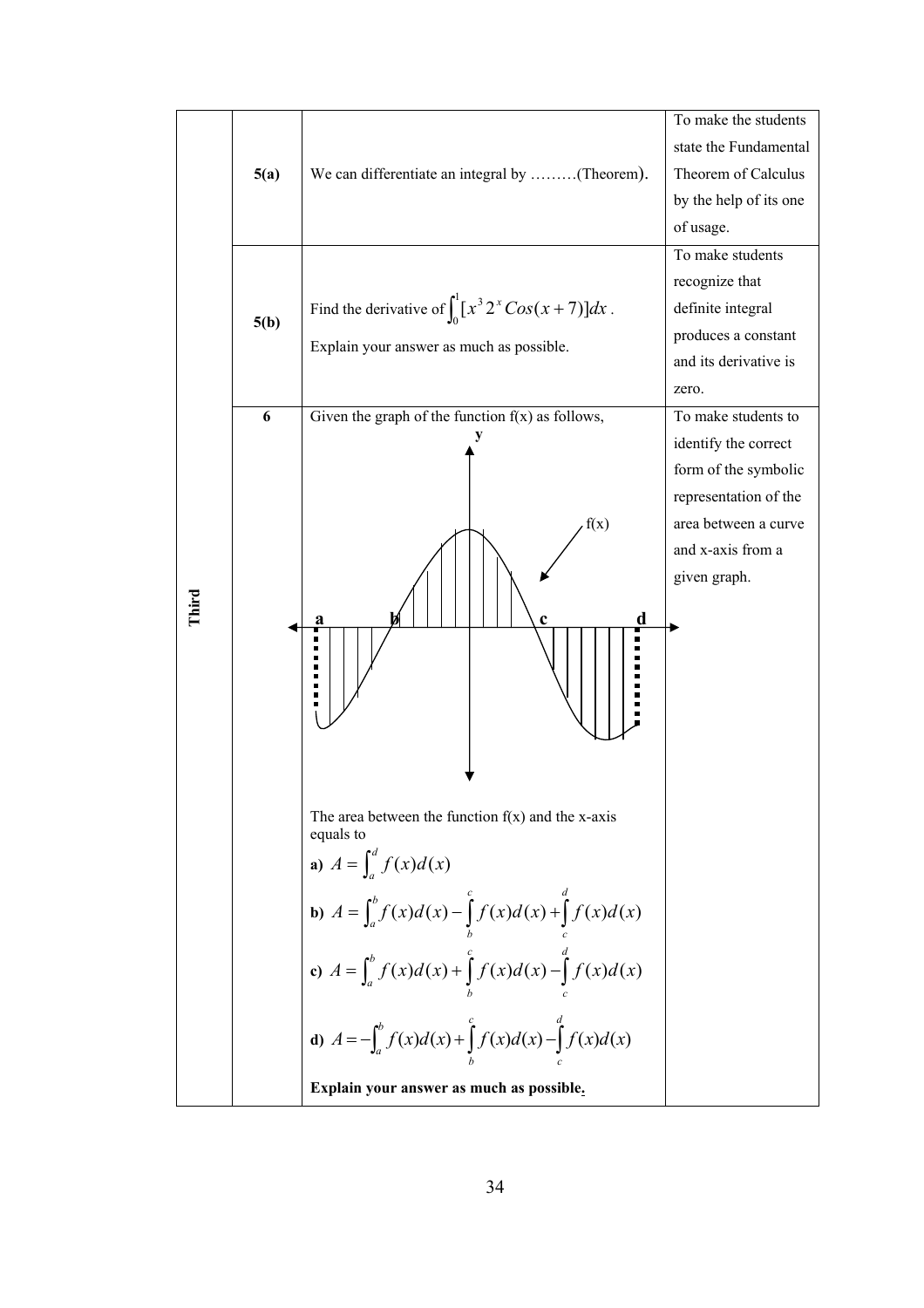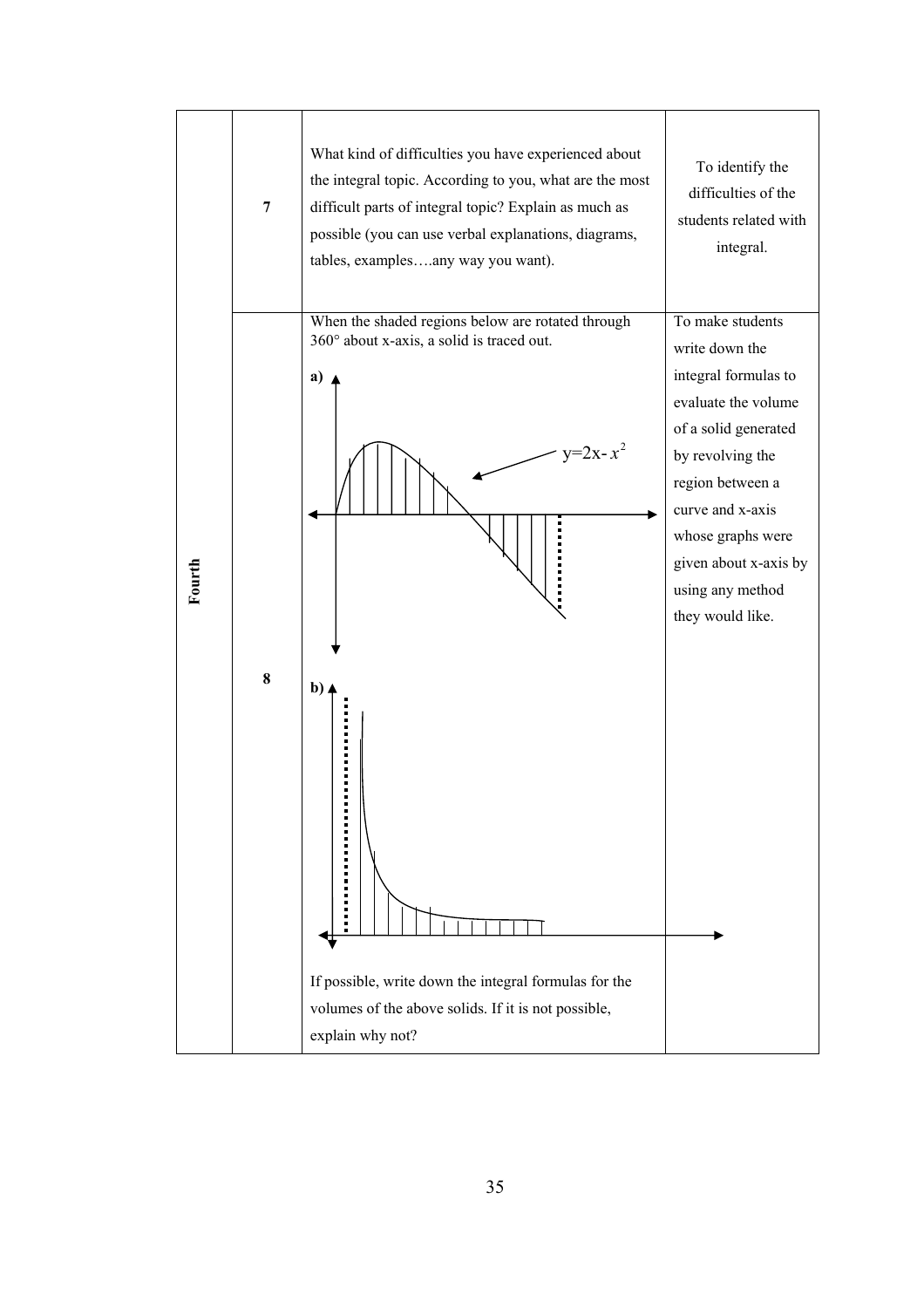|       | 9  | List all of the mistakes that you have made in class, on<br>homeworks, on quizzes and on activities about the<br>integral concept.                                                                                                            | To identify the<br>difficulties and<br>misconceptions of the<br>students related with<br>integral.                                                                       |
|-------|----|-----------------------------------------------------------------------------------------------------------------------------------------------------------------------------------------------------------------------------------------------|--------------------------------------------------------------------------------------------------------------------------------------------------------------------------|
|       | 10 | Write down (construct) an integral in which<br>a) Integration by parts<br>b) Partial fraction<br>c) Trigonometric substitutions<br>method should be used to evaluate the integral. (Do not<br>evaluate the integrals)                         |                                                                                                                                                                          |
| Fifth | 11 | After the second exam, evaluate your exam and write<br>down the RIGHTS and WRONGS while you were<br>working for the exam and attending to lectures.<br>If you had a second chance to take the exam, what<br>would you do different from this? | To make the students<br>think about the exam<br>before the results<br>explained.<br>To identify the<br>strengths and<br>weaknesses of the<br>students about<br>integral. |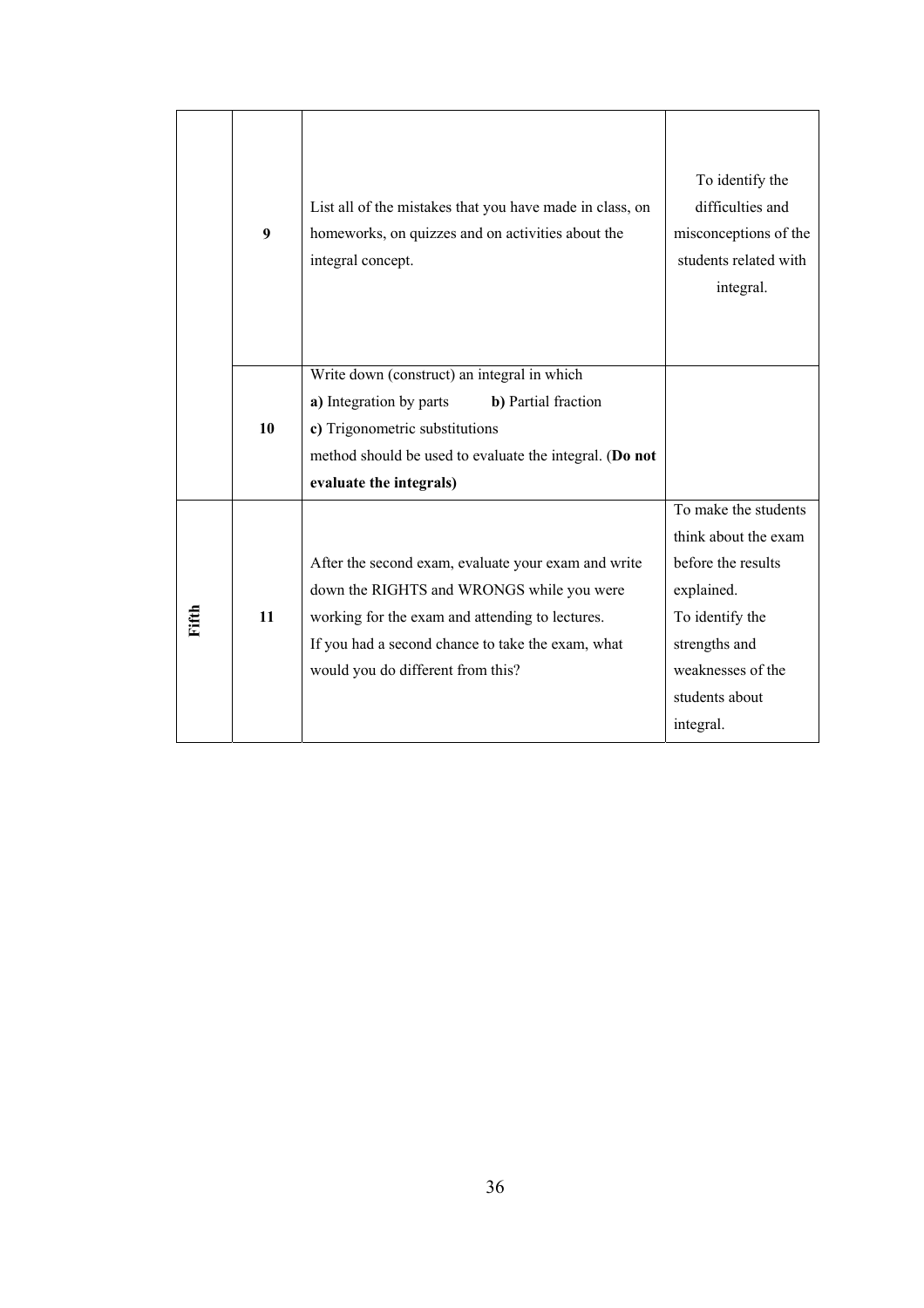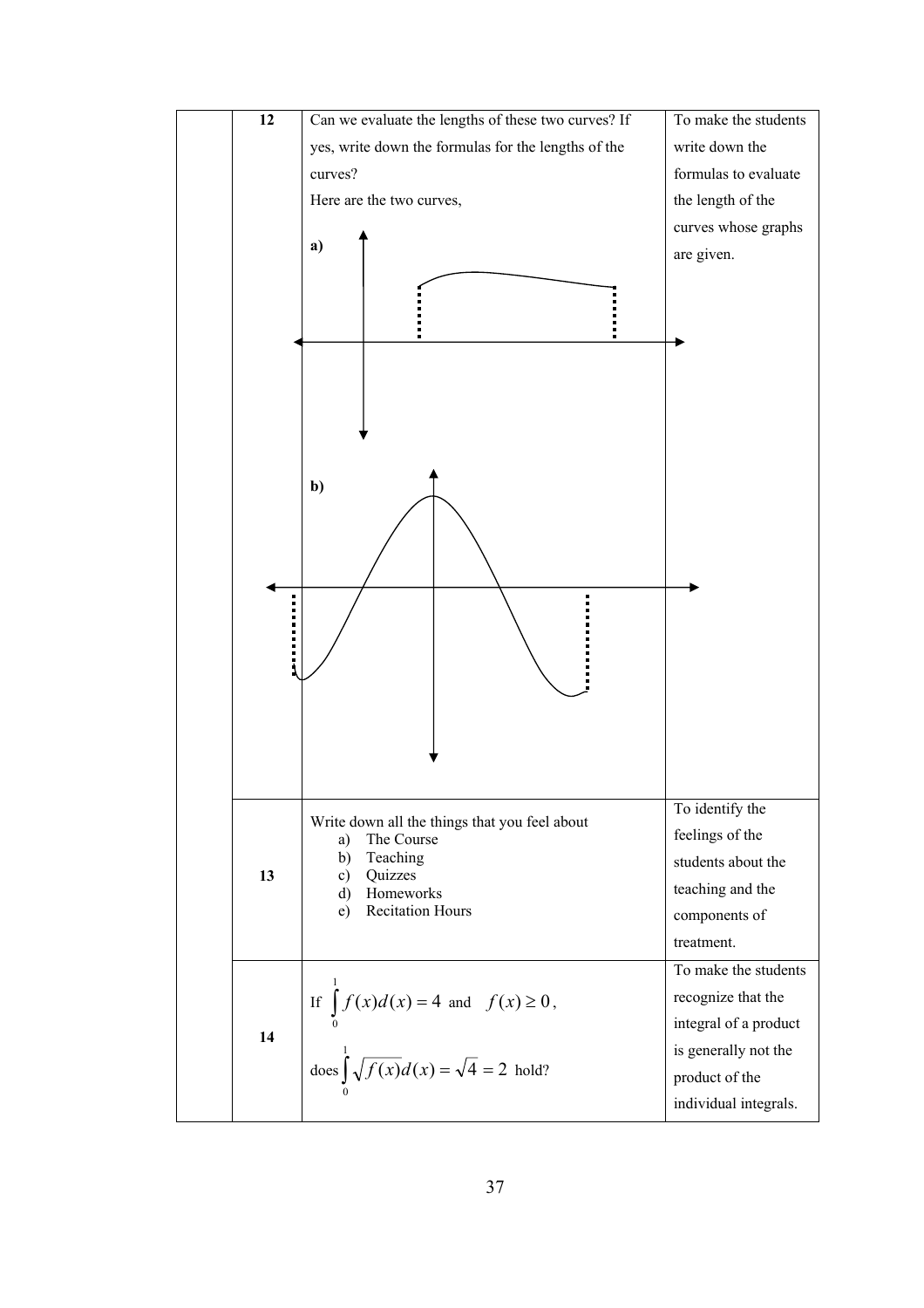Journal writings were given to both experimental groups (EG1 and EG2) at the end of class hours allowing 5-10 minutes to complete. For the first four weeks, the experimental groups were given journal writings at the end of 2-class hours. For the last two weeks, the experimental groups were given journal writings at the end of each class hours. Each journal writing was given on a piece of paper including a written prompt on it. While students completing their journals, they were allowed to use Turkish if they feel that they can not express themselves clearly in English. All the journals were graded but, only the students in EG1 were announced their grades. Additionally, the students in EG1 were given feedback about their writings. The procedure for the grading and feedback was as follows: the researcher applied and collected the journal writings. Then, she evaluated them and wrote the grades and the feedbacks on the journals. In the following lecture, at the end of the lecture before distributing the new journal writings, she distributed the previous journal writings with their grades and feedback on them.

 In order to evaluate cognitively oriented journal writings, a general rubric developed by Ubuz (1996) (see Table 3.4) was used. For each journal writing activity the students' answers and explanations on each question were detected and classified. Subsequently, a thorough comparative study of all answers was carried out and a specific six-point rubric was developed in the light of the general rubric. Journal writing prompts and their scoring tables were presented in Appendix C and Appendix G respectively. In order to analyze the affectively oriented journal writings related to the attitudes and feelings of the students, each statement was detected as positive or negative. On the other hand, the affectively oriented journal writings that are related to the difficulties of the students were analyzed by presenting the frequencies of the difficulties mentioned by the students.

### **3.5 Limitations of the Study**

The study was subject to the following limitations:

- **1.** The study was not a true experimental study in which all study participants were randomly selected before implementing the treatment.
- **2.** Each group was taught by different instructors. So the characteristics of the instructors may affect the study.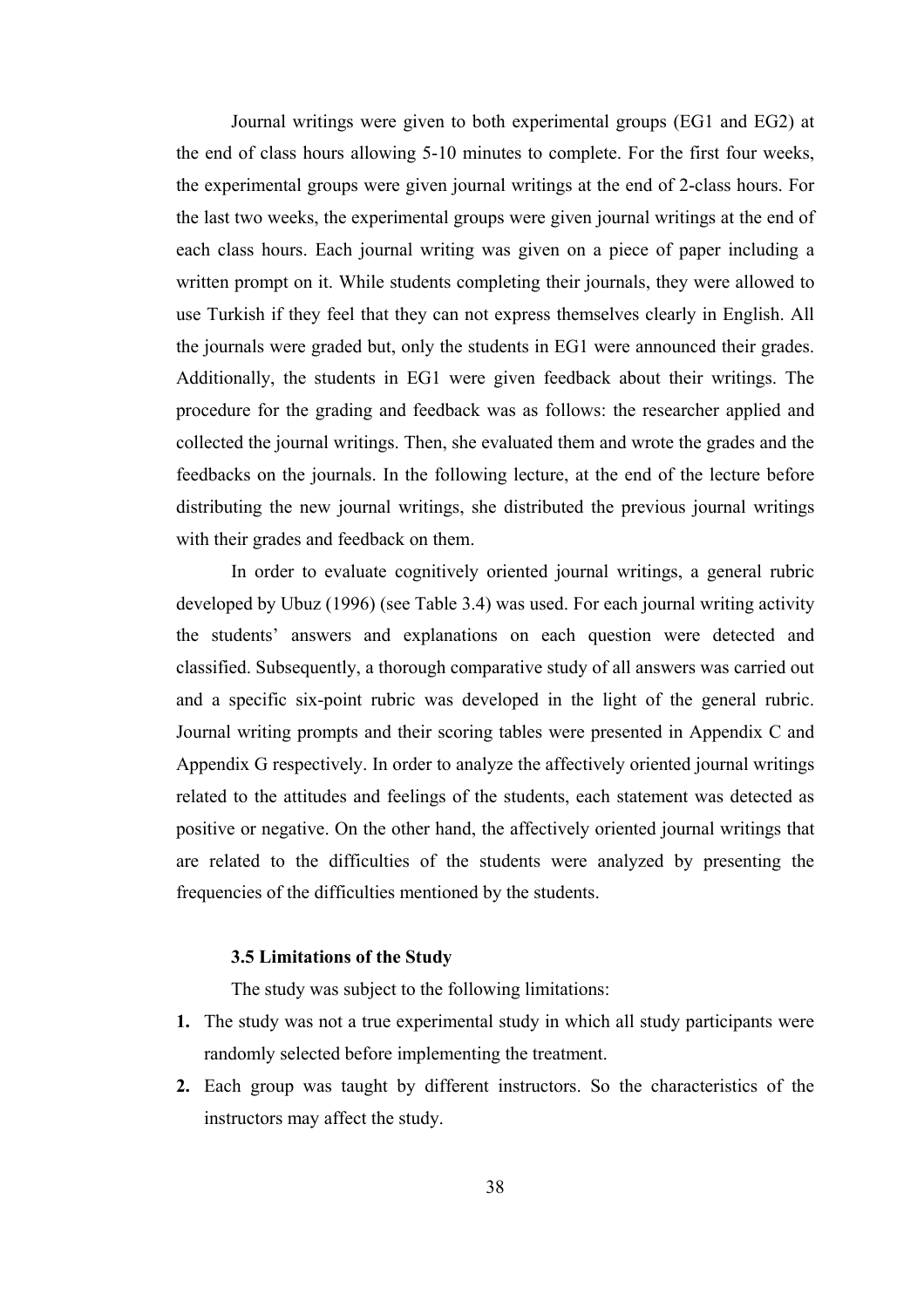- **3.** Only the researcher observed the lessons.
- **4.** The researcher could not observe all the lesson of the CG.

#### **3.6 Assumptions of the Study**

The researcher made the following assumptions for the study:

- **1.** The subjects of the study answered the items of the tests honestly and accurately.
- **2.** The students in EG1 and EG2 answered the journal writing prompts honestly and accurately.

#### **3.7 Internal Validity**

Internal validity is the extent to which detected differences on the dependent variables are associated to the independent variables and not to some uncontrolled variables. Threats to internal validity are alternative explanations of the results that are not related to the treatment. A list of all possible threats to the internal validity of the study and how they were minimized or controlled were discussed in this section.

 This study was carried out on intact groups that is individual students were not randomly assigned to the groups. This might bring the subject characteristics threat to the study. However, this threat could not be controlled in this study.

 In order to control the history effect, groups were administered all the tests approximately at the same time. By this way, similar situations were tried to be provided. Moreover, the results of the treatment may be associated with specific events occurring between pre-test and post-test. But, this was not an issue because the length of the study was limited to six weeks period and during that period, anything very unusual that could influence the groups had happened.

 The location in which data were collected could provide an alternative explanation for the outcomes of the study. This study was carried out in two almost same classrooms. These similar situations and administration of all tests and activities at the calculus lessons were remedy for the possible location threats. Besides these, no outside event were observed during the treatment and testing that could influence the subjects' responses.

 Another likelihood of threat might be the administration of pre-test that is, exposure to pre-test could change the subject performance in related post-test. All the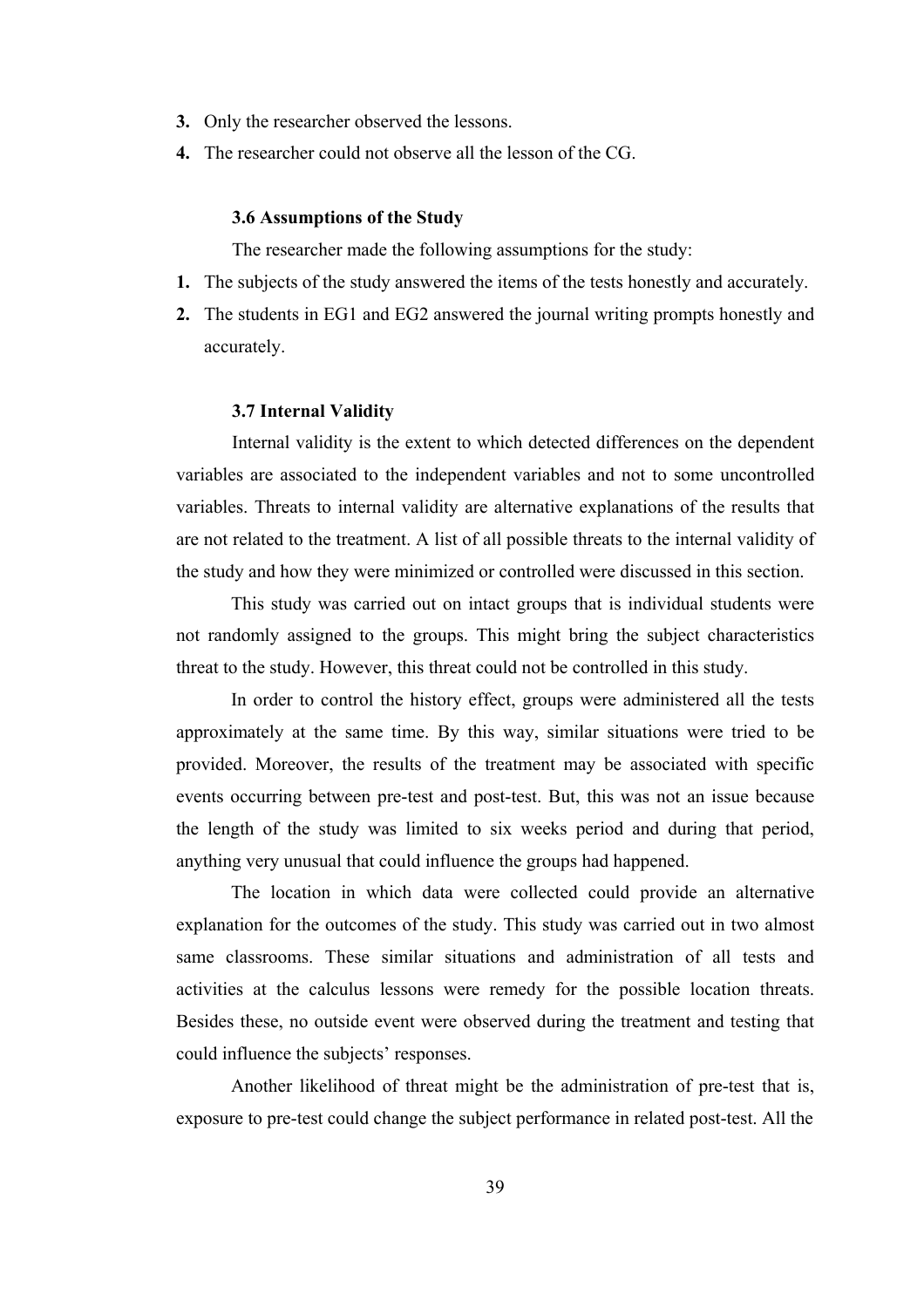groups were administered pre-test to equalize the pre-testing effect on the groups. Moreover, a new test was developed as the post-test which would also disqualify this effect. Besides, there were six weeks period between the tests which was assumed to be sufficient for desensitization. Furthermore, the pre-test was checked to see whether it was related with the post-test. Then, it was assigned as the covariate for the statistical analysis.

 Mortality refers to loss of students during the treatment. There were missing data in the tests and the activities due to the loss of students. The students who had not taken at least one of the tests or more than three journal writing activities were not taken as the subject of the study. However, this effect could not be controlled.

Maturation threat means that the results of the treatment may be associated with the passage of time rather than treatment. This was not an issue because the length of the time was limited to six weeks. Besides, the same amount of time was passed for the all groups.

 The instrumentation threats can be in the form of instrument decay, data collector characteristics and data collector bias. In this study, although open-ended questions were used, using a general rubric helped to make the instrument decay not a viable threat. Data collector was the researcher for the all groups which would be a remedy for the data collector characteristics and the data collector bias.

 It is possible that the person administering a treatment may be the cause of the results or any observed outcomes. For the implementation effect, the researcher tried to be disinterest and unbiased during the administration of journal writing activities.

 Furthermore, outcomes of the research might be affected by Hawthorne effect which was not controlled in this study.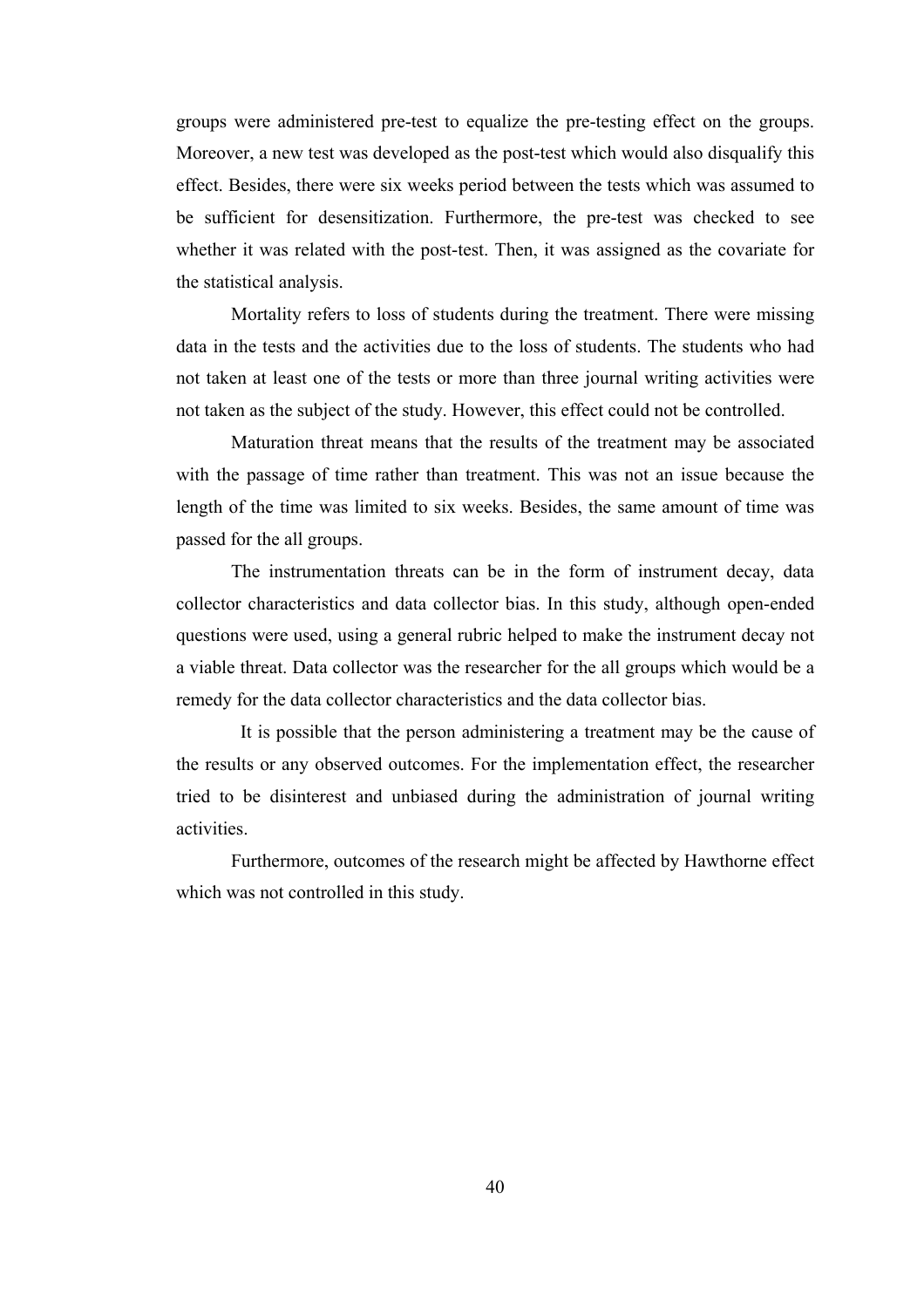## **CHAPTER IV**

## **RESULTS**

In this chapter, the results of the pre and post-tests together with the comparison analyses are given in detail. In addition to this, the analysis of the affectively oriented journal writings and the interviews related to journal writing, grading and feedback are reported. To analyze the results of the study both quantitative and qualitative methods were used.

For the quantitative analysis, the following research question was sought:

 $\cdot \cdot$  Is there a significant difference in the performance scores of students on integral that can be attributed to: (i) treatment, (ii) learning style, and (iii) interaction of treatment and learning style?

For the qualitative analysis, the following research questions were sought:

- $\triangle$  What are the students' opinions about the journal writing activities?
- What are the students' opinions about grading and feedback?
- What are the students' difficulties related to integral?
- What are the students' views about the treatment?

## **4.1 Descriptive and Inferential Statistics of Pre and Post-Tests**

The Box-and-Whisker plots and the descriptive statistics of the pre and post test scores for the EG1, EG2 and CG are presented in Figure 4.1 and Table 4.1 respectively.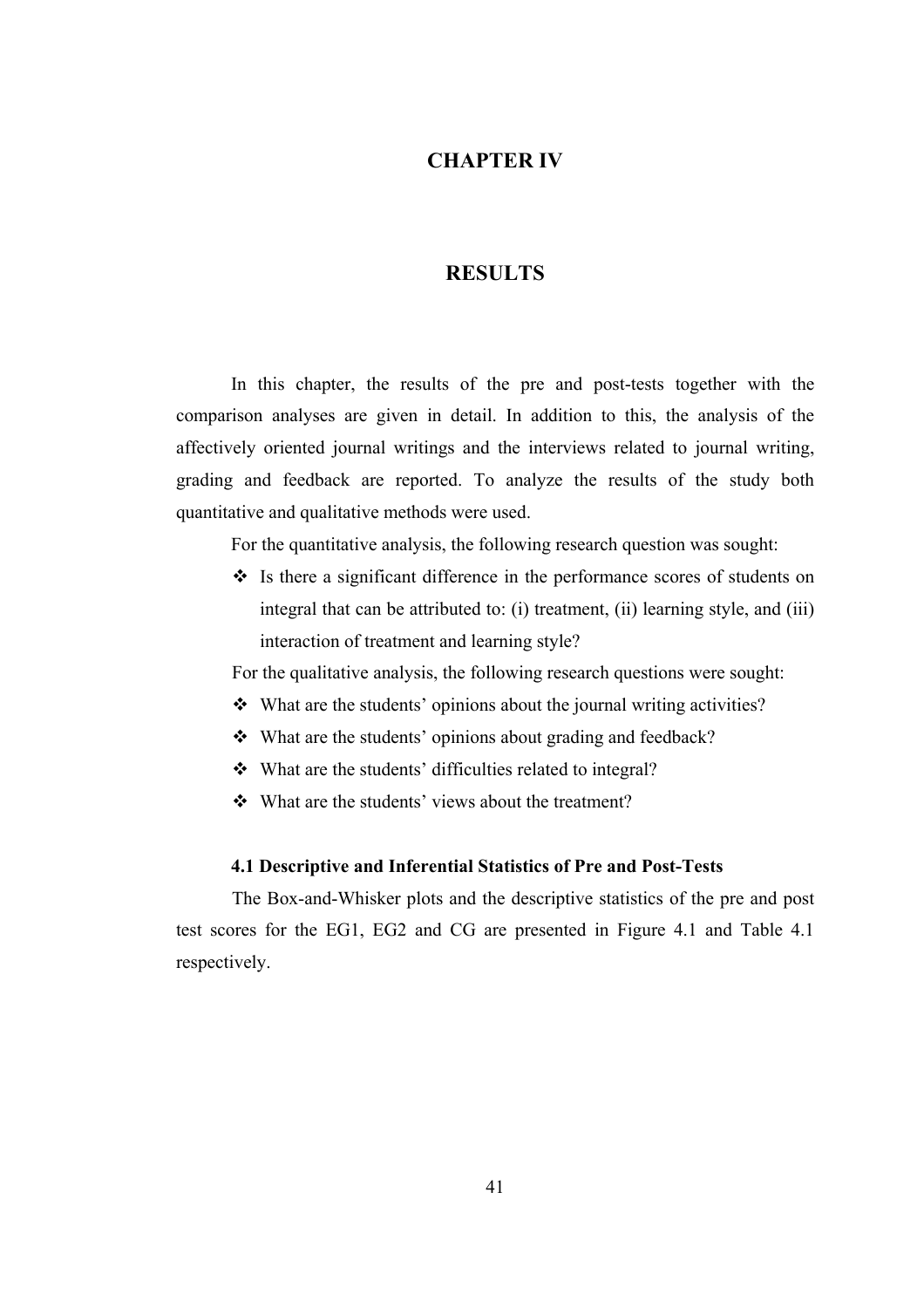

Figure 4.1: Box-and-Whisker plots of pre and post-test scores for EG1, EG2 and CG.

In the Box-and-Whisker plots (Figure 4.1), the rectangles for pre-test indicate that although the median for all groups are the same, the CG has slightly greater median for the upper half data than the experimental groups. Among the experimental groups, EG1 has slightly greater median for the upper half data than the EG2. In addition to this, it can be concluded from the Box-and-Whisker plots that EG2 has the smallest range while the control group has the largest range. Lastly, it should be pointed out that, the scores between first and third quartile, which includes mid 50% of the scores, for EG1 are between 1 and 6.25, for EG2 between 0 and 3, and for the CG between 3 and 9. The number of students whose grades are greater than 6.25 that represent the third quartile for the EG1 are 8(25%) for EG1, 5 (17%) for EG2 and 9 (33%) for CG. On the other hand, the number of students whose grades are greater than 3 that represent the third quartile for the EG2 are 11(34%) for EG1, 6(21%) for EG2 and 13(40%) for CG. Finally, the number of students whose grades are greater than 9 that represent the third quartile for the CG are 5(15%) for EG1, 4(14%) for EG2 and 6(22%) for CG. As a result, although there is little performance difference in pre-test between EG1 and CG in favour of CG, there is large performance difference in pre-test between EG2 and CG in favour of CG. In addition, there is little performance difference in pre-test between EG1 and EG2 in favour of EG1.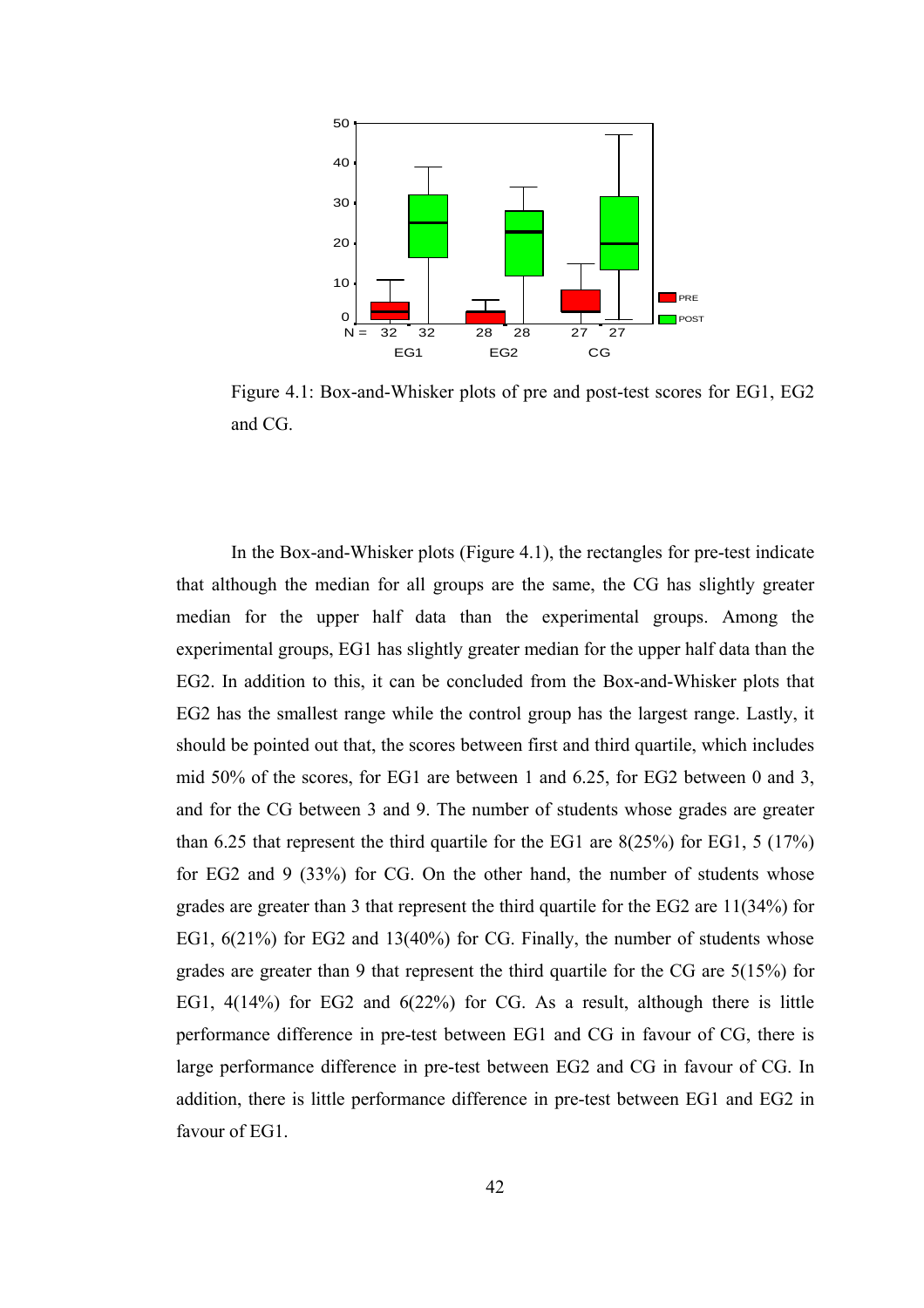When the Box-and-Whisker plots are analyzed for the post test, the followings can be reported: the median scores of the groups slightly differ in favour of EG1. The CG has the smallest median while it has the largest median in pre-test. The CG has the largest range while the EG2 has the smallest. When the rectangles are considered, it can be easily observed that the scores between first and third quartile, which includes mid 50% of the scores, for EG1 are between 16.25 and 32.5, for EG2 between 11.5 and 28.5, and for CG between 13 and 32. Lastly it should be indicated that, the number of students whose grades are greater than 32.5 that represent the third quartile for the EG1 are 8(25%) for EG1, 3(11%) for EG2 and 5(18%) for CG. On the other hand, the number of students whose grades are greater than 28.5 that represent the third quartile for the EG2 are 12(37%) for EG1, 7(25%) for EG2 and 9(33%) for CG. Finally, the number of students whose grades are greater than 32 that represent the third quartile for the CG are 8(25%) for EG1, 3(11%) for EG2 and 5(18%) for CG. To sum up, it can be observed that there is slightly little performance difference in post test between the groups in favour of EG1. Between the EG2 and CG, CG has slightly higher performance in post-test.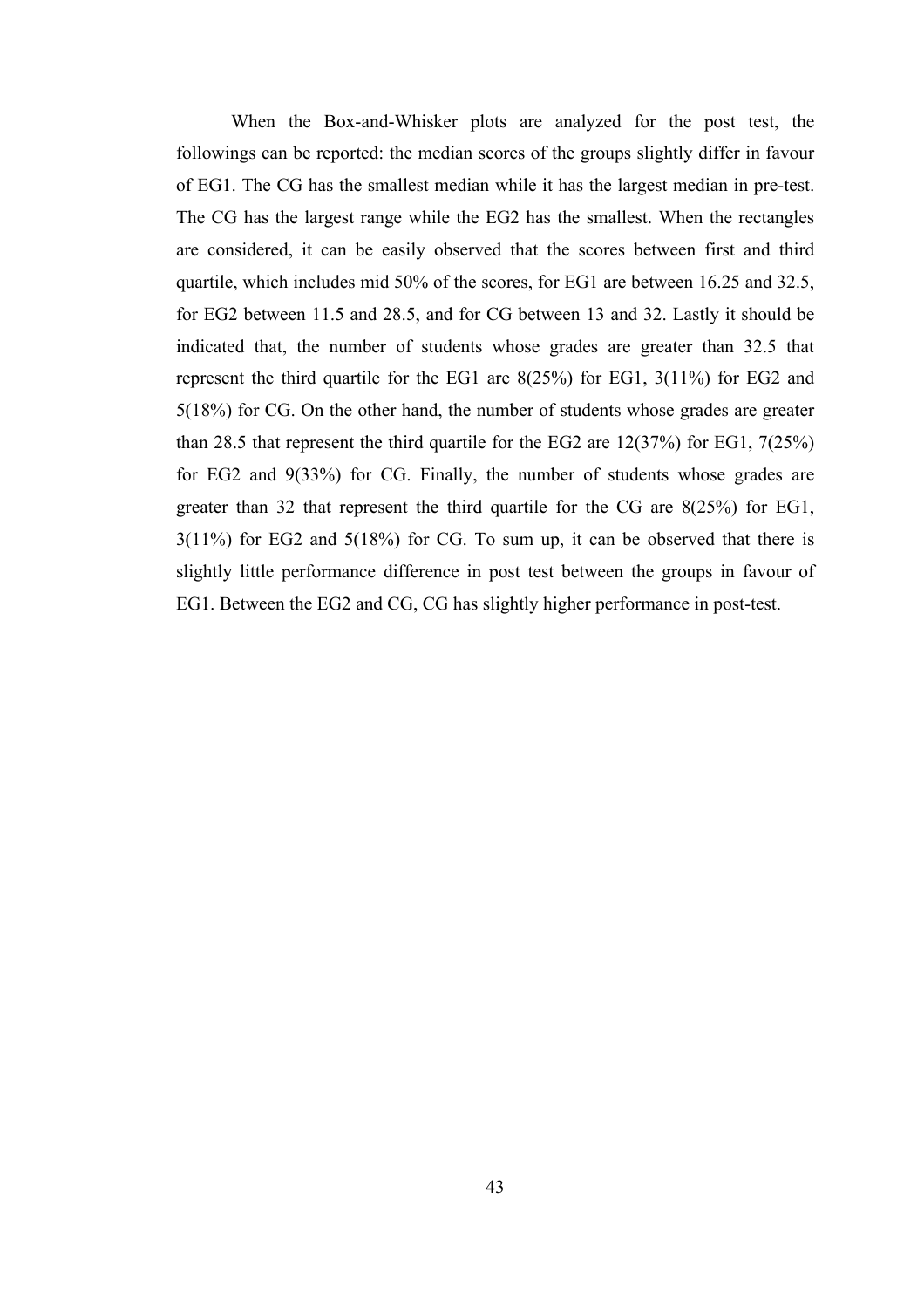|                      | EG1            |          |                | EG2      | CG             |          |
|----------------------|----------------|----------|----------------|----------|----------------|----------|
| <b>Statistics</b>    | Pre            | Post     | Pre            | Post     | Pre            | Post     |
| N                    | 33             | 33       | 28             | 28       | 27             | 27       |
| Mean                 | 4.55           | 23.63    | 3.96           | 20.46    | 6.04           | 22.07    |
| Median               | 3              | 25       | 3              | 23       | 3              | 20       |
| Mode                 | $\overline{3}$ | 25       | $\overline{3}$ | 26       | $\overline{3}$ | 6        |
| <b>Std.Error of</b>  | $\mathbf{1}$   | 1.87     | 0.92           | 1.86     | 1.15           | 2.22     |
| Mean                 |                |          |                |          |                |          |
| <b>Std.Deviation</b> | 5.69           | 10.57    | 4.85           | 9.82     | 5.98           | 11.53    |
| Variance             | 32.36          | 111.79   | 23.52          | 96.41    | 35.73          | 132.92   |
| <b>Skewness</b>      | 1.72           | $-0.631$ | 1.64           | $-0.478$ | 1.04           | 0.22     |
| <b>Kurtosis</b>      | 1.99           | $-0.236$ | 1.80           | $-0.722$ | $-0.188$       | $-0.596$ |
| Range                | 20             | 39       | 16             | 34       | 19             | 46       |
| <b>Minimum</b>       | 0              | 0        | $\theta$       | $\theta$ | $\theta$       | 1        |
| <b>Maximum</b>       | 20             | 39       | 16             | 34       | 19             | 47       |
| Quartile I           | $\mathbf{1}$   | 16.25    | $\theta$       | 11.5     | $\overline{3}$ | 13       |
| Quartile II          | 3              | 25       | $\overline{3}$ | 23       | $\overline{3}$ | 20       |
| <b>Quartile III</b>  | 6.25           | 32.5     | 3              | 28.5     | 9              | 32       |

Table 4.1: Descriptive statistics of the pre and post tests

Note: Maximum score in pre-test is 35 while the maximum score in post-test is 75.

As it is seen from Table 4.1, EG1 showed a mean increase of 19.08, EG2 showed a mean increase of 16.5 and CG showed a mean increase of 16.03. So, it can be concluded that EG1 gained slightly greater achievement than EG2 and CG.

The Box-and-Whisker plots and descriptive statistics showed little performance difference between the groups. To check if the difference is significant or not for both pre and post-test scores some statistical techniques were conducted. A one-way analysis of variance (ANOVA) was conducted on the pre-test scores in order to examine whether there was a significant difference between the groups prior to the instruction of integral. The results showed that there was no significant difference between the groups with respect to pre-test prior to the instruction of integral (F=1.027, p=0.363>0.05).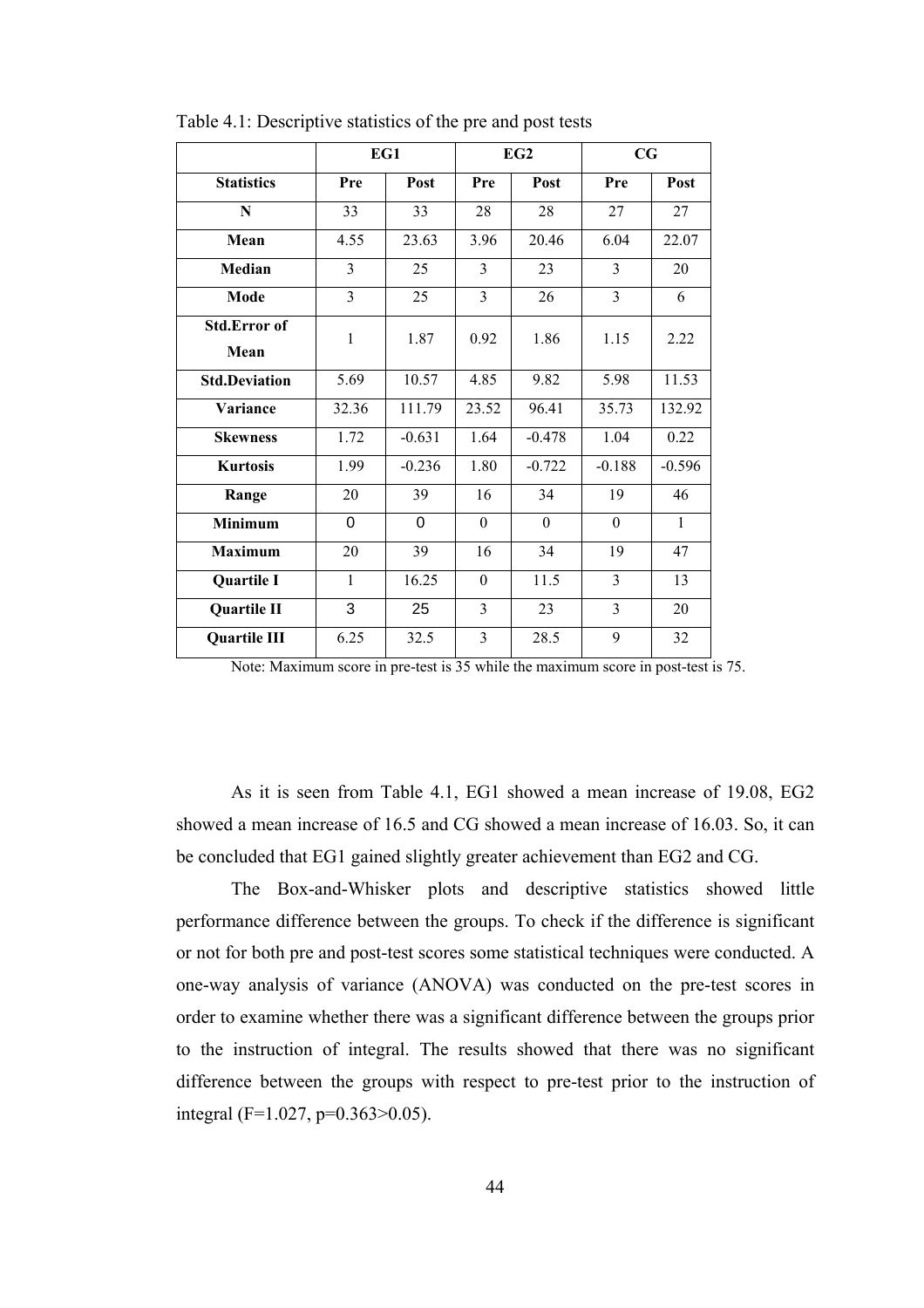A 3x2 analysis of covariance (ANCOVA) was conducted on the post test scores to seek out the effects of three treatments-journal writing with grading and feedback, journal writing and traditional teaching, and two learning styles-assimilator and converger on the students' performance in integral. Pre-test scores were used as a covariate to remove the extraneous variations from the gain scores, thereby increasing measurement precision (Hendriz, Carter and Hintze, 1979). Although there was no significant difference between the groups with respect to the pre-test prior to the instruction of integral  $(F=1.027; p=0.363>0.05)$ , pre-test and post-test results were correlated and found that there was a significant correlation between pre test and post test ( $p = .336$ ;  $p = .001 < 0.01$ ).

 The ANCOVA was done because the research questions aimed at: (a) establishing whether the three treatments-journal writing with grading and feedback, journal writing and traditional lecturing would significantly improve students' performance in integral; (b) whether the students' learning style would significantly improve students' performance in integral; and (c) whether the interaction of students' learning style and treatment would significantly improve student' performance in integral.

 The statistical technique ANCOVA has five assumptions: Independency of observations, normality, equality of variances, correlation between the dependent variable and the covariate and no custom interaction between the independent variables and the covariate. Independency of observations was met with the observations of the experimental groups and the control group by the researcher. It was also observed that all participants did their activities and the tests themselves. For the normality assumption, skewness and kurtosis values were used. The skewness and kurtosis of scores on the post-test were in acceptable range for normal distribution (skewness= -0.228; kurtosis= -0.583). Levene's Test of Equality was used to determine the equality variance assumption. Results showed that the error variances of the post-test across the groups were equal  $(p=0.844)$ . As indicated above, the correlation between the dependent variable and the covariate is significant  $(p=0.336; p=.001<0.01)$ . Lastly, for ANCOVA homogeneity of slopes assumption was tested. Results indicated that pre-test scores, as a covariate, was not a function of the independent variables (p (Groups and Pre-Test) =0.193, p (Learning Style and Pre-Test)  $=0.080$ ).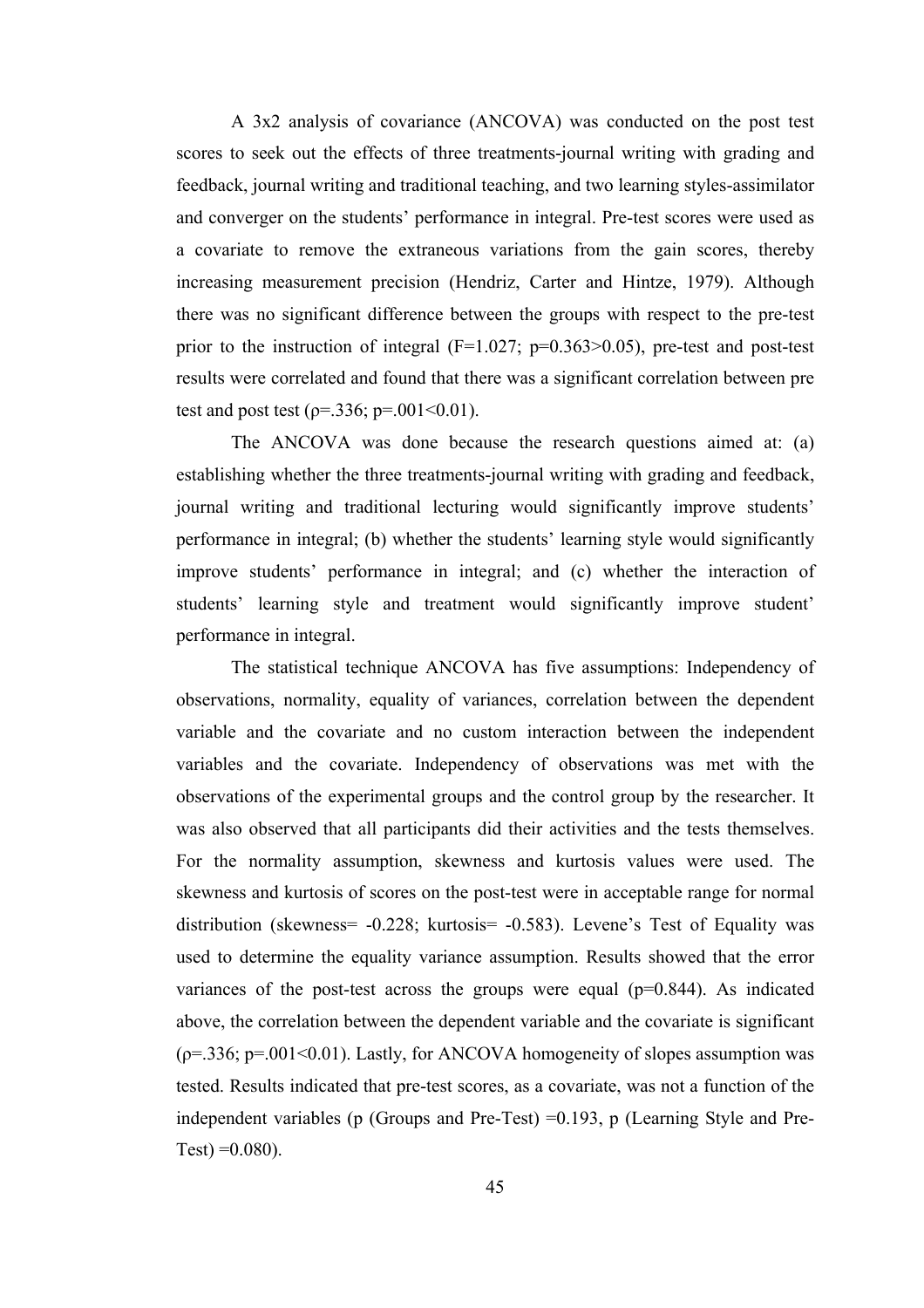A summary of ANCOVA analysis is presented in Table 4.2. The tabulated results showed that: (a) there is no statistically significant difference due to the treatments (F  $(2, 87) = 1.295$ ,  $p=0.280>0.05$ ); (b) there is no statistically significant difference due to the learning styles (F  $(1, 87) = 2.270$ , p=0.136>0.05); and (c) there is no statistically significant interaction between the treatment and learning styles (F  $(2, 87) = 2.215$ , p=0.116>0.05). The results also showed that the treatment explained only 3.1% of the variance of the model while the learning styles explained only 2.8% of the variance of the model.

Table 4.2: Values of F, p,  $\eta^2$  for ANCOVA for post-test

| <b>Effect</b>            | <b>SS</b> | Df | MS      |       | P    | $\mathbf{n}$ |
|--------------------------|-----------|----|---------|-------|------|--------------|
| Group                    | 251.904   |    | 125.952 | 1.295 | .280 | .031         |
| Learning Style           | 220.800   |    | 220.800 | 2.270 | .136 | .028         |
| Group and Learning Style | 431.033   | 2  | 215.516 | 2.215 | .116 | .052         |

Although the results in Table 4.2 indicate that there was no statistically learning style difference in students' performance in integral, it was considered necessary to display their pre and post-test mean scores for a more detailed scrutiny.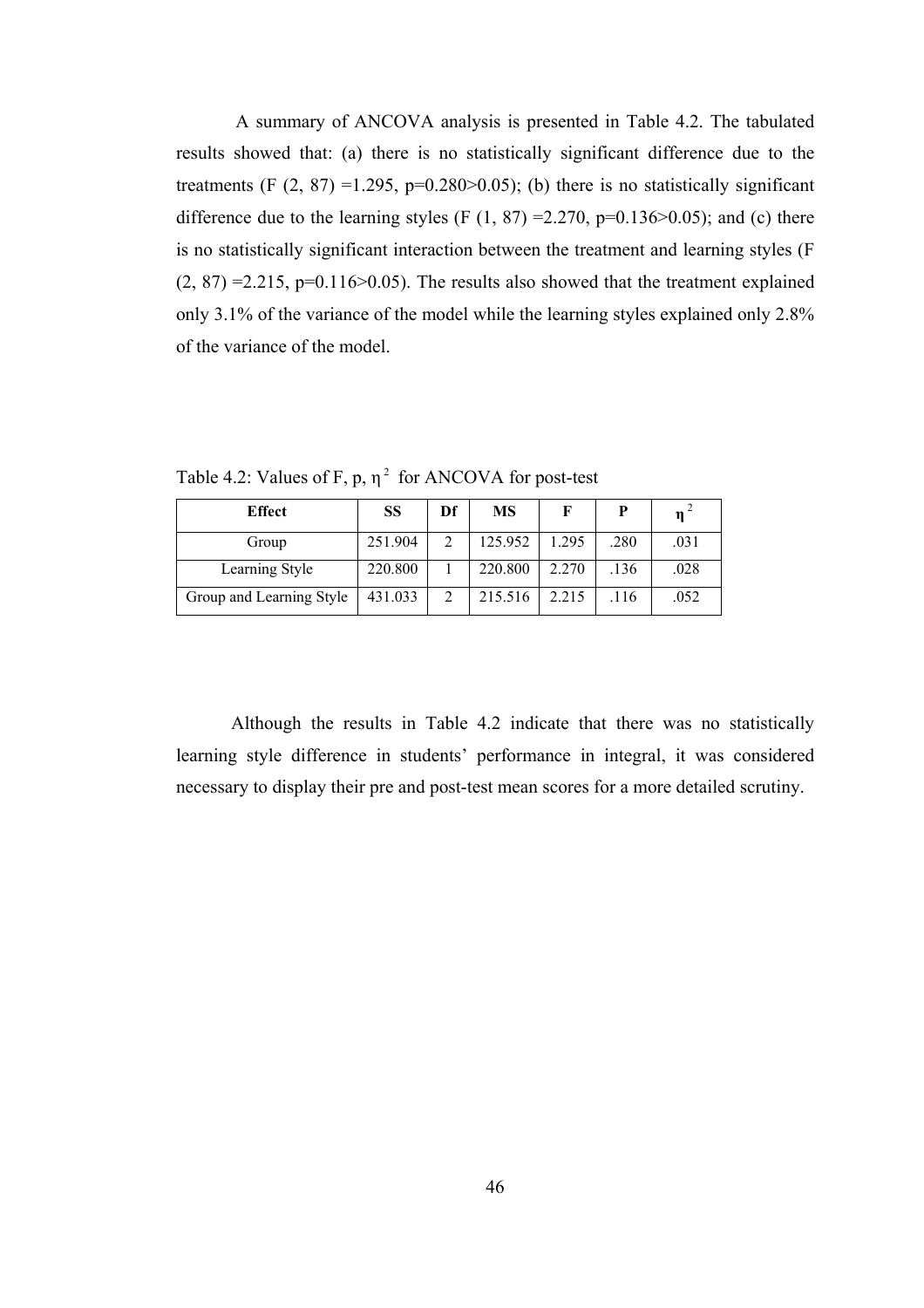| Group           | Learning Style Pre-Mean |      | Post-Mean | Pre-Std. Dev. | Post-Std. Dev. | N  |
|-----------------|-------------------------|------|-----------|---------------|----------------|----|
|                 | Assimilator             | 6.33 | 22.71     | 6.31          | 11.11          | 21 |
| EG1             | Converger               | 1.16 | 25.36     | 1.15          | 9.72           | 11 |
|                 | Total                   | 4.55 | 23.63     | 5.69          | 10.57          | 32 |
|                 | Assimilator             | 4.56 | 18.50     | 5.72          | 10.28          | 18 |
| EG <sub>2</sub> | Converger               | 2.90 | 24.00     | 2.60          | 8.25           | 10 |
|                 | Total                   | 3.96 | 20.46     | 4.85          | 9.82           | 28 |
|                 | Assimilator             | 4.41 | 22.12     | 4.59          | 12.54          | 17 |
| CG              | Converger               | 8.80 | 22.00     | 7.22          | 10.22          | 10 |
|                 | Total                   | 6.04 | 22.07     | 5.98          | 11.53          | 27 |
|                 | Assimilator             | 5.18 | 21.18     | 5.62          | 11.26          | 56 |
| Total           | Converger               | 4.19 | 23.84     | 5.39          | 9.23           | 31 |
|                 | Total                   | 4.82 | 22.13     | 5.53          | 10.61          | 87 |

Table 4.3: Means and standard deviations of pre and post-test scores of EG1, EG2 and CG with respect to learning styles.

The results, which are displayed in Table 4.3, showed that the students having assimilator learning style and the students having converger learning style slightly differ in pre-test in favour of the students having assimilator learning style for the experimental groups (EG1 and EG2). It is just the opposite for the CG: Students having converger learning style is a bit more advantageous than the students having assimilator learning styles in pre-test. On the other hand, when the post-test mean scores are considered in terms of learning styles; it is seen that, for EG1 and EG2, the performance of students in post-test slightly differ in favour of the students having converger learning style. For the CG, the mean scores of the students having assimilator learning style and converger learning style are almost the same in posttest.

### **4.2 Explanatory Results of the Pre-Test, Post-Test and Journal Writings**

In this section, firstly the results of the pre-test will be discussed according to the topics covered in it. Then, the results of the post-test and journal writings will be detected according to the topics that were covered in the post-test and journal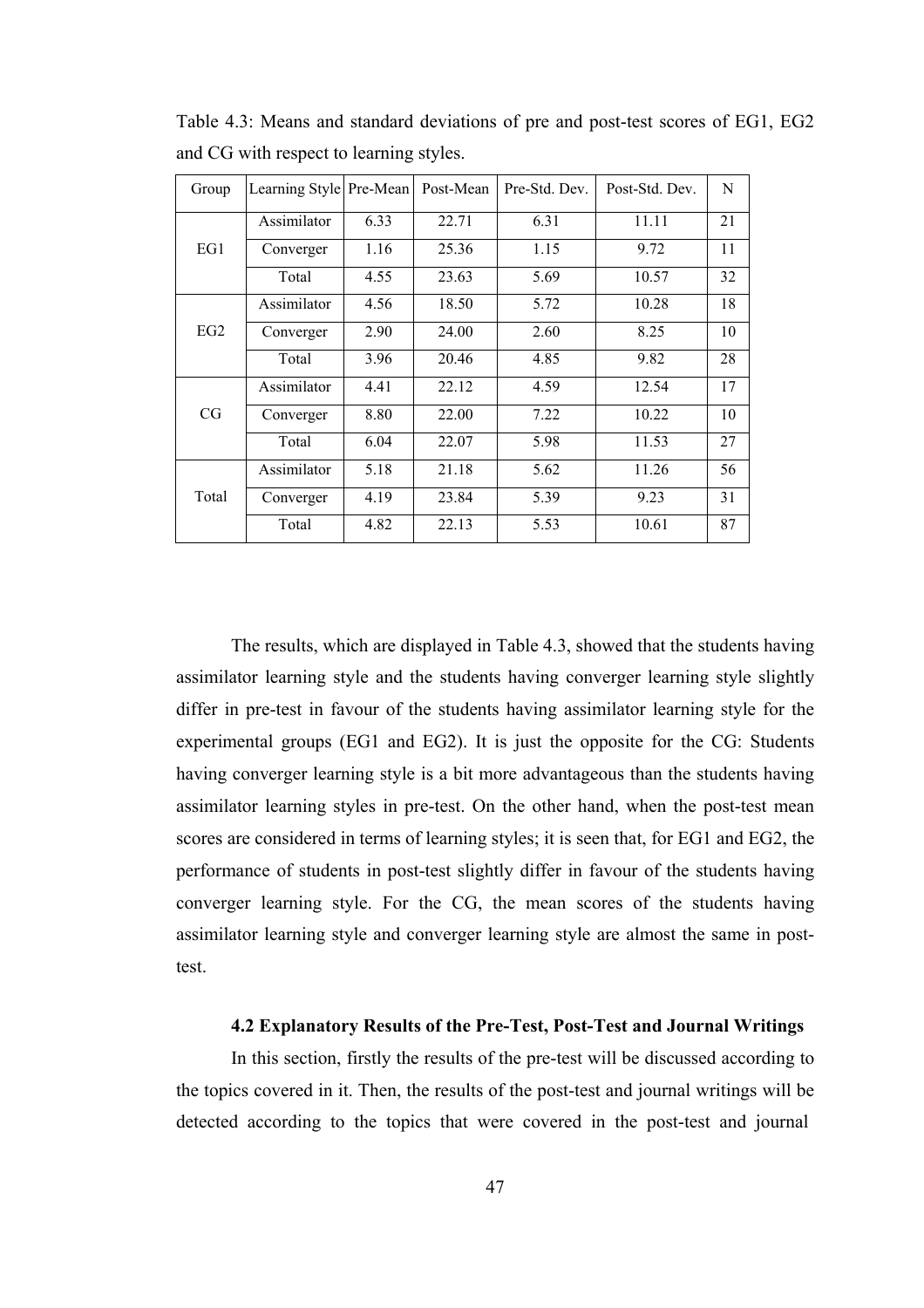writings. The results of the pre-test were examined separately from the results of post-test and journal writings. The pre-test was designed to investigate students' prior knowledge related to the integral concept before the instruction. On the other hand, the post-test was designed to investigate whether the journal writing activities were affective tools in learning integral. So, it is taught to be better to represent the results of the post-test together with the results of the journal writing activities under the topics covered in them. While presenting the results of the pre-test, post-test and journal writings, the expression "related answer" will be used. This expression refers to the answers scored as 2, 3, 4 or 5 according to the six-point rubric. Because, as it can be understood from the six-point rubric, the answers including some correct explanations are scored as 2, 3, 4, or 5, while the answers that are totally incorrect or missed are scored as 1 or 0, respectively.

 To present the students' approaches to the questions in the pre-test, examples of students' responses for each question according to the six-point rubric, given in Table 3.4, and frequencies with percentages of students in it is presented in Appendix E. When Appendix E (presenting pre-test results) is considered for the first question, which is related to the definition of integral, it can be seen that more than half of the each groups have an idea about the integral concept. On the other hand, when question two related to integral techniques is detected, it is seen that very little percentages of the students have an idea about the integral techniques in each group. But, if we compare percentages between the groups, it can be concluded that control group has slightly more idea about integral techniques than the EG1 and EG2 before the instruction. For question three related to the area applications of integral, although 15% of the students in EG1 and EG2 have an idea about the topic, it is 30% for the control group. Lastly, if question four related to the volume of revolution is investigated, it can be easily concluded that all the groups have almost no idea about the volume applications of integral before the instruction.

As it is mentioned above, the results of the post-test items and the journal writing tasks will be discussed under the topics covered in the post-test and journal writings. To present the students' approaches to the items in the post-test, examples of students' responses for each item according to the six-point rubric, given in Table 3.4, and frequencies with percentages of students in it is presented in Appendix F. In addition to this, the frequencies with percentages of students in cognitively oriented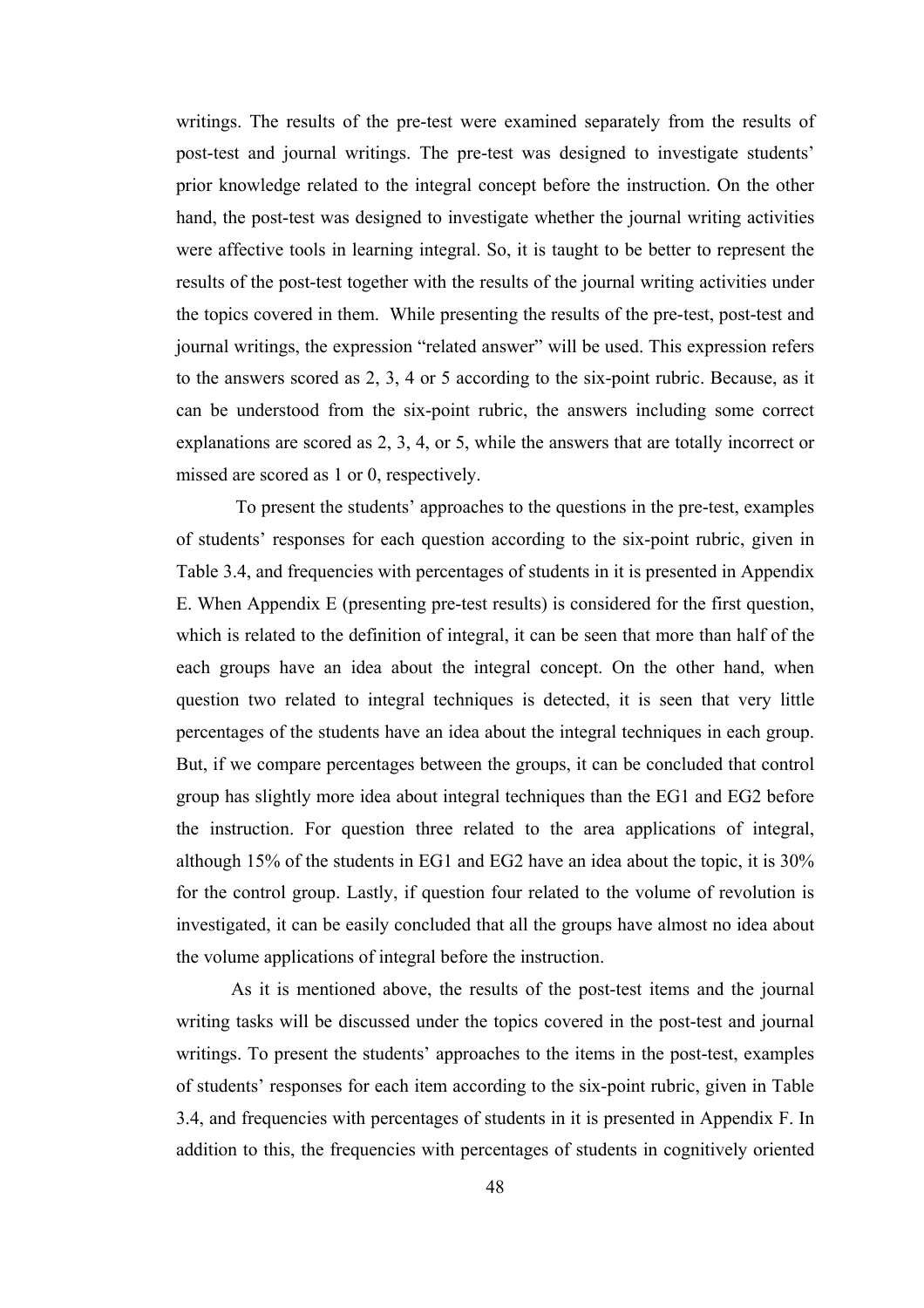journal writings, which are scored according to the six-point rubric, are given in Appendix G. Firstly, it would be better to present a general summary of results for both post-test and the journal writings. Then the results of the post-test items together with the related journal writing results will be discussed under the topics covered in them.

When Appendix F (presenting the post-test results) is considered, it is detected that item 4(d) related to area calculations is the most difficult item while item 7(a) related to properties of integral is the easiest one. In general, the scores are accumulated on 0, 1 and 2. For most of the items there are little percentages of students having 3, 4 and 5. EG1 has the most distributed scores while EG2 has the least.

When Appendix G (presenting the journal writing scores) is considered, it can be easily seen that percentages of students in EG2 who do not know or missed the items is greater than the students in EG1 for most of the journals. For both EG1 and EG2, journal writing 5(b) covering the Fundamental Theorem of Calculus is more difficult than the others and journal writing 6 covering area applications of integral is easier than the others. In general the scores are weighted mainly on 0, 1, and 2 for both groups. On the other hand, EG1 has more distributed scores than the EG2 for most of the journals.

### **Application of Fundamental Theorem of Calculus**

Item one in the post-test and journal writing five (a and b) were designed to ascertain whether the students could apply the fundamental theorem of calculus. In item one, the students were asked to find the derivative of a function including a polynomial (x) and an antiderivative  $g(x)$ . In the task 5 (a), the students are required to state the theorem (Fundamental Theorem of Calculus) in order to differentiate an integral. Lastly, the task 5 (b) required the students to recognize that the derivative of a definite integral is zero because of Fundamental Theorem of Calculus. For item one, 60% of the students in EG1 could give an appropriate or related answer while this percentage is 40 for EG2 and 41 for CG. When we consider the journal writing scores  $(5(a), 5(b))$ , it is seen that for the task  $5(a)$ , 47% of the EG1 gave some related answers while it is 8% for the EG2. On the other hand, for the task 5(b) the students in EG1 and EG2 gave incorrect answer or no answer at all.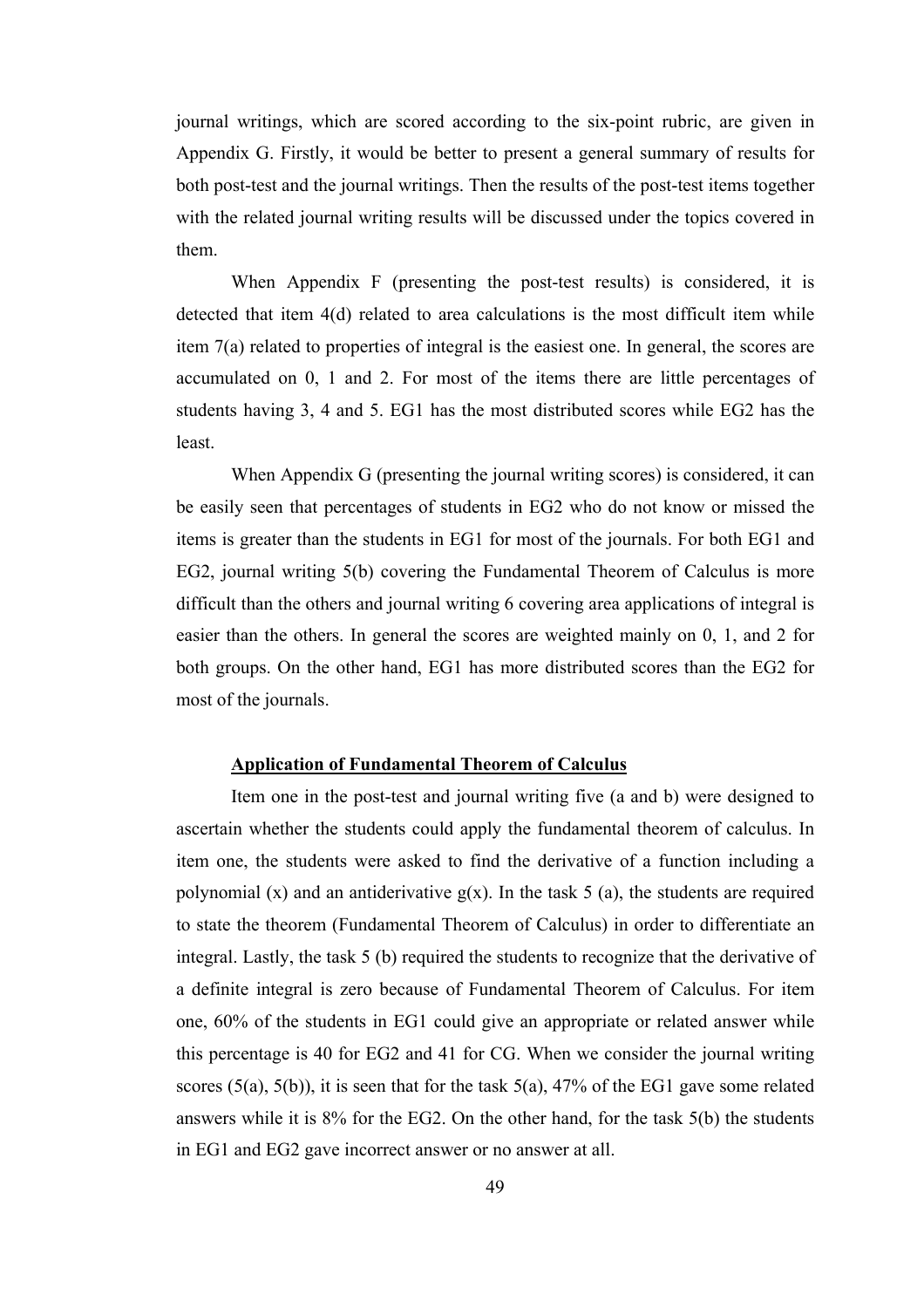#### **Antiderivative Concept**

Items two and three in the post-test and journal writing three were designed to examine whether the students knew the meaning of antiderivative and the distinction between an antiderivative and the indefinite integral of a given function. For the items two and three, the percentages of students whose answers are totally correct or having some related statements are as follows for each group: For item two, EG1 has 79%, EG2 has 40% and CG has 59%; for item three, EG1 has 54%, EG2 has 36% and CG has 36%. On the other hand, when the journal writing three is considered, it is interesting to see that although the percentages of students having an idea about the antiderivative concept in EG1 is 4%, it is 35% in the EG2.

### **Area Applications of Integral**

Item four and journal writing six were designed to ascertain whether the students found out the symbolic representation of the area between a given curve and x-axis. Item four required a student to identify the correct form(s) of the symbolic representation of the area between a given curve and x-axis. On the other hand, journal writing six required a student to identify the correct form of the symbolic representation of the area between a given curve and x-axis from a given graph. For item four, the percentages of students whose answers are totally correct or having some related statements are 25-30% for each group. On the other hand, when the journal writing six is considered, it is seen that almost all the students have an idea about the topic. But no students in each experimental group answered the prompt as totally correct.

### **Arclength Applications of Integral**

Item five in the post-test and journal writing 12 (a and b) required a student to explain how to evaluate length of a smooth curve over a closed interval. Although in item five the students were asked to explain how to evaluate length of a smooth curve over a closed interval and give an example verbally, in journal writing 12 (a and b) the students were asked to write down the formulas to evaluate the length of the curves whose graphs were given. For item five, the percentages of students whose answers are totally correct or having some related statements, it is seen that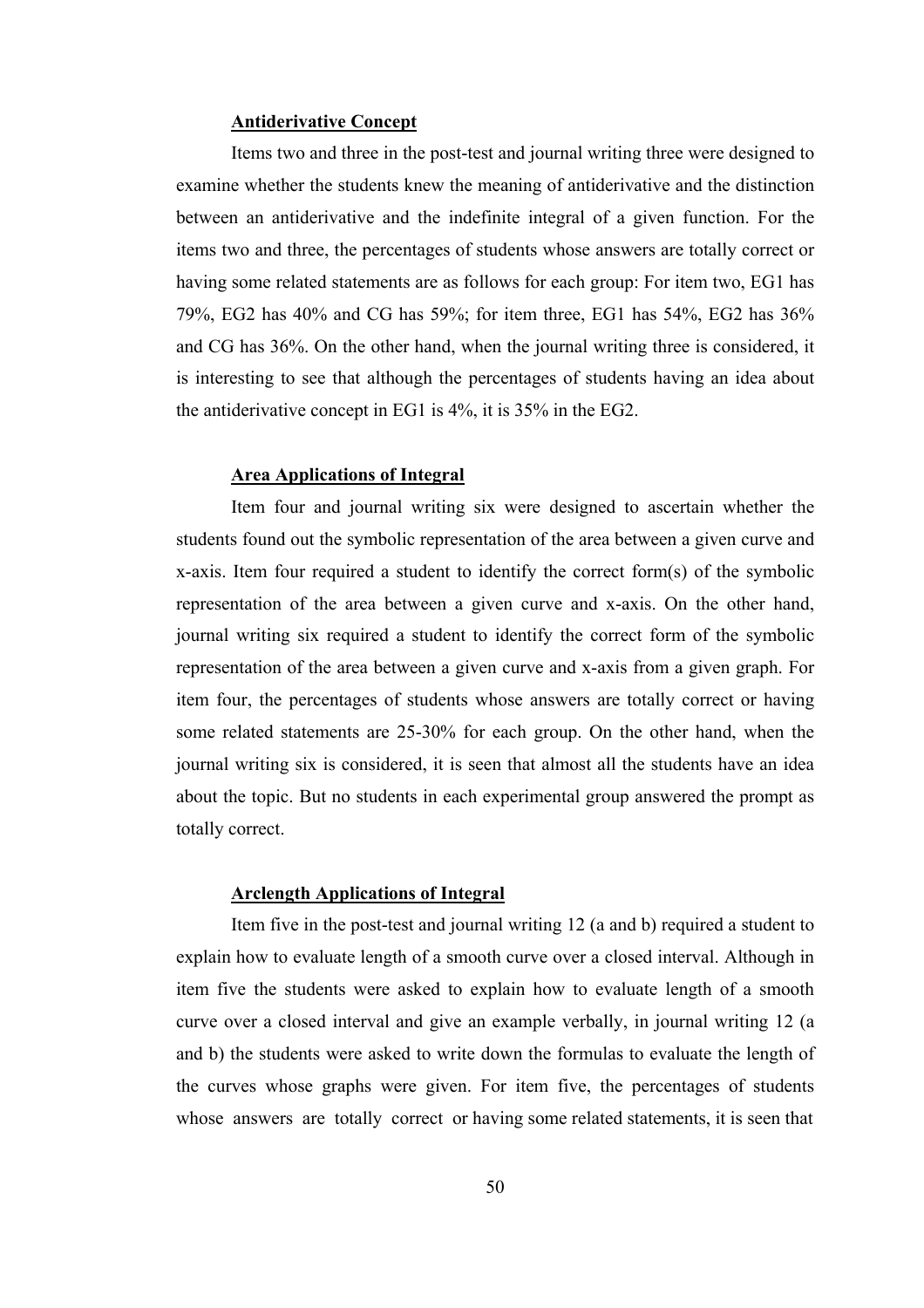EG1's percentage is 49, EG2's percentage is 13 and the CG's percentage is 19. Besides, EG1 has more distributed scores while EG2 and CG have mainly 2. When the journal writing 12 is detected, it is not surprising to see that percentages of students whose answers are totally correct or having some related statements in EG1 is 74% while it is 12% for the EG2.

### **Volume Applications of Integral**

The aim of item six in the post-test and journal writing eight (a and b) were to make students to evaluate the volume of a solid. In item six, the students were asked to write down the integral formulas for the volume of the solid generated by revolving the region between two curves about the x-axis by using washer and shell methods. On the other hand, journal writing eight (a and b) were designed to make students write down the integral formulas to evaluate the volume of a solid generated by revolving the region between a curve and x-axis whose graphs were given about x-axis by using any method they would like. For item six, the percentages of students having totally correct or related answers are generally low for each group (EG1-31%; EG2-29%; CG-11%). When the groups are compared in between, EG1 and EG2 are more successful than CG. On the other hand, when the journal writing eight (a, b) scores are detected, the percentages are not significantly higher than the percentages of the item six in the post-test (EG1-39% (8a), 31% (8b); EG2-52% (8a), 17% (8b)).

# **Properties of Integral**

Item seven (a, b, c, and d) in the post-test and journal writing 14 required students to comprehend the properties of definite integral. Item seven (a) were designed to ascertain whether the students know the order of integration rule for definite integral. Item seven (b) were designed to ascertain whether the students know the additivity rule for definite integrals. Item seven (c) were designed to ascertain whether the students know that the integral of a product is generally not the product of the individual integrals. Item seven (d) were designed to ascertain whether the students know the constant multiple rule for the definite integrals. On the other hand, journal writing 14 was designed to ascertain whether the students know all the rules for definite integrals. For item seven (a, b, c, and d), the percentages of students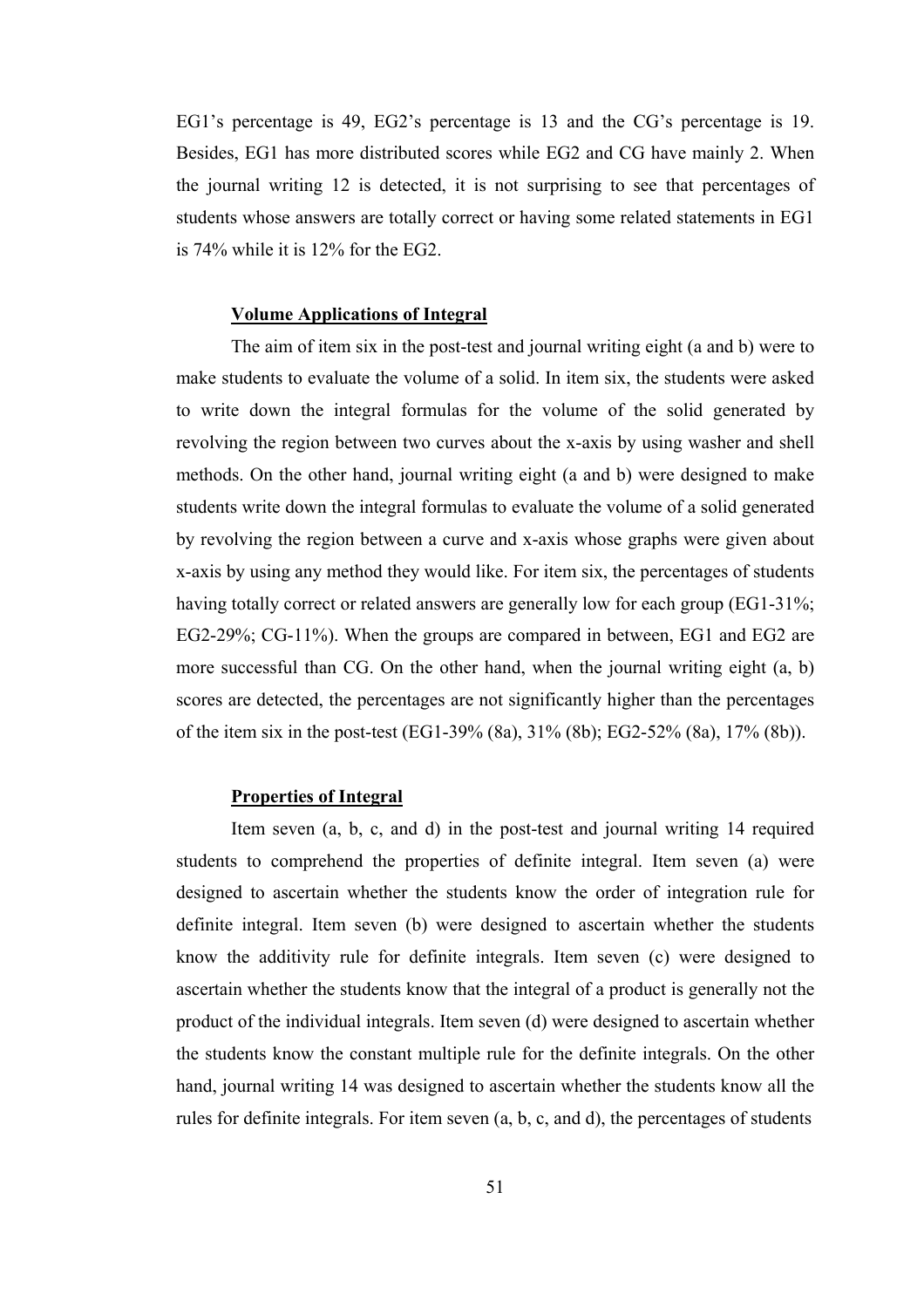having totally correct or related answers are generally moderate for each group (EG1-61%, 56%, 47%, 60%; EG2-65%, 60%, 47%, 61%; CG-%93, 67%, 40%, 70% for 7(a, b, c, d) respectively). When the groups are compared in between, CG is more successful than EG1 and EG2. Similarly, when the journal writing 14 scores are detected the percentages are not too much different for the experimental groups (EG1-44%; EG2-46%).

### **Integrand Variable**

Item seven (e and f) in the post-test and journal writing four were designed to examine whether the students comprehend integrand variable. In the items seven (e and f), the integrand variable x was replaced by  $2x+1$  and u, and the students were asked whether the value of the integral is changed or not. On the other hand, in the journal writing four the students were given an integral whose integrand variable is  $x<sup>2</sup>$  and asked to evaluate the integral. For item seven (e and f), the percentages of students having totally correct or related answers are generally moderate for each group (EG1-46%, 50%; EG2-40%, 50%; CG-37%, 66% for 7(e, f) respectively). When the journal writing four scores are detected, it is a bit surprising to consider that in EG1 64% of the students' answers are correct or related, while 76% of the students' answers in EG2 are correct or related.

To sum up, when the results are considered in whole, it can be observed that none of the groups is better than any other. But, if the questions are detected in detail, it is seen that there is a difference between the groups due to the type of questions. In answering questions that are not routine and need different perceptions (Question 1, 2, 3, and 5) EG1 is more successful. On the other hand, for the routine questions of which students are familiar  $(7(a, b, c, d))$ , there is almost no difference between the groups. Lastly, there is almost no difference between the answers of the groups for the questions  $4(a, b, c, d)$ , 6, and  $7(e, f)$ . This could be due to the fact that the questions cover the topics (area and volume applications, integrand variable) that students have always difficulty (Orton, 1983). Maybe, there should be more journal writing activities related to those topics to get a significant improvement.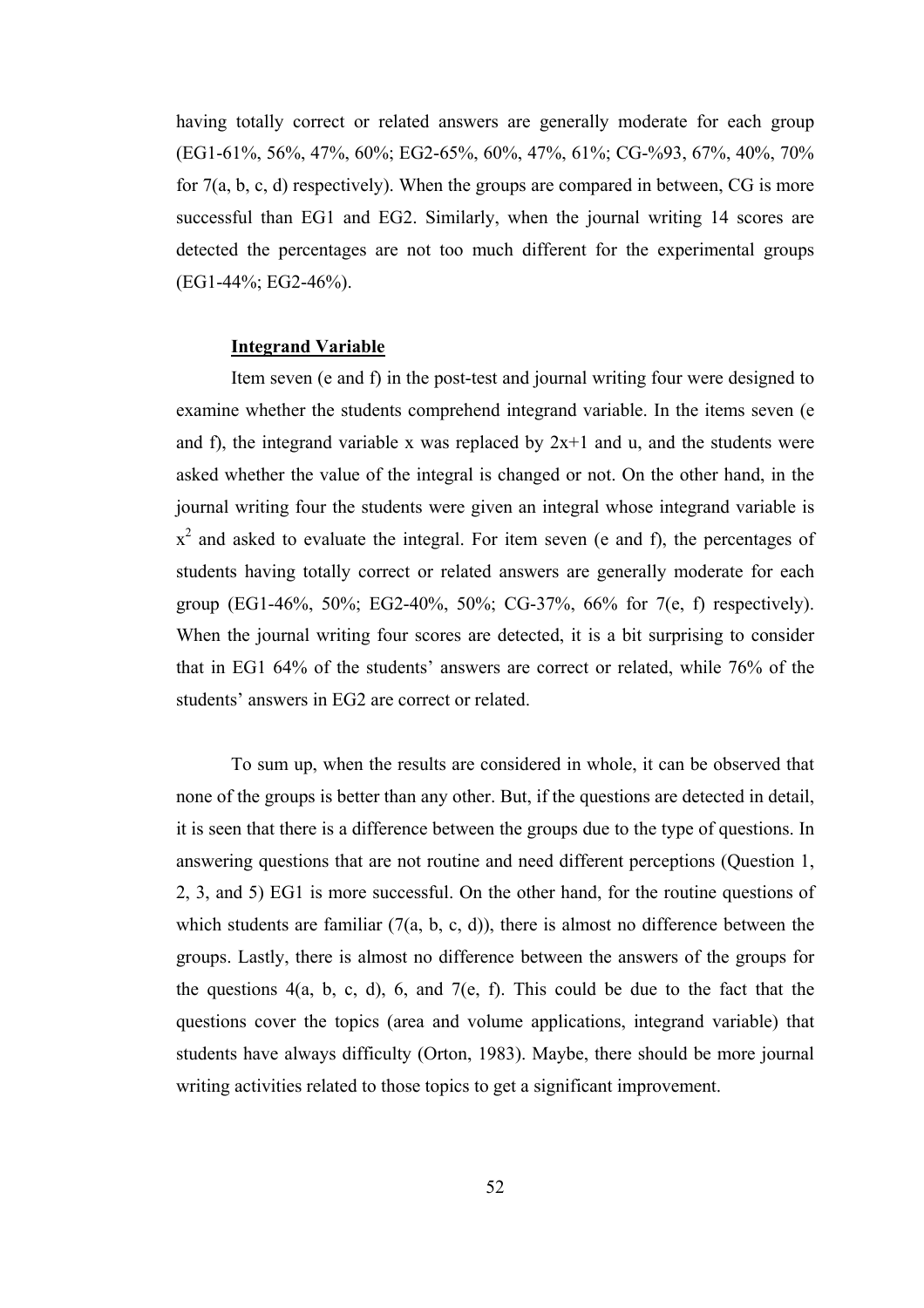### **4.3 Analysis of Affectively Oriented Journal Writings**

In this section, affectively oriented journal writings (Journal writing  $# 2, 7, 9$ , 11, 13) were analyzed for both EG1 and EG2 separately. The responses of students to these journals were categorized into two parts: Students' views about the components of treatment and difficulties of the students related to integral.

## **4.3.1 Students' Views about the Components of Treatment**

The frequencies of the common arguments related to the components of treatment which are identified in the affectively oriented journal writings (Journal Writing # 2 and #13) are presented in Table 4.4 for both EG1 and EG2.

|                                                      |                                                                                                                                                                                                                                                                                                                                                                                                                        |        |         | <b>Experimental Group 2</b> |                |  |
|------------------------------------------------------|------------------------------------------------------------------------------------------------------------------------------------------------------------------------------------------------------------------------------------------------------------------------------------------------------------------------------------------------------------------------------------------------------------------------|--------|---------|-----------------------------|----------------|--|
| <b>Arguments</b>                                     |                                                                                                                                                                                                                                                                                                                                                                                                                        |        |         |                             |                |  |
|                                                      |                                                                                                                                                                                                                                                                                                                                                                                                                        | J.W.#2 | J.W.#13 | J.W.#2                      | J.W.#13        |  |
|                                                      | P                                                                                                                                                                                                                                                                                                                                                                                                                      | 6      | 27      | 2                           | 15             |  |
| Views about calculus                                 | N                                                                                                                                                                                                                                                                                                                                                                                                                      | 1      |         | 1                           | 5              |  |
|                                                      | Nt.                                                                                                                                                                                                                                                                                                                                                                                                                    |        | 1       |                             | 3              |  |
|                                                      | $\mathbf{P}$                                                                                                                                                                                                                                                                                                                                                                                                           | 8      | 23      | $\overline{2}$              | 18             |  |
| Views about teaching                                 | N                                                                                                                                                                                                                                                                                                                                                                                                                      |        | 4       |                             | 1              |  |
|                                                      | <b>Experimental Group 1</b><br><b>Journal Writings</b><br><b>Journal Writings</b><br>1<br>Nt.<br>20<br>$\overline{2}$<br>P<br>8<br>5<br>1<br>1<br>N<br>1<br>4<br>Nt.<br>3<br>6<br>14<br>P<br>7<br>$\overline{2}$<br>N<br>13<br>$\overline{2}$<br>Nt.<br>1<br>28<br>P<br>10<br>4<br>N<br>1<br>Nt.<br>$\mathbf{P}$<br>3<br>N<br>1<br>Nt.<br>1<br>1<br>5<br>1<br>P<br>N<br>Nt.<br>P<br>1<br>N<br>1<br>$\overline{2}$<br>1 | 5      |         |                             |                |  |
|                                                      |                                                                                                                                                                                                                                                                                                                                                                                                                        |        |         |                             | 16             |  |
| Views about the quizzes                              |                                                                                                                                                                                                                                                                                                                                                                                                                        |        |         |                             | 5              |  |
|                                                      |                                                                                                                                                                                                                                                                                                                                                                                                                        |        |         |                             | $\overline{2}$ |  |
|                                                      |                                                                                                                                                                                                                                                                                                                                                                                                                        |        |         |                             | 14             |  |
| Views about the homework                             |                                                                                                                                                                                                                                                                                                                                                                                                                        |        |         |                             | 11             |  |
|                                                      |                                                                                                                                                                                                                                                                                                                                                                                                                        |        |         |                             | 1              |  |
|                                                      |                                                                                                                                                                                                                                                                                                                                                                                                                        |        |         |                             | 23             |  |
| Views about the recitation hours                     |                                                                                                                                                                                                                                                                                                                                                                                                                        |        |         |                             | 1              |  |
|                                                      |                                                                                                                                                                                                                                                                                                                                                                                                                        |        |         |                             | 1              |  |
|                                                      |                                                                                                                                                                                                                                                                                                                                                                                                                        |        |         |                             |                |  |
| Views about the exams                                |                                                                                                                                                                                                                                                                                                                                                                                                                        |        |         |                             |                |  |
|                                                      |                                                                                                                                                                                                                                                                                                                                                                                                                        |        |         |                             |                |  |
|                                                      |                                                                                                                                                                                                                                                                                                                                                                                                                        |        |         |                             |                |  |
| Views about the instructor                           |                                                                                                                                                                                                                                                                                                                                                                                                                        |        |         |                             |                |  |
|                                                      |                                                                                                                                                                                                                                                                                                                                                                                                                        |        |         |                             |                |  |
|                                                      |                                                                                                                                                                                                                                                                                                                                                                                                                        |        |         |                             |                |  |
| Views about the language of<br>instruction (English) |                                                                                                                                                                                                                                                                                                                                                                                                                        |        |         |                             | 6              |  |
|                                                      | Nt.                                                                                                                                                                                                                                                                                                                                                                                                                    |        |         |                             |                |  |

Table 4.4: Frequencies of arguments related to the components of treatment that are identified in the affectively oriented journal writings (Journal Writing  $\# 2$  and  $\# 13$ )

Note: "P" represents "Positive Attitude"; "N" represents "Negative Attitude"; "Nt" represents "Neutral Attitude".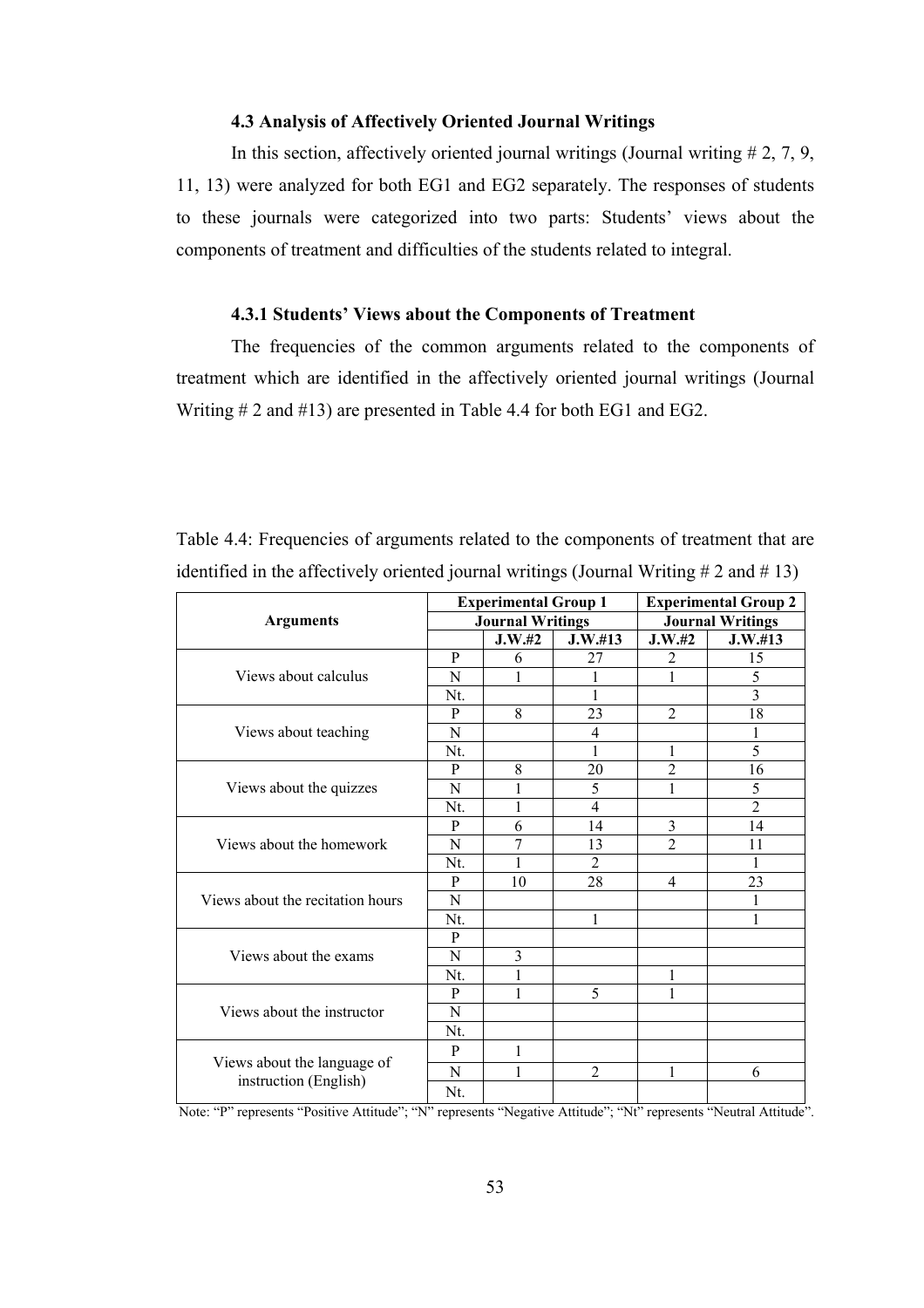By the help of these journal writings (Journal Writing  $# 2$  and  $# 13$ ), students expressed their views about the identified common arguments. As it is seen from Table 4.4, most of the students in both EG1 and EG2 expressed positive views about the course. They stated that mathematics is an enjoyable and necessary course. It is inevitable for engineering. It makes people think wider and in different perspectives. One of these students expressed her thoughts as follows:

Mathematics is a course which makes us think and our minds work. Also, mathematics is a course that makes us more logical people. In addition to this, mathematics changes people's perspectives to events. (S11-EG1)

Only one student in EG1 and five students in EG2 expressed negative views about the course. Their negative thoughts stem from thinking that mathematics is a hard course. One such negative expression from a student's journal is as follows:

The course is very hard to understand. It compels me very much. (S12-EG2)

Most of the students in both experimental groups (EG1 and EG2) expressed positive feelings about teaching. They claimed that their teachers explain the topics step by step and solve examples which make them understand better. One such positive expression from a student's journal is as follows:

Type of teaching is very good. Our instructor is teaching very well. He teaches us the chapter, which is too hard, very simply (S13-EG1).

Four students in EG1 and one student in EG2 expressed negative thoughts about teaching which would stems from the fact that they expect to learn mathematics just by solving problems. One of these students expressed his thoughts as follows:

The lectures are very theoretical. The lectures are very monotonic. It can be a bit more dynamic. (S14-EG1)

 Students' views about the quizzes are mainly positive for both groups. But, there are also some students expressing negative or neutral views about the quizzes.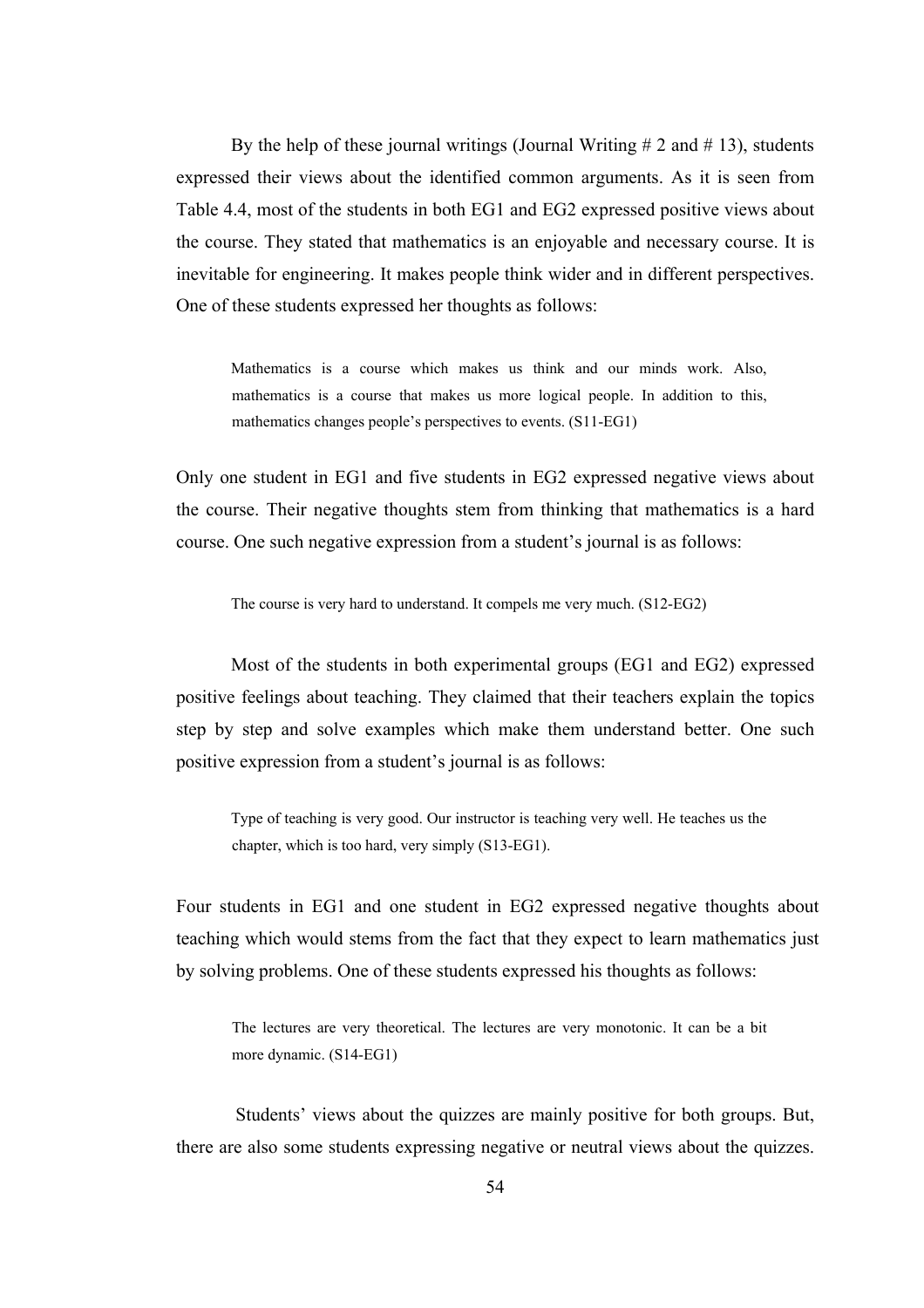The students expressing positive views about the quizzes pointed out that they like quizzes because quizzes make them follow the lectures and see their deficiencies. One such positive expression from a student's journal is as follows:

Quizzes are very useful. Because, they make us follow the lectures more carefully. Moreover, we check our knowledge by the help of quizzes. (S15-EG2)

The students expressing negative views about the quizzes stated that the quizzes were not enough to evaluate what they had learned. They also claimed that the quizzes had not taken the students attention. One of the students having negative views about the quizzes expressed his thoughts as follows:

According to me, the quizzes are not very measurable. They do not take our attention to the lectures very much. (S16-EG2)

Students' reflections about the homework revealed that positive and negative views about the homework were balanced for both groups. Students' positive thoughts stem from the perception which sees homework as a tool making students understand the topics better and let them review the lessons. On the other hand, negative thoughts stem from the perception which sees homework as a burden that is hard and long. Examples for positive and negative thoughts are given below respectively:

Homework is important because it lets us review the topics covered in the lectures at home. They make us understand the subjects better. Since we solve the problems, we understand the subjects better. (S17-EG1)

Homework is not useful. They are meaningless for university education. They are very long and hard. Because of that everybody is cheating. (S18-EG2)

Almost all the students expressed positive views about the recitation hours in EG1 and EG2. They stated that recitation hours are very useful to learn the topics better. Because, in these hours the teaching assistants solve different problems related to the topics covered in lectures. Moreover, they have more chance to ask questions that they have trouble. One of these students expressed his feelings as follows: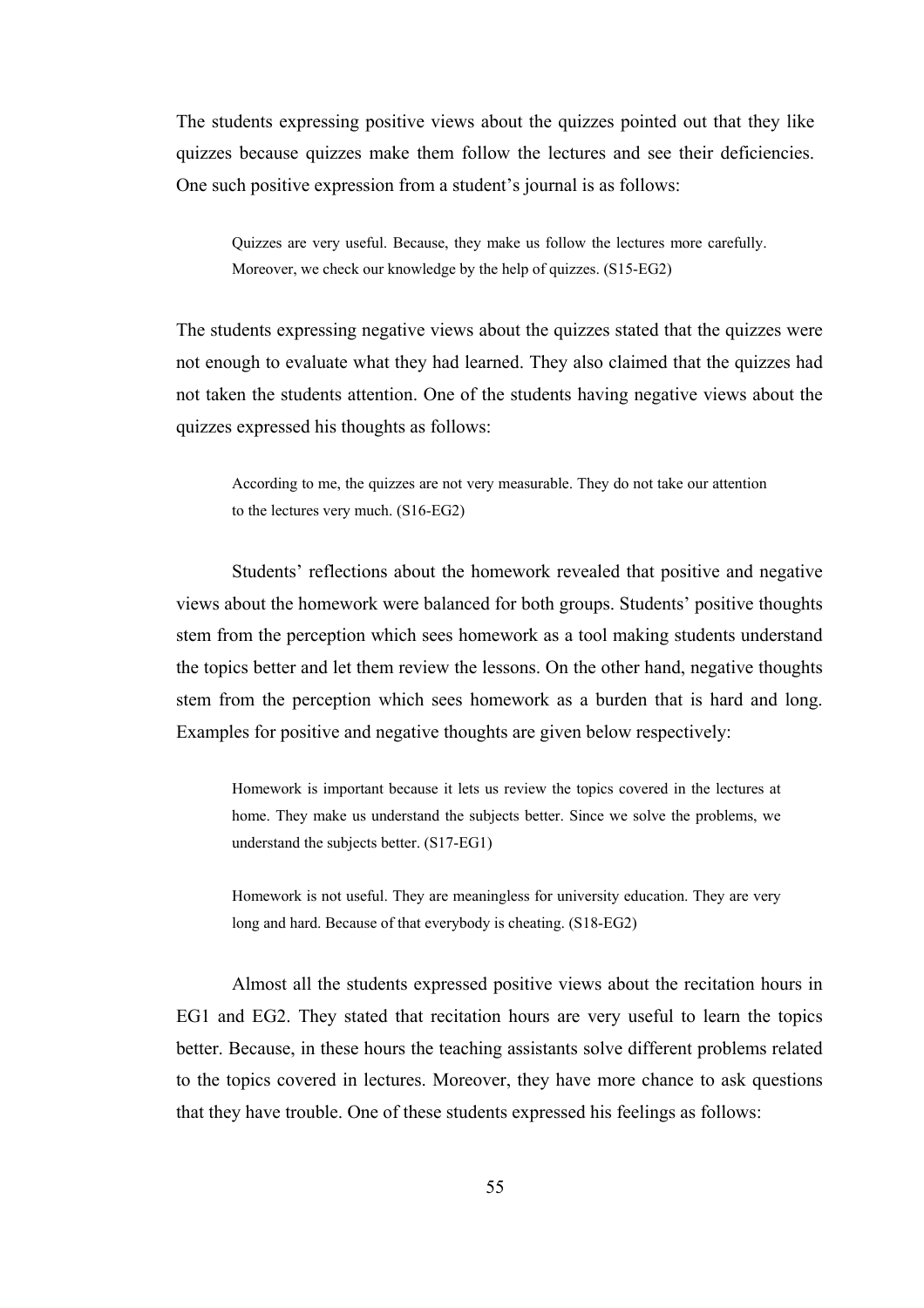Recitation hours are very helpful. We fill the gaps in our learning. We better learn that we could not understand in the lecture. According to me every lecture should have a recitation hour. (S19-EG1)

 A few students reflected their thoughts about the exams. Most of them were from EG1. Only one student was from EG2. The student in EG2 expressed his feelings as neutral. In EG1, three students expressed negative views and one student expressed neutral view. One of the students who had negative views about the exams expressed his thoughts as follows:

In the exams, too much things are expected from us. We are not mathematics students. So, this many details in questions are meaningless. (S20-EG1)

The student who had neutral views expressed her thought as follows:

The exams are normal. (S21-EG2)

A few students also expressed their views about the instructor. All the comments written on the journals were positive for the instructors. Some of which are as follows:

He is a very good teacher. He teaches very well. He explains everything step by step which makes us understands better. (S22-EG1)

He is very well. He helps us to understand better. He explains hard chapters very simply. So, it is easier for us to understand. (S23-EG2)

Lastly, some students expressed their feelings about the language of instruction. They asserted that language of instruction (English) affects them badly. They argued that they have difficulty in understanding the lecture because of language. One student wrote:

Since the instruction is English, I have difficulty in understanding the lectures. (S24- EG1)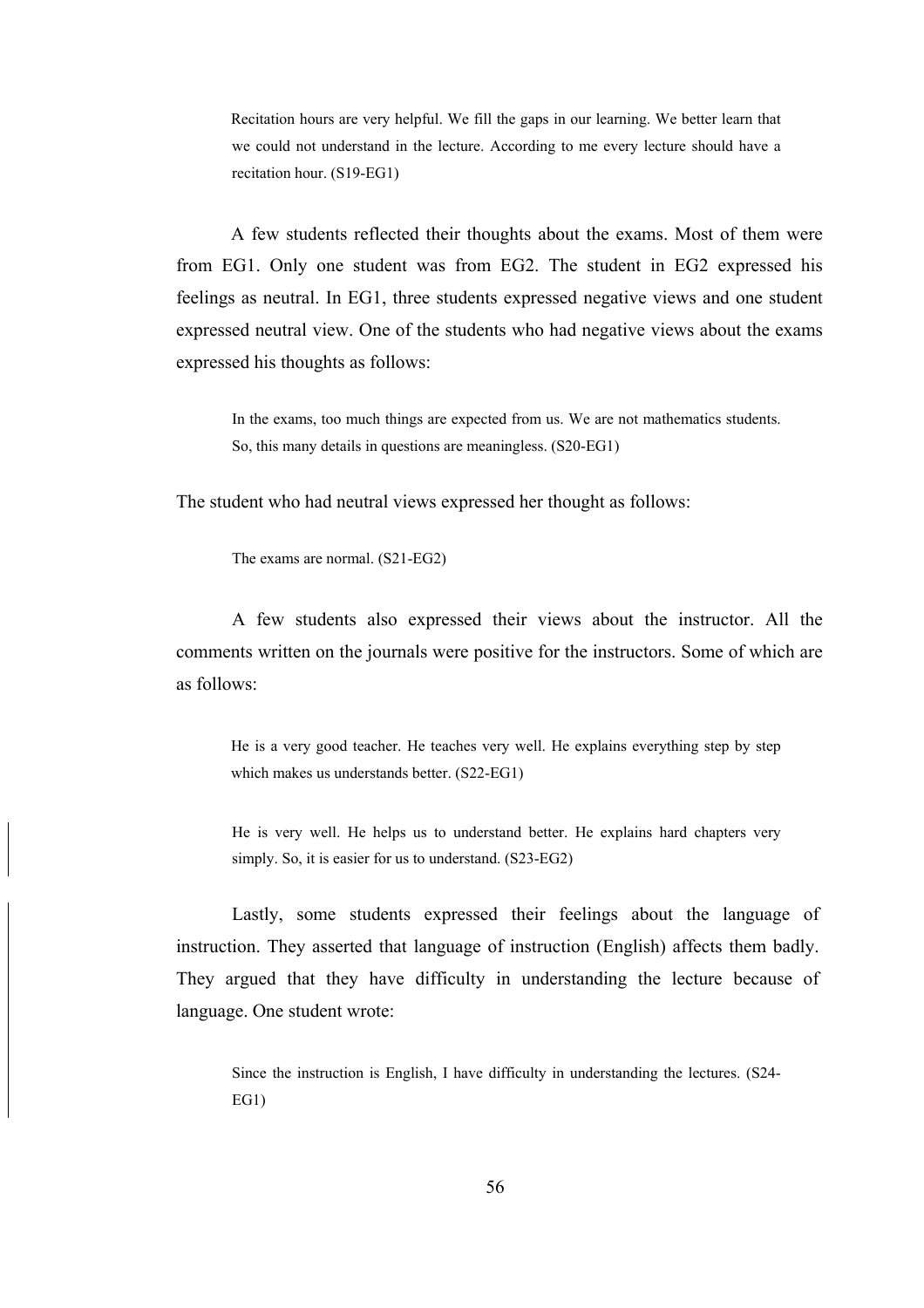### **4.3.2 Difficulties of the Students Related to the Integral Concept**

The frequencies of the common arguments related to the students' difficulties in integral concept which are detected in the affectively oriented journal writings (Journal Writing # 7, #9, and #11) are presented in Table 4.5 for both EG1 and EG2.

Table 4.5: Frequencies of the student' difficulties in integral which are identified in the affectively oriented journal writings (Journal Writing  $# 7, #9$ , and  $#11$ )

| <b>Difficulties</b>                           |                                        |                          | <b>Experimental Group 1</b> |        | <b>Experimental Group 2</b> |                |        |  |
|-----------------------------------------------|----------------------------------------|--------------------------|-----------------------------|--------|-----------------------------|----------------|--------|--|
|                                               |                                        | <b>Journal Writings</b>  |                             |        | <b>Journal Writings</b>     |                |        |  |
|                                               |                                        | J.W.7                    | J.W.9                       | J.W.11 | J.W.7                       | J.W.9          | J.W.11 |  |
|                                               | <b>Substitution</b>                    | 3                        | $\mathfrak{D}$              |        |                             |                |        |  |
|                                               | <b>Integration by Parts</b>            | 5                        | 3                           |        | 4                           | 5              |        |  |
| Integration<br><b>Techniques</b>              | <b>Partial Fraction</b>                |                          |                             |        |                             |                |        |  |
|                                               | <b>Trigonometric Substitution</b>      | 8                        |                             |        |                             |                |        |  |
|                                               | <b>Reduction Formula</b>               | $\overline{\phantom{0}}$ |                             |        | $\mathfrak{D}$              |                |        |  |
| <b>Complications with Area Applications</b>   |                                        | 9                        | 12                          | 4      | C                           | $\mathbf{R}$   | 5      |  |
| <b>Complications with Volume Applications</b> |                                        | 10                       | 19                          |        | 6                           | 8              |        |  |
|                                               | <b>Length of Plane Curves</b>          |                          |                             |        |                             |                |        |  |
|                                               | <b>Fundamental Theorem of Calculus</b> |                          |                             |        |                             |                |        |  |
| <b>Integrals of Logarithmic Functions</b>     |                                        | $\mathfrak{D}$           |                             |        |                             |                | 5      |  |
| <b>Integrals of Exponential Functions</b>     |                                        | $\mathfrak{D}$           |                             |        |                             |                |        |  |
| <b>Integrals of Trigonometric Functions</b>   |                                        |                          |                             |        | C                           | $\mathfrak{D}$ |        |  |
|                                               | All the Topics in Integral             |                          |                             |        | 4                           | $\mathcal{D}$  |        |  |
|                                               |                                        |                          |                             |        |                             |                |        |  |

As it is seen from Table 4.5, the students in EG1 mentioned more topics which they have difficulty about the integral than the students in EG2. The topics that are mentioned most by the two groups are area and volume applications of integral. Integral techniques are another topic that the students in both groups mentioned as difficult. On the other hand, the difficulties related with fundamental theorem of calculus, trigonometric substitution techniques and length of plane curves were mentioned only by EG1. Lastly, it can be inferred from the table that, length of plane curves, Fundamental Theorem of Calculus, Integrals of logarithmic, trigonometric, and exponential functions are mentioned as a difficulty by a few students.

## **4.4 Analysis of the Interviews**

Based on the interview transcripts, three sections were composed to illustrate students' views on journal writing, feedback, and grading. In quotations given from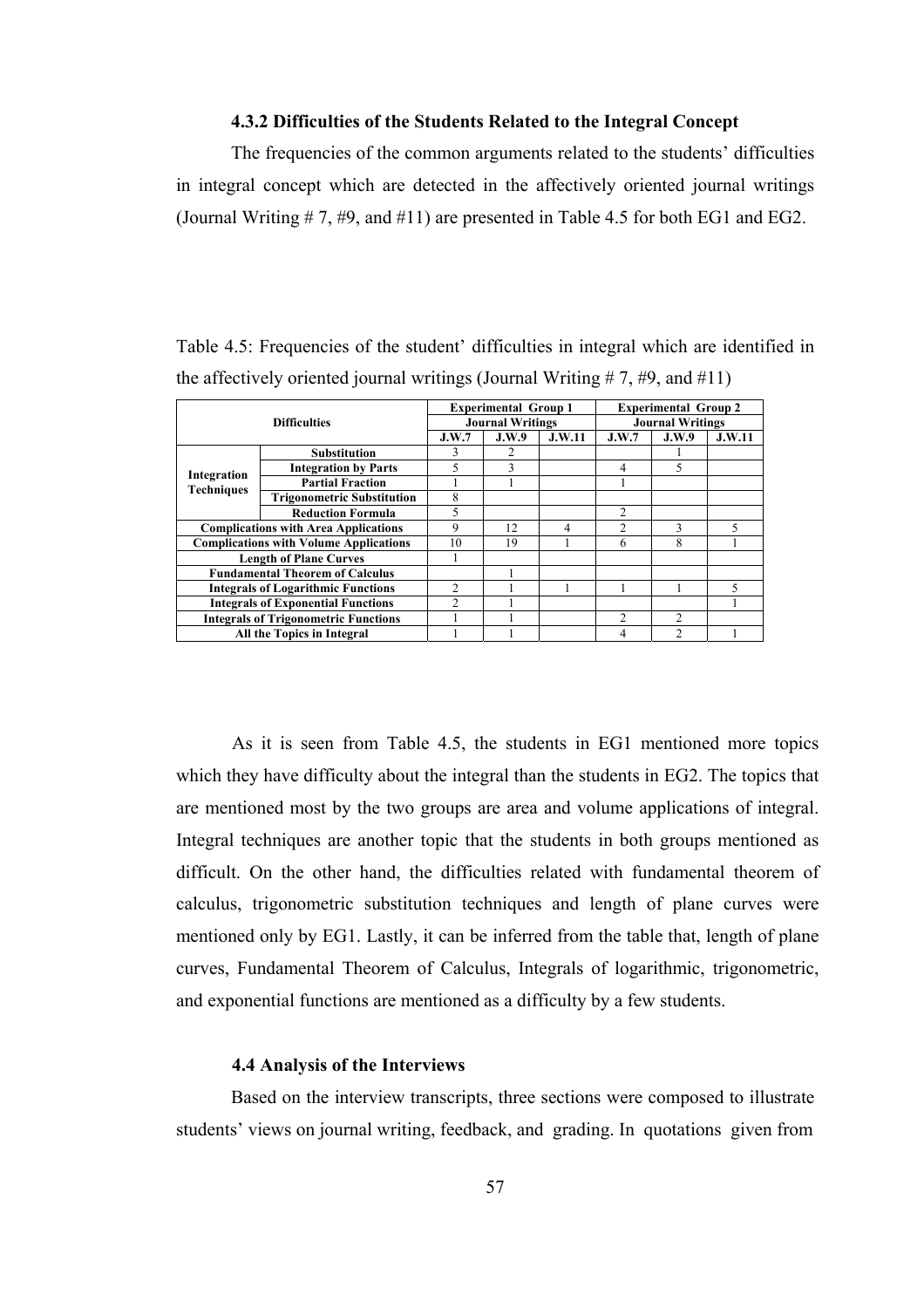the interviews, S with a number for each individual represents the students interviewed. S1, S2, S3, S4, and S5 are the students from EG1; S6, S7, S8, S9, and S10 are the students from EG2. S1, S8, S9 are high level students; S2, S4, S7, S10 are middle level students and S3, S5 and S6 are low level students. The students were identified as high, middle and low level according to their exam grades which was explained in the previous chapter in detail.

### **4.4.1 Students' Views About the Journal Writing Activities**

Students' views about the journal writings can be analyzed in four parts: Whether the journal writings affected their calculus learning; when and how often the journal writings should be conducted; whether the activity should be carried out in the future; which type of journal writings is more effective.

 When the students were asked whether the journal writings affected their calculus learning, eight students asserted that journal writings affected their learning positively (S1, S3, S4, S5, S7, S8, S9, S10). Only two students (S2, S6) claimed that journal writings did not affect their learning. S2 and S6 expressed their views as follows:

It could be beneficial for the students who studies regularly and understands the topics during the lectures well. But they were not suitable for me. (S2-EG1)

The activities were not useful for me. Because I did not know anything. So what could I do in those activities? If I knew something it could be beneficial for me. By those activities I could see different questions and learn different points. (S6-EG2)

The students having positive feelings about the journal writings stated different benefits of the activity. They said that the activity is like a bridge between the students and teachers which make them closer to each other. They also believed that, this activity shows that the teachers care about them. Some academical benefits were also pointed. Some of the students (S7, S8, S9, and S10) asserted that, the activity freshens their knowledge and detects what they know and do not know. In addition to these, the activity was claimed to show the theoretical parts of the topics and attract their attention to the lectures.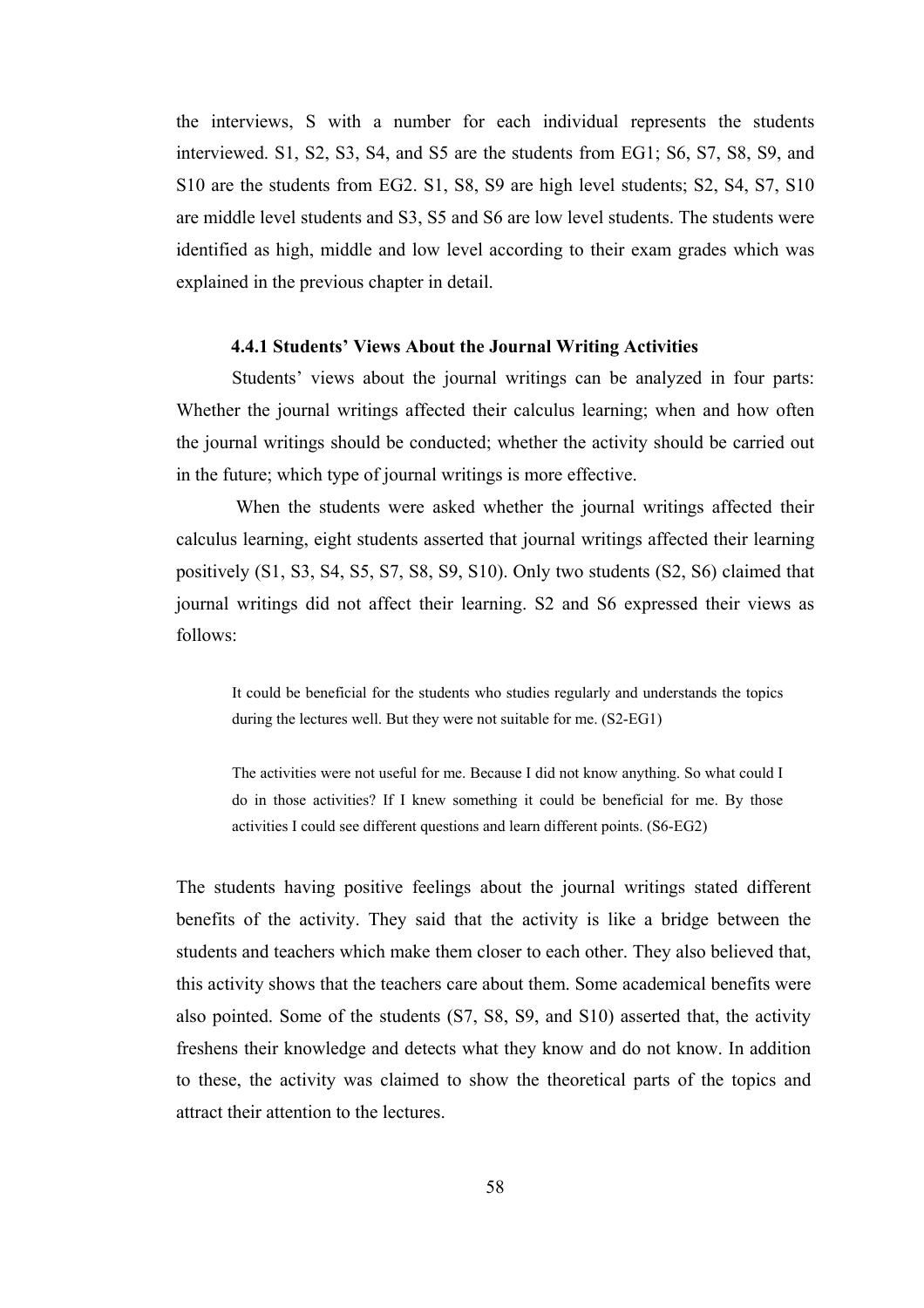It is a very good activity. It shows us that our teachers care about us. It also makes us analyze our knowledge. (S1-EG1)

I am happy about this activity. It freshens our knowledge. It also encourages me study calculus. (S7-EG2)

When the students were asked when and how often the journal writings should be conducted we got a common answer for the question when it should be conducted. On the other hand, we got different answers for the question how often the journal writings should be conducted. All the students interviewed agree that the activity should be conducted at the end of the lessons. The reason they stated was that if the activities had been conducted at a time rather than the end of the lectures, it would have broken down their concentration to the lecture. S4 and S9 expressed their views as follows:

It should be at the end of the lessons. Because, we loose our concentration at the end of the lessons. When the activities are distributed, we turn back to the course. (S9-EG2)

The activity should be conducted at the end of the lessons. Because, if we do them at the beginning of the lessons, too much time will be lost and our concentration to the lesson will be hard. On the other hand, if it is conducted at the end of the lessons, it would be easier for us to concentrate on the lesson and the activity. (S4-EG1)

 Students' answers related to the frequency of the activity can be grouped in five ideas. S1, S3, S8 and S9 stated that it should be after two lesson hours, S4 and S6 stated that it should be at the end of the last lesson of the week, S7 and S10 stated that it should be after each topics, S5 stated that it should be at the end of every lesson, and S5 stated that it should be rare but he did not specify an interval.

When the students were asked whether they would like to continue the journal writing activity in the future, they all agreed to continue if the timing and frequency of the journal writing were appropriate. The followings are some ideas about continuing journal writing:

It should absolutely continue. In fact, it should be done in all the important subjects such as physics, chemistry etc. (S1-EG1)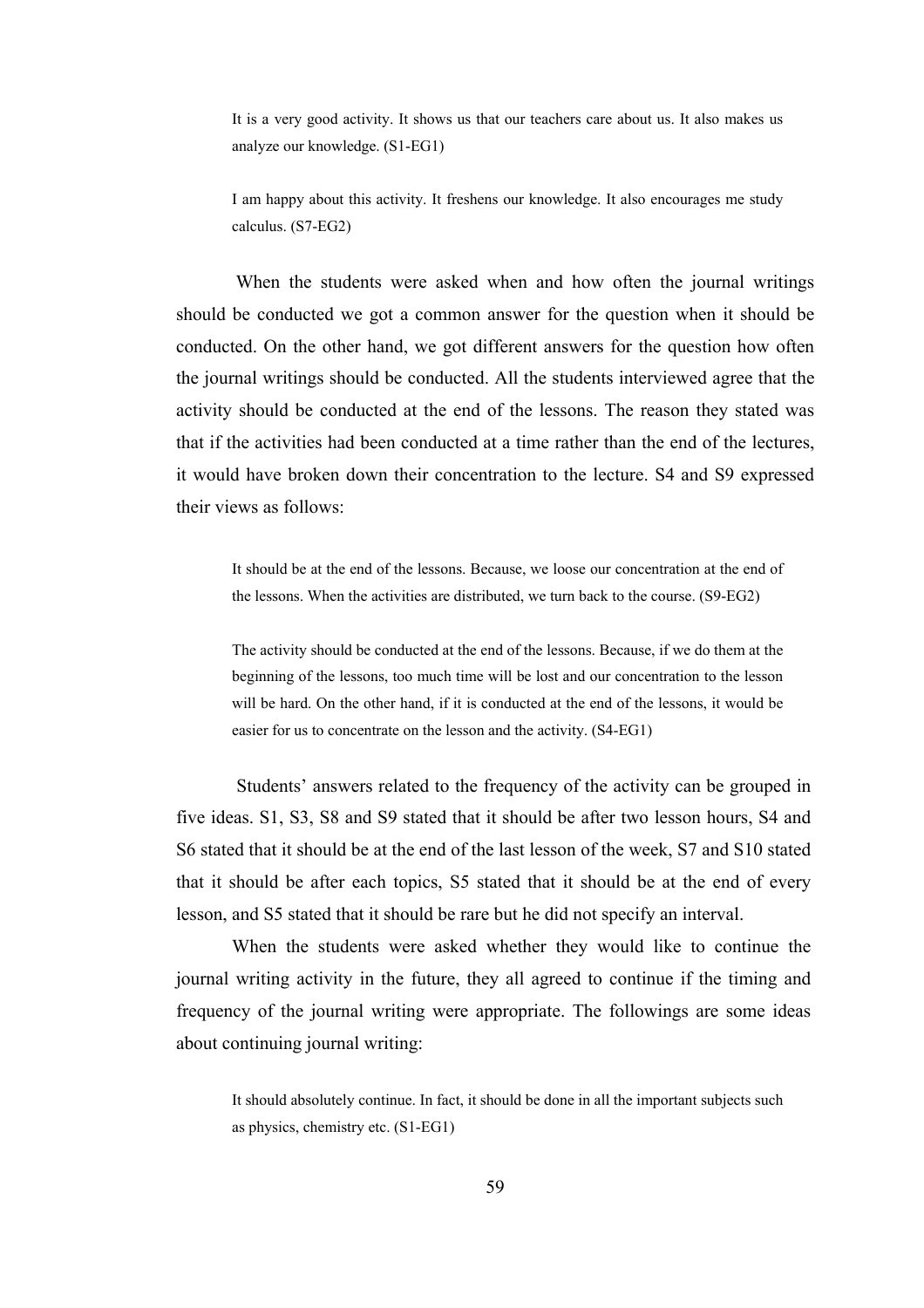It should continue. But, it would not be graded. (S6-EG2)

Another issue was to assess from which type of journal writings students get more benefit. As mentioned previously, two different type of journal writingaffectively oriented and cognitively oriented were given to the students. Four students (S1, S3, S7, and S10) claimed that they benefited from both types as exemplified below:

Both the affectively and cognitively oriented journals are beneficial. Affectively oriented journals are useful because, by them we have chance to express our feelings which make me very happy. They enable us to explain our ideas directly to our teachers. On the other hand, cognitively oriented journal writings improve our point of view in mathematics. (S3-EG1)

According to me, both of the journal types are useful. Their benefits are different. Affectively oriented journal writings let us to explain our feelings and thoughts which are difficult to tell directly. On the other hand, cognitively oriented journal writings are also very useful. They fresh our knowledge and take our attention to the lectures. (S7- EG2)

Four students (S4, S5, S8 and S9) asserted that they benefited more from cognitively oriented journal writings. Although the benefits that they pointed out were different, they have similar reasons to see the affectively oriented journal writings as redundant. S4 and S9 mentioned their feelings as follows:

Cognitively oriented journal writings are really beneficial to me. When we do this activity, we see our deficiencies on the paper, so we have a chance to fill the gaps in our knowledge. But, the other type is not beneficial to me. They can be beneficial only to teachers. They can criticize themselves by using affectively oriented journal writings. (S4-EG1)

Cognitively oriented journal writings are useful activities. By using them, we can analyze what we know and do not know. But, I do not understand the aim of affectively oriented journal writings. I think they are not useful for us. They maybe useful to the students who come after us. We do not see the results of our critics. (S9-EG2)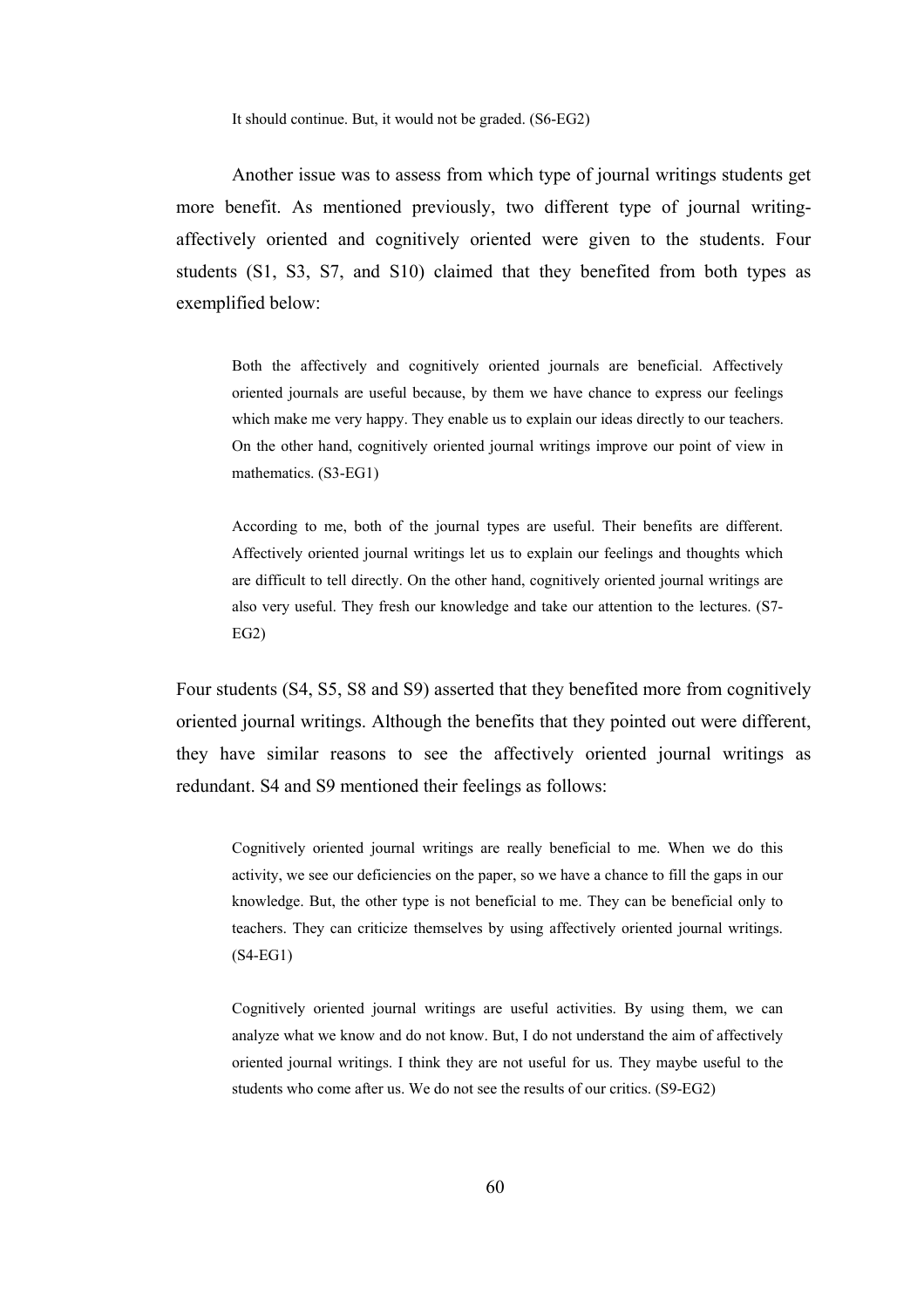Only one student (S2) asserted that, he took advantage of only affectively oriented journal writings. The reason he stated was that, he could only answer them. Lastly, one student (S6) did not assert any idea about this issue.

#### **4.4.2 Students' Views about Feedback in Journal Writing Activities**

When the students were asked their ideas about feedback with journal writings, all of them stated that it is absolutely necessary. Their reasons were almost the same. They asserted that feedback is needed to see if their answers are right or wrong and what they should do to correct their mistakes. S3's and S8's ideas are as follows:

Certainly, feedback should be given. Because, by them we can learn how much we answered the question and how we can correct our mistakes. (S3-EG1)

I want feedback to be sure about my answers. If I had a mistake which I think is correct, I can compensate it by the feedback. I turn back to the topic and study again. If I do not get a feedback, I will think my answer is correct. (S8-EG2)

#### **4.4.3 Students' Views about Grading in Journal Writing Activities**

When the students were asked whether the journals should be graded, seven of them (S1, S3, S4, S5, S8, S9, and S10) stated that grading is necessary to do the activities seriously. All of these seven students asserted that they did the activities seriously but grading is necessary to make the other students do the activities seriously. S1 and S8 stated their reasons for grading as follows:

Grading does not make any difference for me. In every situation I do the activities seriously. But, grading can be useful to take the attention of the students who do not do the activities seriously. (S1-EG1)

Grading is not important for me. I do them seriously in any situation. But some students do not do the activities them seriously. If it is graded, those students could give attention to the activities. (S8-EG2)

S2, S6 and S7 did not want the journal writings to be graded. S6's and S7's reason was the stress caused by grading. S7 explained his opinions as follows: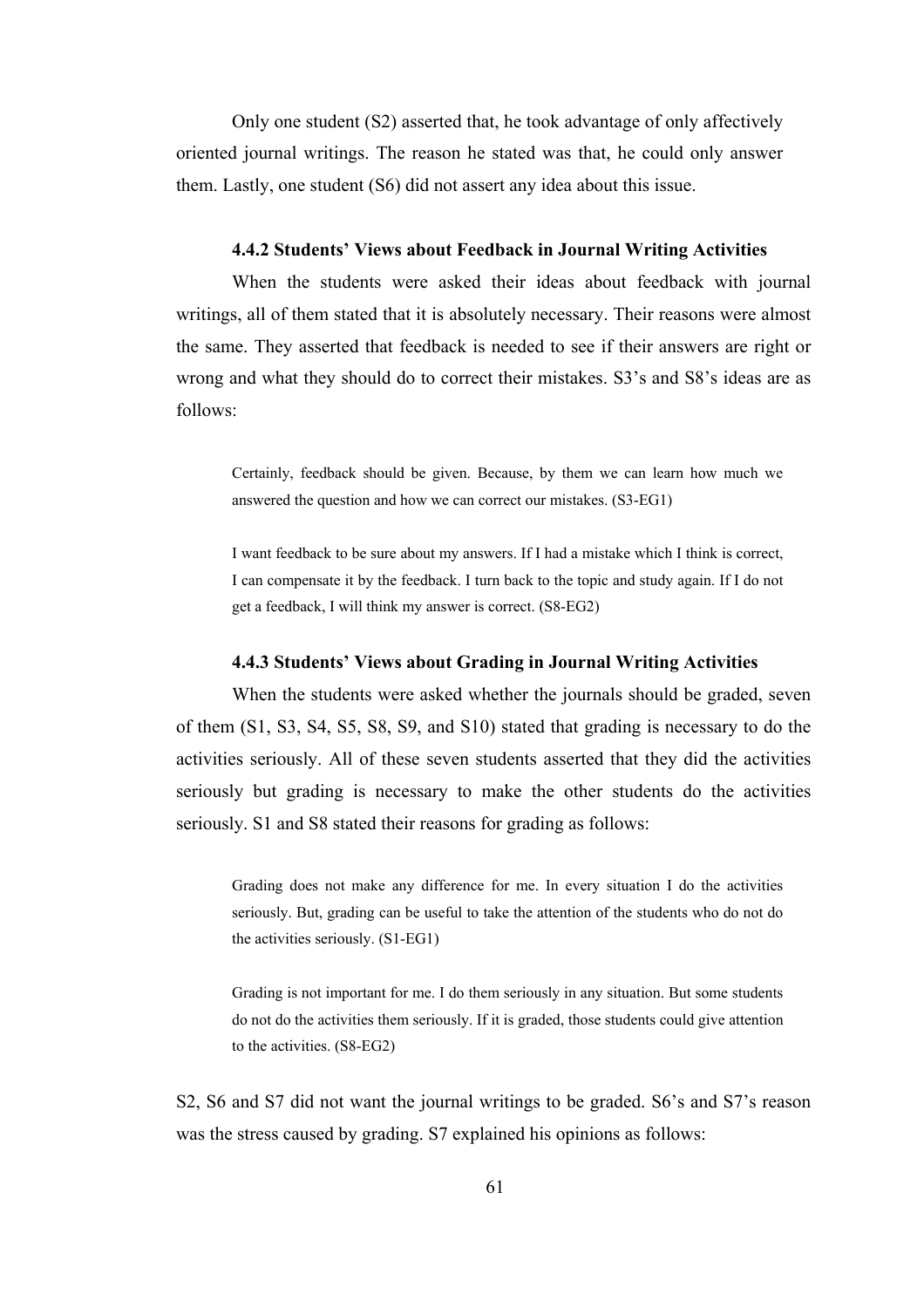It is better if it is not graded. Because if it is graded, I will feel a pressure on me. On the other hand, when it is not graded I do the activity just for my beneficence, not for a grade. (S7-EG2)

On the other hand, S2 proposed that journal writings should not be graded, because grading can cause cheating.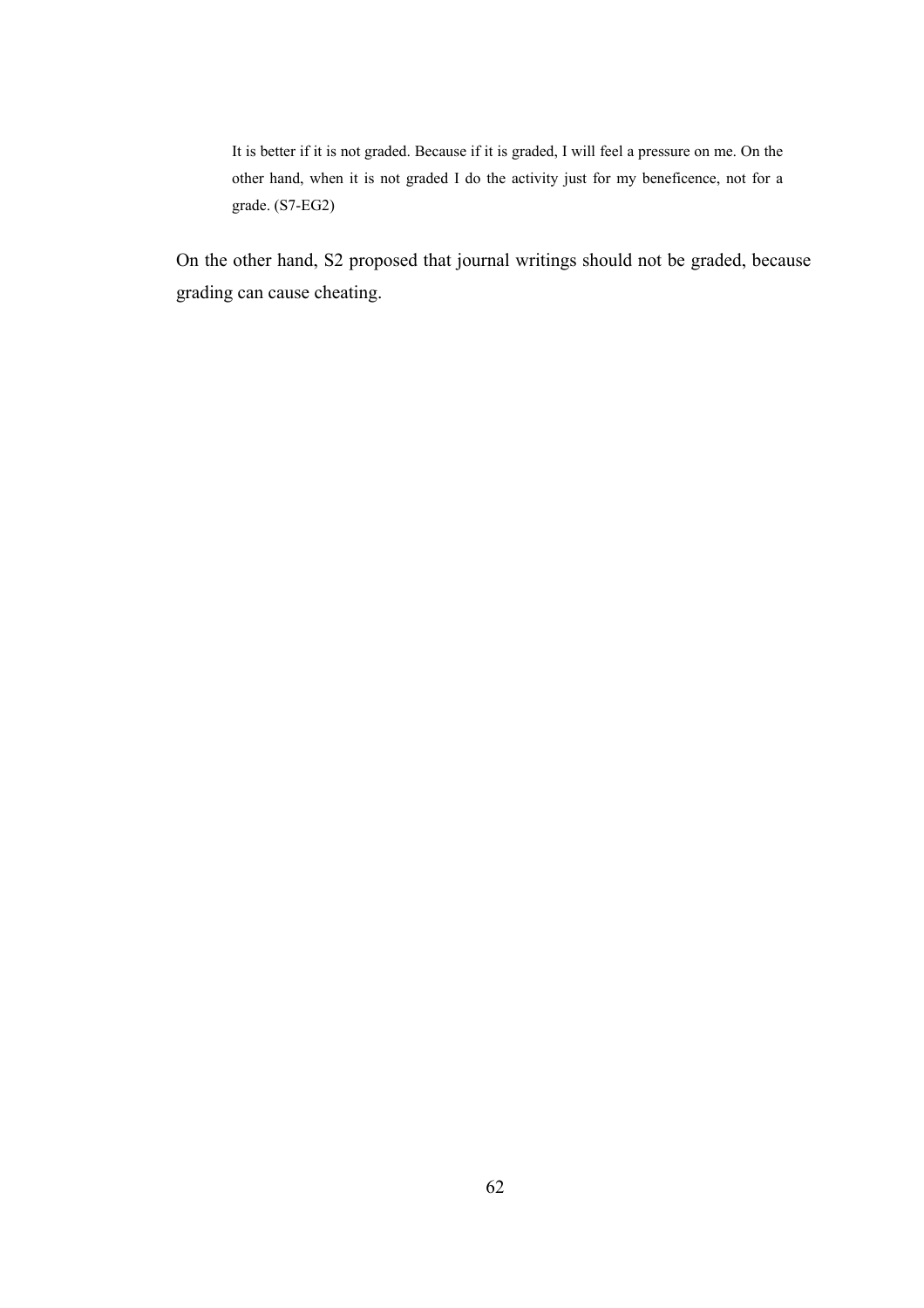## **CHAPTER V**

### **DISCUSSION, CONCLUSION AND IMPLICATION**

#### **5.1 Conclusion and Discussion**

The main objective of this study was to investigate the effects of journal writing with or without giving feedback and grade, compared to the traditional teaching on integral achievement of students with different learning styles. In addition, students' ideas about the journal writing activities in the mathematics classes were investigated.

 The study was carried out in 2003-2004 fall semester at Atilim University. Three groups taking Calculus I course took place in this study. Two groups were randomly assigned as experimental groups (EG1 and EG2); one group was assigned as control group (CG). Expository teaching was exposed to all the groups. However, the CG students were not engaged in any journal writing activities, as was the case with the EG1 and EG2 students. Additionally, EG1 students' journal writings were graded and feedback was given.

 Three instruments were used in the study: (i) Pre Test; (ii) Kolb's Learning Style Inventory; and (iii) Post Test. Pre-test and learning style inventory were administered to all groups prior to the teaching of integral. Learning style inventory results showed that the students in this study have either assimilator learning style (Type 2) or converger learning style (Type 3). Pre test results yielded that there was no statistically significant difference between the groups. Also, there was no statistically significant difference between the students having assimilator learning style and converger learning style within the groups before the instruction. On the other hand, when figure 4.1 is analyzed in details, it is seen that CG is slightly more advantageous than EG1 and EG2 before the treatment. Moreover, EG1 is slightly more advantageous than EG2 before the treatment. This little difference can be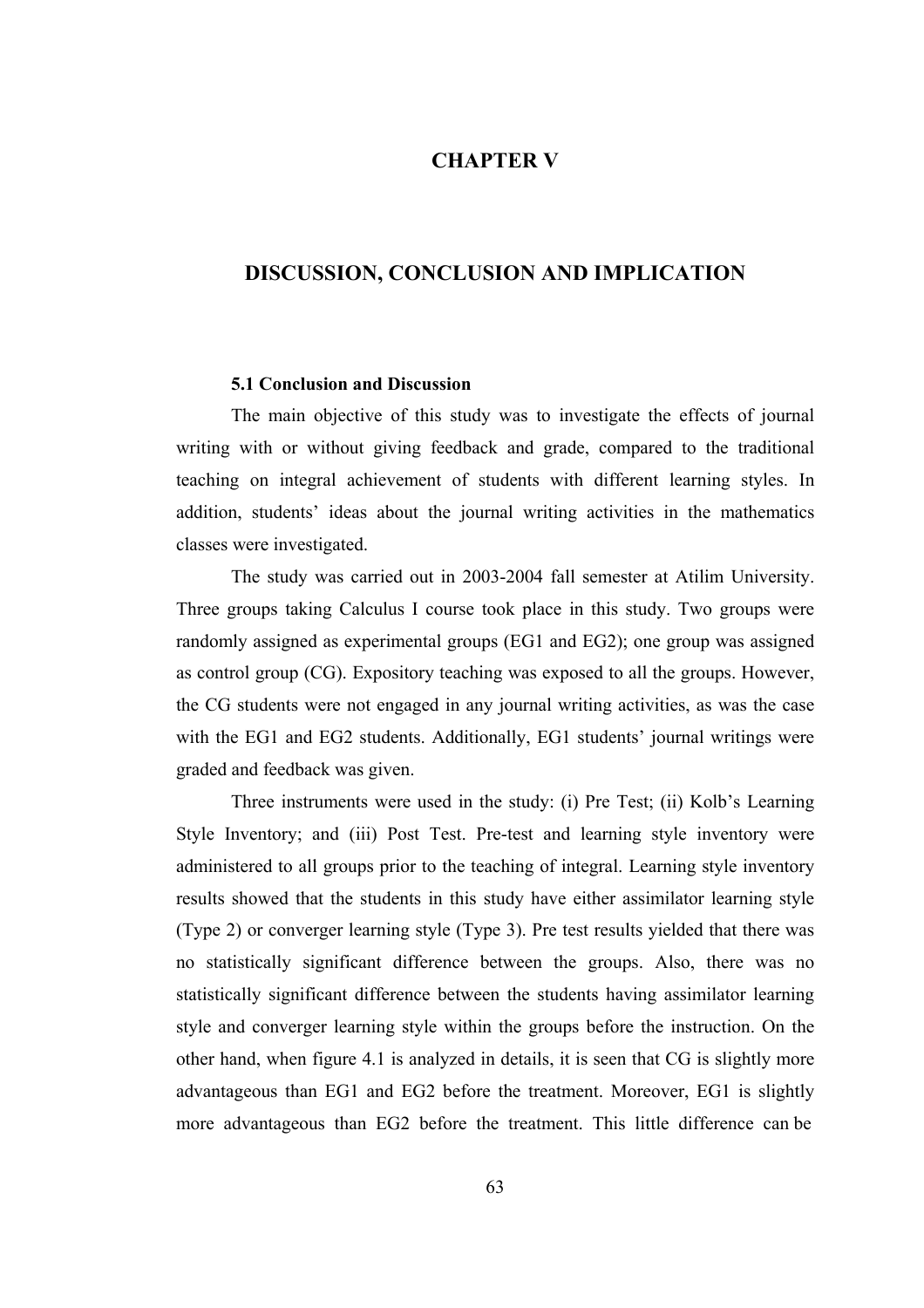attributable to the fact that the university entrance exam do not include grade 11 mathematics content, such as, limit, continuity, derivative, integral etc. So, very few schools give attention to those topics. But, there could be some students coming from the schools which follow the grade 11 curriculum properly and cause this difference.

 To investigate the effects of treatment and learning style on students' mean scores in the post-test, ANCOVA was conducted, holding the pre-test scores as covariate. The results showed that, there were no statistically significant main effect of treatment and learning styles, and no statistically significant interaction effect of treatment and learning style. Although, there were no statistically significant differences between the groups that can be attributable to the treatment, it is seen from Table 4.1 that EG1 showed the greatest improvement. Moreover, EG2 showed greater improvement than CG. It can result from the fact that the students in this study were not very able students. They enter the university in the 20 percentile. They can be referred as low achievers and Gadzella and Baloglu (2003) stated that high achievers analyze information, retain and retrieve it better than the low achievers. On the other hand, writing helps students to practice inferring, communicating, symbolizing, organizing, interpreting, linking, explaining, planning, reflecting and acting which could be done better by high achievers. Because of that, the students did not get much benefit from the writing activities effectively. So, they could not show greater improvement than the control group. On the other hand, some can think that the difference can be attributable to the instructors. But, it does not seem to be very logical. Because, most of the students expressed positive feelings about their instructors both in affectively oriented journal writings and interviews.

 ANCOVA for the post-test scores also showed that, there was no main effect of the learning styles. However, when Table 4.3 is detected, it is seen that the students having converger learning style showed more improvement than the students having assimilator learning style in both EG1 and EG2. On the other hand, in CG the students having assimilator learning style showed slightly more improvement than the students having converger learning style. So, it can be concluded that journal writing is more effective for the students having converger learning styles. It can be attributable to the fact that the students having converger learning style are best at deductive reasoning, problem solving and taking decisions (Kuri, 1998). Their main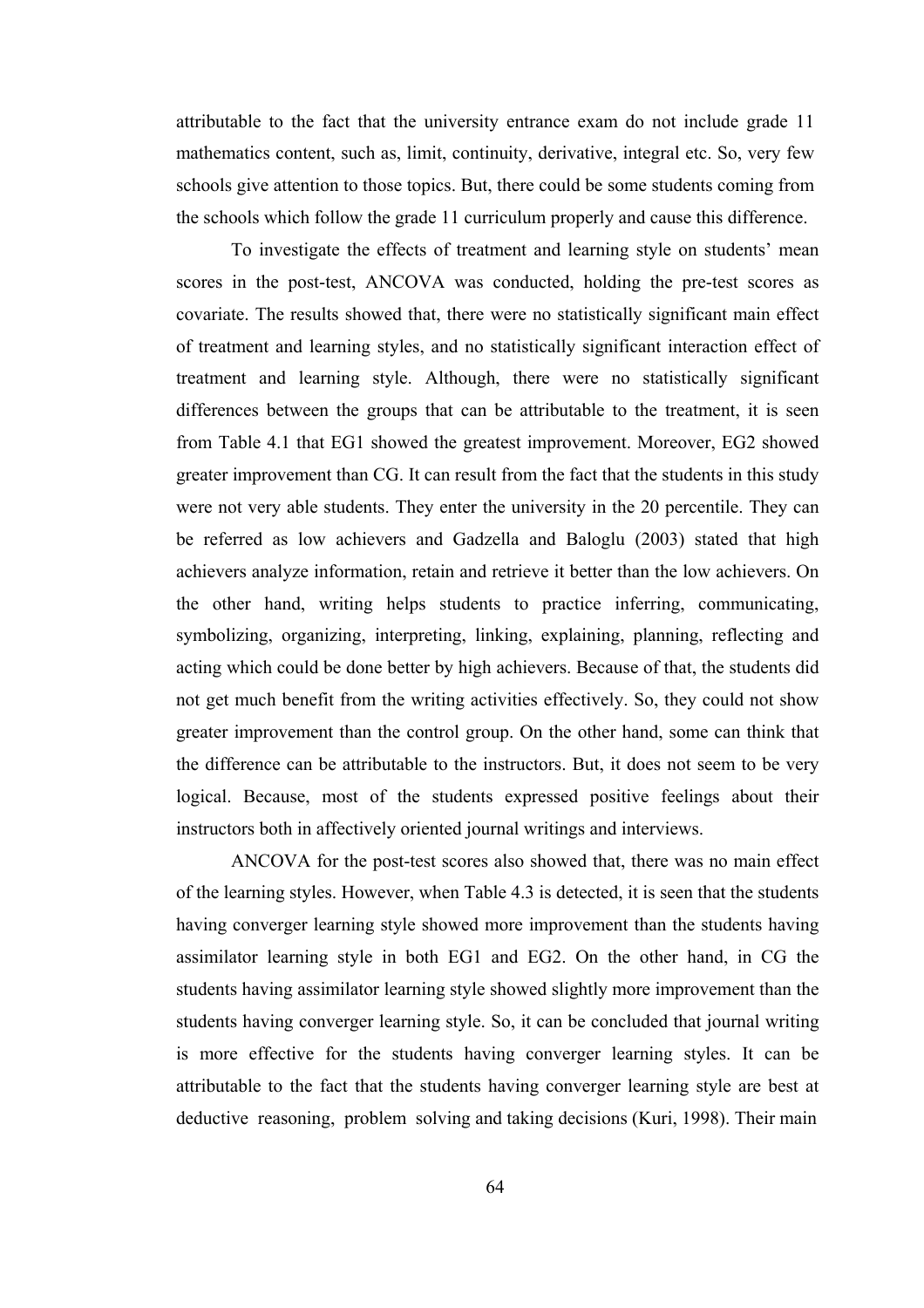question is "How", so they have more tendencies in analyzing, retrieving and summarizing the information. On the other hand, the students having assimilator learning style mainly have abstract conceptualization and reflective observation learning abilities (Kolb, Boyatzis and Mainemelis, 2000). So, they mostly do few actions whle reflecting their information. Their main question is "What", so they try to find out what they need to solve a problem. As Countryman (1992) stated writing helps student to realize what they knew and did not know; to connect prior knowledge with new studies; to summarize their knowledge; to raise questions about new concepts; to reflect on mathematics; and to construct mathematics individually. So, a student having converger learning style is more likely to benefit from writing activities.

 When the students' affectively oriented journal writings were analyzed, the common arguments identified showed that when students were asked about their feelings, they generally choose to reflect their positive and negative attitudes toward the lesson and its components (teacher, homework, quiz, language of the instruction, exam etc.). In short, they used it as a communication channel between the student and the teacher to reflect the class issues.

 In the affectively oriented journal writings students also mentioned their difficulties related to integral. The students find the applications of integral (volume and area applications) as the most difficult topics. Integration techniques are another difficult topics mentioned by many students. Other topics such as integrals of logarithmic, exponential and trigonometric functions are mentioned by very few students. This can be due to the fact that, integration techniques and applications of integral need students to construct every step of solution process by themselves. On the other hand, integrals of logarithmic, exponential and trigonometric functions have rules. When a student applies the rule properly, he/she gets the result. But, in order to solve a volume problem, he/she needs to determine which method he/she will use and he/she needs to find out the integral. Then, he/she has an integral that can be solved by using integral rules.

 Students' ideas about using journal writing in math classes were investigated through semi-structured interviews. The interview results showed that most of the students benefit from the journal writings affectively and cognitively. They see the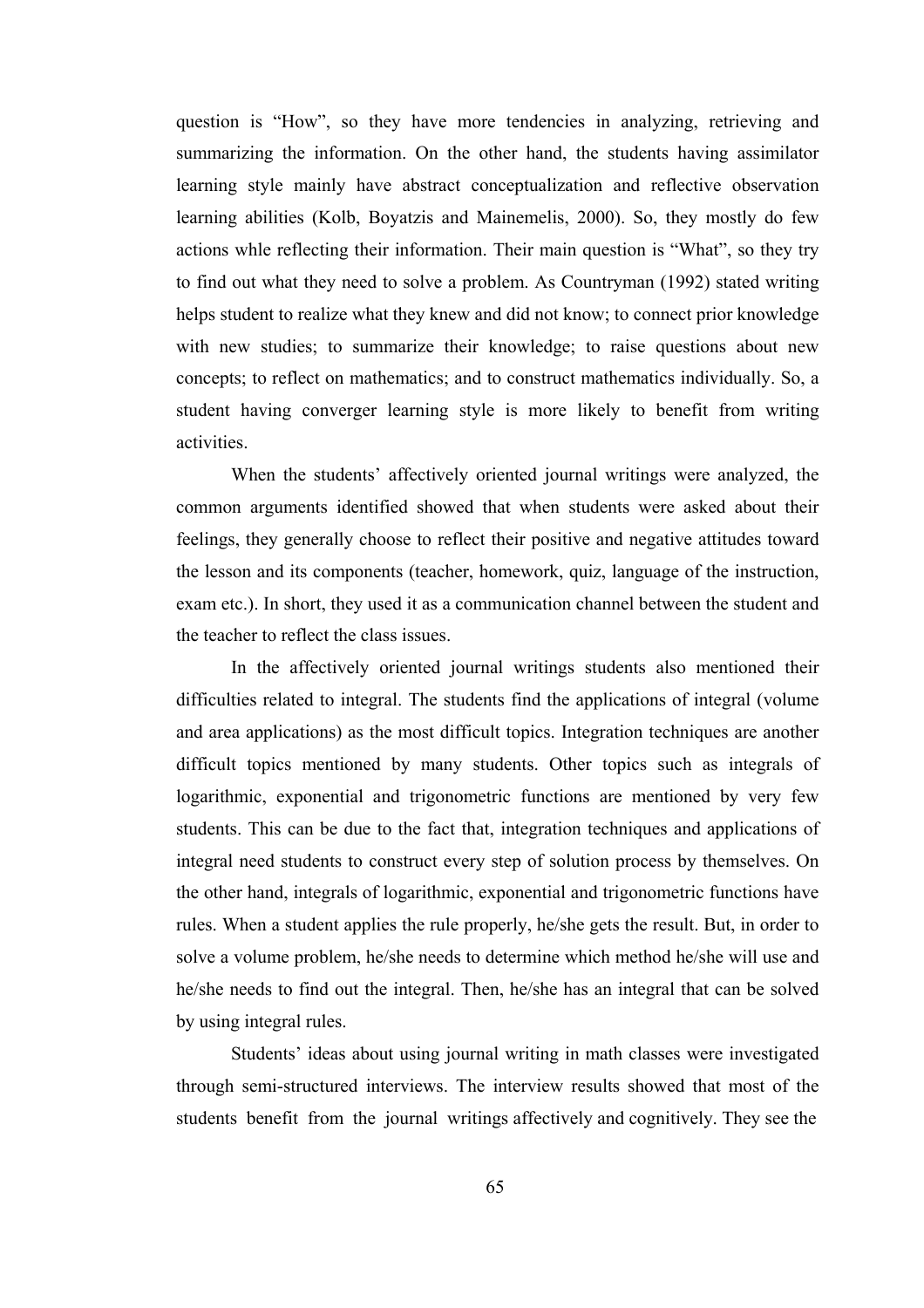journal writings as a communication channel between their teachers and them. They feel themselves cared about by their teachers. So, it has a therapeutic value for the students. Also, as the students write about their feelings, success, failure, incompetence etc., they start to recognize their learning, difficulties and understanding which make them participate in their learning process. This finding is also consistent with that of Borasi and Rose (1989), Shield and Galbraith (1998) and Countryman (1992) who stated that writing enhance communication between teacher and student which results in an awareness of both students and teachers about the learning process of the students. One of the students interviewed stated this as follows:

It is a very good activity. It shows us that our teachers care about us. It also makes us analyze our knowledge. (S1-EG1)

The students also stated that they benefited from the journals cognitively. They asserted that the activity freshens their knowledge and make them aware what they know and do not know. Additionally, journal writings were claimed to show the theoretical parts of the topics and attract their attention to the lectures. These could be due to the fact that writing is more than just a means of expressing what they think; it is a means of knowing what they think- a means of shaping, clarifying, and discovering their ideas. So, they would be aware of what they know and do not know. These findings also agree with that of Countryman (1992), Bagley and Gallenberger (1992) and Miller (1992) who stated that writing helps students to realize what they knew and did not know and promotes the procedural and conceptual understanding of mathematics.

 The interviewed students all agreed that the journal writing activities would be conducted at the end of lessons. The reason they stated was that if the activities had been conducted at a time rather than the end of the lessons, it would have broken down their concentration to the lectures. This could be resulted from that the students do not see the journal writing activities as a part of lessons. They may think the journal writings as an isolated activity. One of the interviewed students mentioned this as follows: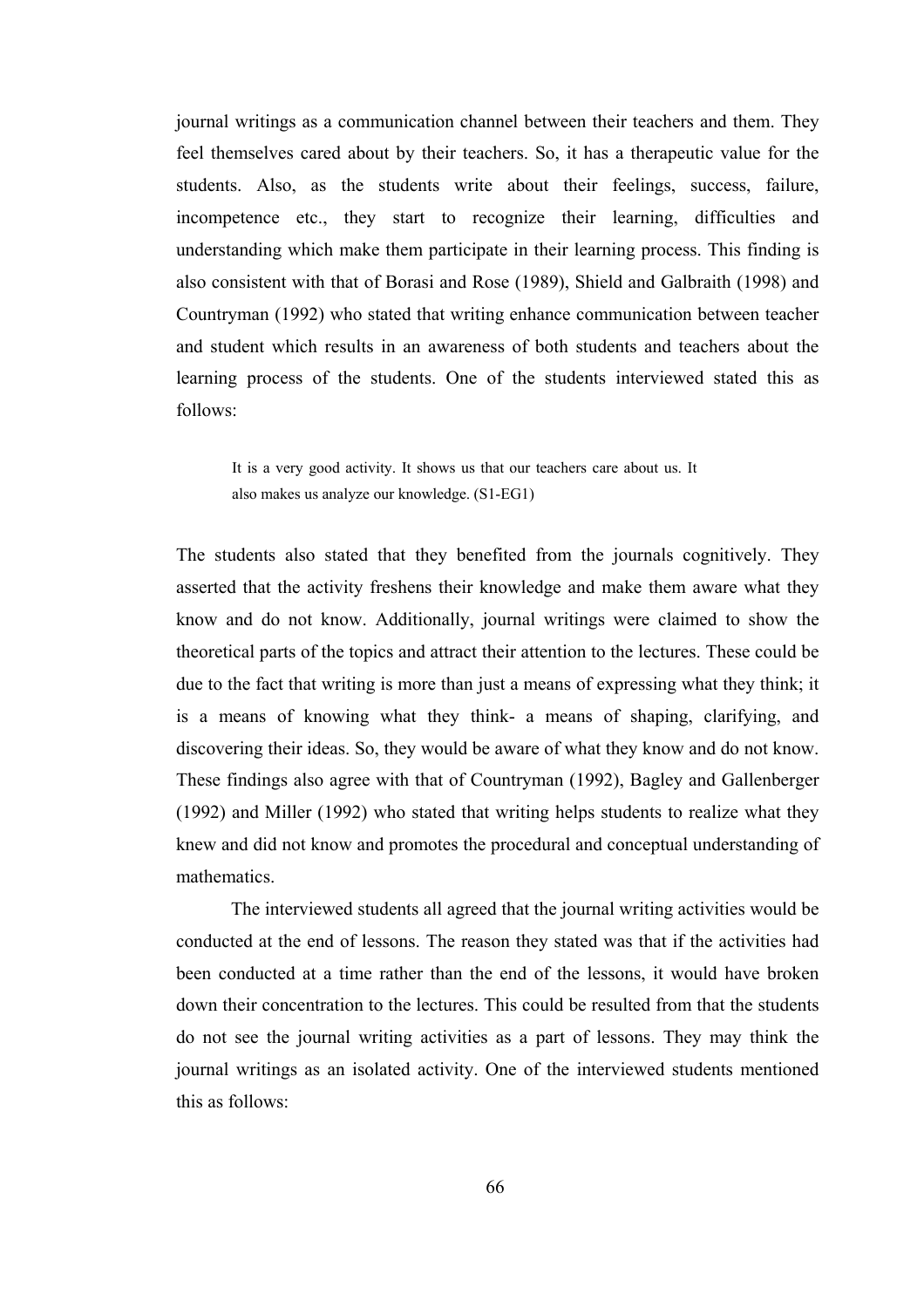The activity should be conducted at the end of the lessons. Because if we do them at the beginning of the lessons, too much time will be lost and our concentration to the lesson will be very hard. On the other hand, if it is conducted at the end of lessons, it would be easier for us to concentrate on the lesson and the activity.

The students also indicated that feedback is necessary for them to see whether their answers are correct or not and what they would do in order to correct that mistake. They would like to see whether their work is evaluated or not and the results of their work. This result also agrees with that of Nahrgang and Peterson (1986) and Scott, Williams and Hyslip (1992) who stated that teachers' responses to their students' journals is vital to the success of journal writing in mathematics class. One of the interviewed students stated his ideas about feedback as follows:

I want feedback to be sure about my answers. If I had mistake which I think is correct, I can compensate it by the feedback. I turn back to the topic and study again. If I do not get a feedback, I will think as my answer is correct.

Lastly, most of the students interviewed asserted that grading is necessary to do the activities seriously. This shows that students need a reason like grading for completing the journals. Similarly, Chapman (1996) stated that when the journal writings worth more in the final grade, students become more actively engaged in the spirit of the journal writing. The finding also agrees with that of Talman (1990), who reported that students give more attention if journal writings are graded. On the other hand, few students stated that journal writings should not be graded. Their reasons were that grading can cause cheating and stress. This can result from that if the journal writings are graded, they see the journal writings as an exam which most of the time cause stress. On the other hand, expressing cheating can be an indicator of that the students have a tendency to cheat when it is graded.

#### **5.2 Implications of the Study**

Based on the findings of the study and literature review, following suggestions can be offered: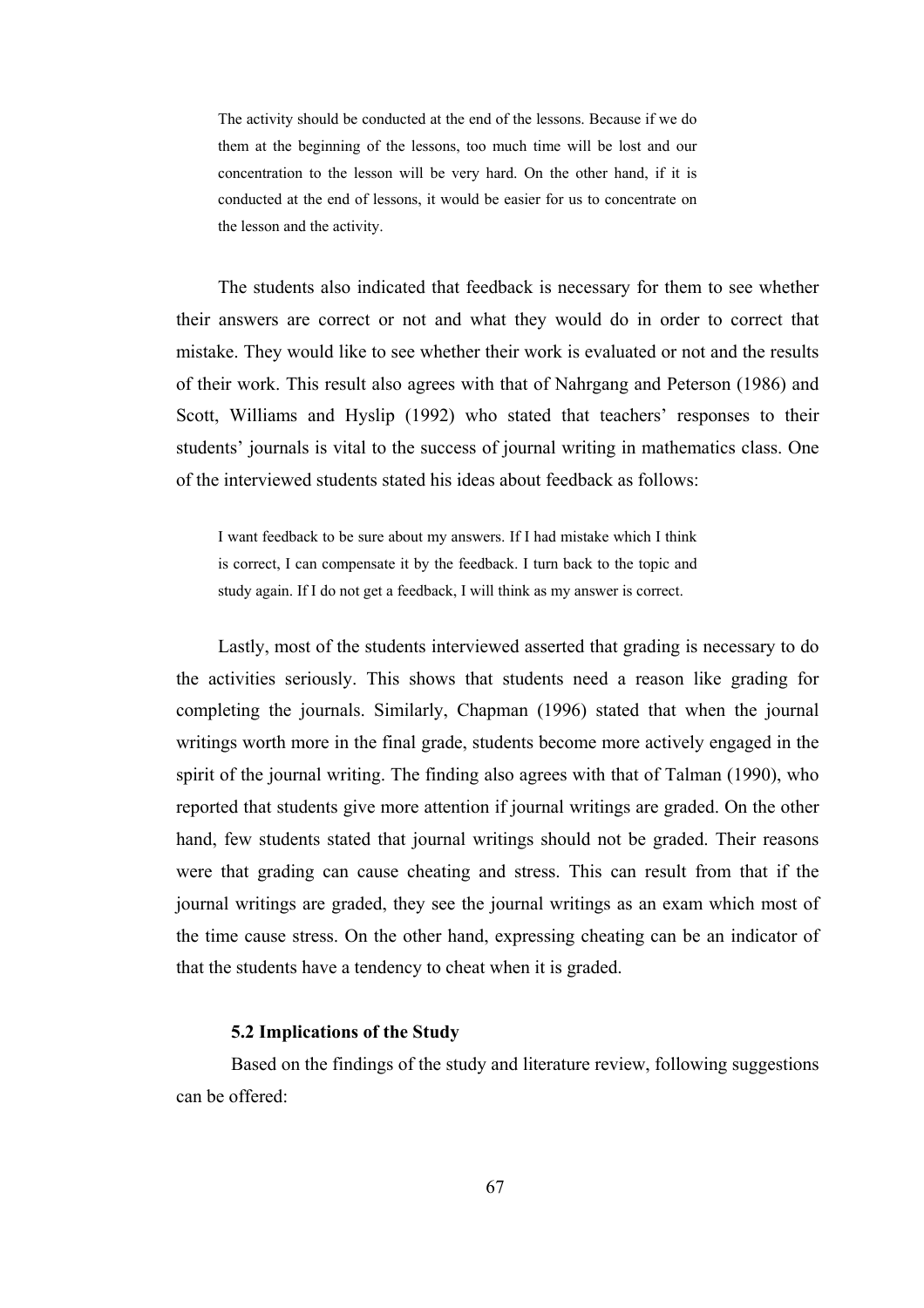- **1.** Before the semester starts, the students' learning styles would be determined and the sections would be grouped according to the students' learning styles.
- **2.** Class activities would be conducted according to the students' learning styles. The activities would be changeable according to the learning styles of students.
- **3.** Students' level of understanding would be determined before the instruction starts. So, teachers have a change to design the lectures according to the level of students.
- **4.** Since writing in mathematics is not a usual activity, students should be conducted in warm up writing activities before the actual journal writings start.
- **5.** Students should be informed about the journal writing activities before they start to write. Also, they should be convinced about the importance of the activity.
- **6.** Teachers need time to collaborate, develop and expand their instructional methods to insure that their lessons are appropriate for all students.
- **7.** Teachers also need extra time to evaluate and give feedback daily journals. Because of that, some precautions should be taken.

#### **5.3 Suggestions for Further Study**

 In order to gain more evidence on the effect of using journal writing in the mathematics classes, the following studies are offered:

- **1.** To see the effects of journal writing on different learning styles, construct four classes according to the students learning styles. Then, use journal writing in each group and investigate which group is benefited more than the others.
- **2.** To see whether journal writing is more affective on high achiever students than low achiever students, two groups would be used. One group would have high achievers and the other group would have low achievers. Then, journal writing is conducted and its effects are investigated.
- **3.** To see if the timing of the journal writing affects the mathematics learning, use journal writings in three different classes. In the first class,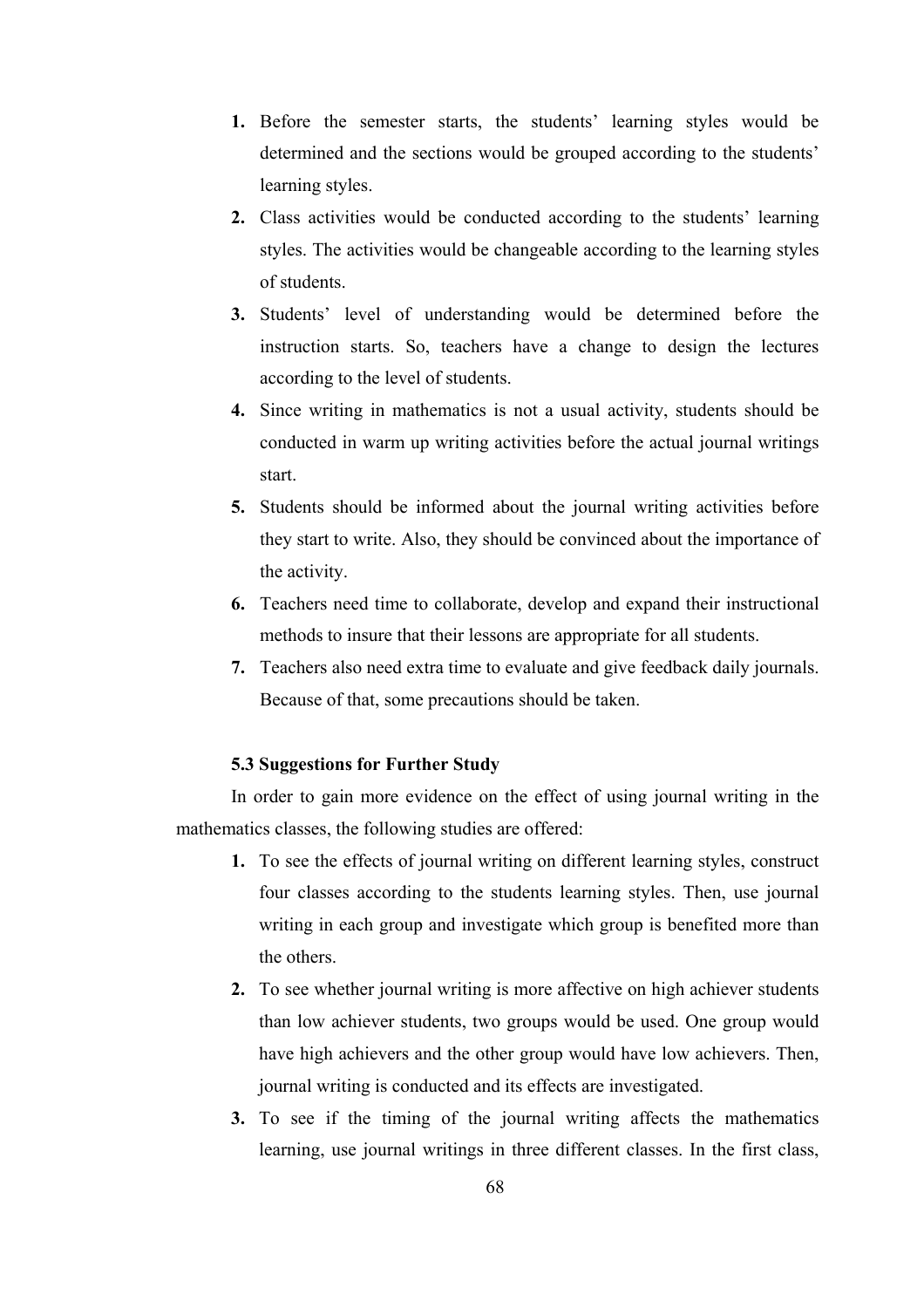journal writing is used only at the end of the class. In the second one journal writing is used only at the beginning of the class, and in the third one the use of journal writing is varying according to the lesson.

- **4.** To see if the type of teaching affects the impact of journal writing on mathematics lesson. For example, four different classes can be used. Two of them are taught by cooperative learning and two of them are taught by constructivist teaching method. One of the classes in the cooperative learning group and constructivist teaching group also engages in journal writing activities. At the end, the difference of two journal writing groups can be investigated.
- **5.** To see whether convincing students about the importance and necessity of journal writing affects the mathematics learning. Using four different classes is necessary for this kind of research. First class is started to use journals without any explanations. The second one only provided oral explanations before using journals. The third class is given information sheets before starting to use journal writings. The last class is used both oral explanations and information sheets before starting to use journal writings.
- **6.** Sample size of a further research could be increased to obtain more accurate results.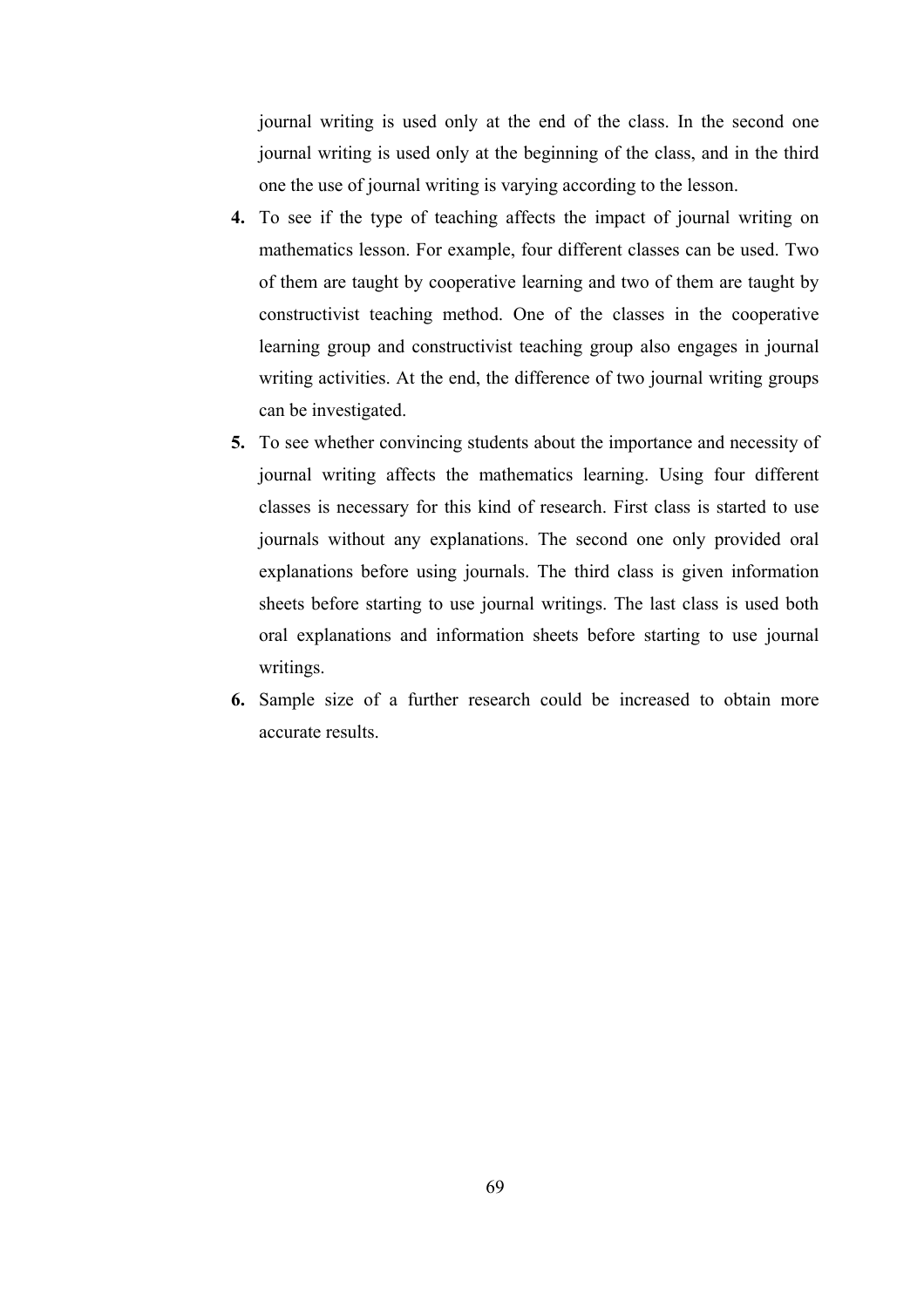#### **REFERENCES**

Andrew, D., Green, M., Holley, D. and Pheiffer, G. (2002). Integrating learning styles into the classroom: Challenges for learners and teachers. [On Line].Available: http://www.business.ltsn.ac.uk/events/BEST%202002/Papers/GreenAndrewPheiffer Holly.pdf

Applebee, A. N. (1984). Writing and reasoning. *Review of Educational Research,* 54, 577-596.

Aşkar, P. and Akkoyunlu, B. (1993): Kolb öğrenme stil envanteri, *Eğitim va Bilim,*  87, 37-47.

Bagley, T., and Gallenberger, C. (1992). Assessing students' dispositions: using journals to improve students' performance. *Mathematics Teacher,* 85(8), 660-663.

Bangert-Drowns, R.L., Kulik, C.C, Kulik, J.A. and Morgan, M.T. (1991). The instructional effect of feedback in test-like events. *Review of Educational Research,*61(2), 213-238.

Barnes, M. (1992). Calculus for non-specialists. Proceeding of Working Group 3 on Students' Difficulties in Calculus. ICME-7, Québec, Canada, 73-74.

Baroody, A. and Ginsburg, H. (1990). Childeren's mathematical learning: A cognitive view. In R.B. Davis, C.A. Maher and N. Nodgins (Eds.).

Borasi, R. and Rose, B. J. (1989). Journal writing and mathematics instruction. *Educational Studies in Mathematics,* 20, 347-365.

Brandau, L. (1989). Rewriting our stories of mathematics. Using writing to teach mathematics. *MAA Notes, No.16,* Sterrett, A. (Eds.), p.73-77.

Başkaya, T., Bayazıt, D., Tosmur, N., and Tosun, K. (2003). A manuel of mathematica for calculus of one variable. Ankara: Atılım Publications.

Burns, M, and Silbey, R. (1999). Math journals boost real learning. *Instructor,*  110(7), 18-20.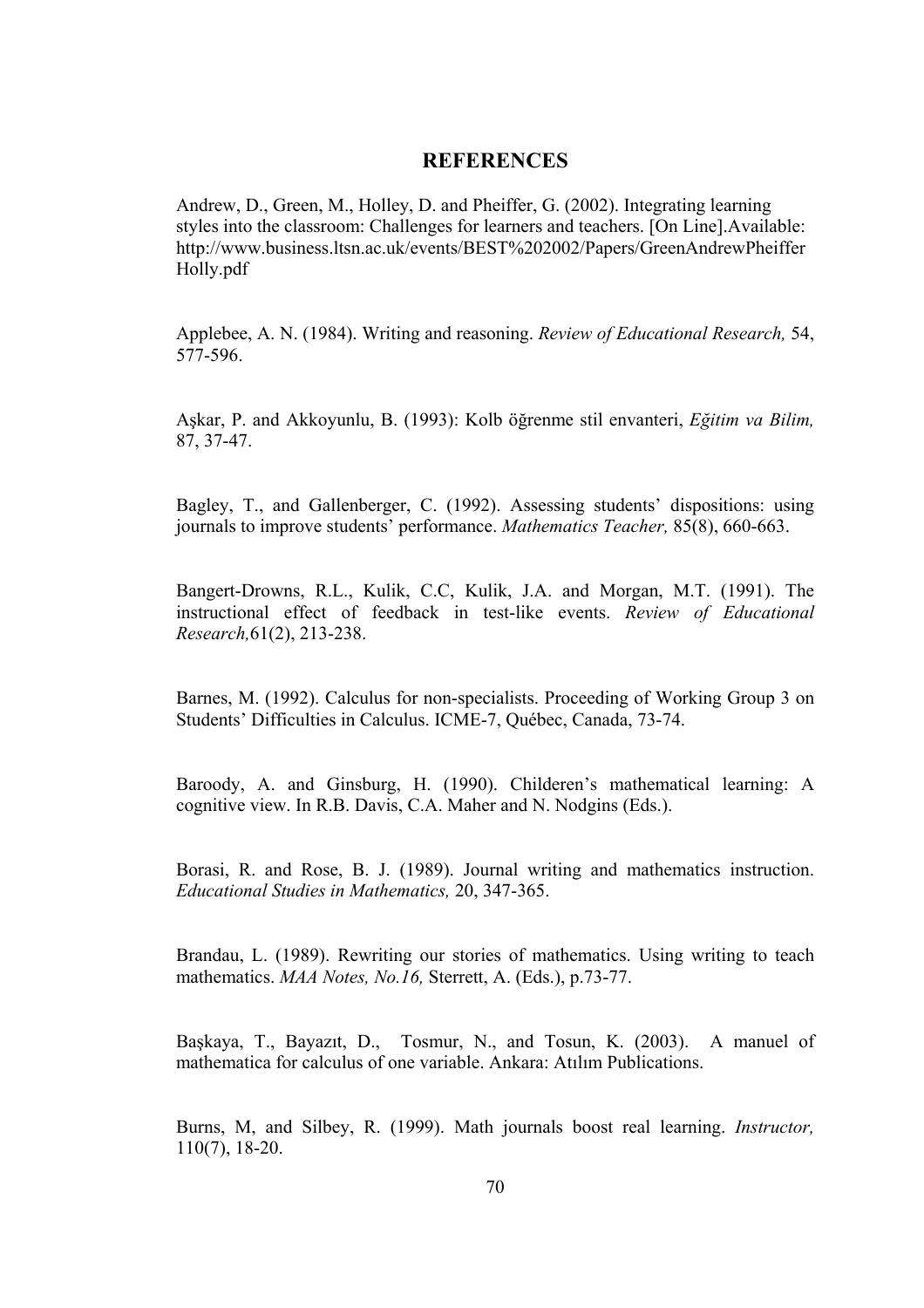Chapman, K.P. (1996). Journals: Pathways to thinking in second-year algebra. *Mathematics Teacher,* 89(87), 588-590.

Cooper, S. (2004). Kolb's model of learning styles. [On Line]. Available: http://www.konnections.net/lifecircles/kolb.htm

Countryman, J. (1992). Writing to Learn Mathematics, Porthsmouth, NH: Heinemann.

Croxton, C. A. and Berger, R. C. (2003). Journal writing: Does it promote long term retention of course concepts. [On Line]. Available: http://ww.ntlf.com/html/sf/journal.htm.

Dunn, R. and Dunn, K.J. (1979). Learning styles: Should they, can they, be mathced?, *Educational Leadership,* 36 (4), 238-244.

Dunn, R. et. Al. (1981). Learning style researches define differences differently, *Educational Leadership,* Feb., 291-296.

Elawar, M.C. and Corno, L. (1985). A factorial experiment in teachers' written feedback on student homework: Changing teacher behavior a little rather than a lot. *Journal of Educational Psychology,* 77(2), 162-173.

Ferrini-Mundy, J. and Lauten, D. (1994). Learning about calculus learning. *The Mathematics Teacher*, 87(2), 115-121.

Finney, R.L., Weir, M.D. and Giordano, F.R. (2001). Thomas' calculus: early transcendentals. New York, Addison Wesley Longman.

Gadzella, B.M. and Baloglu, M. (2003). High and low achieving education students on processing, retaining, and retrieval of information. *Journal of Instructional Psychology,* 20(2), 99-103.

Geeslin, W.E. (1977). Using writing about mathematics as a teaching technique. *Mathematics Teacher,* 70, 112-115.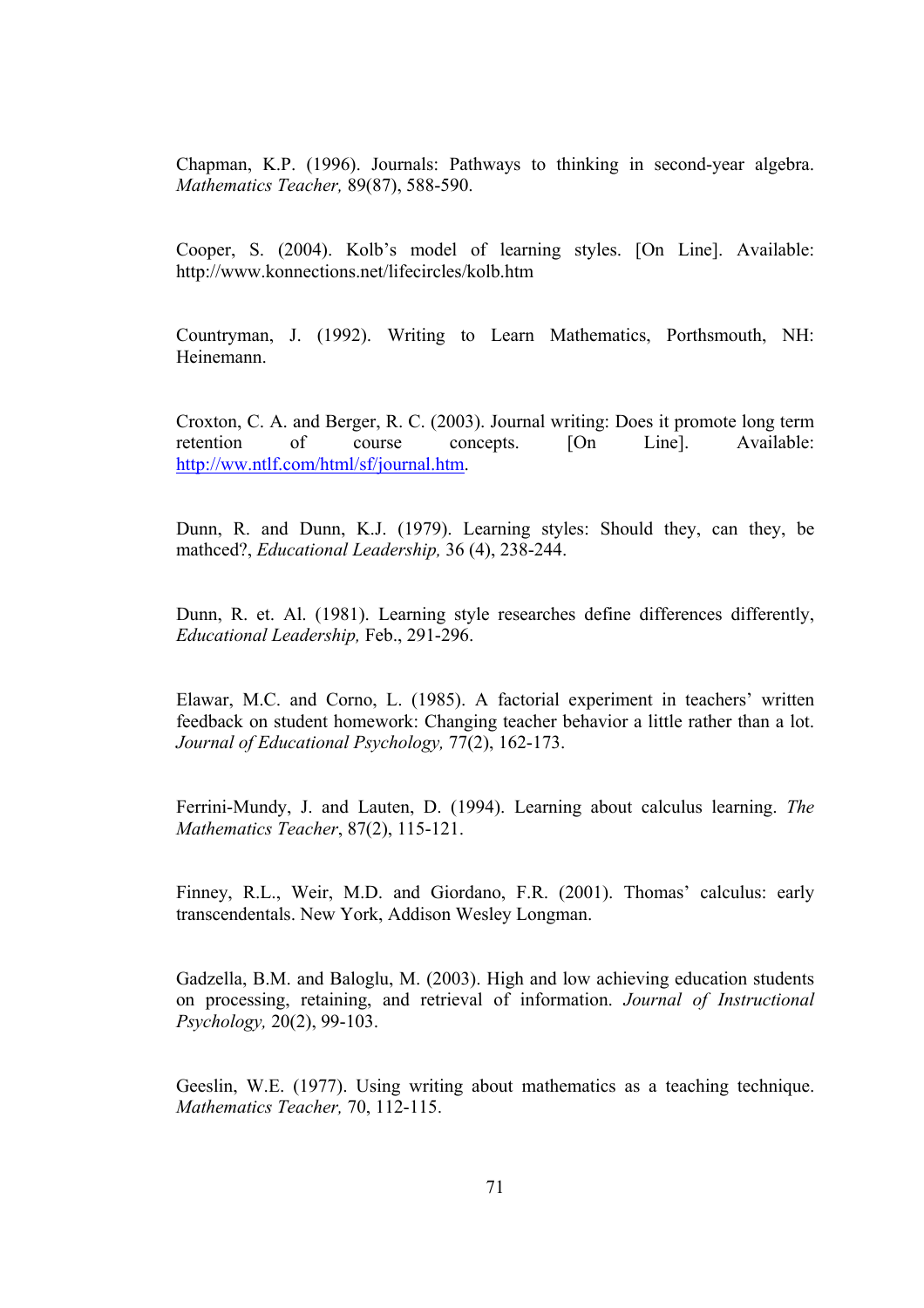Gnedenko, B.V, and Khalil, Z. (1979). The mathematical education of engineers. *Educational Studies in Mathematics,* 10(1), 71-83.

Gregorc, A.F. (1979). Learning/teaching styles: Their nature and effect. In students learning styles: Diagnosing and prescribing programs, Reston, VA: National Association of Secondary School Principals, p.73-80.

Golden, K.M. (2003). First lecture: What is calculus about and why should I study it?. [On Line]. Available: http://www.math.utah.edu/~dobson/1250/First|Lecture.pdf.

Gordon, C.J. and MacInnis, D. (1993). Using journals as a window on students' thinking in mathematics. *Language Arts,* 70, 37-43.

Hartz, D. G. (1989). Writing abstracts as a means of review. Using writing to teach mathematics. *MAA Notes, No.16,* Sterrett, A. (Eds.), p.101-103.

Hendrix, L.J., Carter, M.W., and Hintze, J.L. (1979). A comparison of five statistical methods for posttest design. *Journal of Experimental Education,* 47, 96-102.

Journaling [2001]. [On Line]. Available: http://www.ups.edu/community/tofu/lev2/journaling/writemath.htm.

Jurdak, M. and Zein, R.A. (1998). The effect of journal writing on achievement in and attitudes toward mathematics. *School Science and Mathematics*, 98 (8), 412-419.

Kasner, E. and Newman, J. (1949). Mathematics and the imagination, London, Bell.

Keith, Z. S. (1989). Writing for educational objectives in a calculus course. Using writing to teach mathematics. *MAA Notes, No.16,* Sterrett, A. (Eds.), p.6-10.

Kenney, E.A. (1989). A reply to questions from mathematics colleagues on writing across the curriculum. Using writing to teach mathematics. *Mathematical Association of America (MAA) Notes,* No.16

Kolb D. (1985). Learning style inventory: self scoring inventory and interpretation booklet. Boston: Mcber and Company.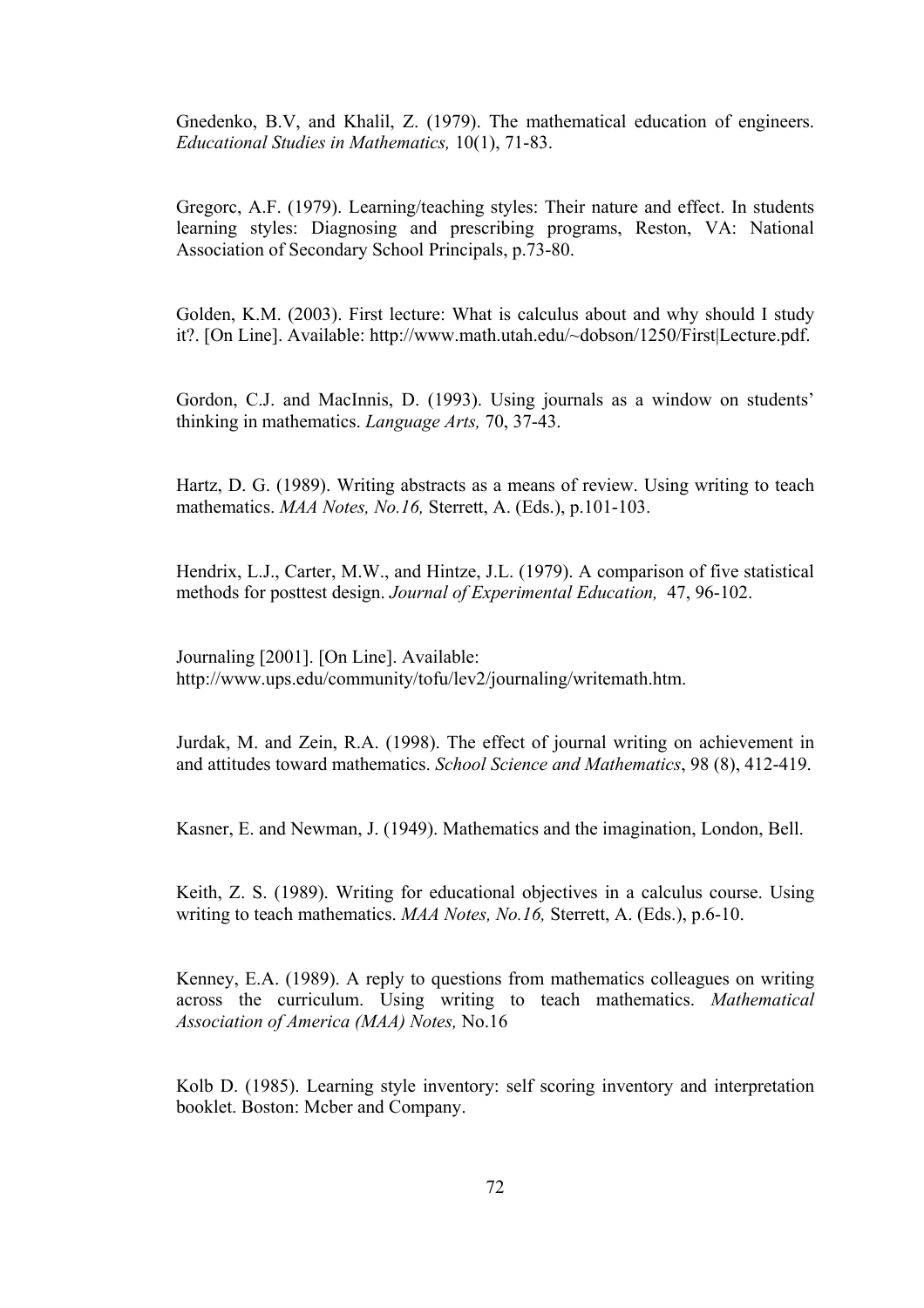Kolb, D.A., Boyatzis, R.E. and Mainemelis, C. (1999). Experiential learning theory: Previous research and new directions. [On Line]. Available: http://www.learningframeexperience.com/ELT\_review\_paper.pdf.

Kulhavy, R.W. and Stock, W.A. (1989). Feedback in written instruction: The place of response certitude. *Educational Psychology Review,* 1, 279-308.

Kuri, N.P. (1998). Kolb's learning cycle: An alternative strategy for engineering education. [On Line]. Available: http://www.ctc.puc-rio.br/Icee/papers 1225.pdf

Lakoma, E. (2002). On mathematics teaching for future engineers-in digital era. *European Journal of Engineering Education*, 27(3), 279-288.

Lecture Notes: Learning styles. [On Line]. Available: http://www.nwlink.com/~donclark/hrd/styles.html

Liebars, C. (1997). Journal writing: A model for mathematics teacher education. *AMTE Conference Proceedings.* 

Marvin, A. (1989). Reflections on the uses of informal writing. In P. Connolly and T. Vilardi (Eds.), *Writing to Learn Mathematics and Science.* New York: Teachers College Press.

Mastin, M. (1996). Children's mathematical learning. *The Annual Meeting of the Rocky Mountain Educational Research Association.* 

Mathematics Journals (2001) [On Line]. Available: http://www.ucs.mun.ca/~mathed/t/rc/jour/journal.htm.

Mayer, J. and Hillman, S. (1996). Assessing the students' thinking through writing. *Mathematics Teacher,* 89, 428-432.

McIntosh, M.E. (1991). No time for writing in your class? *Mathematics Teacher,* 84, 423-433.

Miller, D.L. (1992). Begin mathematics class with writing. *Mathematics Teacher,*  85(5), 34-35.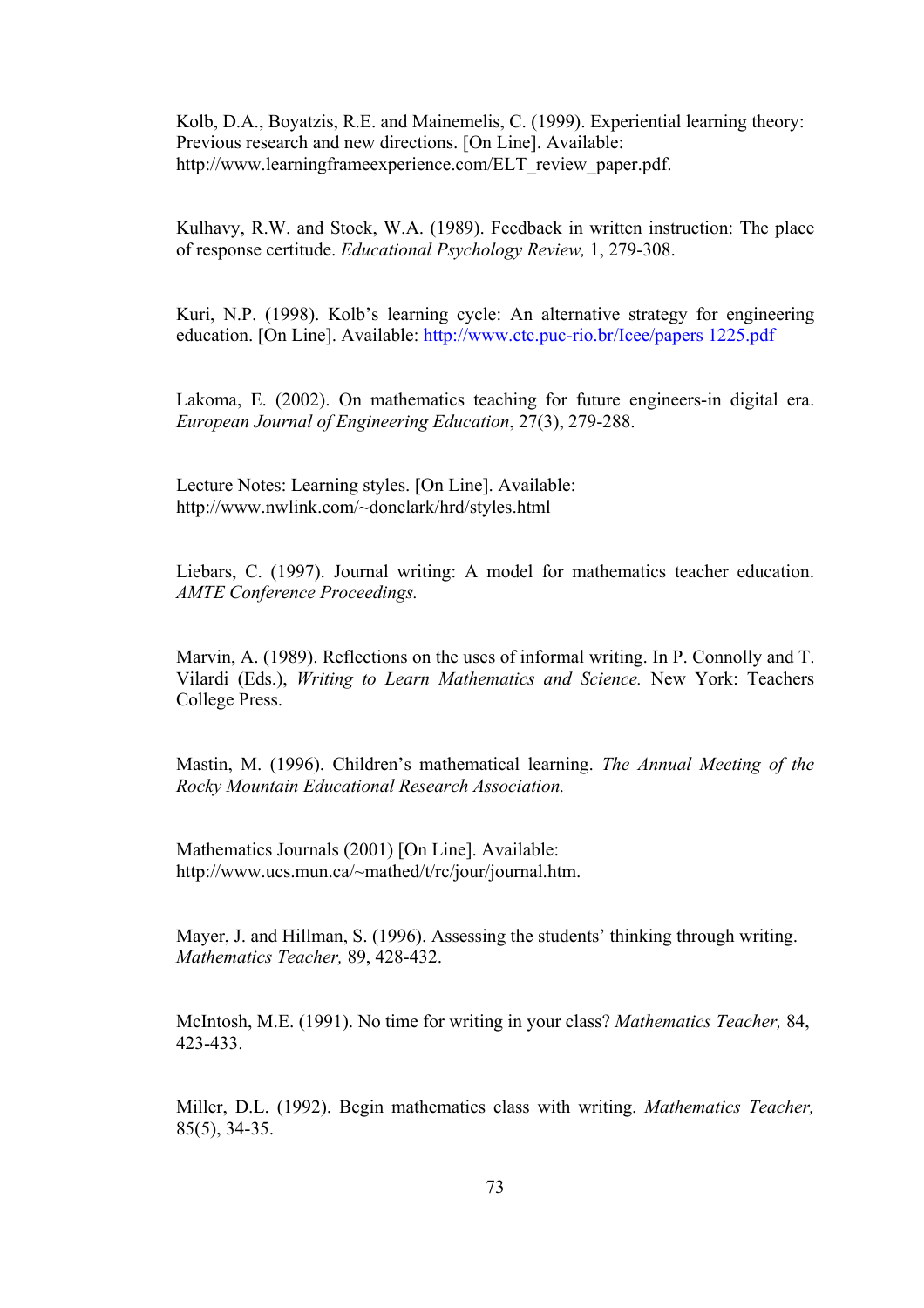Moss, B., Sovchik, R. and Dipillo, M. (1997). Exploring middle graders' mathematical thinking through journals. *Mathematics Teaching in the Middle School,*  2(5), 308-314.

Nahrang, C.L. and Peterson, B.T. (1986). Using writing to learn mathematics. *Mathematics Teacher*, 79, 461-465.

Ninomiya, H. (2000). The case analysis of six graders' journal writings: using the "framework for Analysis the quality of Transactional Writing". *Proceeding of the PME 24, 4,41-48, Hiroshima, Japan.* 

Orton, A. (1980). Elementary calculus in adolescents and young adults. Unpublished Doctoral Dissertation, University of Leeds, UK.

Orton, A. (1983). Students' understanding of Integration. *Educational Studies in Mathematics*, 14, 1-18.

Porter M.K. and Masingila, O. J. (2000). Examining the effects of writing on conceptual and procedural knowledge in calculus. *Educational Studies in Mathematics,* 42, 165-177.

Price, J.J. (1989). Learning mathematics through writing: Some guidelines. *College Mathematics Journal.* 

Pugalee, D.K. (1997). Connecting writing to the mathematics curriculum. *Mathematics Teacher,* 90(4), 308-310.

Pugalee, D. K. (2001). Writing mathematics and metacognition: Looking for connections through student's work in mathematical problem solving. *School Science and Mathematics,* 101 (5), 236-245.

Rasslan, S. and Tall, D. (2002). Definitions and the images for the definite integral concept. Proceedings of the PME 26, 4, 89-97.

Rose, B.J. (1989). Using expressive writing to support mathematics instruction: Benefits for the student, teacher, and classroom. Using writing to teach mathematics. *MAA Notes, No.16,* Sterrett, A. (Eds.), p.63-72.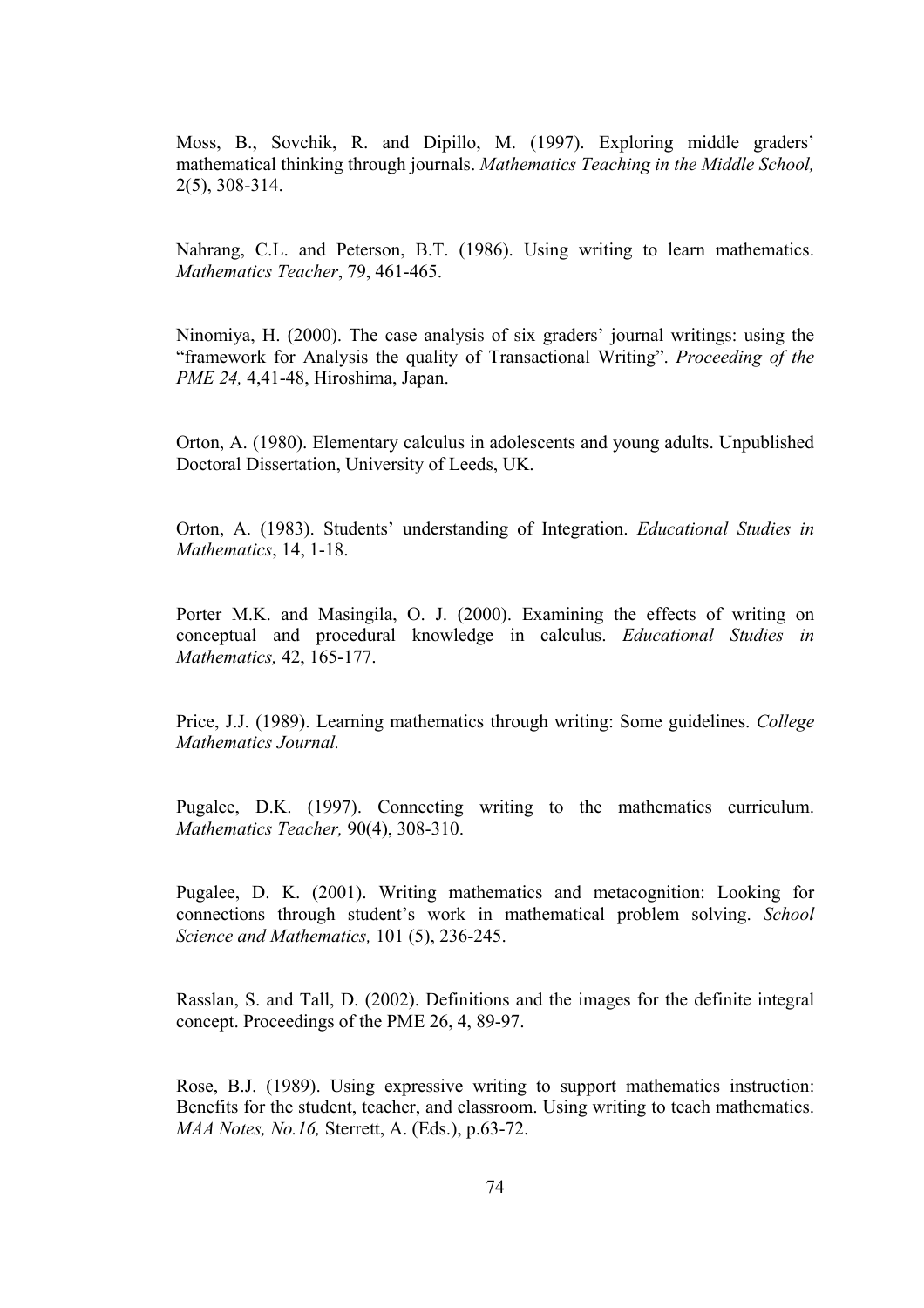Salomon, G. and Globerson, T. (1987). Skill may not be enough: the role of mindfulness in learning and transfer. *International Journal of Educational Research,*  11, 623-637.

Schmec, R.R. (1982). Inventory of learning processes. *In Student Learning Styles nd Brain Behavior.* Reston, VA: National Association of Secondary Schools Principals, 73-80.

Schmit, D. (1985). Writing in math class. *In roots in the Sawdust: writing to Learn Across the Disciplines A.R. Gere (Eds.),* 104-116. Urbana, III: National Council of teachers of English.

Scott, D., Williams, B. and Hyslip, K. (1992). Mathematics as communication. *Childhood Education,* 69, 15-18.

Sharp, J.M. (1998). Results of usingwrştşng tasks to enhance fourth-grade childeren's acquisition of fraction knowledge. *The Annua Meeting of the Mid-Western Educational Research Association.* 

Shield, M. and Galbraith, P. (1998). The analysis of student expository writing in mathematics. *Educational Studies in Mathematics,* 36, 29-52.

Silver, J.W. (1999). A survey on the use of writing-to-learn in mathematics classess. *Mathematics Teacher,* 92(5), 388-389.

Sipka, T. (1989). Writing in mathematics: A plethora of possibilities. Using writing to teach mathematics. *MAA Notes, No.16,* Sterrett, A. (Eds.), p.11-14

Stewart, I. (1975). Concepts of modern mathematics, Harmondsworth, Penguin Books.

Stewart, C, and Chance, L. (1995). Making connections: Journal writing and the professional teaching standards. *Mathematics Teacher,* 88(2), 92-95.

Stix, A. (1994). Pictorial journal writing in mathematics. *Arithmetic Teacher.*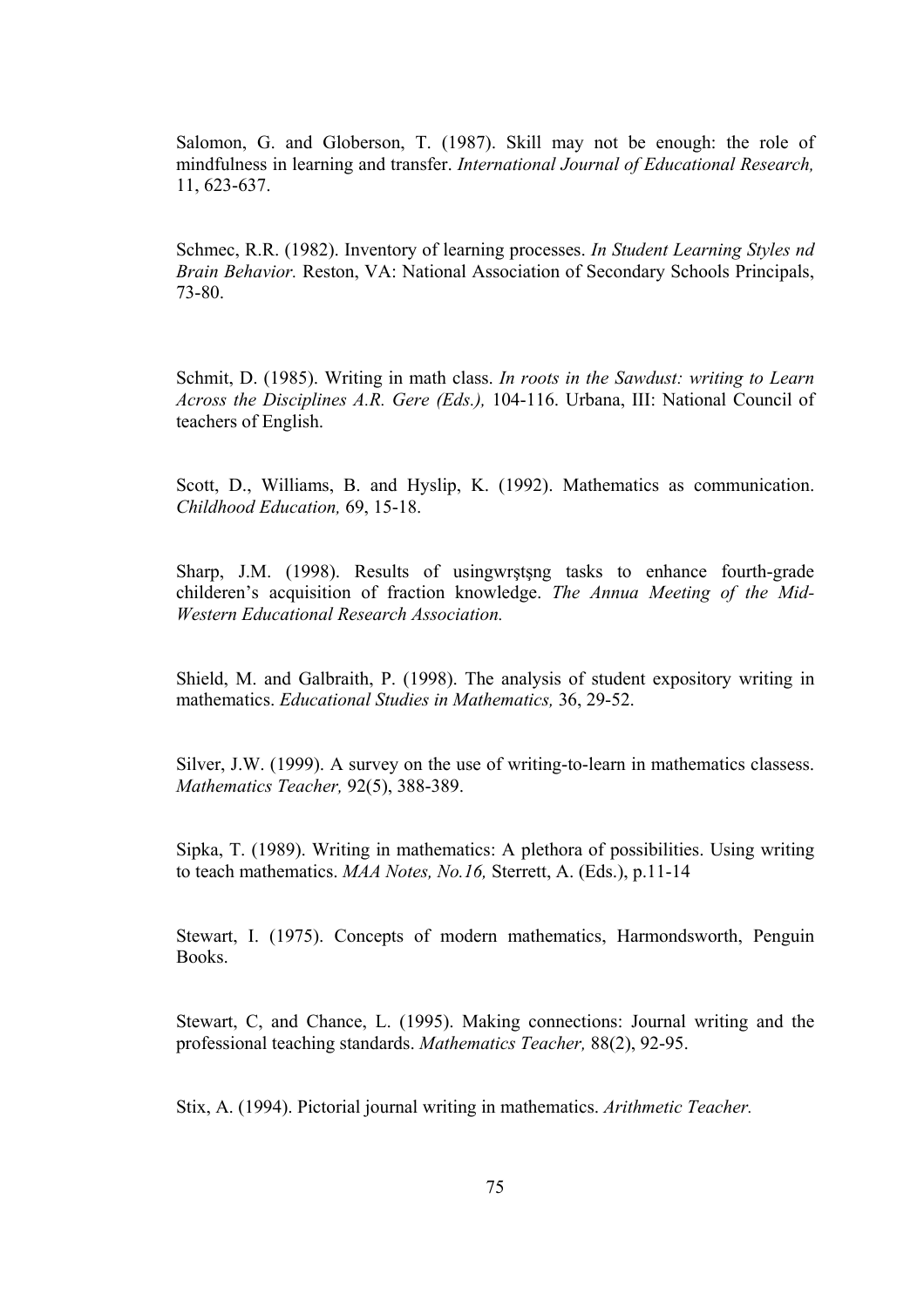Strawbridge, G. (2003). Learning, learning theories and learning styles. [On Line]. Available: http://www.wordmp3.com/gs/learning.html

Tall, D. (1993). Students difficulties in calculus. Proceeding of Working Group 3 on Students' Difficulties in Calculus. ICME-7, Québec, Canada, 13-18.

Talman, L.A. (1990). Weekly journal entries- an effective tool for teaching mathematics. Using writing to teach mathematics. *Mathematical Association of America (MAA) Notes,* No.16.

Thorndike, E.L. (1913). Educational Psychology, Vol. 1: The psychology of learning. New York: Teachers College, Colombia University.

Ubuz, B. (1996). Evaluating the impact of computers on the learning and teaching of calculus. Unpublished Doctoral Dissertation, University of Nottingham, UK.

Wager, W. ( 2002). Chapter 13-Grading. [On Line]. Available: http://online.fsu.edu/learningresources/handbook/instructionatfsu/PDF\_chptr13.pdf.

Watson, M. (1980). Writing has a place in a mathematics class. *Mathematics Teacher,* 73, 518-519.

Williams, N. B. and Wynne, B.D. (2000). Journal writing in the mathematics classroom. A beginner's approach. *Mathematics Teacher,* 93(2), 132-135.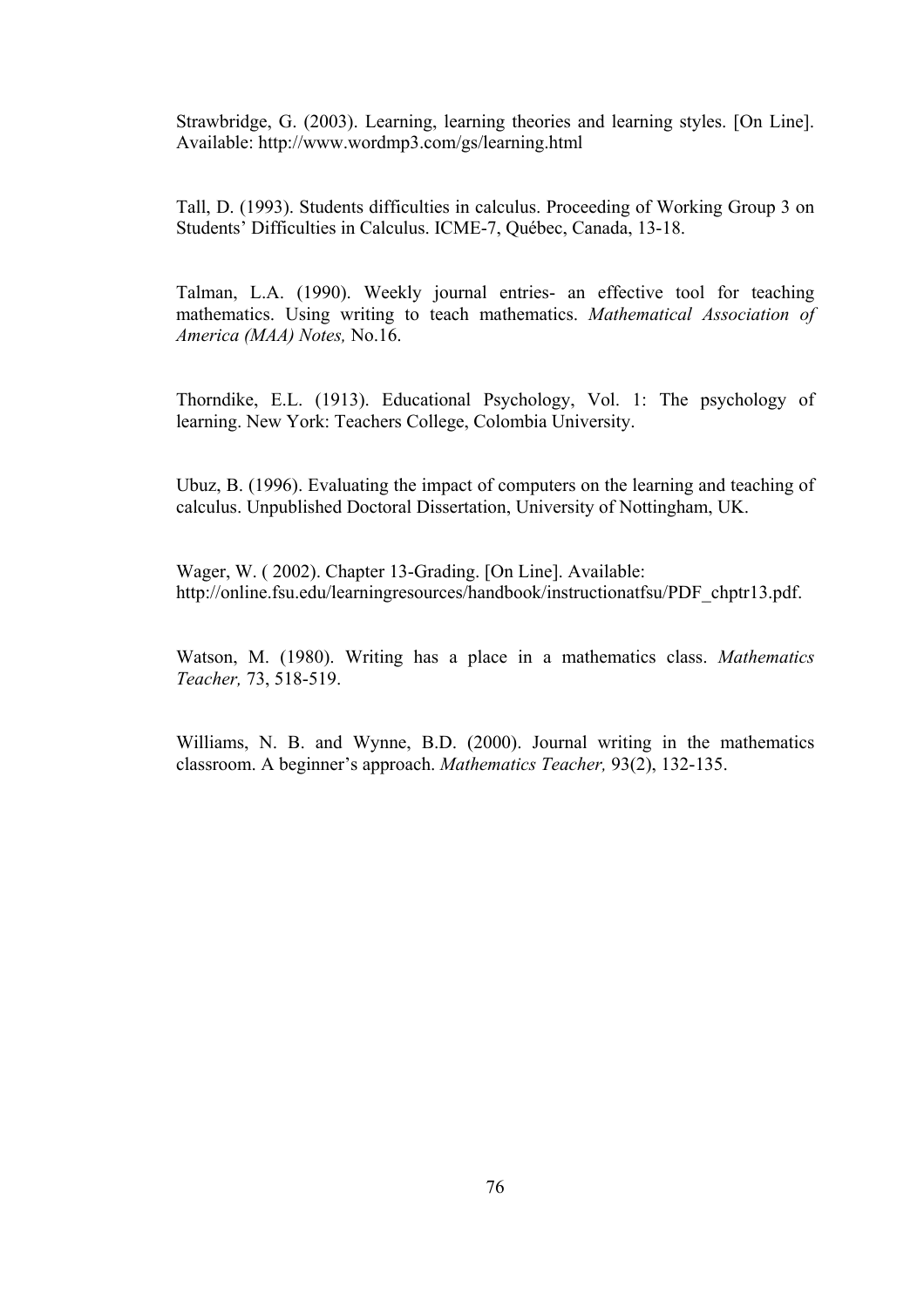## **APPENDIX A**

# **PRE TEST**

Name: Surname:

- **1.** What is an integral? Define and explain as much as possible.
- **2.** Evaluate the following intagrals,

a) 
$$
\int (x^3 - \sqrt{x}) dx
$$
b)  $\int \frac{dx}{(3x+5)^2}$ c)  $\int \frac{dz}{2z+7}$ d)  $\int xe^x dx$ 

**3.** Find the area of the shaded region below,



 **4.** Find the volume of the solid generated by rotating the area bounded by  $y = -x + 1$ ,  $x = 0$  and  $y = 0$  about the x-axis.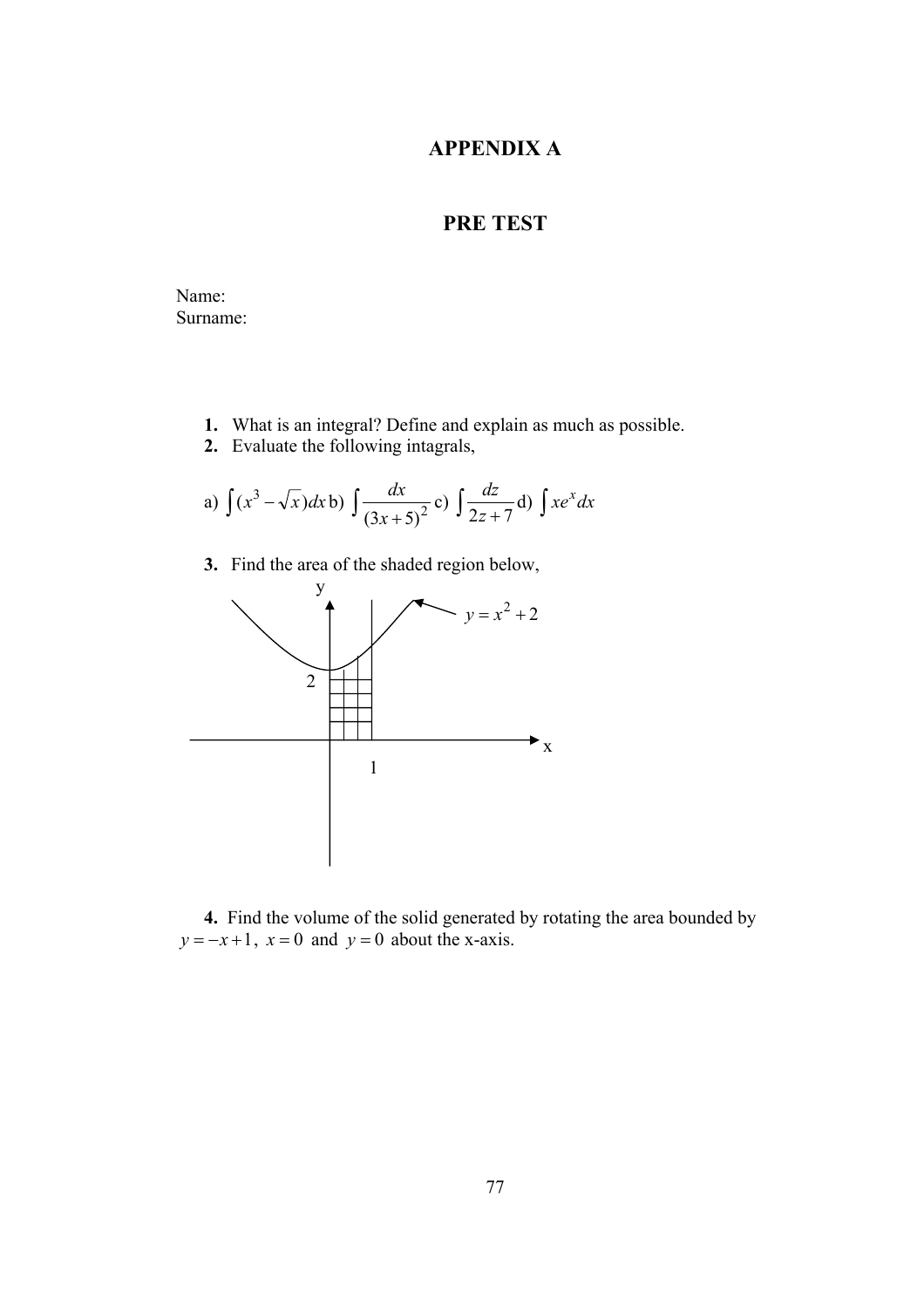#### **APPENDIX B**

#### **POST TEST**

**Name: Surname: Section: Date: 22.12.2003 University Entrance Score:** 

1) If 
$$
f(x) = x + g(x)
$$
 and  $g(x) = \int_{2}^{x} \frac{t}{3 + t^8}$ , find  $f'(2)$ .

- **2)** If the derivative of the function  $f(x)$  is given as  $g(x) = \frac{d}{dx}(f(x)) = g(x)$ can we say anything about the integral of  $g(x) \int g(x) d(x)$ ? Explain your answer as much as possible.
- **3)** Can a function have more than one antiderivative? If so, how are the antiderivatives related? Explain your answer as much as possible and give an example.
- **4)** Which one(s) of the followings can be the total area of the region between the graph of  $f(x) = \sin(x)$  where  $0 \le x \le 2\pi$  and x-axis. Write down your choice(s) and explain why it/they is/are the right integral(s).

**a)** 
$$
\int_{0}^{2\pi} \sin(x) d(x)
$$
 **b)**  $\int_{0}^{2\pi} |\sin(x)| d(x)$  **c)**  $\int_{0}^{\pi} \sin(x) d(x) - \int_{\pi}^{2\pi} \sin(x) d(x)$   
**d)**  $2 \int_{0}^{\pi} \sin(x) d(x)$ 

- **5)** How do you define and calculate the length of a curve which is the graph of a smooth function  $y = f(x)$  over a closed interval  $[a,b]$ . Give an example.
- **6)** The region here is to be revolved about the x-axis to generate a solid. Write down the integrals to compute the volume of the solid by
	- **a)** Washer method
	- **b)** Shell method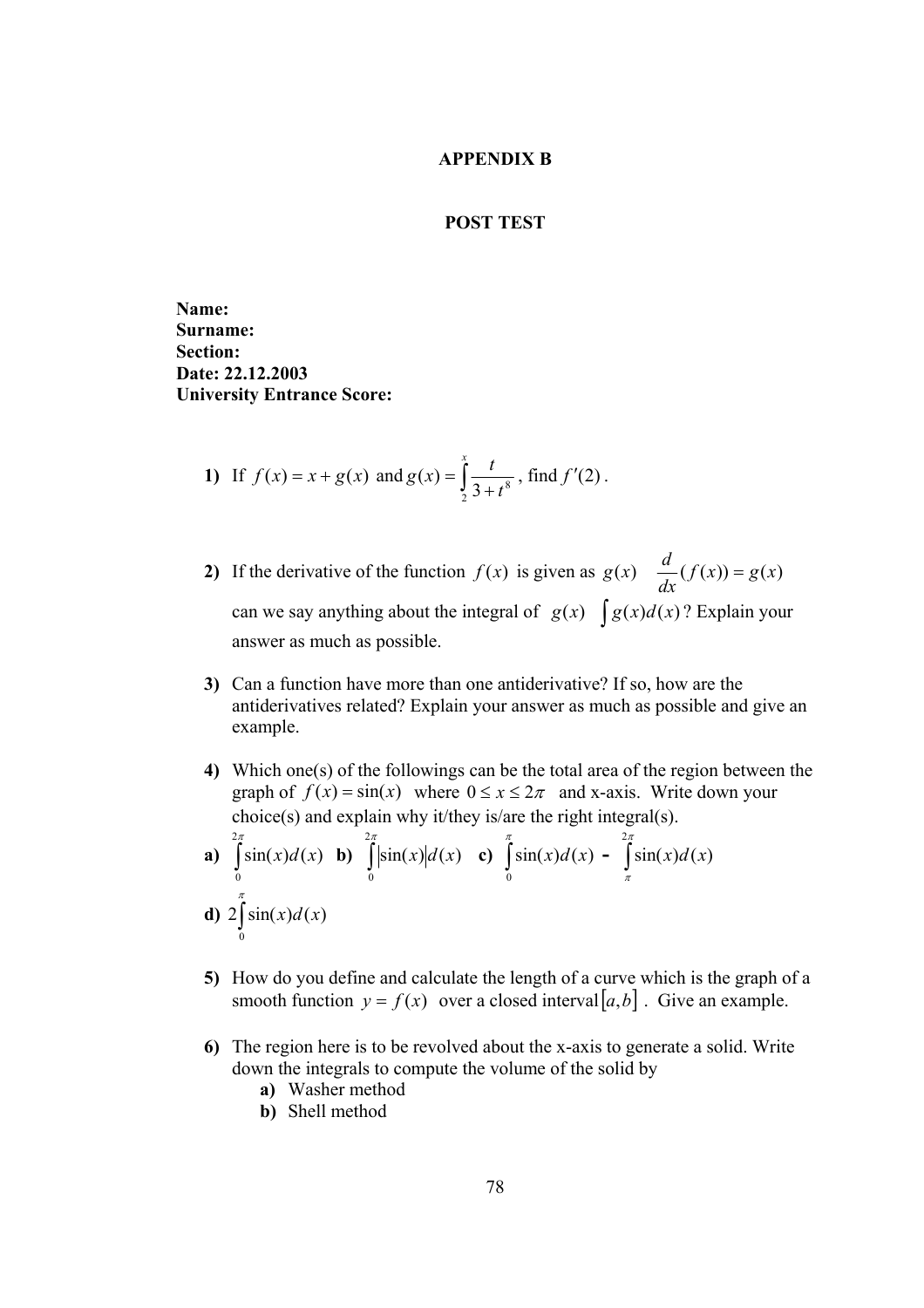Which one do you think is the best method to evaluate the volume of the solid? Explain your answer as much as possible. **(Do not evaluate the integrals)**

4 2 <sup>4</sup> <sup>2</sup> *<sup>y</sup> <sup>y</sup> <sup>x</sup>* <sup>=</sup> <sup>−</sup> (2, 2) 2 <sup>2</sup> *<sup>y</sup> <sup>x</sup>* <sup>=</sup> 0 **7)** Suppose that ∫ − = 2 2 *f* (*x*)*d*(*x*) 5, 9 ( ) ( ) 7 2 <sup>=</sup> ∫ *<sup>f</sup> <sup>x</sup> <sup>d</sup> <sup>x</sup>* and ∫ − = 7 2 *g*(*x*)*d*(*x*) 2 which, if any, of the following statements that are always true, which ones are false? Explain your answers as much as possible.

**a)** 
$$
\int_{7}^{2} f(x) d(x) = -9
$$
 **b)**  $\int_{-2}^{7} f(x) d(x) = 4$  **c)**  $\int_{-2}^{7} f(x) g(x) d(x) = 28$   
**d)**  $\int_{-2}^{7} 4g(x) d(x) = 16$  **e)**  $\int_{2}^{7} f(2x+1) d(2x+1) = 9$  **f)**  $\int_{-2}^{7} g(u) d(u) = 2$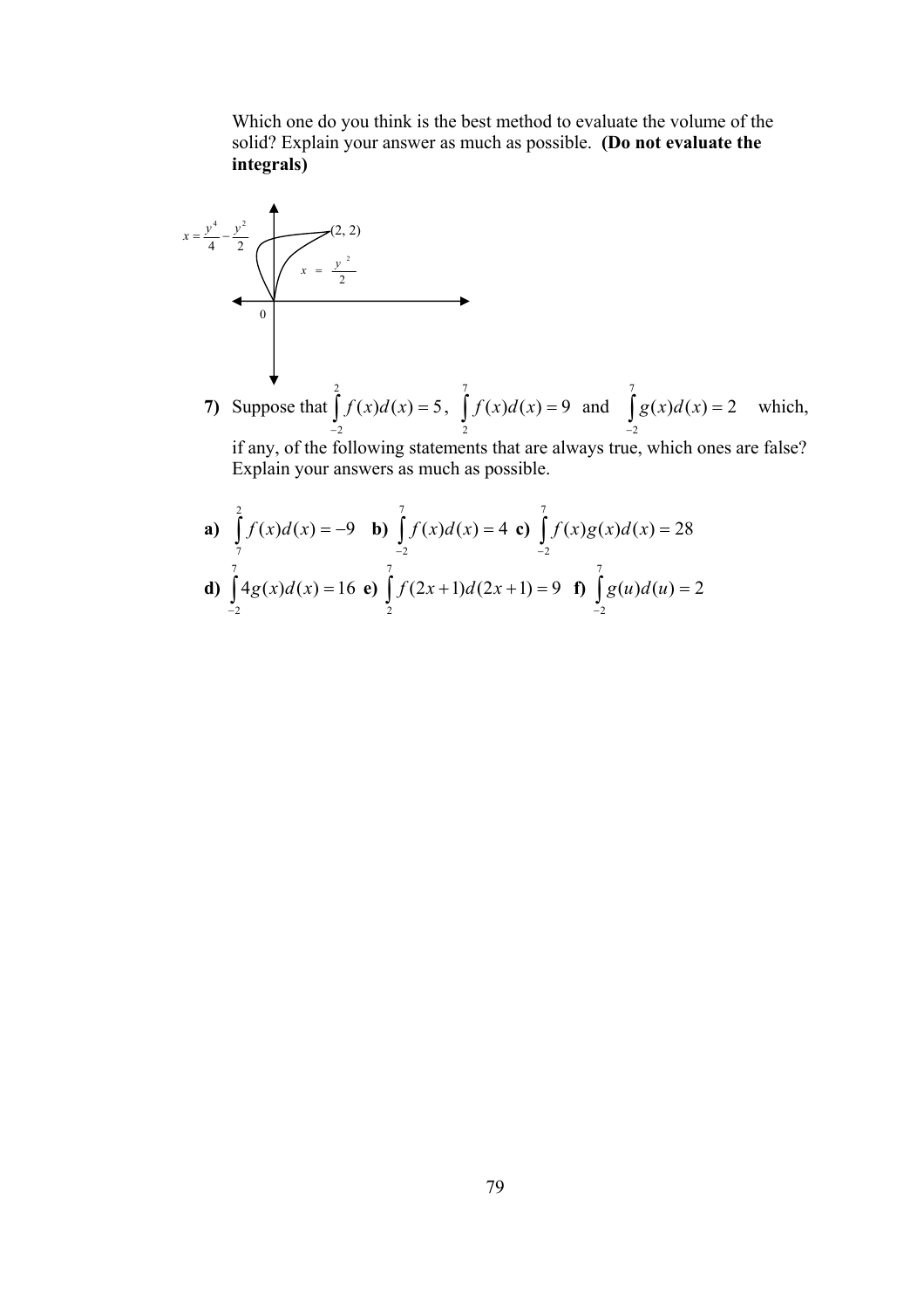#### **APPENDIX C**

## **ÖĞRENME STİLİ ENVANTERİ**

**Ad: Soyad: Cinsiyet: K( ) E( )** 

Sevgili öğrenci,

Aşağıda her birinde dörder cümle bulunan on iki durum verilmektedir.Her durum için size en uygun olan cümleye 4 puan, ikinci uygun olana 3 puan, üçüncü uygun olana 2 puan, en az uygun olana ise 1 puan olarak ilgili cümlenin başındaki boşluğa yazınız. Bu envanter, sizin matematik dersine çalışırken veya öğrenirken hangi öğrenme stiline sahip olduğunuzu tespit ederek, matematik dersinde size uygun bir öğretim modeli belirlemek amacıyla sunulmuştur. Lütfen cümlelerin başındaki boşlukları en uygun şekilde doldurunuz.

|                     | **********************************                                                                                                                                                              |  |  |
|---------------------|-------------------------------------------------------------------------------------------------------------------------------------------------------------------------------------------------|--|--|
|                     | *<br>÷<br>Hatırlamanız için:                                                                                                                                                                    |  |  |
|                     | ÷<br>(4) size en uygun olan<br>÷                                                                                                                                                                |  |  |
|                     | ÷<br>(3) size ikinci en uygun olan<br>÷                                                                                                                                                         |  |  |
|                     | (2) size üçüncü en uygun olan<br>$\star$                                                                                                                                                        |  |  |
|                     | (1) size en az uygun olan<br>÷<br>∗                                                                                                                                                             |  |  |
|                     |                                                                                                                                                                                                 |  |  |
| 1. Öğrenirken       | () duygularımı göz önüne almaktan<br>hoşlanırım.<br>) izlemekten hoşlanırım.<br>) fikirler üzerine düşünmekten hoşlanırım.<br>) bir şeyler yapmaktan hoşlanırım.                                |  |  |
| $2. \text{En }$ iyi | ) duygularıma ve önsezilerime<br>güvendiğimde<br>) dikkatlice dinlediğim ve izlediğimde<br>) mantıksal düşünmeyi temel aldığımda<br>) bir şeyler elde etmek için çok çalıştığımda<br>öğrenirim. |  |  |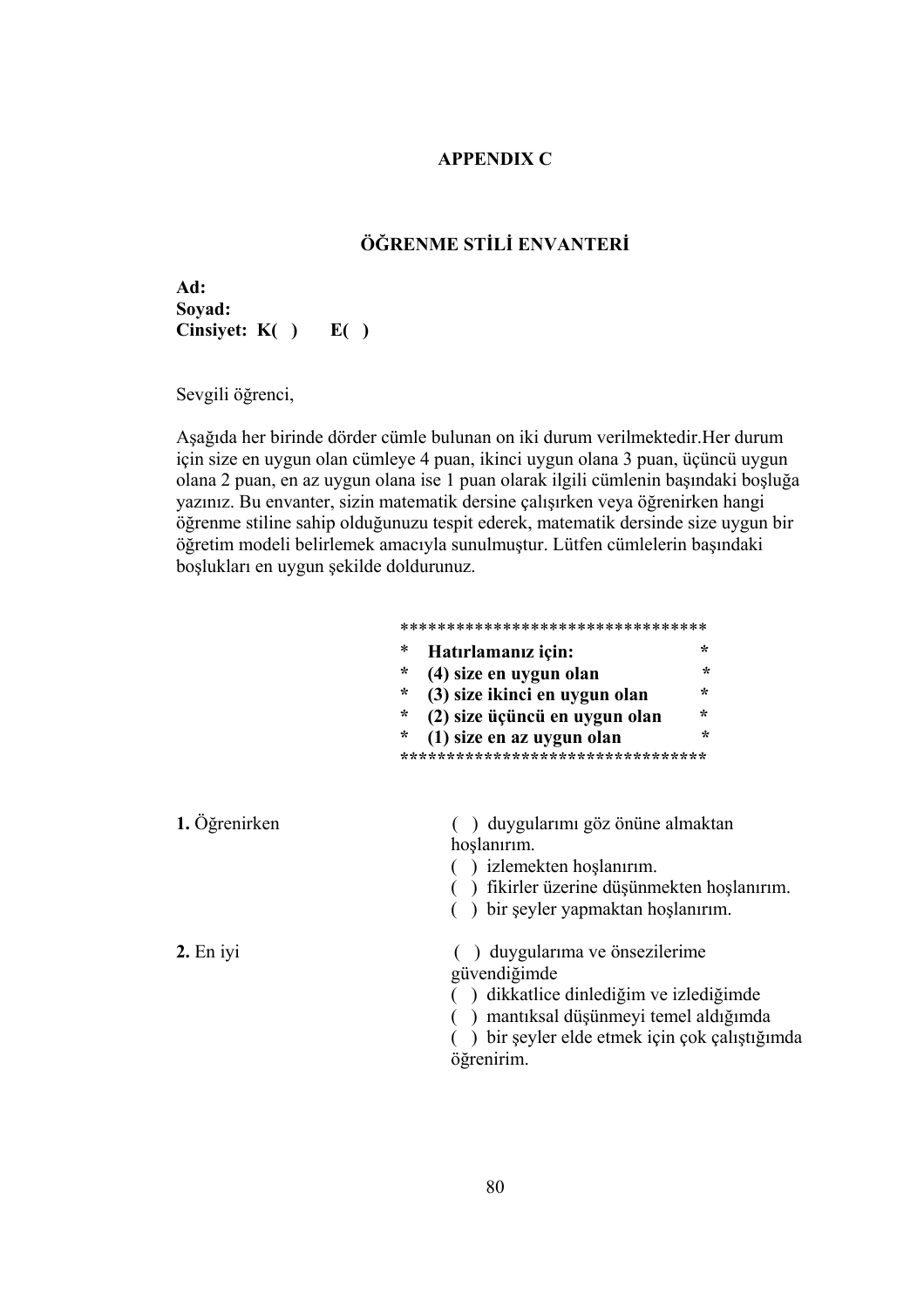| 3. Öğrenirken  | ) güçlü duygu ve tepkilerle dolu olurum<br>() sessiz ve çekingen olurum.<br>() sonuçları bulmaya yönelirim.<br>) yapılanlardan sorumlu olurum.                                 |
|----------------|--------------------------------------------------------------------------------------------------------------------------------------------------------------------------------|
| 4.             | () Duygularımla<br>() Izleyerek<br>() Düşünerek<br>) Yaparak<br>öğrenirim.                                                                                                     |
| 5.             | () Yeni deneyimlere açık olurum.<br>() Konunun her yönüne bakarım.<br>() Analiz etmekten ve onları parçalara<br>ayırmaktan hoşlanırım.<br>() Denemekten hoşlanırım.            |
| 6. Öğrenirken  | $( )$ sezgisel<br>() gözleyen.<br>() mantikli<br>) hareketli<br>biriyim.                                                                                                       |
| 7. En iyi      | () kişisel ilişkilerden<br>() gözlemlerden<br>() akılcı kuramlardan<br>) uygulama ve denemelerden<br>öğrenirim.                                                                |
| 8. Öğrenirken  | () kişisel olarak o işin bir parçası olurum.<br>() işleri yapmak için acele etmem.<br>() kuram ve fikirlerden hoşlanırım.<br>) çalışmamdaki sonuçları görmekten<br>hoşlanırım. |
| 9. En iyi      | () duygularıma dayandığım zaman<br>) gözlerime dayandığım zaman<br>) fikirlerime dayandığım zaman<br>) öğrendiklerimi uyguladığım zaman<br>öğrenirim.                          |
| 10. Öğrenirken | ) kabul eden<br>) çekingen<br>) akılcı<br>) sorumlu<br>biriyim.                                                                                                                |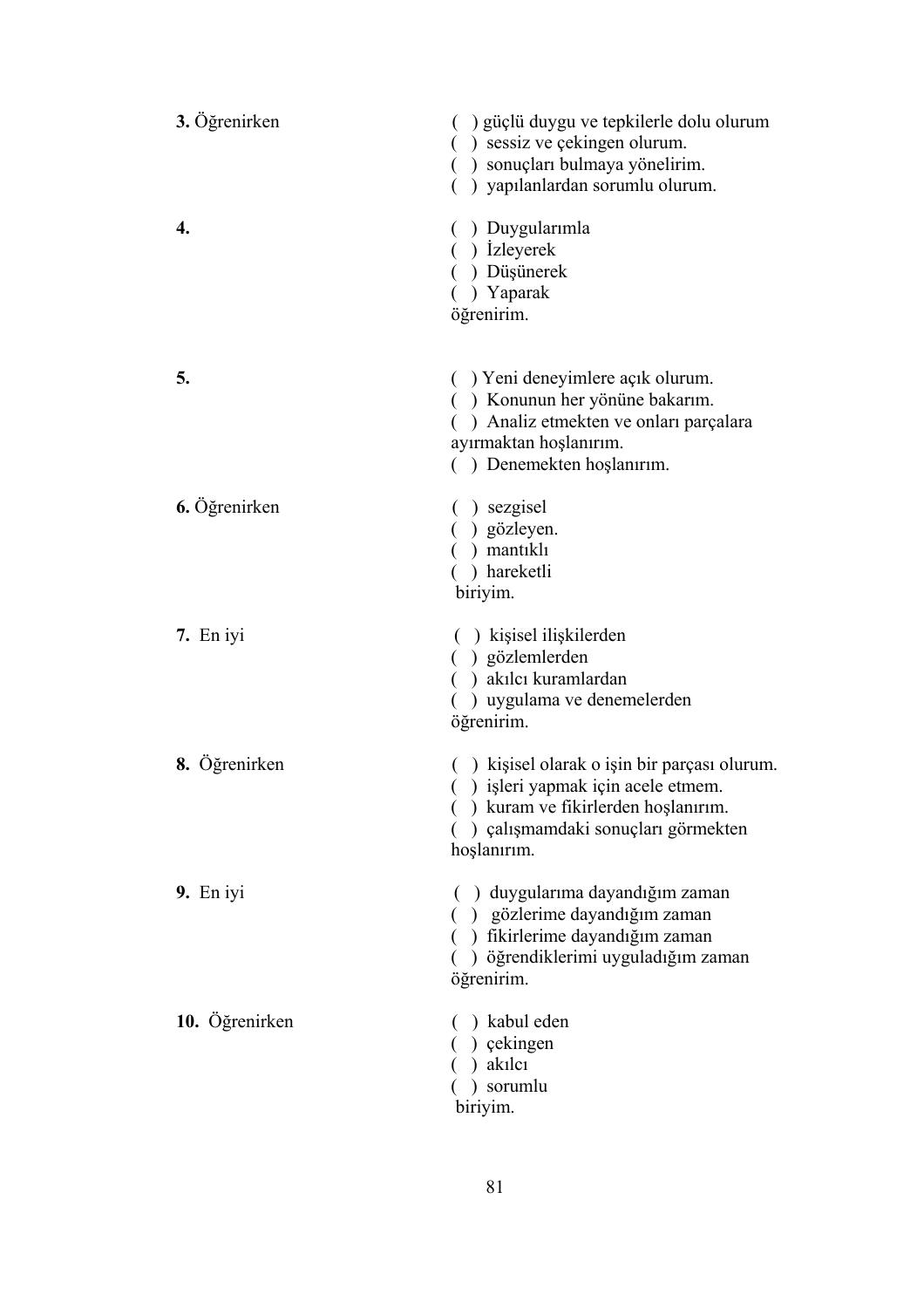| 11. Öğrenirken | katılırım.<br>() gözlemekten hoşlanırım.<br>() değerlendiririm.<br>() aktif olamaktan hoşlanırım.                                               |
|----------------|-------------------------------------------------------------------------------------------------------------------------------------------------|
| 12. En $iyi$   | () akılcı ve açık fikirli olduğum zaman<br>() dikkatli olduğum zaman<br>() fikirleri analiz ettiğim zaman<br>() pratik olduğum zaman öğrenirim. |

# **Buradan aşağıyı boş bırakınız**

| SY:    | YG: | SK: | AY: |
|--------|-----|-----|-----|
| SK-SY: |     |     |     |
| AY-YG: |     |     |     |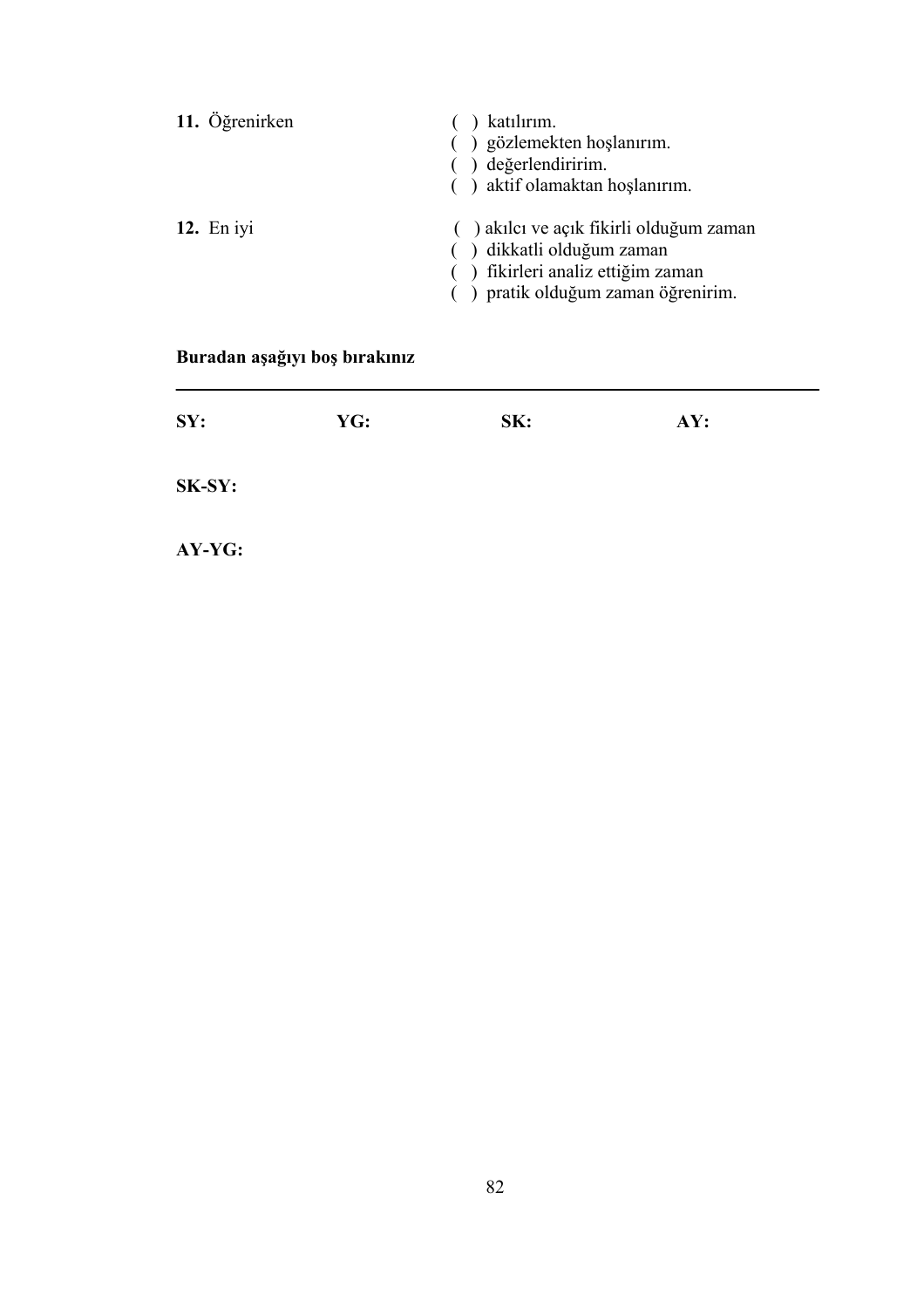## **APPENDIX D**

# **JOURNAL WRITINGS**

## **JOURNAL WRITING # 1**

**Name :**  Surname :<br>Date : **Date : 19.11.2003 Üniversite Giriş Puanı:** 

**Topic:** What did you learn about the integral concept in this lesson? Clarify your answer by using as many ways as you can (you can use vebal explanation, charts , examples, tables...).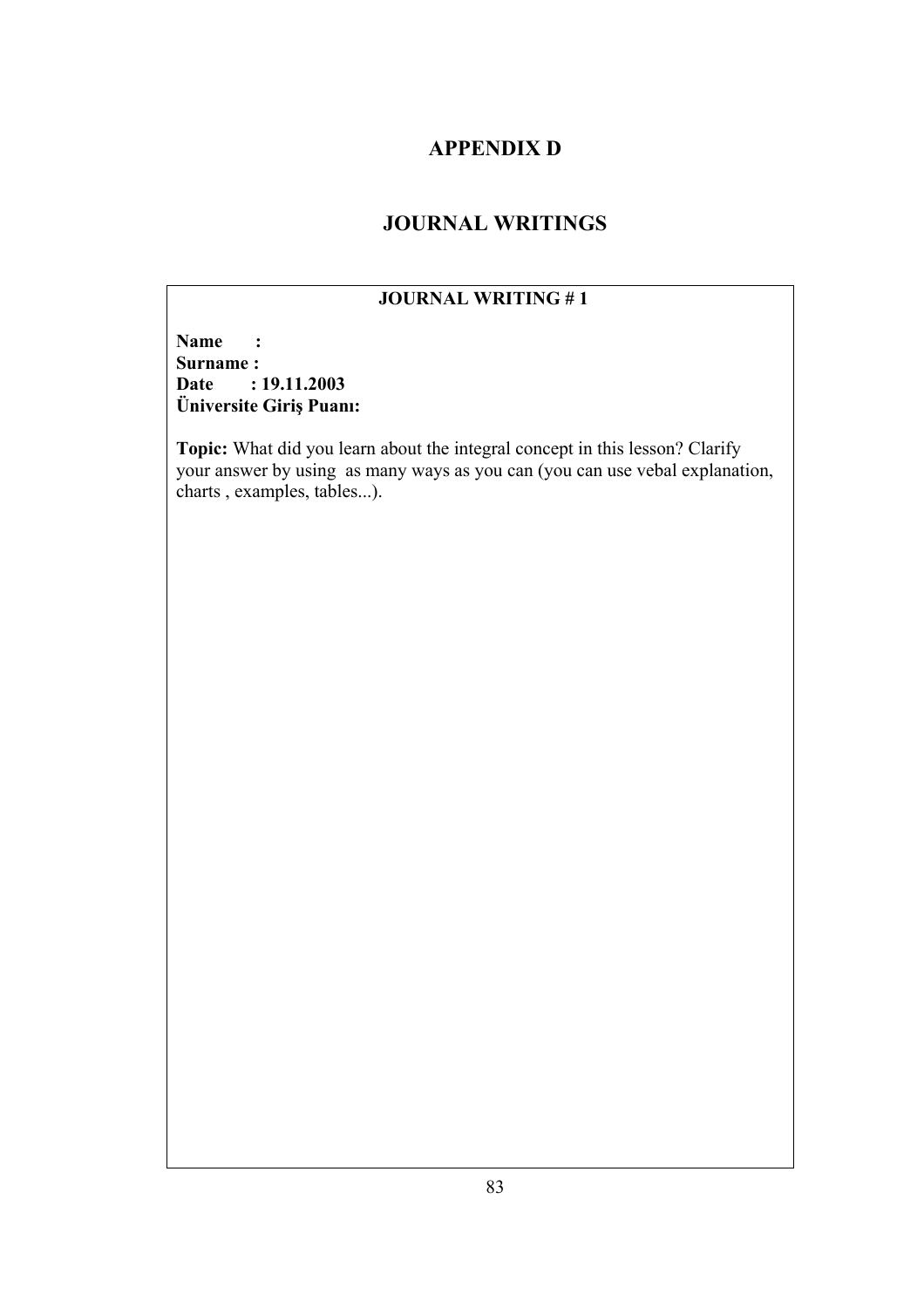**Name : Surname : Date : 19.11.2003 Üniversite Giriş Puanı:** 

**Free Writing:** What do you feel about the course, considering the type of teaching, homeworks, quizes, recitation hours, exams...etc. Explain your answers as much as possible.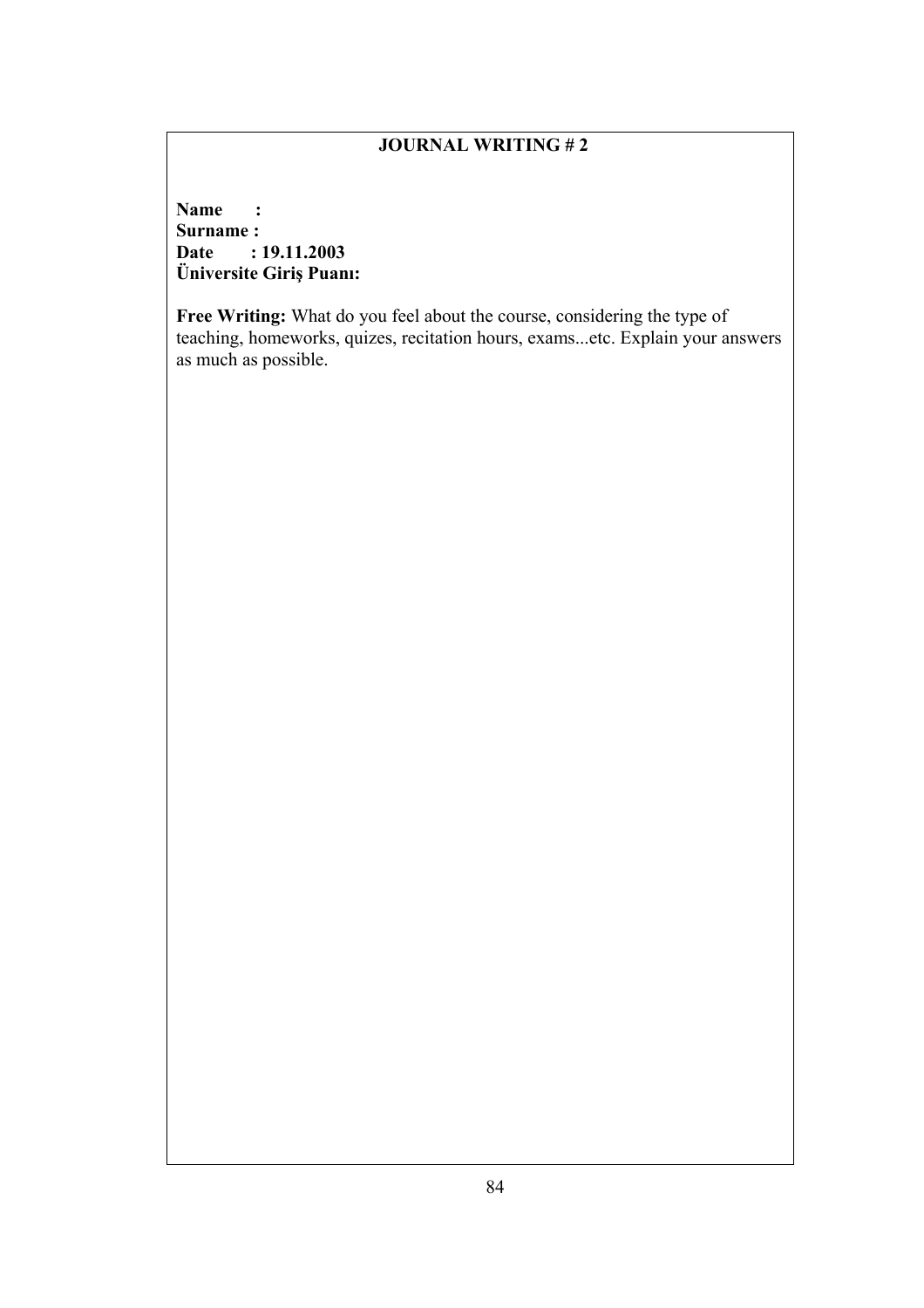**Name : Suranme : Date : 1.12.2003** 

**Prompt:** If the following equality is given,

# $\int x^2 \cos(2x) dx = \frac{1}{2}x \cos(2x) + \frac{1}{4}(-1+2x^2) \sin(2x) + C$

How can you check its correctness? Please check if it is true or false? Explain your answer.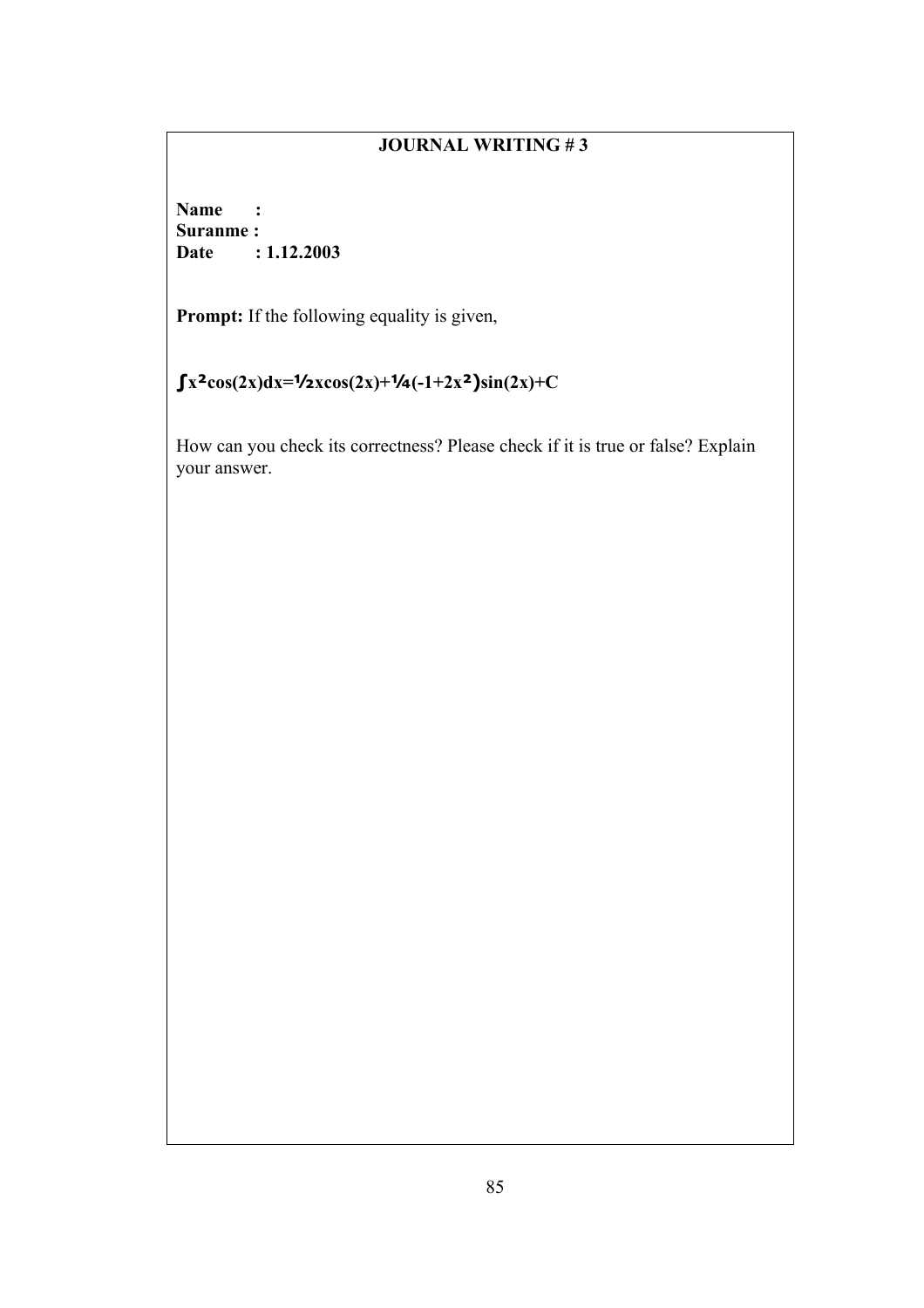**Name :**  Surname :<br>Date : **Date : 3.12.2003** 

**Prompt:** Evaluate the following integral,  $\int \cos(x^2) d(x^2)$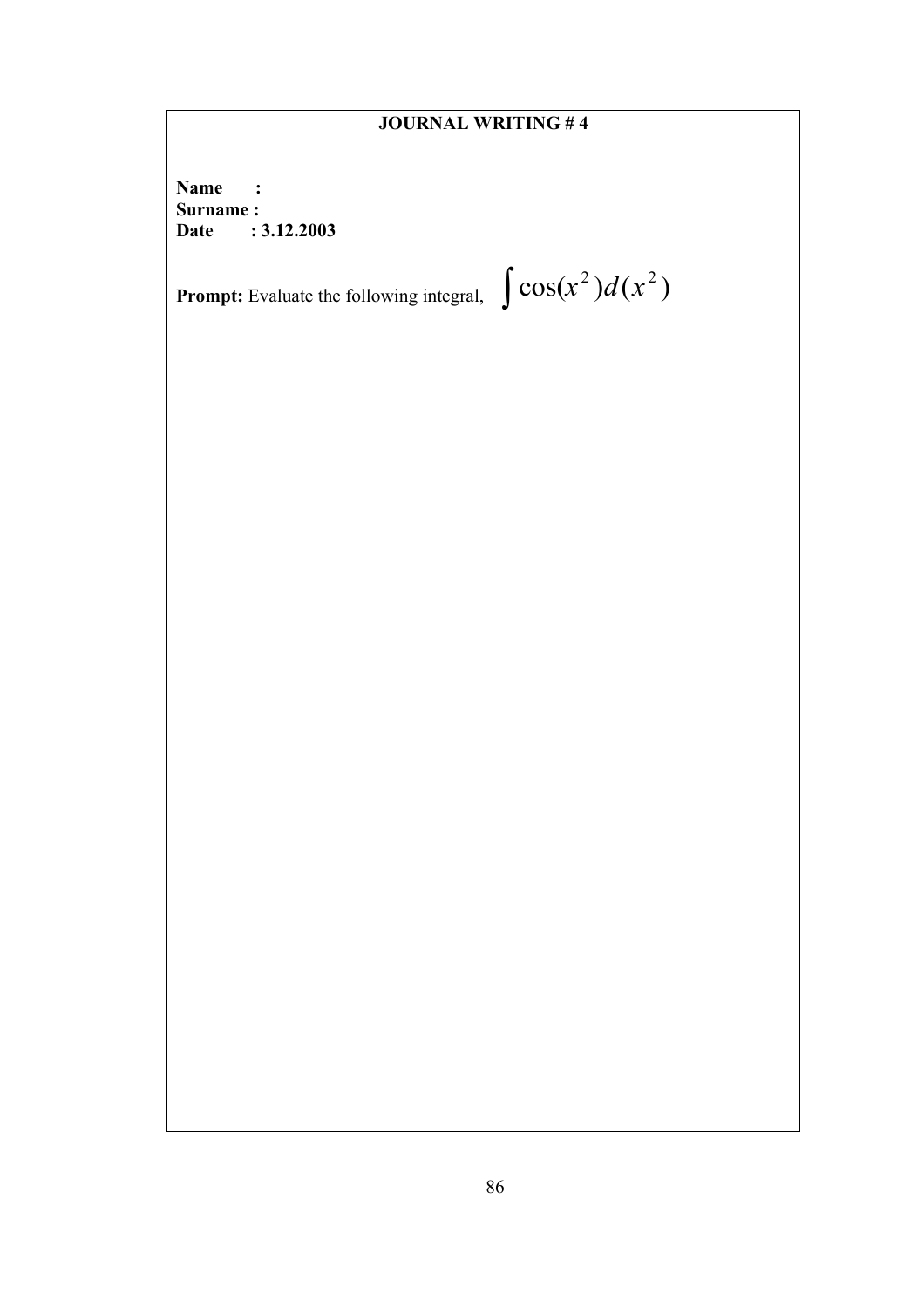**Name : Surname : Date : 8.12.2003** 

Prompt: Answer the following questions,

**a)** We can differentiate an integral by………………………………(Theorem).

**b**) Find the derivative of  $\int_0^1 [x^3 2^x \cos(x +$  $\int_{0}^{1} [x^{3} 2^{x} \cos(x+7)] dx$ . Explain your answer as much as possible.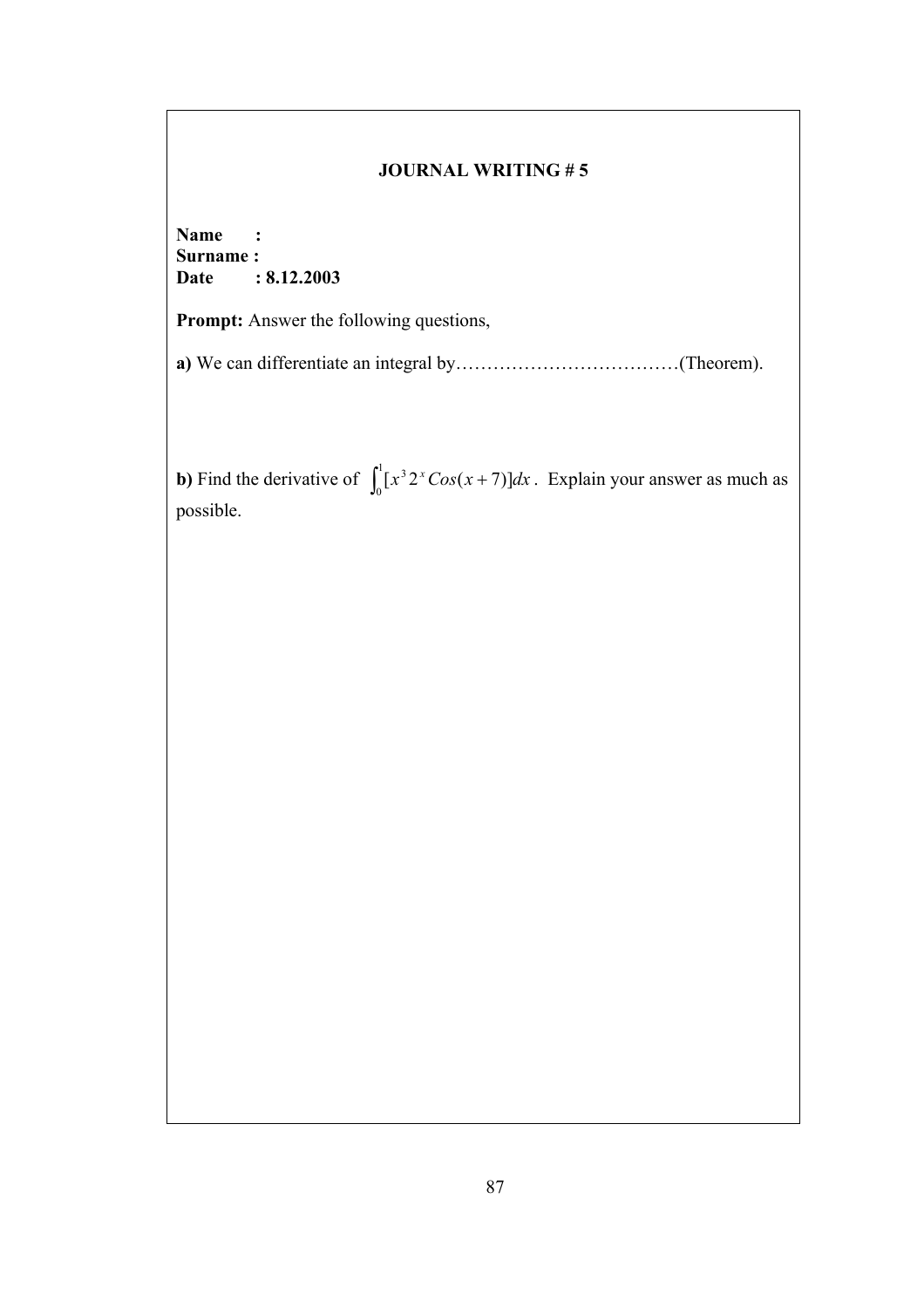**Name : Surname: Date :10.12.2003** 

**Prompt:** Given the graph of the function  $f(x)$  as follows,



The area between the fuction  $f(x)$  and the x-axis equals to

**a)** 
$$
A = \int_{a}^{d} f(x) d(x)
$$
  
\n**b)**  $A = \int_{a}^{b} f(x) d(x) - \int_{b}^{c} f(x) d(x) + \int_{c}^{d} f(x) d(x)$   
\n**c)**  $A = \int_{a}^{b} f(x) d(x) + \int_{b}^{c} f(x) d(x) - \int_{c}^{d} f(x) d(x)$ 

**d**) 
$$
A = -\int_a^b f(x)d(x) + \int_b^c f(x)d(x) - \int_c^d f(x)d(x)
$$

**Explain your answer as much as possible.**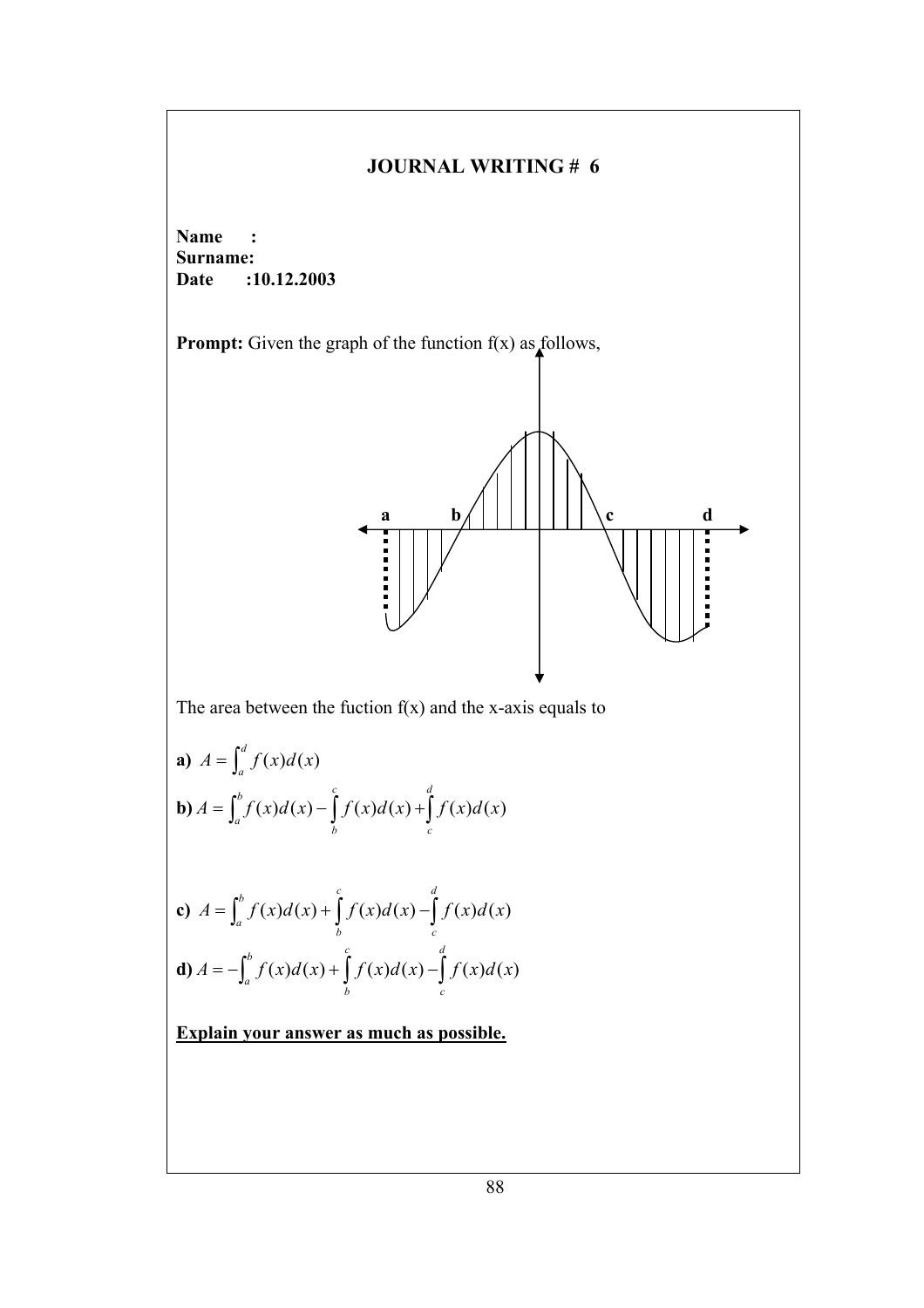**Name : Surname:**<br>Date :1 **Date :15.12.2003** 

**Prompt:** What kind of difficulties you have experienced about the integral topic. According to you, what are the most difficult parts of integral topic? Explain as much as possible (you can use vebal explanations, diagrams, tables, examples….any way you want).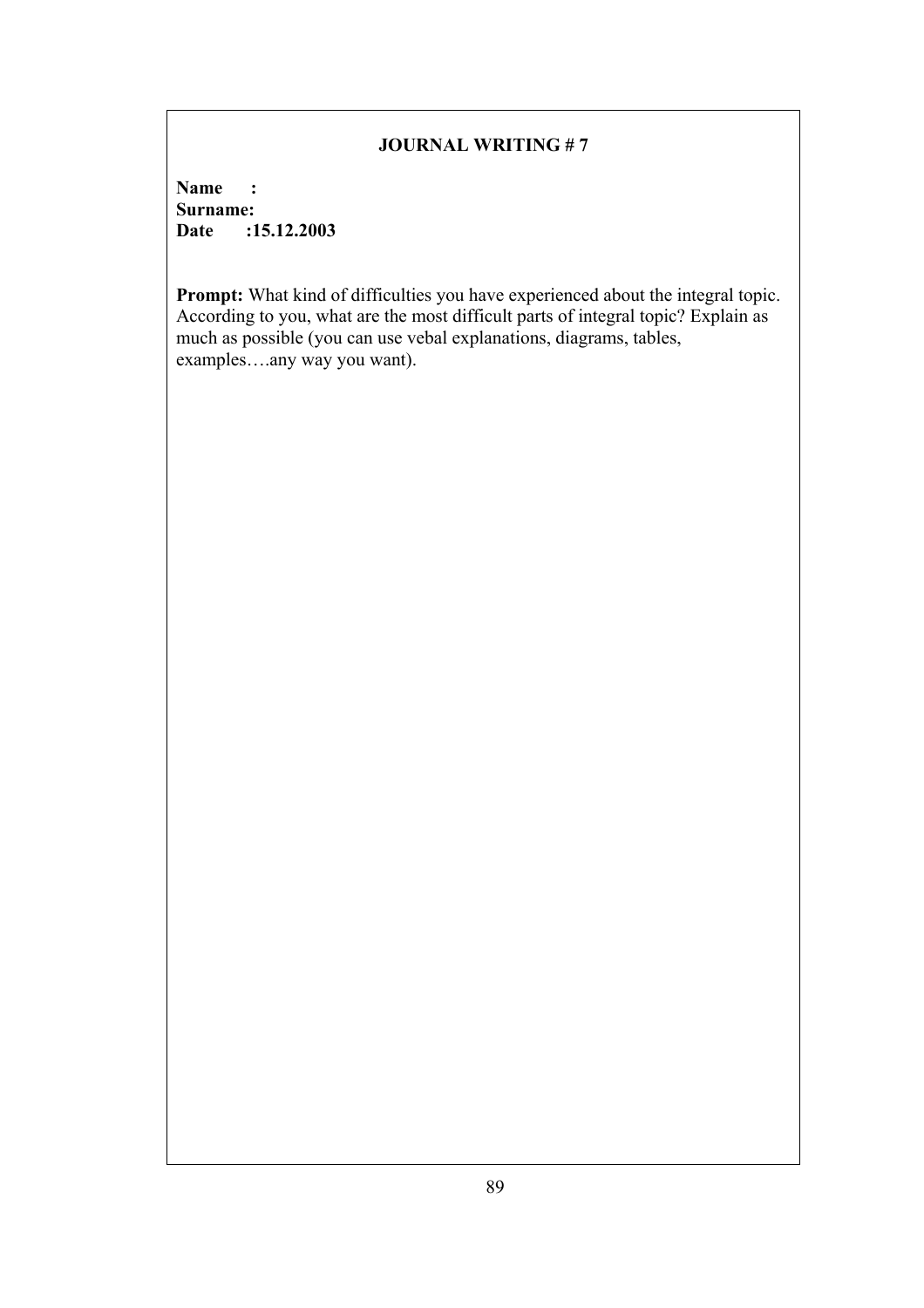**Name : Surname: Date :15.12.2003** 

**Prompt:** When the shaded regions below are rotated through 360° about x-axis, a solid is traced out.



If possible, write down the integral formulas for the volumes of the above solids. If it is not possible , explain why not?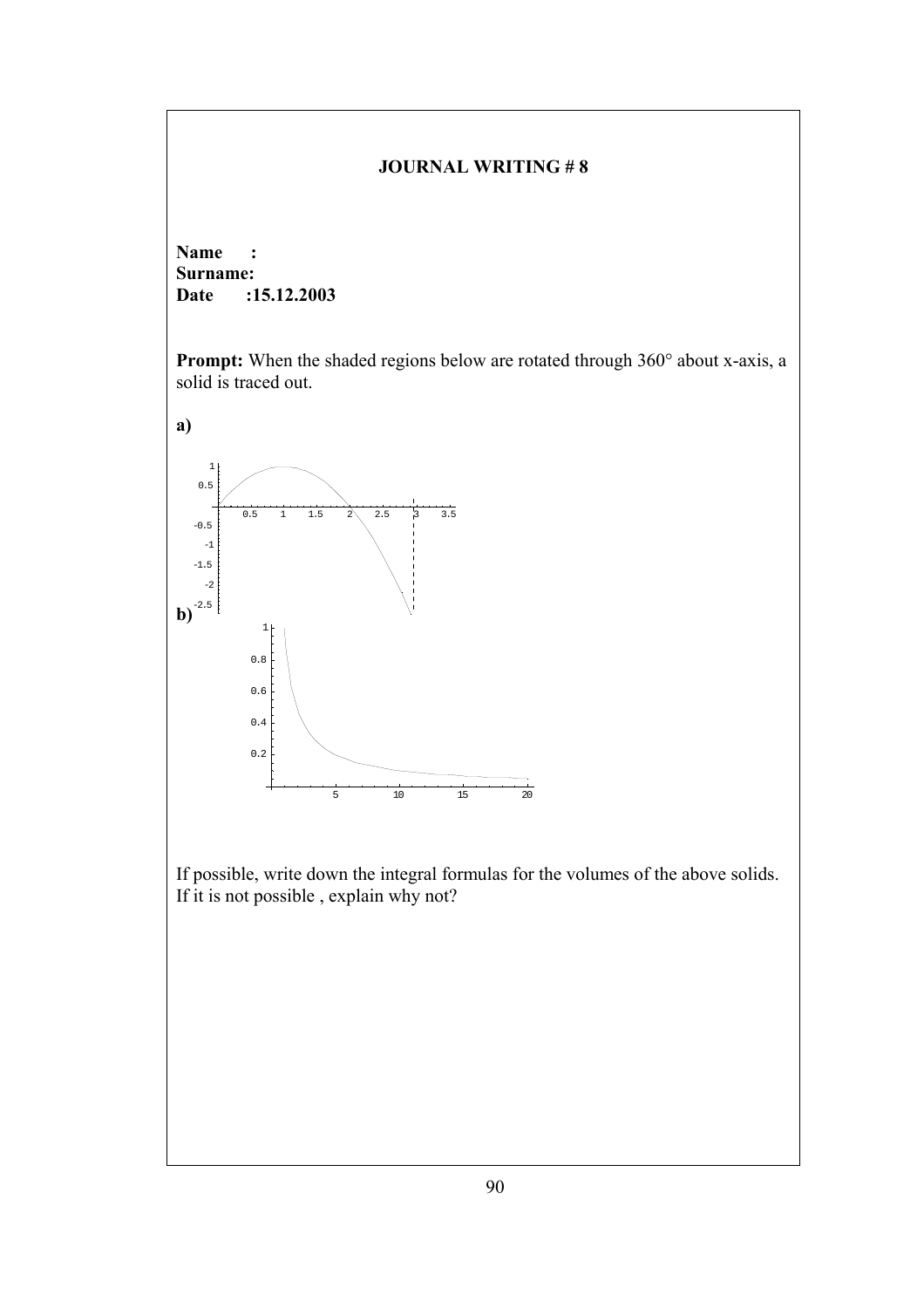**Name : Surname: Date :17.12.2003** 

**Prompt:** List all of the mistakes that you have made in class, on homeworks, on quizes and on activities about the integral concept.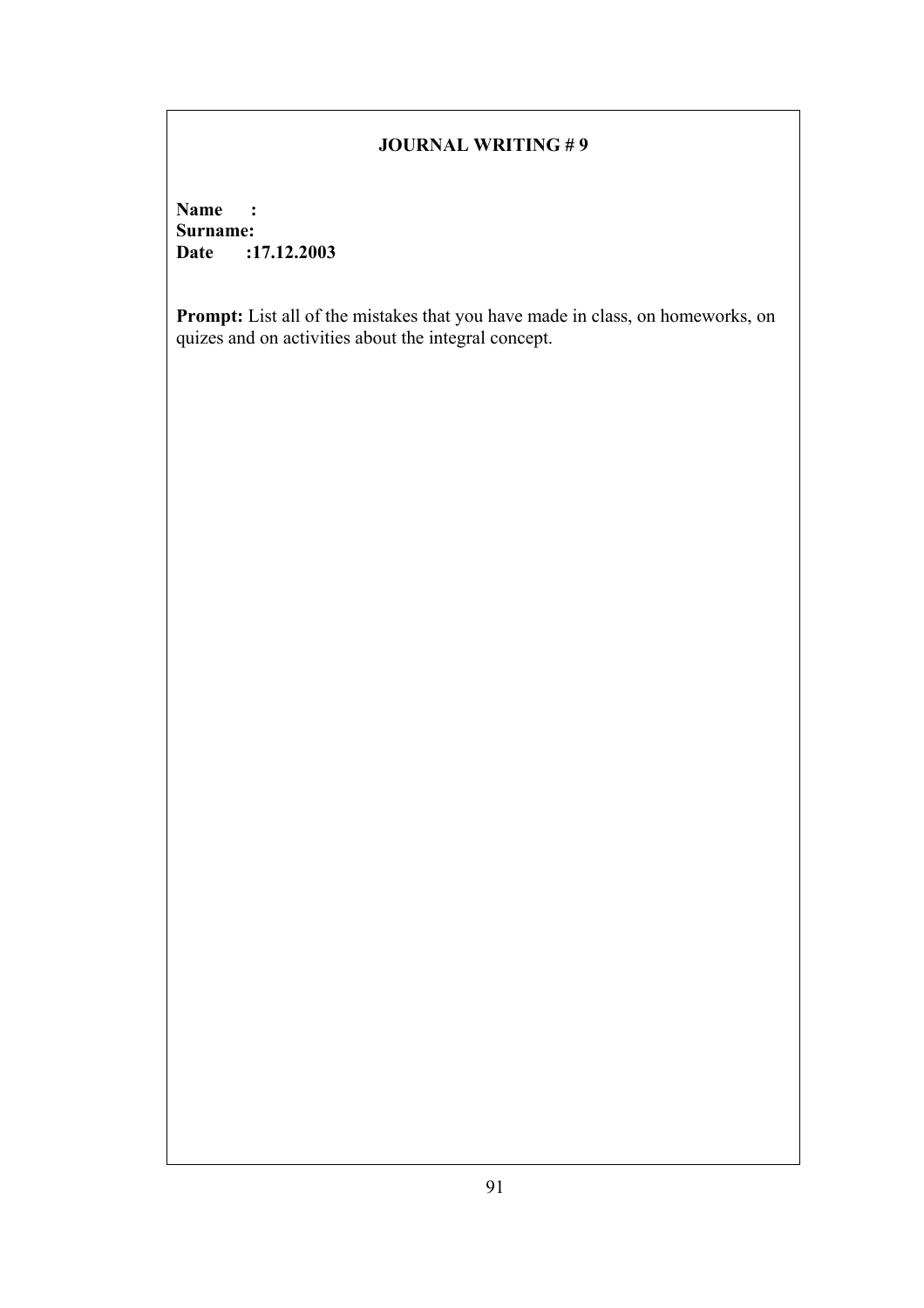**Name : Surname: Date :17.12.2003** 

Prompt: Write down (construct) an integral in which

**a)** Integration by parts **b)** Partial fraction **c)** Trigonometric substutition

method should be used to evaluate the integral. (**Do not evaluate the integrals)**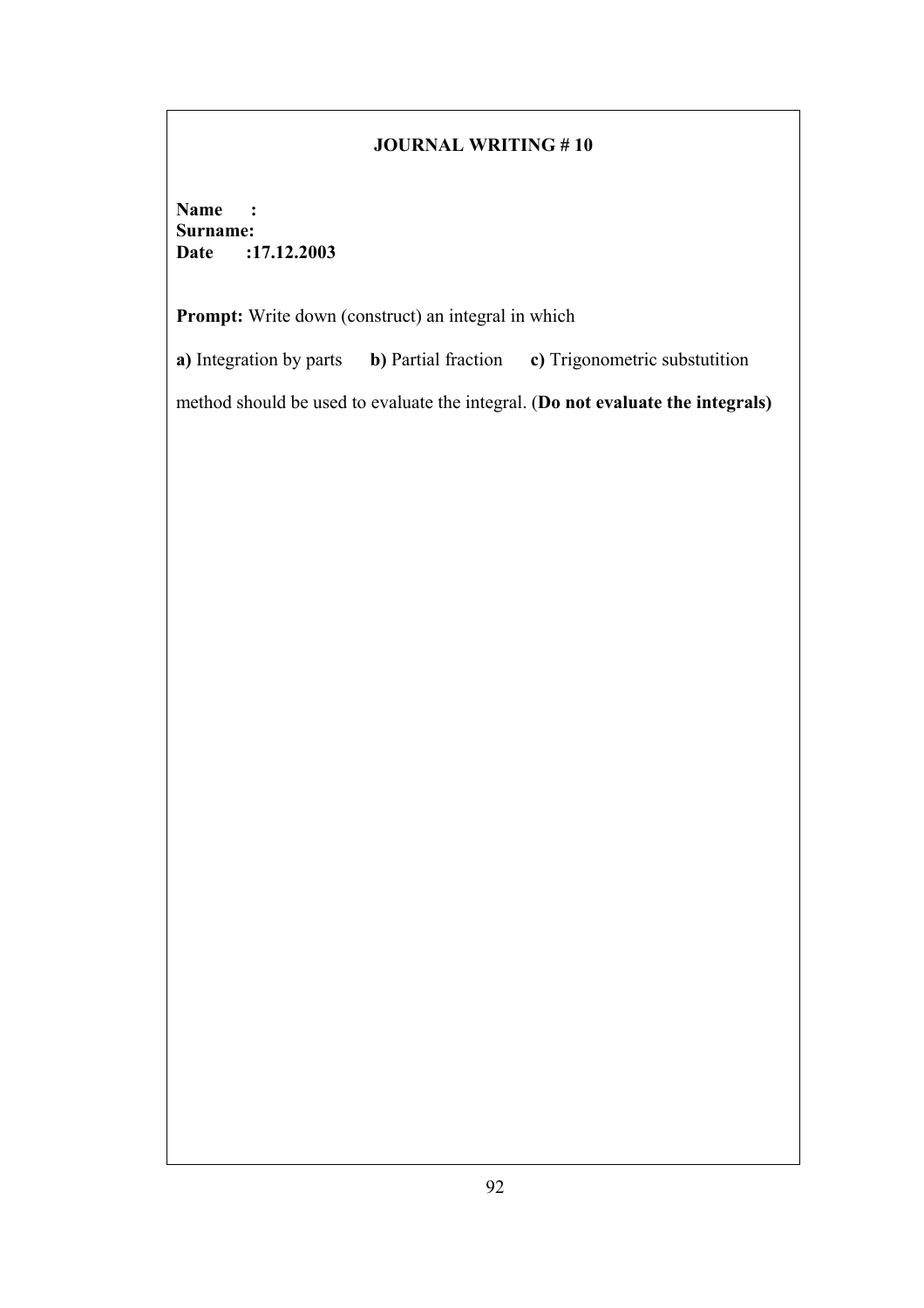**Name : Surname: Date :22.12.2003** 

**Prompt:** After the second exam, evaluate your exam and write down the RIGHTS and WRONGS while you were working for the exam and attending to lectures.

If you had a second chace to take the exam, what would you do different from this?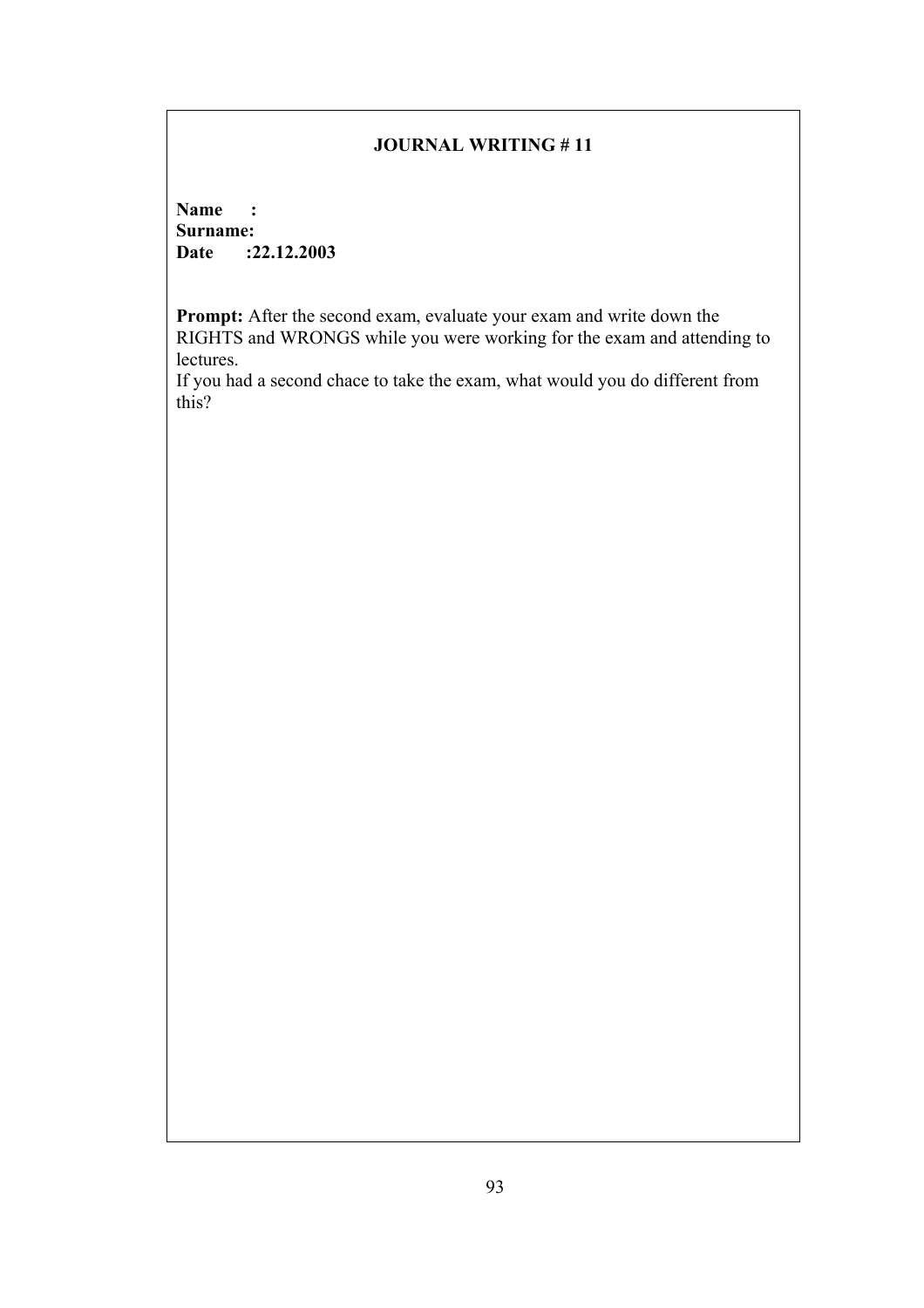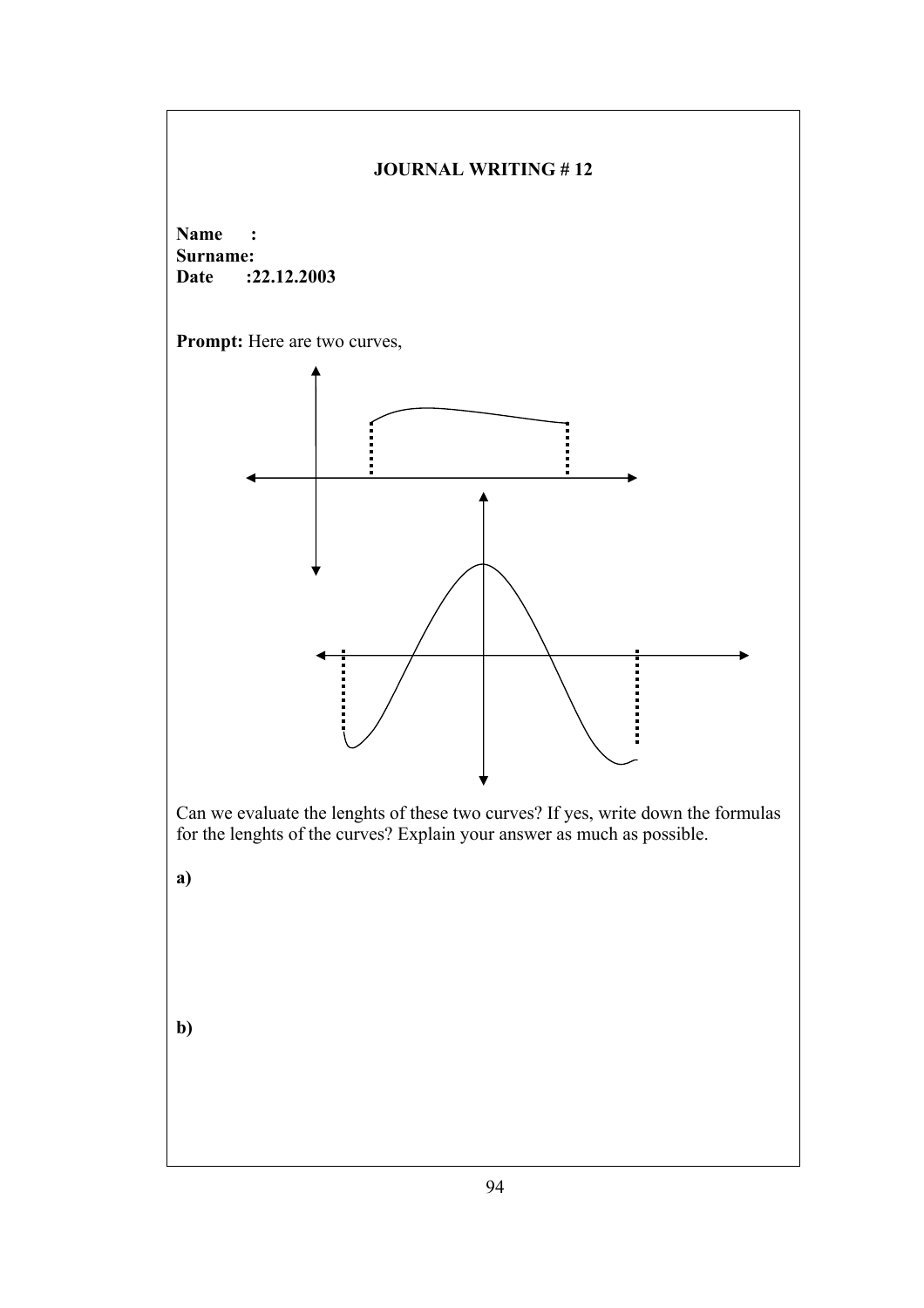## **JOURNAL WRITING # 13**

**Name : Surname: Date :24.12.2003** 

**Prompt:** Write down all the things that you feel about

**The Course:** 

**Teaching:** 

**Quizes:** 

**Homeworks:** 

**Recitation Hours:**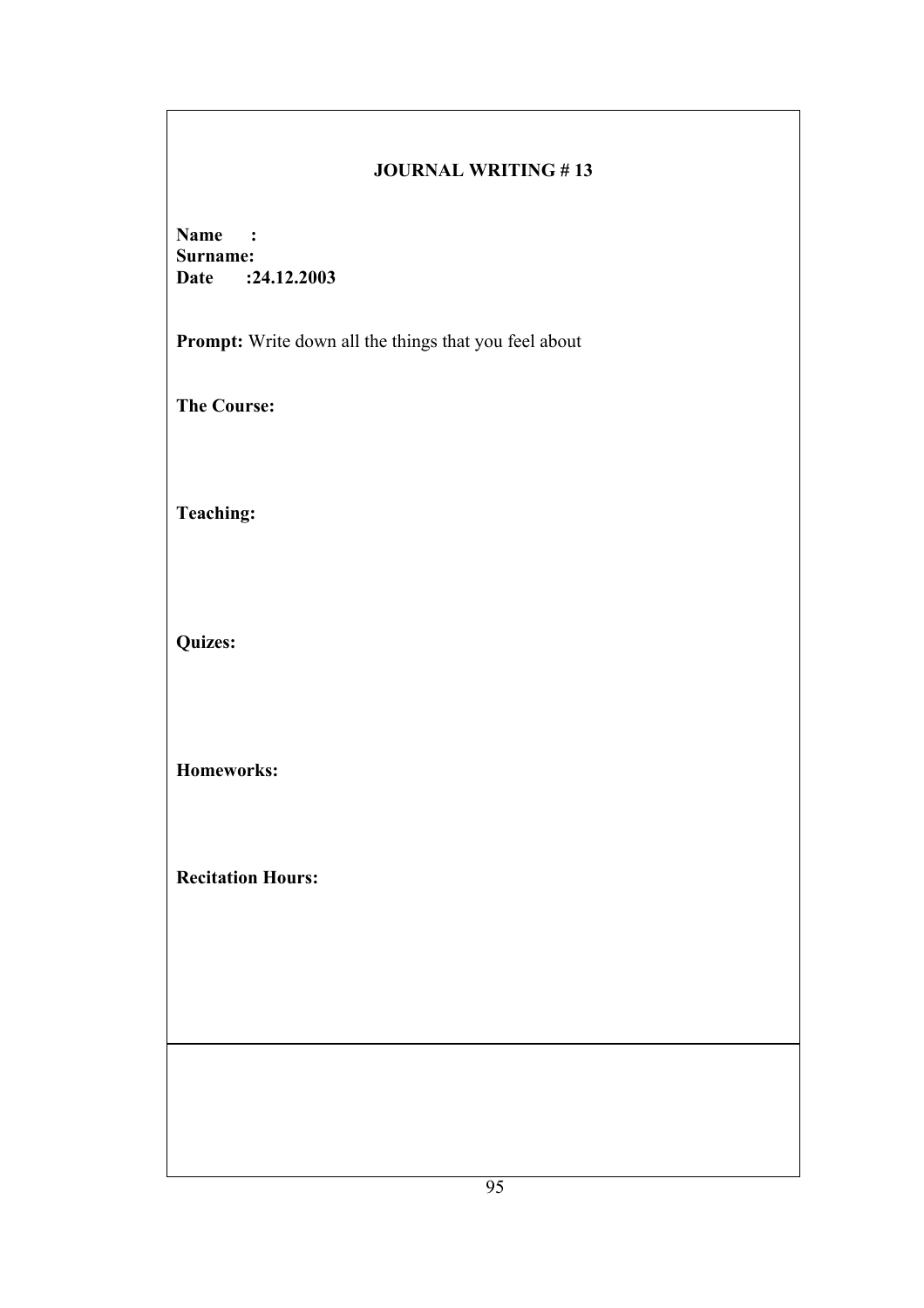# **JOURNAL WRITING # 14**

**Name : Surname: Date :24.12.2003** 

Property: If 
$$
\int_{0}^{1} f(x) d(x) = 4
$$
 and  $f(x) \ge 0$ , does  $\int_{0}^{1} \sqrt{f(x)} d(x) = \sqrt{4} = 2$  hold?

Explain your answer as much as possible.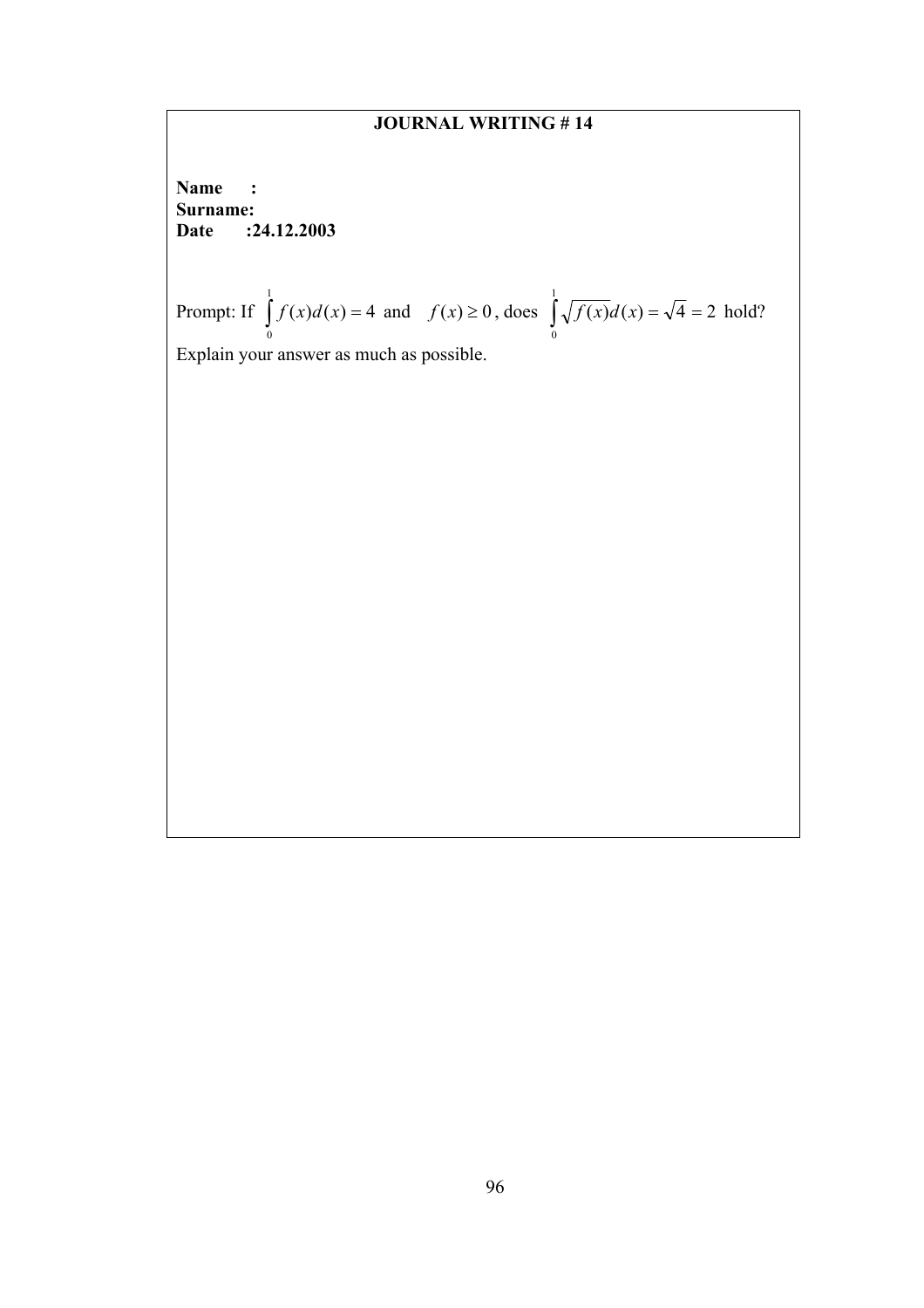# **APPENDIX E EXAMPLES OF STUDENTS' RESPONSES AND FREQUENCIES FOR EACH ITEM IN THE PRE-TEST**

#### **Item 1**

What is an integral? Define and explain as much as possible.

| <b>Score</b>            | <b>RESPONSE</b>                                                                                                                                 | EG1         | EG <sub>2</sub> | CG          |
|-------------------------|-------------------------------------------------------------------------------------------------------------------------------------------------|-------------|-----------------|-------------|
| 5                       | (n/a)                                                                                                                                           |             | $\theta$        |             |
| $\overline{\mathbf{4}}$ | Answers containing main ideas concerned with area or<br>derivative.<br>(e.g. Integration is the process to evaluate the area under<br>a curve.) | $\Omega$    | $\theta$        | (15%)       |
| 3                       | Answers containing main ideas concerned with the area<br>or derivative.<br>(e.g. Integration is the opposite process of<br>differentiation).    | 14<br>(44%) | 18<br>(64%)     | 16<br>(59%) |
| $\mathbf{2}$            | Answers containing an isolated correct fact.<br>(e.g. Integration is a total, it refers to totality).                                           | 5<br>(16%)  | 0               | (4%)        |
|                         | No understanding of the integral concept.<br>(e.g. Integral is the " $\int$ " symbol).                                                          | (13%)       | $\theta$        | 1(4%)       |
|                         | "Do not know" or missed.                                                                                                                        | 9<br>(21%)  | 10<br>(36%)     | 5<br>(19%)  |

**Item 2** Evaluate the following integrals

$$
2(a)\int (x^3 - \sqrt{x})dx
$$

| <b>Score</b> | <b>RESPONSE</b>                                                                                                                                                       | EG1                 | EG2                                                                  | $_{\rm CG}$   |
|--------------|-----------------------------------------------------------------------------------------------------------------------------------------------------------------------|---------------------|----------------------------------------------------------------------|---------------|
| 5            | Correct answer or wrong answer due to trivial arithmetical<br>errors overlooked (e.g.<br>$\int (x^3 - \sqrt{x}) dx = \frac{x^4}{4} - \frac{2x^{\frac{3}{2}}}{2} + C.$ |                     | $\begin{array}{c c} 1 & 3 \\ (3\%) & (11\%) & (7\%) \end{array}$     |               |
| 4            | Evaluating an antiderivative instead of integral (e.g.<br>$\int (x^3 - \sqrt{x}) dx = \frac{x^4}{4} - \frac{2x^{\frac{3}{2}}}{2}.$                                    |                     | $\begin{array}{c c} 4 & 2 & 3 \ (13\%) & (7\%) & (11\%) \end{array}$ | 3             |
| 3            | Partly correct integration (e.g.<br>$\int (x^3 - \sqrt{x}) dx = \frac{x^4}{4} - x^{3/2} + C$ .                                                                        | $\frac{14}{(44\%)}$ | $\overline{0}$                                                       | (4%)          |
| $\mathbf{2}$ | Relevant ideas to integration rules (e.g.<br>$\int (x^3 - \sqrt{x}) dx = x^4 - x^{3/2} + C$ .                                                                         | $\Omega$            | $\theta$                                                             | (7%)          |
| 1            | Totally wrong answers (e.g.<br>$\int (x^3 - \sqrt{x}) dx = 3x^2 - x^{\frac{1}{2}} + C$ .                                                                              | $\frac{6}{(19\%)}$  | $\boldsymbol{0}$                                                     | 3<br>$(11\%)$ |
| $\bf{0}$     | "Do not know" or missed.                                                                                                                                              | 20<br>(63%)         | 23<br>(82%)                                                          | 16<br>(59%)   |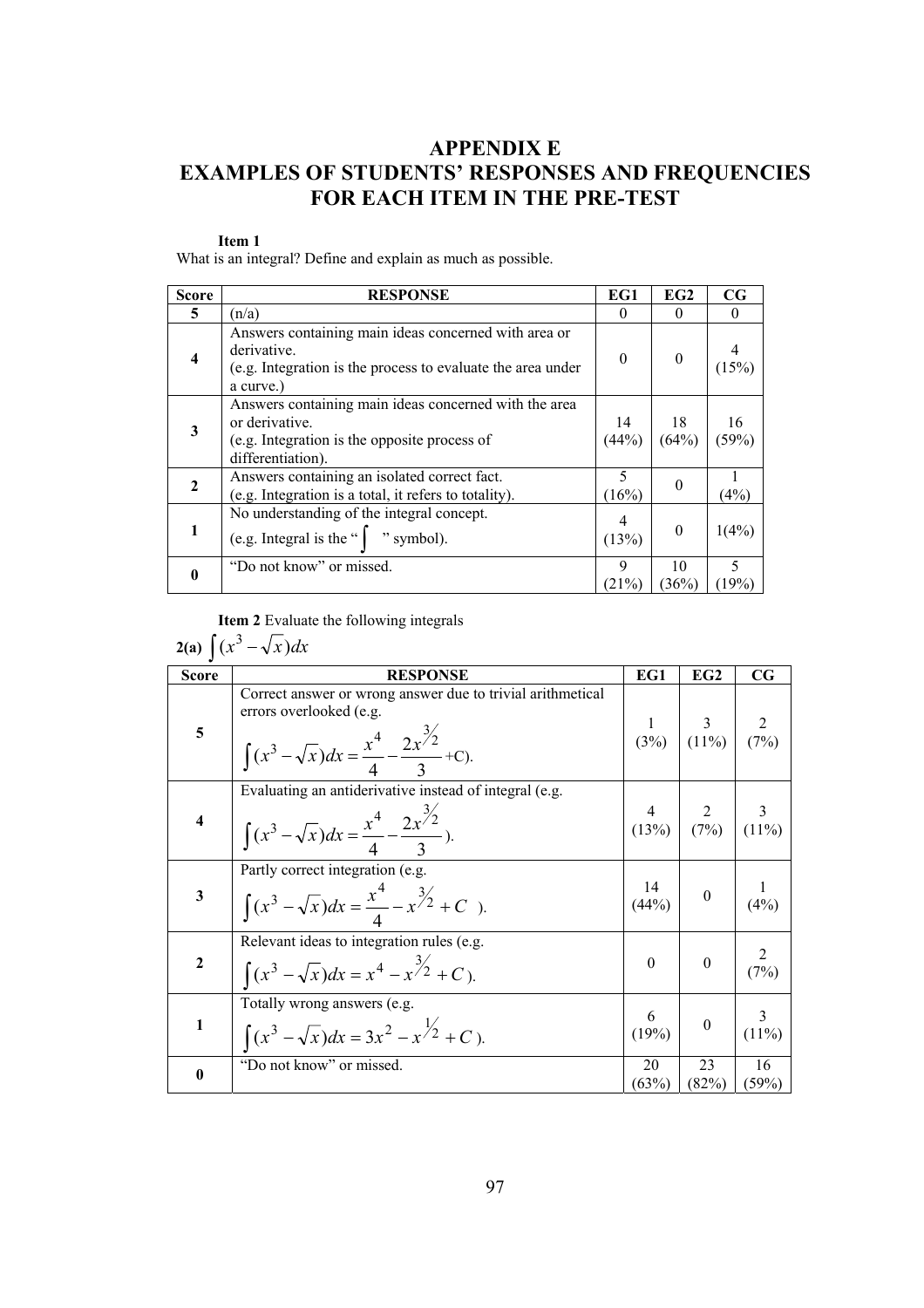|                                          | 2(b) $\int \frac{dx}{(3x+5)^2}$                                                                                                                                                                                       |                                             |                        |                  |
|------------------------------------------|-----------------------------------------------------------------------------------------------------------------------------------------------------------------------------------------------------------------------|---------------------------------------------|------------------------|------------------|
| <b>Score</b>                             | <b>RESPONSE</b>                                                                                                                                                                                                       | EG1                                         | EG <sub>2</sub>        | $_{\rm CG}$      |
| 5                                        | Correct answer or wrong answer due to trivial<br>arithmetical errors overlooked (e.g. $\int \frac{dx}{(3x+5)^2}$ , Let's<br>$3x+5=u$ , $3dx = du \Rightarrow \frac{1}{3}\int \frac{du}{(u)^2} = \frac{-1}{3u} + C$ ). | $\mathbf{0}$                                | $\mathbf{I}$<br>(4%)   | $\boldsymbol{0}$ |
| 4                                        | Correct substitution but incorrect integration (e.g.<br>$\int \frac{dx}{(3x+5)^2}$ , Let's $3x+5=u$ ,<br>$3dx = du \Rightarrow \frac{1}{3} \int \frac{du}{(u)^2} = \frac{1}{3} \frac{(u)^3}{3} + C$ .                 | $\begin{array}{c c} 2 \\ (6\%) \end{array}$ | $\boldsymbol{0}$       | $\theta$         |
| 3                                        | Incorrect application of power rule for integration(e.g.<br>$\int \frac{dx}{(3x+5)^2} = \frac{(3x+5)^{-1}}{-1} + C$                                                                                                   | 1<br>(3%)                                   | $\overline{2}$<br>(7%) | 2<br>(7%)        |
| $\mathbf{2}$                             | (n/a)                                                                                                                                                                                                                 | $\theta$                                    | $\theta$               | $\boldsymbol{0}$ |
| 1                                        | Totally wrong answers (e.g.<br>$\int \frac{dx}{(3x+5)^2} = \int (3x+5)^{-2} dx = \frac{1}{3x+5} \frac{-1}{2} + C$ .                                                                                                   | $\overline{2}$<br>(6%)                      | $\mathbf{1}$<br>(4%)   | 6<br>(22%)       |
| $\bf{0}$                                 | "Do not know" or missed.                                                                                                                                                                                              | 27<br>(84%)                                 | 24<br>(86%)            | 19<br>$(70\%)$   |
| $\overline{2(c)}$ $\int \frac{dz}{2z+7}$ |                                                                                                                                                                                                                       |                                             |                        |                  |
| <b>Score</b>                             | <b>RESPONSE</b>                                                                                                                                                                                                       | EG1                                         | EG2                    | $_{\rm CG}$      |
| 5                                        | Correct answer or wrong answer due to trivial<br>arithmetical errors (e.g. $\int \frac{dz}{2z+7}$ ,<br>$2z + 7 = u, 2dz = du \Rightarrow \int \frac{\frac{1}{2}du}{u} = \frac{1}{2} \ln u  + C$                       | $\overline{2}$<br>(6%)                      | $\boldsymbol{0}$       | $\boldsymbol{0}$ |
| $\overline{\mathbf{4}}$                  | Correct integration but missing absolute value (e.g.<br>$\int \frac{dz}{2z+7},$                                                                                                                                       |                                             |                        |                  |
|                                          | $2z + 7 = u, 2dz = du \Rightarrow \int \frac{\frac{1}{2}du}{u} = \frac{1}{2} \ln u + C$                                                                                                                               | $\mathbf{0}$                                | $\frac{1}{(4\%)}$      | $\boldsymbol{0}$ |
| 3                                        | (n/a)                                                                                                                                                                                                                 | $\mathbf{0}$                                | $\bf{0}$               | $\boldsymbol{0}$ |
| $\boldsymbol{2}$                         | Incorrect application of power rule for integration.(e.g.<br>$\int \frac{dz}{2z+7} = \frac{(2z+7)^0}{0} + C$ ).                                                                                                       | $\perp$<br>(3%)                             | 1<br>(4%)              | $\boldsymbol{0}$ |
| $\mathbf{1}$                             | Totally wrong answers (e.g. $\int \frac{dz}{2z+7} = 1+C$ ).<br>"Do not know" or missed.                                                                                                                               | $\overline{2}$<br>(6%)                      | $\mathbf{1}$<br>(4%)   | 6<br>(22%)       |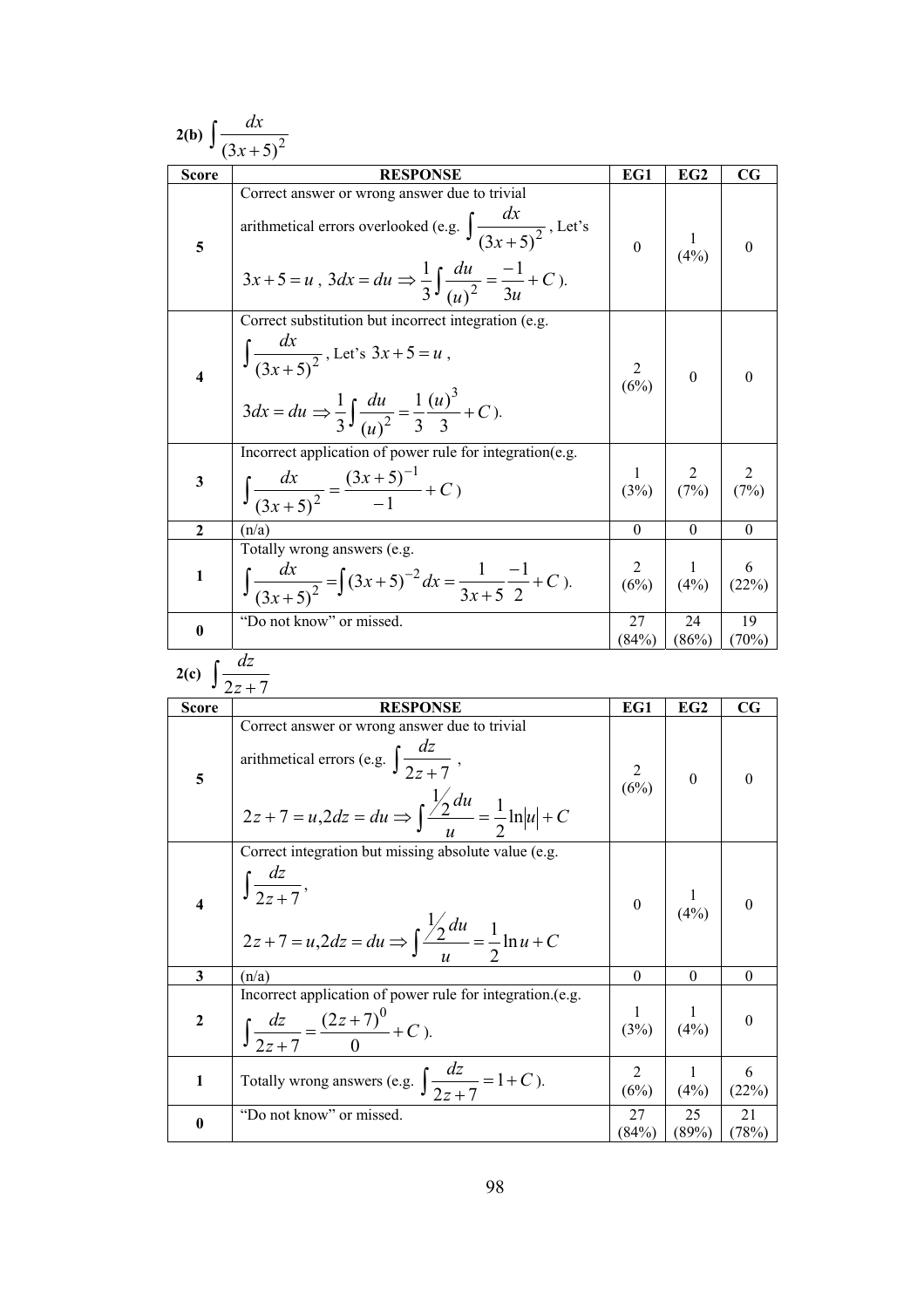| $2(d) \int xe^x dx$     |                                                                                                                                                                       |                |                  |             |  |  |
|-------------------------|-----------------------------------------------------------------------------------------------------------------------------------------------------------------------|----------------|------------------|-------------|--|--|
| <b>Score</b>            | <b>RESPONSE</b>                                                                                                                                                       | EG1            | EG2              | $_{\rm CG}$ |  |  |
| 5                       | (n/a)                                                                                                                                                                 | 0              | 0                | 0           |  |  |
| $\overline{\mathbf{4}}$ | Correct method but incomplete result (e.g. $\int xe^{x} dx$ ,<br>$x = u \implies dx = du$ , $e^x dx = dv \implies e^x = v$ ,<br>$\int xe^x dx = xe^x - \int e^x dx$ . | (6%)           | $\boldsymbol{0}$ | (7%)        |  |  |
| 3                       | (n/a)                                                                                                                                                                 | $\theta$       |                  |             |  |  |
| $\mathbf{2}$            | (n/a)                                                                                                                                                                 | $\theta$       | 0                |             |  |  |
| 1                       | Totally wrong answers (e.g. $\int xe^{x} dx = \frac{x^{2}}{2} \ln x$ ).                                                                                               | (6%)           | $\Omega$         |             |  |  |
| $\bf{0}$                | "Do not know" or missed.                                                                                                                                              | 28<br>$(88\%)$ | 28<br>$(100\%)$  | 22<br>(82%) |  |  |

Find the area of the shaded region below,

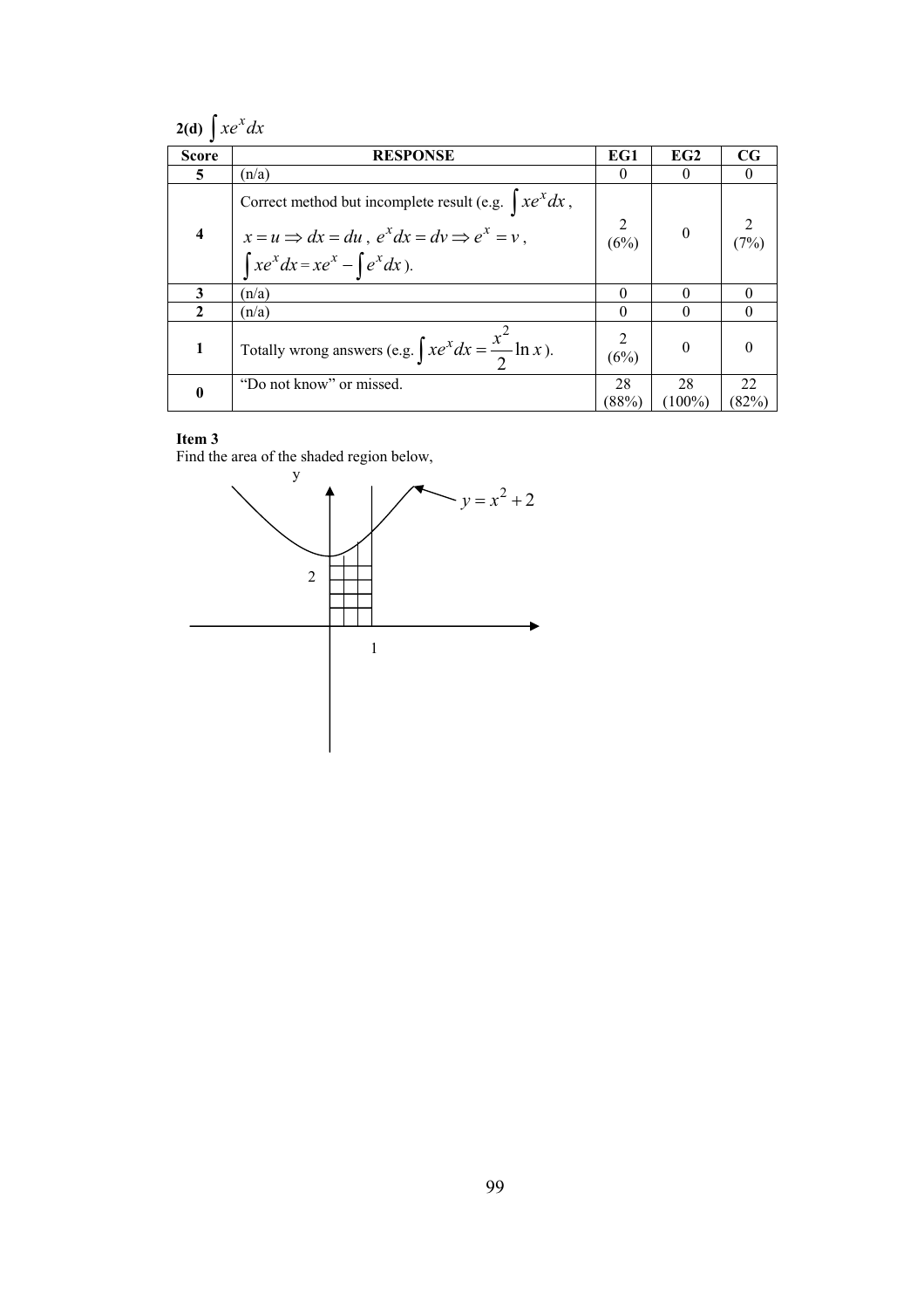| <b>Score</b>   | <b>RESPONSE</b>                                                                                                                       | EG1          | EG2                                                                   | $_{\rm CG}$       |
|----------------|---------------------------------------------------------------------------------------------------------------------------------------|--------------|-----------------------------------------------------------------------|-------------------|
| 5 <sup>1</sup> | Totally correct answer (e.g.<br>$\int_0^1 (x^2 + 2) dx = \left(\frac{x^3}{3} + 2x\right)_0^1 = \frac{7}{3}.$                          |              | $\begin{array}{c c} 1 & 1 & 2 \\ (3\%) & (4\%) & (7\%) \end{array}$   |                   |
| $\overline{4}$ | Correct integral formula but no result or wrong result<br>(e.g. $\int (x^2 + 2) dx$ ).                                                |              | $\begin{array}{c c} 1 & 0 \\ (3\%) & \end{array}$                     | $\frac{1}{(4\%)}$ |
| $\mathbf{3}$   | Correct integrand but incorrect boundaries (e.g.<br>$\int_{0}^{2} (x^2 + 2) dx = \left( \frac{x^3}{3} + 2x \right)^2 = \frac{13}{3}.$ |              | $\begin{array}{c c} 3 & 3 & 5 \\ (9\%) & (11\%) & (19\%) \end{array}$ |                   |
| $\mathbf{2}$   | (n/a)                                                                                                                                 | $\theta$     | $\theta$                                                              | $\theta$          |
| $\mathbf{1}$   | Totally wrong answers (e.g. $\int 2dx$ ).                                                                                             | 3<br>$(9\%)$ | $\boldsymbol{0}$                                                      | (4%)              |
| $\bf{0}$       | "Do not know" or missed.                                                                                                              | 24<br>(75%)  | 24<br>(86%)                                                           | 18<br>(67%)       |

Find the volume of the solid generated by rotating the area bounded by  $y = -x + 1$ ,  $x = 0$  and  $y = 0$  about the x-axis.

| <b>Score</b>            | <b>RESPONSE</b>                                                                                                                                                                                                                                                                                          | EG1         | EG2                                                                 | $_{\rm CG}$                                               |
|-------------------------|----------------------------------------------------------------------------------------------------------------------------------------------------------------------------------------------------------------------------------------------------------------------------------------------------------|-------------|---------------------------------------------------------------------|-----------------------------------------------------------|
| 5                       | Answers containing right explanation and example<br>(e.g. A function can have more than one<br>antiderivative which differs by a constant. For<br>example the antiderivative of $x^2$ is $\frac{x^3}{3}$ , $\frac{x^3}{3}$ + 1,<br>$\frac{x^3}{3}$ – 1 which differ from $\frac{x^3}{3}$ by a constant). |             | $\begin{array}{c c} 1 & 2 & 2 \\ (3\%) & (7\%) & (7\%) \end{array}$ |                                                           |
| $\overline{\mathbf{4}}$ | Answers containing right explanation without an<br>example (e.g. Yes a function can have more than one<br>antiderivative which differs by a constant c).                                                                                                                                                 | (13%)       | $\frac{1}{(4\%)}$                                                   | (4%)                                                      |
| 3                       | (n/a)                                                                                                                                                                                                                                                                                                    | $\Omega$    | $\theta$                                                            | $\theta$                                                  |
| $\mathbf{2}$            | Answers containing some related ideas or some<br>unrelated facts (e.g. Differentiation and integration<br>are the opposite actions. OR, Yes it can if the<br>function is continuous).                                                                                                                    | 12<br>(38%) |                                                                     | $\begin{array}{c c} 7 & 7 \\ (25\%) & (25\%) \end{array}$ |
| 1                       | Totally wrong answers (e.g. $\lim_{x \to a} \frac{f(a) + f'(a)}{x}$ ).<br>$x \rightarrow a$ $x - a$                                                                                                                                                                                                      | 6<br>(19%)  | 8<br>(29%)                                                          | $\mathfrak{Z}$<br>$(11\%)$                                |
| $\bf{0}$                | "Do not know" or missed.                                                                                                                                                                                                                                                                                 | 8<br>(28%)  | 10<br>(36%)                                                         | 13<br>(48%)                                               |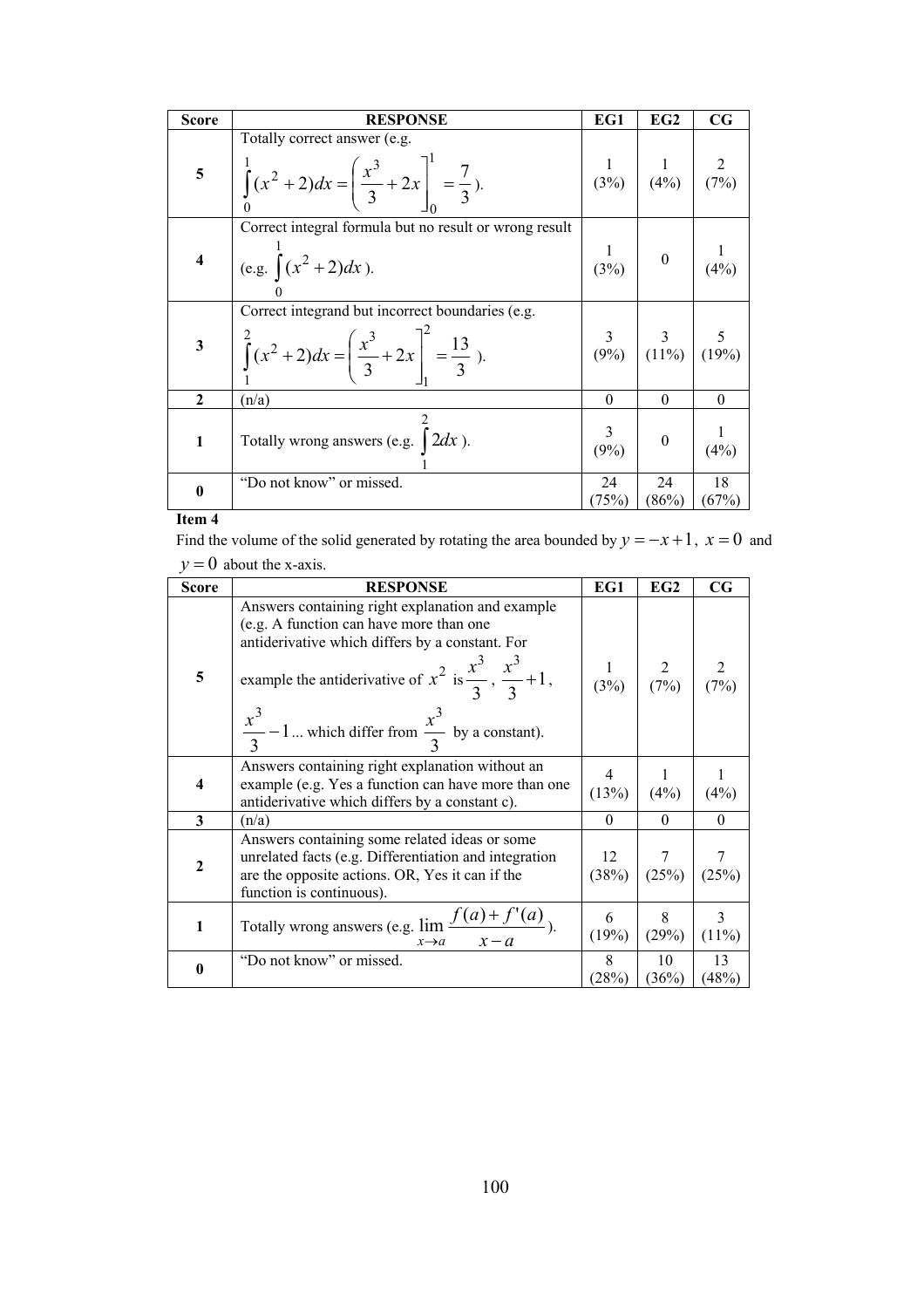# **APPENDIX F EXAMPLES OF STUDENTS' RESPONSES AND FREQUENCIES FOR EACH ITEM IN THE POST-TEST**

|                         | Item 1                                                                                                                                                                                                                                                                           |                         |                                                            |                  |
|-------------------------|----------------------------------------------------------------------------------------------------------------------------------------------------------------------------------------------------------------------------------------------------------------------------------|-------------------------|------------------------------------------------------------|------------------|
|                         | If $f(x) = x + g(x)$ and $g(x) = \int_{0}^{x} \frac{t}{3+t^8}$ , find $f'(2)$ .                                                                                                                                                                                                  |                         |                                                            |                  |
| <b>Score</b>            | <b>RESPONSE</b>                                                                                                                                                                                                                                                                  | EG1                     | EG <sub>2</sub>                                            | $_{\rm CG}$      |
| 5                       | Totally correct answers (e.g.<br>$f(x) = x + g(x) \Rightarrow f'(x) = 1 + g'(x);$<br>$g'(x) = \frac{d}{dx} \left( \int_{2}^{x} \frac{t}{3+t^8} dt \right) = \frac{x}{3+x^8}$<br>$\Rightarrow f'(x) = 1 + \frac{x}{3 + x^8}$<br>$f'(2) = 1 + \frac{2}{3 + 2^8} = \frac{261}{259}$ |                         | $\begin{array}{c c} 4 & 3 \\ (13\%) & (11\%) \end{array}$  | 8<br>(30%)       |
| $\overline{\mathbf{4}}$ | (n/a)                                                                                                                                                                                                                                                                            | $\theta$                | $\theta$                                                   | $\boldsymbol{0}$ |
| $\overline{\mathbf{3}}$ | Answers containing important ideas but not the exact<br>solution (e.g.<br>$f(x) = x + g(x) \Rightarrow f'(x) = 1 + g'(x)$<br>and $g'(x) = \frac{d}{dx} \left( \int \frac{x}{3+t^8} dt \right) = \frac{x}{3+x^8} - \frac{2}{3+2^8}$ ).                                            | 4<br>(13%)              | $\theta$                                                   | $\theta$         |
| $\overline{2}$          | Answers containing related ideas with a solution (e.g.<br>$f(x) = x + g(x) \Rightarrow f'(x) = 1 + g'(x)$ and<br>$g'(x) = \frac{(3+x^8)-8x^8}{(3+x^8)^2}$ ;<br>$f'(x) = 1 + \frac{-7x^8 + 3}{(3 + x^8)^2} \Rightarrow f'(2) = 1 + \frac{-7.2^8 + 3}{(3 + 2^8)^2}.$               |                         | $\begin{array}{c c} 11 & 8 \\ (34\%) & (29\%) \end{array}$ | 3<br>$(11\%)$    |
| 1                       | Totally wrong answers (e.g.<br>$f(2) = 2 + g(2) \Rightarrow f'(2) = 0$                                                                                                                                                                                                           | 8<br>(25%)              | 13<br>(46%)                                                | 11<br>(41%)      |
| $\bf{0}$                | "Do not know" or missed.                                                                                                                                                                                                                                                         | $\overline{5}$<br>(16%) | $\overline{4}$<br>(14%)                                    | 5<br>(19%)       |

101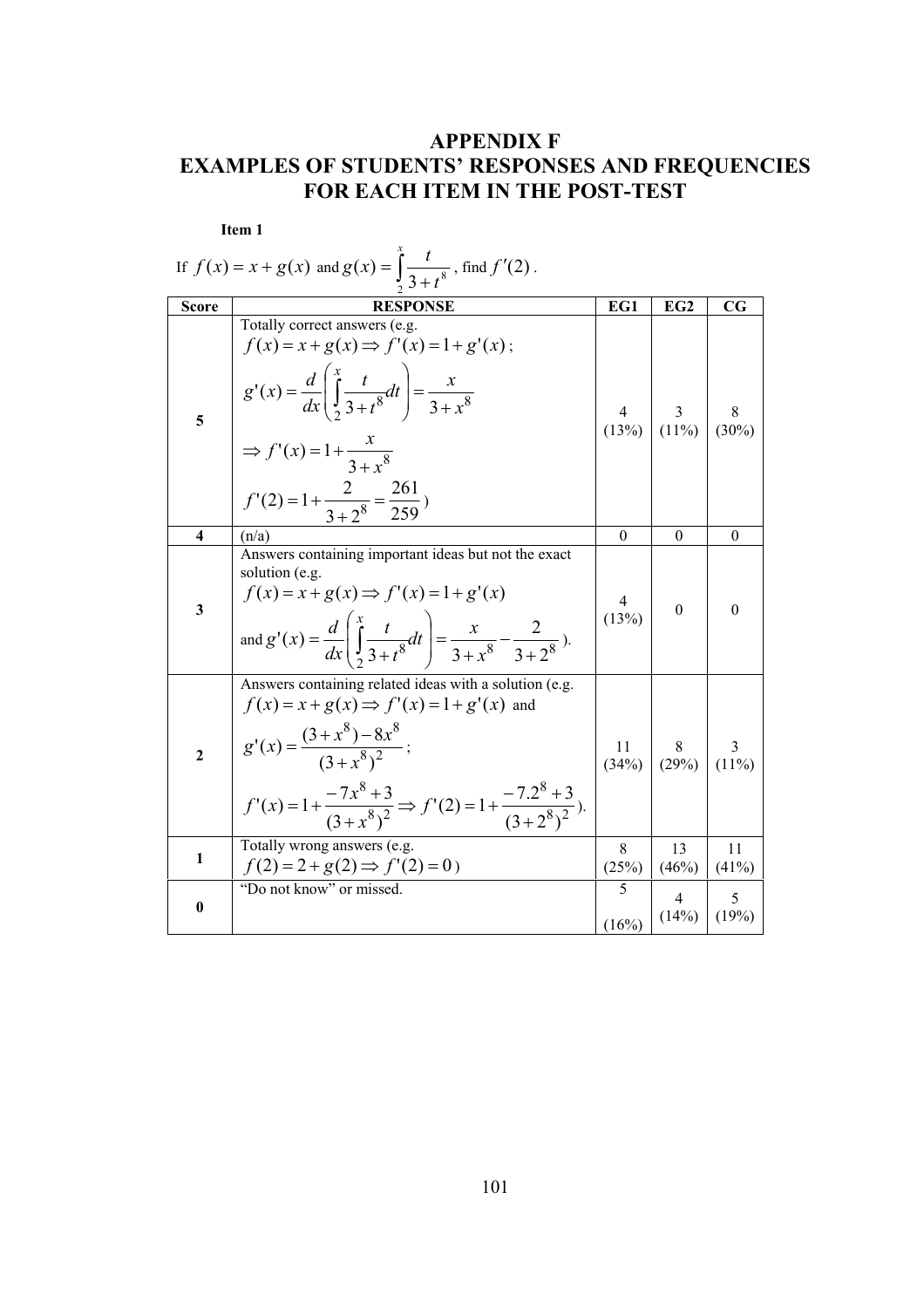If the derivative of the function  $f(x)$  is given as  $g(x) \left[ \frac{d}{dx} (f(x)) = g(x) \right]$  can we say anything about the integral of  $g(x)$  [ $\int g(x)d(x)$ ]? Explain your answer as much as possible.

| <b>Score</b>            | <b>RESPONSE</b>                                                                                                                                                   | EG1                                                                     | EG2                 | $_{\rm CG}$   |
|-------------------------|-------------------------------------------------------------------------------------------------------------------------------------------------------------------|-------------------------------------------------------------------------|---------------------|---------------|
| 5                       | (n/a)                                                                                                                                                             | $\Omega$                                                                | $\Omega$            | $\Omega$      |
| $\overline{\mathbf{4}}$ | Correct answer but not a completely right explanation<br>(e.g. $\int g(x)dx = f(x)$ since<br>$f'(x) = g(x) \Rightarrow f(x)$ is an antiderivative<br>of $g(x)$ ). | (3%)                                                                    | $\frac{2}{(7\%)}$ 1 | (4%)          |
| 3                       | Answers containing some related ideas (e.g.<br>$\int g(x)dx = f(x)$ since integration is the opposite of<br>derivative).                                          | 4<br>(13%)                                                              | (4%)                | 9<br>(33%)    |
| $\mathbf{2}$            | Answers containing only some related statements or<br>examples (e.g.<br>$f(x) = x^3 \Rightarrow 3x^2 = g(x) \Rightarrow \int g(x)dx = \int 3x^2 dx = x^3$         | $\begin{array}{c c} 20 & 8 & 6 \\ (63\%) & (29\%) & (22\%) \end{array}$ |                     |               |
| 1                       | Totally wrong answers (e.g. A function's derivative<br>equals to the functions integral).                                                                         | $\mathfrak{D}$<br>(6%)                                                  | 5<br>(18%)          | 3<br>$(11\%)$ |
| 0                       | "Do not know" or missed.                                                                                                                                          | 5<br>(16%)                                                              | 12<br>(43%)         | 8<br>$(30\%)$ |

#### **Item 3**

Can a function have more than one antiderivative? If so, how are the antiderivatives related? Explain your answer as much as possible and give an example.

| <b>Score</b>            | <b>RESPONSE</b>                                                                                                                                                              | EG1         | EG2                 | $_{\rm CG}$ |
|-------------------------|------------------------------------------------------------------------------------------------------------------------------------------------------------------------------|-------------|---------------------|-------------|
| 5.                      | (n/a)                                                                                                                                                                        | $\theta$    |                     |             |
| $\overline{\mathbf{4}}$ | Correct method but incomplete result (e.g. $\int xe^{x} dx$ ,<br>$x = u \Rightarrow dx = du$ , $e^x dx = dv \Rightarrow e^x = v$ ,<br>$\int xe^x dx = xe^x - \int e^x dx$ ). | (6%)        | $\theta$            | (7%)        |
| 3                       | (n/a)                                                                                                                                                                        | 0           | 0                   | 0           |
| $\mathbf{2}$            | (n/a)                                                                                                                                                                        | $\theta$    | 0                   |             |
| 1                       | Totally wrong answers (e.g. $\int xe^{x} dx = \frac{x^2}{2} \ln x$ ).                                                                                                        | (6%)        | $\Omega$            |             |
| $\bf{0}$                | "Do not know" or missed.                                                                                                                                                     | 28<br>(88%) | 28<br>(100)<br>$\%$ | 22<br>(82%) |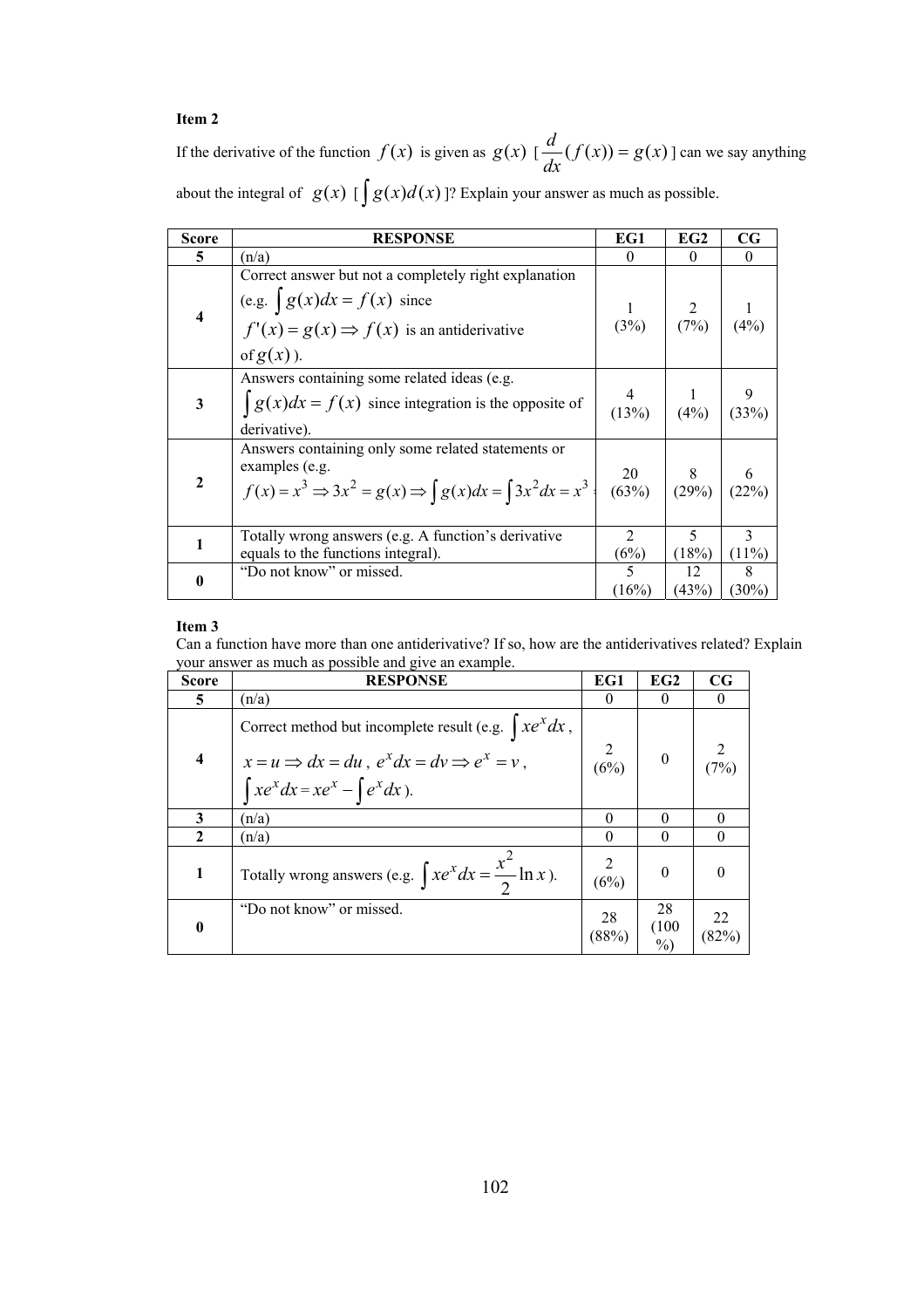$2\pi$ 

Which one(s) of the followings can be the total area of the region between the graph of  $f(x) = \sin(x)$  where  $0 \le x \le 2\pi$  and x-axis. Write down your choice(s) and explain why it/they is/are the right integral(s).

|                         | $4(a)$ $\sin(x)d(x)$                                                                                                                                                                                                   |             |             |             |
|-------------------------|------------------------------------------------------------------------------------------------------------------------------------------------------------------------------------------------------------------------|-------------|-------------|-------------|
| <b>Score</b>            | <b>RESPONSE</b>                                                                                                                                                                                                        | EG1         | EG2         | $_{\rm CG}$ |
| 5                       | Answers containing correct statement-False and correct<br>explanation (e.g. A is false; because the function $\sin x$<br>has negative value on $[\pi, 2\pi]$ so the given integral can<br>not give the true area).     | $\theta$    | $\theta$    | (4%)        |
| $\overline{\mathbf{4}}$ | (n/a)                                                                                                                                                                                                                  | $\Omega$    | $\Omega$    | $\Omega$    |
| 3                       | Answers containing correct statement-False and some<br>related explanation (e.g. A is false because the integral<br>sign changes between $\left[\pi, \frac{3\pi}{2}\right]$ and $\left[\frac{3\pi}{2}, 2\pi\right]$ ). | (3%)        | $\theta$    |             |
| $\mathbf{2}$            | Answers containing correct statement-False but incorrect<br>explanation or no explanation (e.g. False, because<br>different solution).                                                                                 | 6<br>(19%)  | 6<br>(21%)  | 6<br>(21%)  |
|                         | Totally wrong answers (e.g. True, area does not change).                                                                                                                                                               | 9<br>(28%)  | 13<br>(46%) | 13<br>(46%) |
| 0                       | "Do not know" or missed.                                                                                                                                                                                               | 16<br>(50%) | 9<br>(32%)  | 12<br>(44%) |

$$
4(b) \int_{0}^{2\pi} \left|\sin(x)\right| d(x)
$$

| <b>Score</b> | <b>RESPONSE</b>                                                                                                                                                                                                                                                                       | EG1         | EG2            | $_{\rm CG}$ |
|--------------|---------------------------------------------------------------------------------------------------------------------------------------------------------------------------------------------------------------------------------------------------------------------------------------|-------------|----------------|-------------|
| 5            | (n/a)                                                                                                                                                                                                                                                                                 | $\theta$    | $\Omega$       | $\theta$    |
| 4            | Answers containing correct statement-True and<br>indicating good explanation but reasoning is not complete<br>(e.g. True, because in $[\pi, 2\pi]$ sin x changes its value<br>so it must be $\int_{0}^{2\pi}  \sin x  dx$ or $\int_{0}^{\pi} \sin x dx - \int_{0}^{2\pi} \sin x dx$ . | (3%)        | $\overline{0}$ | (4%)        |
| 3            | Answers containing correct statement and some related<br>explanations (e.g. True, because it is between $[0, 2\pi]$<br>and because of the absolute value x will be always greater<br>than zero).                                                                                      | (3%)        | $\overline{0}$ | (4%)        |
| 2            | Answers containing correct statement but incorrect or no<br>explanation (e.g. True but no need the absolute value).                                                                                                                                                                   | 5<br>(16%)  | 8<br>(29%)     | 6<br>(22%)  |
|              | Totally wrong answers (e.g. False, because it is just only<br>positive values. So, it is not the total area).                                                                                                                                                                         | 10<br>(31%) | 10<br>(36%)    | 11<br>(41%) |
| 0            | "Do not know" or missed.                                                                                                                                                                                                                                                              | 15<br>(47%) | 10<br>(36%)    | 11<br>(41%) |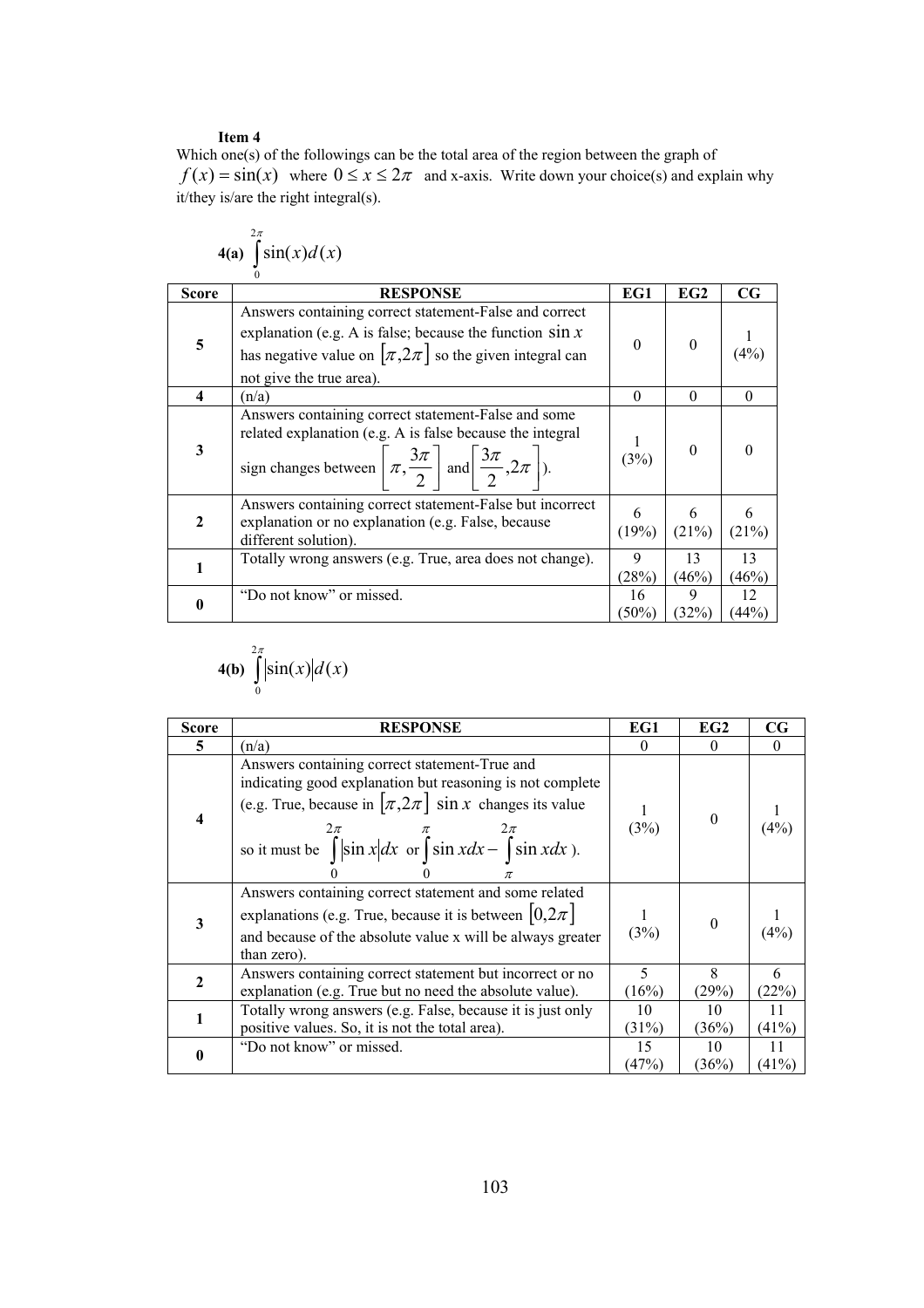|              | $4(c)$ $\int \sin(x) d(x) - \int \sin(x) d(x)$                                                                                                                                                               |             |             |             |
|--------------|--------------------------------------------------------------------------------------------------------------------------------------------------------------------------------------------------------------|-------------|-------------|-------------|
| <b>Score</b> | <b>RESPONSE</b>                                                                                                                                                                                              | EG1         | EG2         | $_{\rm CG}$ |
| 5            | (n/a)                                                                                                                                                                                                        | $\theta$    | $\theta$    | $\theta$    |
| 4            | Answers containing correct statement-True and<br>indicating good explanation but reasoning is not<br>complete (e.g. True, because when we are calculating<br>an area which is under x-axis should be minus). | (6%)        | $\theta$    | (4%)        |
| 3            | Answers containing correct statement and some related<br>explanations (e.g. True, because the area is<br>$\int_{0}^{\pi} \sin x dx + \int_{0}^{\pi} -\sin x dx + \int_{-\pi}^{2\pi} -\sin x dx$              | (3%)        |             | (7%)        |
| 2            | Answers containing correct statement but incorrect or<br>no explanation (e.g. True, because it has boundaries).                                                                                              | 13<br>(41%) | 12<br>(43%) | 5<br>(19%)  |
|              | Totally wrong answers (e.g. False, it should be the sum<br>of two integrals).                                                                                                                                | 9<br>(28%)  | 9<br>(32%)  | 10<br>(37%) |
| 0            | "Do not know" or missed.                                                                                                                                                                                     | 7<br>(22%)  | 7<br>(25%)  | 9<br>(33%)  |

#### **4(c)** ∫  $\int_{0}^{\pi}$  $\sin(x)d(x)$  -  $\int$  $2\pi$

## **4(d)**  $2\int_0^{\pi}$  $2 \sin(x) d(x)$

|              | $\theta$                                                                                                                                                                                          |             |                 |                   |
|--------------|---------------------------------------------------------------------------------------------------------------------------------------------------------------------------------------------------|-------------|-----------------|-------------------|
| Score        | <b>RESPONSE</b>                                                                                                                                                                                   | EG1         | EG <sub>2</sub> | $_{\rm CG}$       |
| 5            | (n/a)                                                                                                                                                                                             |             | $\theta$        | $\Omega$          |
| 4            | Answers containing correct statement-True and<br>indicating good explanation but reasoning is not<br>complete (e.g. True, because the area between $[0, \pi]$<br>and $[\pi, 2\pi]$ are the same). | (3%)        | $\Omega$        |                   |
| 3            | (n/a)                                                                                                                                                                                             | $\Omega$    | $\Omega$        | $\theta$          |
| $\mathbf{2}$ | Answers containing correct statement but incorrect or<br>no explanation (e.g. True, because it is the same<br>$2\pi$<br>with $\int \sin x dx$ ).                                                  | (3%)        | 8<br>(29%)      | $\frac{2}{(7\%)}$ |
| 1            | Totally wrong answers (e.g. False, because it is just<br>only positive values. So, it is not the total area).                                                                                     | 14<br>(44%) | 10<br>(36%)     | 9<br>(33%)        |
| 0            | "Do not know" or missed.                                                                                                                                                                          | 16<br>(50%) | 10<br>(36%)     | 16<br>(59%)       |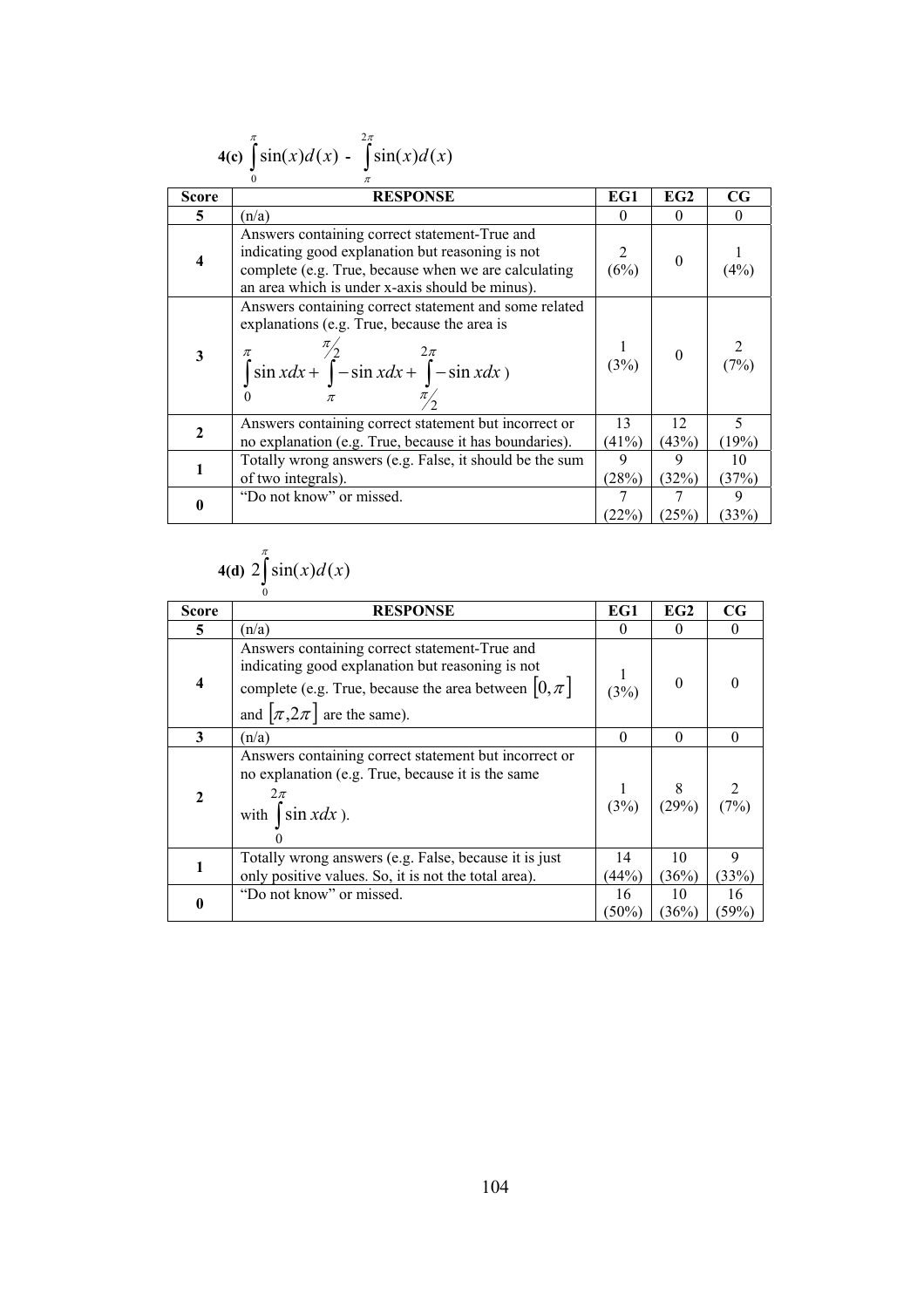How do you define and calculate the length of the graph of a smooth function  $y = f(x)$  over a closed interval  $[a, b]$ . Give an example.

| <b>Score</b>            | <b>RESPONSE</b>                                                                                                                                                                                                                                                                    | EG1               | EG <sub>2</sub>    | $_{\rm CG}$                |
|-------------------------|------------------------------------------------------------------------------------------------------------------------------------------------------------------------------------------------------------------------------------------------------------------------------------|-------------------|--------------------|----------------------------|
| 5                       | Answers containing the correct formula and example (e.g.<br>The length can be evaluated by $L = \int_0^b \sqrt{1 + [f'(x)]^2} dx$ ,<br>for example we can evaluate the length of the curve<br>$y = x^2$ where 2 < x < 3 by the integral<br>$L = \int_{0}^{b} \sqrt{1 + (2x)^2} dx$ | 3<br>$(9\%)$      | $\boldsymbol{0}$   | $^{(4}_{\%)}$              |
| $\overline{\mathbf{4}}$ | (n/a)                                                                                                                                                                                                                                                                              | $\theta$          | $\boldsymbol{0}$   | $\theta$                   |
| $\mathbf{3}$            | Answers containing correct formula or incorrect formula<br>due to wrong formula (e.g. $L = \int_0^b \sqrt{1 + [f(x)]^2} dx$ , let<br>$f(x) = x^2 \Rightarrow L = \int_0^b \sqrt{1 + (x^2)^2} dx$ .                                                                                 | 10<br>(31%)       | $\Omega$           | $\theta$                   |
| $\boldsymbol{2}$        | Answers containing wrong but some related formulas (e.g.<br>$L = \int_{0}^{b} \sqrt{1 + (\frac{dx}{dy})^2}$ .                                                                                                                                                                      | $\frac{3}{(9\%)}$ | $\frac{4}{(13\%)}$ | 4<br>(15)<br>$\frac{0}{0}$ |
| $\mathbf{1}$            | Totally wrong answers (e.g. $L = \int_0^2 \sqrt{1 + (\frac{1}{f'(x)})^2}$ )                                                                                                                                                                                                        | 8<br>(25%)        | (32%)              | 9<br>(33)<br>$\%$          |
| $\boldsymbol{0}$        | "Do not know" or missed.                                                                                                                                                                                                                                                           | 8<br>(25%)        | 15<br>(54%)        | 13<br>(48<br>$\%$          |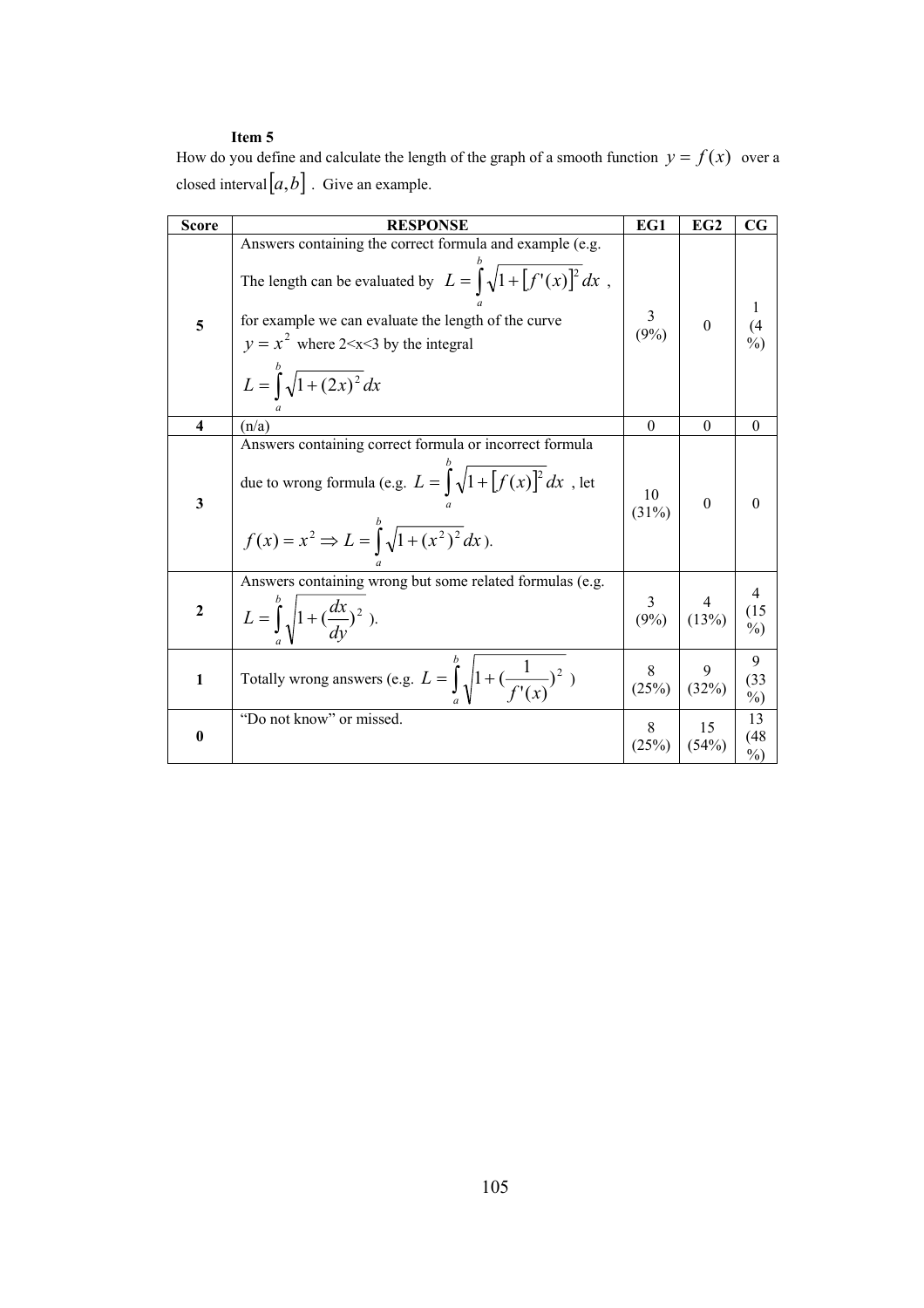The region here is to be revolved about the x-axis to generate a solid. Write down the integrals to compute the volume of the solid by

- **c)** Washer method
- **d)** Shell method

Which one do you think is the best method to evaluate the volume of the solid? Explain your answer as much as possible. **(Do not evaluate the integrals)**



| <b>Score</b>     | <b>RESPONSE</b>                                                                                                                                                                                                                                                                                                                                                                                                | EG1                     | EG2                | $\mathbf{C}\mathbf{G}$ |
|------------------|----------------------------------------------------------------------------------------------------------------------------------------------------------------------------------------------------------------------------------------------------------------------------------------------------------------------------------------------------------------------------------------------------------------|-------------------------|--------------------|------------------------|
| 5                | (n/a)                                                                                                                                                                                                                                                                                                                                                                                                          | $\Omega$                | $\theta$           | $\Omega$               |
| 4                | Answers containing right explanations about the washer<br>and shell method, and stating shell method is more<br>suitable than the washer method (e.g. In washer method<br>we take a rectangular piece perpendicular to x-axis and<br>we have to find the y as a function of x. In shell method,<br>we take a cylinder parallel to x-axis. Shell method is<br>easier, because the variables are in terms of y). | (3%)                    | $\boldsymbol{0}$   | $\Omega$               |
| 3                | Answers containing related explanations about washer<br>method, and stating shell method is better to use for that<br>example. (e.g. In washer method, we use perpendicular<br>rectangles, in shell method we use cylinders, shell<br>method is better to use).                                                                                                                                                | (3%)                    | $\boldsymbol{0}$   |                        |
| $\boldsymbol{2}$ | Answers stating that shell method is better but no<br>explanation about washer method, and wrong or no<br>verification of shell method (e.g. Shell method is better,<br>because it can turn round the y-axis and make a solid, we<br>can calculate like that).                                                                                                                                                 | 8<br>(25%)              | $\frac{8}{(29\%)}$ | 3<br>$(11\%)$          |
| $\mathbf{1}$     | Totally wrong answers (e.g.<br>$V = \int_{-1/2}^{0} (\frac{y^4}{4} - \frac{y^2}{2}) dy - \int_{0}^{2} \frac{y^2}{2} y$                                                                                                                                                                                                                                                                                         | 9<br>$\frac{9}{(28\%)}$ | $rac{6}{(21\%)}$   | 12<br>$(44\%)$         |
| $\bf{0}$         | "Do not know" or missed.                                                                                                                                                                                                                                                                                                                                                                                       | 13<br>(41%)             | 14<br>$(50\%)$     | 12<br>(44%)            |

#### **Item 7**

Suppose that  $\int_{-2}$ = 2 2  $f(x)d(x) = 5$ ,  $\int f(x)d(x) = 9$ 7  $\int_{2}^{x} f(x) d(x) = 9$  and  $\int_{-2}^{3}$ = 7 2  $g(x)d(x) = 2$  which, if any, of the following statements that are always true, which ones are false? Explain your answers as much as

possible.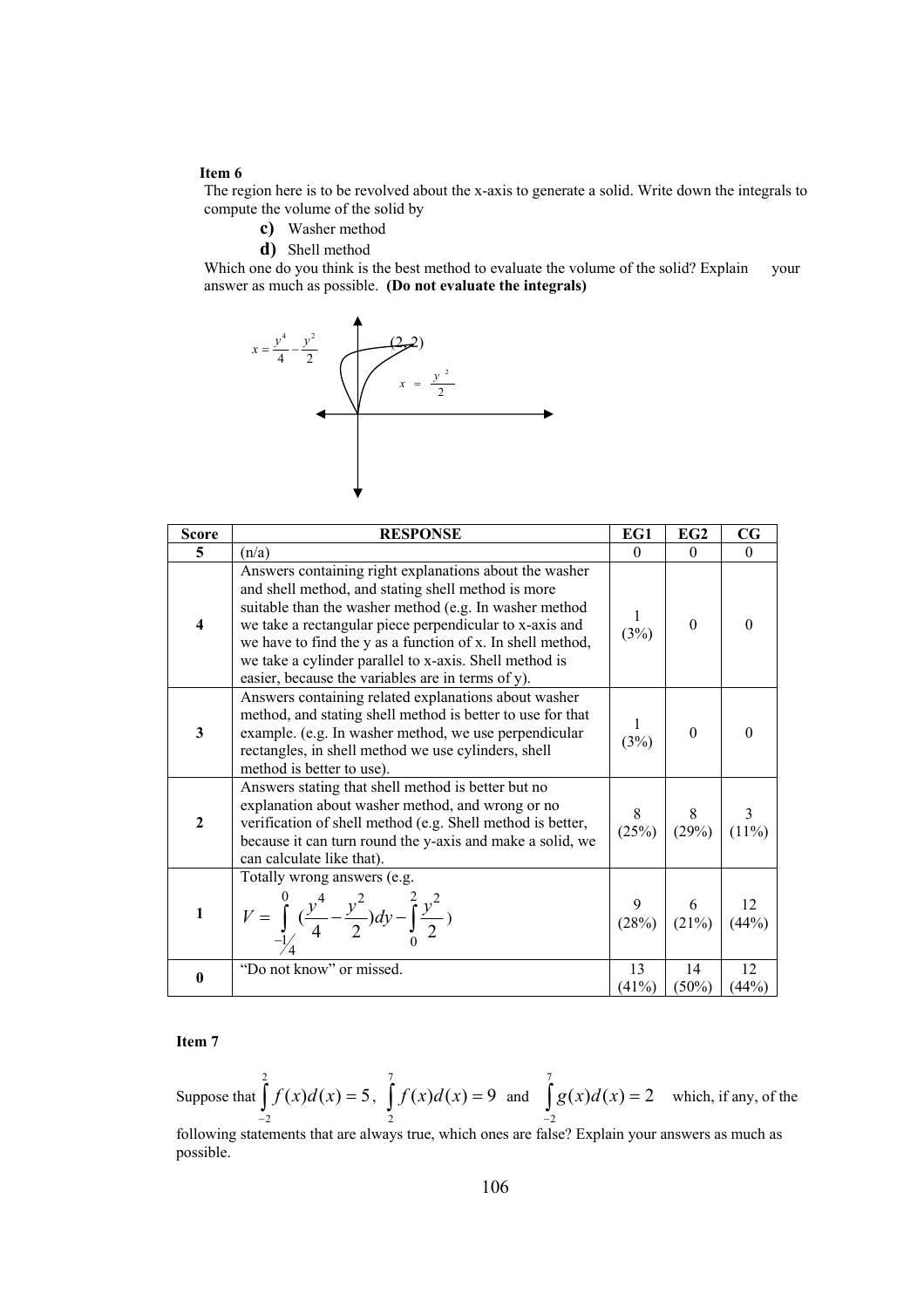| 7(a) $\int f(x) d(x) = -9$ |                                                                                                                                  |            |                                                           |                          |  |
|----------------------------|----------------------------------------------------------------------------------------------------------------------------------|------------|-----------------------------------------------------------|--------------------------|--|
| <b>Score</b>               | <b>RESPONSE</b>                                                                                                                  | EG1        | EG2                                                       | $_{\rm CG}$              |  |
| 5                          | Answers containing correct statement and correct<br>explanation (e.g. A is true, because<br>$\int_a^b f(x)dx = -\int_a^a f(x)dx$ |            | $\begin{bmatrix} 10 & 9 \\ (31\%) & (32\%) \end{bmatrix}$ | $\frac{5}{(19\%)}$       |  |
| 4                          | (n/a)                                                                                                                            | $\theta$   | $\Omega$                                                  | $\theta$                 |  |
| 3                          | Answers containing correct statement but incomplete<br>explanation (e.g. A is true, because we should reverse the<br>integral).  | 2<br>(6%)  | (4%)                                                      | (4%)                     |  |
| $\mathbf{2}$               | Answers containing correct statement but incorrect or no<br>explanation (e.g. A is true, because $f(7) - f(2) = [f(2) - f(7)]$ ) | 8<br>(25%) | 8<br>(29%)                                                | 19<br>$70\%)$            |  |
|                            | Totally wrong answers (e.g. False, it can be different<br>because $f(x)$ is unknown).                                            | 7<br>(22%) | 4<br>(14%)                                                | $\theta$                 |  |
|                            | "Do not know" or missed.                                                                                                         | 5<br>(16%) | 6<br>(21%)                                                | $\overline{2}$<br>$7\%)$ |  |

7(b) 
$$
\int_{-2}^{7} f(x) d(x) = 4
$$

| <b>Score</b> | <b>RESPONSE</b>                                                                                                                                                                    | EG1         | EG2                                                       | $_{\rm CG}$            |
|--------------|------------------------------------------------------------------------------------------------------------------------------------------------------------------------------------|-------------|-----------------------------------------------------------|------------------------|
| 5            | Answers containing correct statement and correct<br>explanation (e.g. B is false,<br>because<br>$\int_{-2}^{1} f(x)dx = \int_{-2}^{2} f(x)dx + \int_{2}^{7} f(x)dx = 5 + 9 = 14$ . |             | $\begin{array}{c c} 6 & 2 \\ (19\%) & (7\%) \end{array}$  | (15%)                  |
| 4            | (n/a)                                                                                                                                                                              | 0           | $\Omega$                                                  | $\Omega$               |
| 3            | Answers containing correct statement but incomplete<br>explanation (e.g. B is false because $9+5=14$ ).                                                                            | (3%)        | $\mathfrak{D}$<br>(7%)                                    | $\overline{2}$<br>(7%) |
| $\mathbf{2}$ | Answers containing correct statement but incorrect or<br>no explanation (e.g. B is false, because it is 8).                                                                        | 11<br>(34%) | 13<br>(46%)                                               | 12<br>(44%)            |
| 1            | Totally wrong answers (e.g. It is true<br>because $\int g(x)dx = 2$ , $g(x)$ is different<br>from $f(x)$ ).                                                                        |             | $\begin{array}{c c} 6 & 5 \\ (19\%) & (18\%) \end{array}$ | (15%)                  |
|              | "Do not know" or missed.                                                                                                                                                           | 8<br>(15%)  | 6<br>(21%)                                                | 5<br>(19%)             |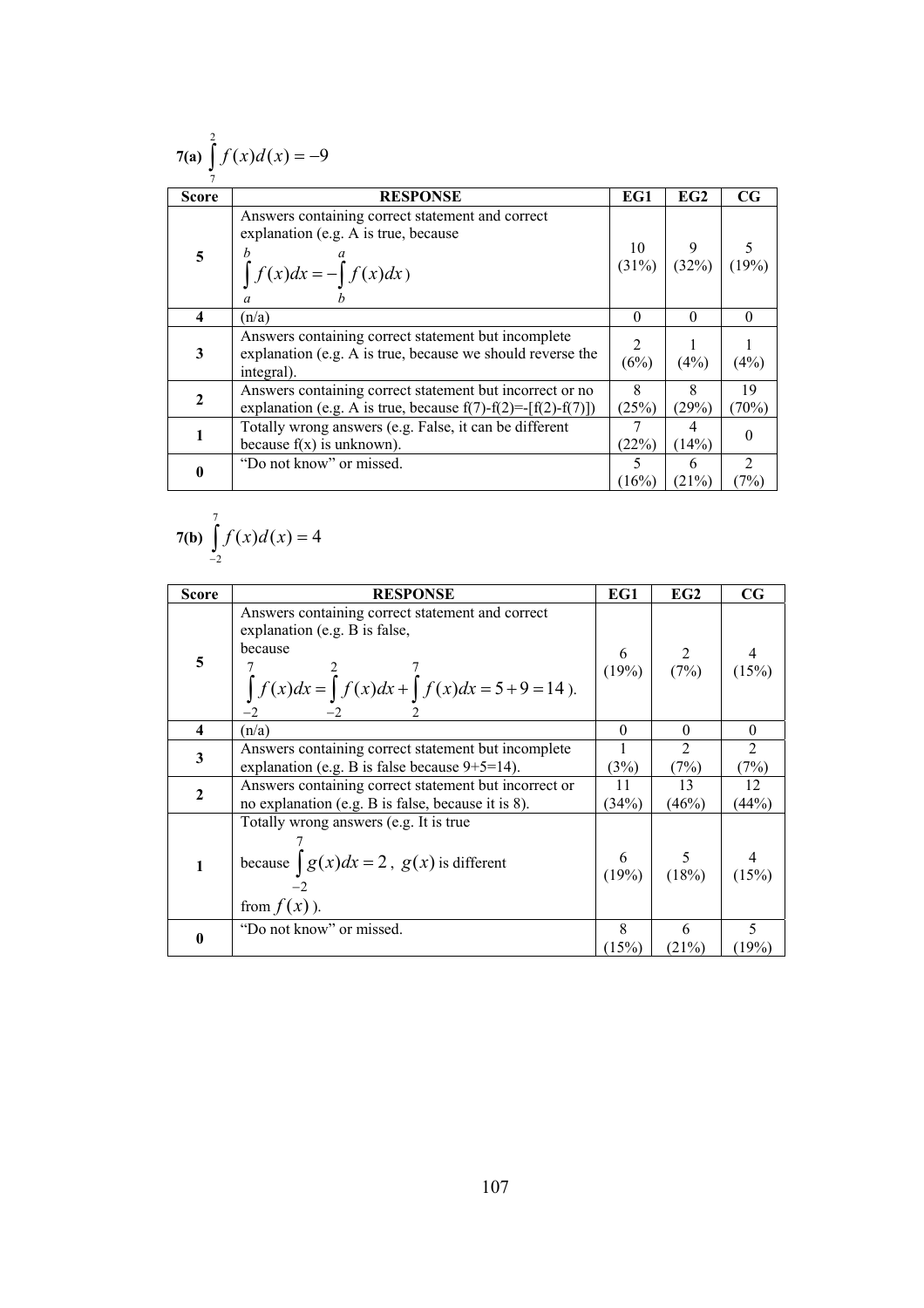7(c) 
$$
\int_{-2}^{7} f(x)g(x)dx = 28
$$

| <b>Score</b> | <b>RESPONSE</b>                                                                                                                                                                                                           | EG1                    | EG <sub>2</sub>                                           | $_{\rm CG}$             |
|--------------|---------------------------------------------------------------------------------------------------------------------------------------------------------------------------------------------------------------------------|------------------------|-----------------------------------------------------------|-------------------------|
| 5            | Answers containing correct statement and correct explanation<br>(e.g. C is false, because we can not know it without knowing<br>$f(x)$ and $g(x)$ ).                                                                      | $\mathfrak{2}$<br>(6%) | $\theta$                                                  | $\Omega$                |
| 4            | Answers containing the correct statement and including main<br>idea with some evidence of knowledge (e.g. False<br>because $\int (f(x).g(x))dx \neq \int f(x)dx \int g(x)dx$ .                                            | (13%)                  | $\overline{0}$                                            | (4%)                    |
| 3            | Answers containing correct statement and some related<br>explanations (e.g. C is false, because if we take<br>$f(x) = x$ and $g(x) = x + 2$ then $f(x).g(x) = x^2 + 2x$<br>and if we compute it we get different answer). | $\boldsymbol{0}$       | $\frac{1}{(4\%)}$                                         | $\frac{3}{(11\%)}$      |
| $\mathbf{2}$ | Answers containing correct statement but incorrect or no<br>explanation (e.g. C is false, because it is 18).                                                                                                              | 9<br>(28%)             | 12<br>(43%)                                               | $\overline{7}$<br>(26%) |
|              | Totally wrong answers (e.g. It is true because,<br>$\int f(x)dx = 14$ ,<br>$\int g(x)dx = 2 \implies \int f(x).g(x)dx = 2.14 = 28$                                                                                        |                        | $\begin{array}{c c} 7 & 7 \\ (22\%) & (25\%) \end{array}$ | $\frac{7}{(26\%)}$      |
| 0            | "Do not know" or missed.                                                                                                                                                                                                  | 10<br>(31%)            | 8<br>(29%)                                                | 9<br>(33%)              |

$$
7(d) \int_{-2}^{7} 4g(x)d(x) = 16
$$

| <b>Score</b> | <b>RESPONSE</b>                                                                                                                                                   | EG1         | EG2        | CG            |
|--------------|-------------------------------------------------------------------------------------------------------------------------------------------------------------------|-------------|------------|---------------|
| 5            | Answers containing correct statement and correct<br>explanation (e.g. D is false, because<br>$\int 4g(x)dx = 4\int g(x)dx = 8 \neq 16$                            | 12<br>(38%) | 9<br>(32%) | 12<br>(44%)   |
| 4            | (n/a)                                                                                                                                                             | $\Omega$    | $\Omega$   | 0             |
| 3            | Answers containing correct statement and some related<br>explanations (e.g. D is false, because the answer should<br>be $8$ ).                                    | (9%)        | (4%)       | $(11\%)$      |
| $\mathbf{2}$ | Answers containing correct statement but incorrect or no<br>explanation (e.g. D is false, because the function whose<br>coefficient 4 does not give that answer). | (13%)       | (25%)      | (15%)         |
|              | Totally wrong answers (e.g. True, It should be 16).                                                                                                               | 6<br>(19%)  | (25%)      | 3<br>$(11\%)$ |
|              | "Do not know" or missed.                                                                                                                                          | (22%)       | 4<br>(14%) | 5<br>$19\%)$  |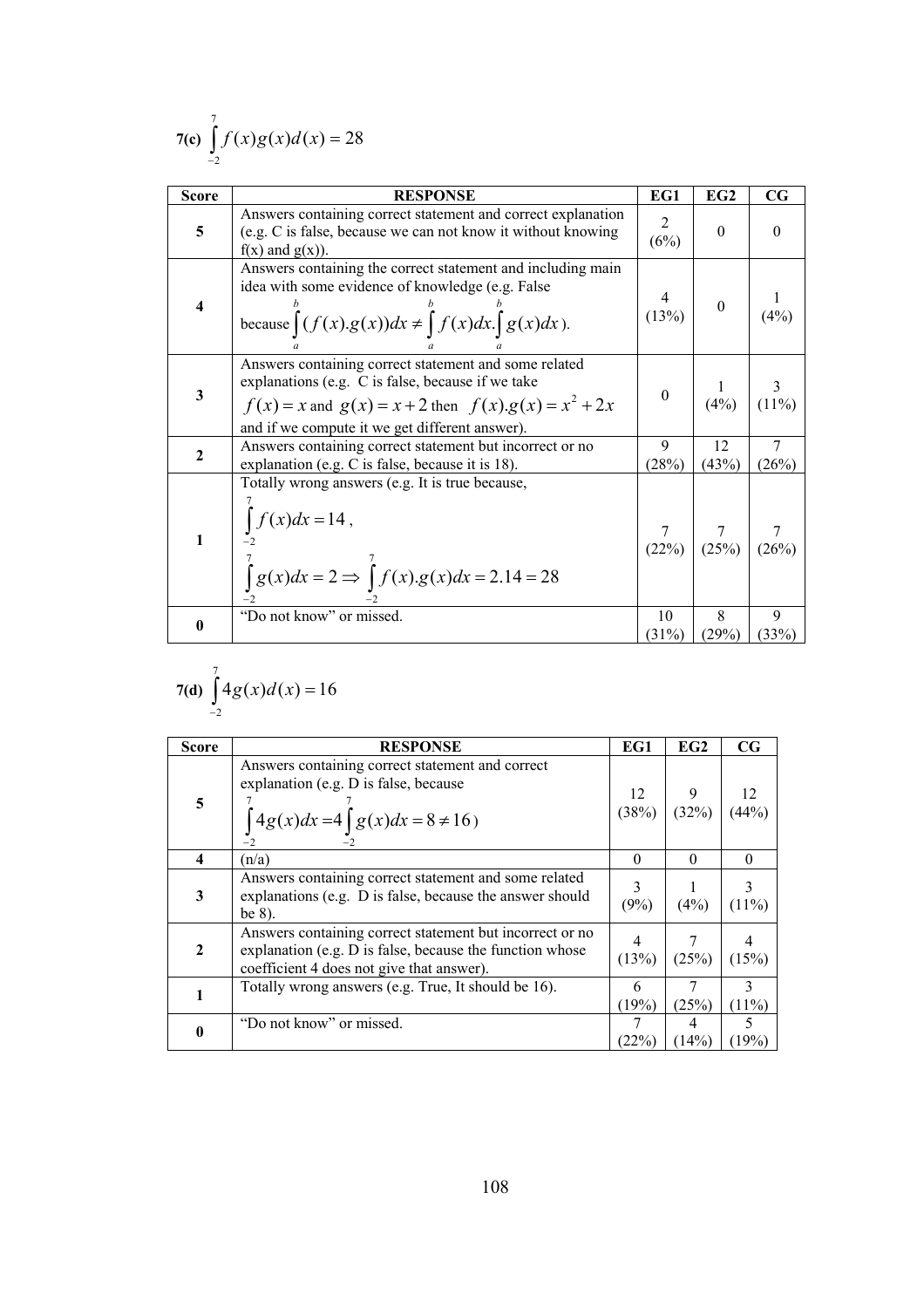$$
7(e) \int_{2}^{7} f(2x+1)d(2x+1) = 9
$$

| <b>Score</b>   | <b>RESPONSE</b>                                                                                                                                                                      | EG1                       | EG <sub>2</sub>   | $\mathbf{C}\mathbf{G}$  |
|----------------|--------------------------------------------------------------------------------------------------------------------------------------------------------------------------------------|---------------------------|-------------------|-------------------------|
| 5              | Answers containing correct statement and correct<br>explanation (e.g. E is true, because if we call<br>$u = 2x + 1$ ,<br>$\int f(u)du = 9$ , nothing changes).                       | (3%)                      | $\frac{2}{(7\%)}$ | (7%)                    |
| 4              | Answers containing correct statement and including<br>main idea with some evidence of knowledge (e.g. E<br>is true, because, $\int \frac{f(2x+1)d(2x+1)}{4}$<br>These are the same). | $\mathfrak{Z}$<br>$(9\%)$ | $\frac{2}{(7%)}$  | $(11\%)$                |
| $\mathbf{3}$   | Answers containing correct statement and some<br>related explanations (e.g. E is true, because for<br>$d(2x+1)$ if it were $d(x)$ it would be false).                                | $\overline{2}$<br>(6%)    | 3<br>$(11\%)$     | $\Omega$                |
| $\overline{2}$ | Answers containing correct statement but incorrect<br>or no explanation (e.g. E is true, because if we<br>multiply by 2 and add 1, nothing change).                                  | $\overline{4}$<br>(13%)   | 7<br>(25%)        | $\overline{4}$<br>(15%) |
| 1              | Totally wrong answers (e.g. False, because $f(x)$ and<br>$f(2x+1)$ are different functions).                                                                                         | 8<br>(25%)                | 6<br>(21%)        | $\mathbf Q$<br>(33%)    |
| $\mathbf{0}$   | "Do not know" or missed.                                                                                                                                                             | 9<br>(28%)                | 8<br>(29%)        | 8<br>(30%)              |

$$
7(f) \int\limits_0^7 g(u) d(u) = 2
$$

| $-2$                    |                                                                                                                                                                  |             |                 |                                     |
|-------------------------|------------------------------------------------------------------------------------------------------------------------------------------------------------------|-------------|-----------------|-------------------------------------|
| <b>Score</b>            | <b>RESPONSE</b>                                                                                                                                                  | EG1         | EG <sub>2</sub> | CG                                  |
| 5                       | Answers containing correct statement and<br>correct explanation (e.g. F is true, because if we<br>call $u = x$ , then dx=du so nothing changes in<br>integral).  | (3%)        | $\theta$        | (4%)                                |
| $\overline{\mathbf{4}}$ | Answers containing correct statement and<br>including main idea with some evidence of<br>knowledge (e.g. F is true, because, we calculate<br>with respect to u). | 6<br>(19%)  | (14%)           | $(11\%)$                            |
| 3                       | Answers containing correct statement and some<br>related explanations (e.g. if $x=$ u then it is true).                                                          | (3%)        | 3<br>(11%)      | $\mathcal{D}_{\mathcal{L}}$<br>(7%) |
| $\mathbf{2}$            | Answers containing correct statement but<br>incorrect or no explanation (e.g. F is true).                                                                        | (13%)       | (25%)           | (15%)                               |
|                         | Totally wrong answers (e.g. False, because $f(x)$ )<br>and $f(2x+1)$ are different functions).                                                                   | 6<br>(19%)  | 8<br>(29%)      | 3<br>(11%)                          |
| 0                       | "Do not know" or missed.                                                                                                                                         | 10<br>(31%) | 6<br>(21%)      | 6<br>(22%                           |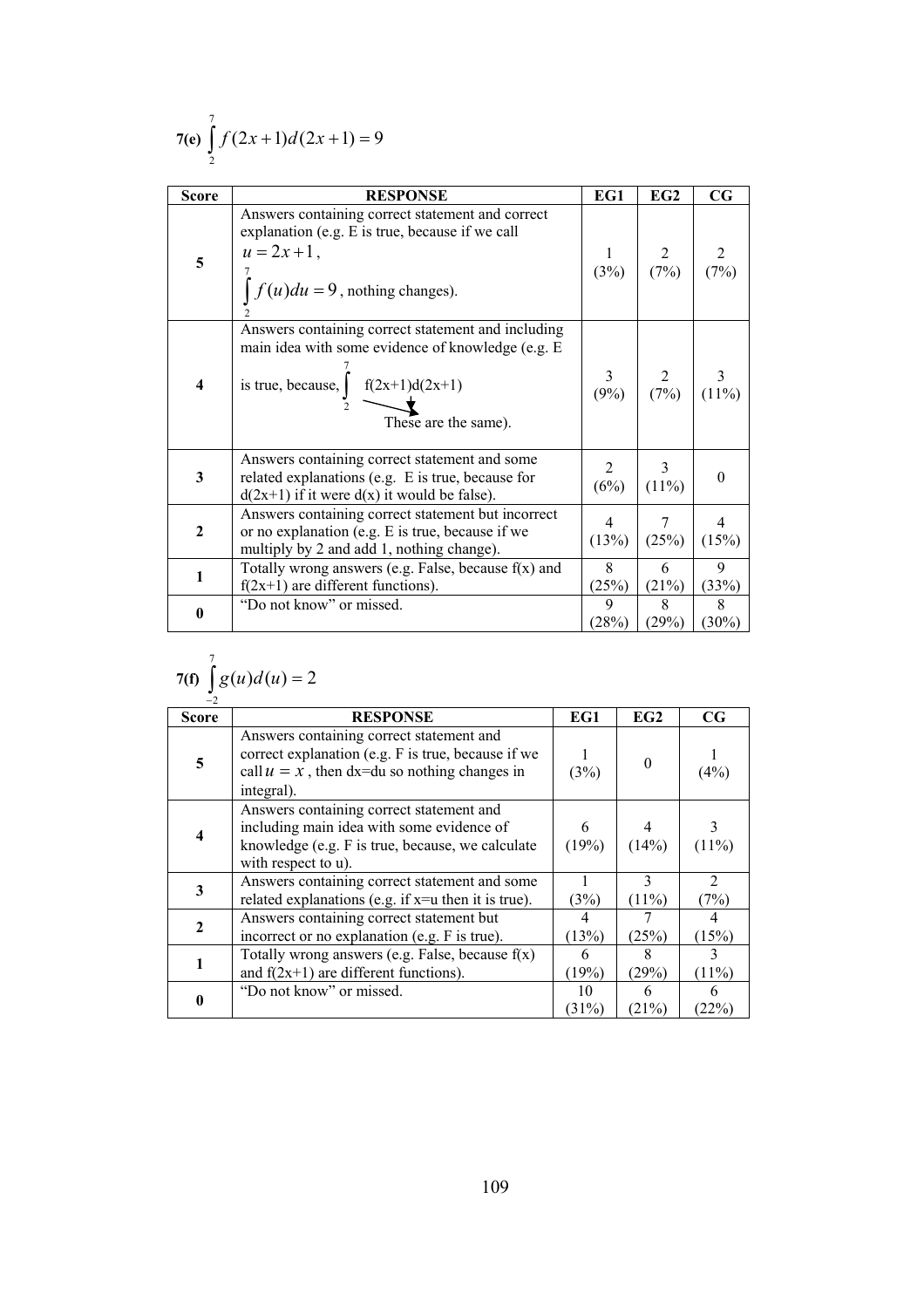# **APPENDIX G EXAMPLES OF STUDENTS' RESPONSES AND FREQUENCIES FOR EACH JOURNAL WRITING**

#### **Journal Writing # 1**

What did you learn about the integral concept in this lesson? Clarify your answer by using as many ways as you can (you can use verbal explanation, charts, examples, tables...).

| <b>Score</b> | <b>RESPONSE</b>                                                                                          | EG1         | EG2   |
|--------------|----------------------------------------------------------------------------------------------------------|-------------|-------|
| 5            | Showing the main idea of the class with most of the important<br>points                                  | (4%)        |       |
| 4            | Showing the main idea of the class with referring some<br>important points or some appropriate exemplars | (7%)        |       |
|              | Showing the main idea of the class so generally                                                          | (29%)       |       |
| 2            | Showing some concrete statements reference to the main idea of<br>the class.                             | 17<br>(61%) | (38%) |
|              | Showing some concrete statements about math study, but not<br>concrete enough                            | $\Omega$    | (38%) |
| 0            | Showing just feelings or learning impressions.                                                           |             | (24%  |

**Journal Writing # 3** 

If the following equality is given,

$$
\int x^2 \cos(2x) dx = \frac{1}{2}x \cos(2x) + \frac{1}{4}(-1 + 2x^2)\sin(2x) + C
$$

How can you check its correctness? Please check if it is true or false?

| <b>Score</b> | <b>RESPONSE</b>                                                                                                                                                                                                                                                                                                             | EG1         | EG2           |
|--------------|-----------------------------------------------------------------------------------------------------------------------------------------------------------------------------------------------------------------------------------------------------------------------------------------------------------------------------|-------------|---------------|
| 5            | Correct answer or wrong answer due to trivial arithmetic errors<br>(e.g. To check its correctness we take the derivative of<br>$\left(\frac{1}{2}x\cos(2x) + \frac{1}{4}(-1+2x^2)\sin(2x) + C\right)$<br>and<br>$\frac{d}{dx}(\frac{1}{2}x\cos(2x)+\frac{1}{4}(-1+2x^2)\sin(2x)+C)=x^2\cos(2x)$<br>, so the equality holds. | $\theta$    |               |
| 4            | Correct explanation but no verification or verification but no<br>explanation (e.g. We take the derivative of<br>$\left(\frac{1}{2}x\cos(2x) + \frac{1}{4}(-1+2x^2)\sin(2x) + C\right)$ .                                                                                                                                   | (4%)        | (5%)          |
| 3            | (n/a)                                                                                                                                                                                                                                                                                                                       | $\Omega$    | $\theta$      |
| 2            | Answers containing related important sub-ideas (e.g. Since the<br>integral is the reverse of differential, first we consider it).                                                                                                                                                                                           | $\theta$    | 4<br>$(20\%)$ |
| 1            | Totally wrong answers (e.g. if we use the substitution $u = x^2$ , we<br>can prove its correctness).                                                                                                                                                                                                                        | 25<br>(96%) | 5<br>(25%)    |
| 0            |                                                                                                                                                                                                                                                                                                                             | $\theta$    | 8<br>$40\%)$  |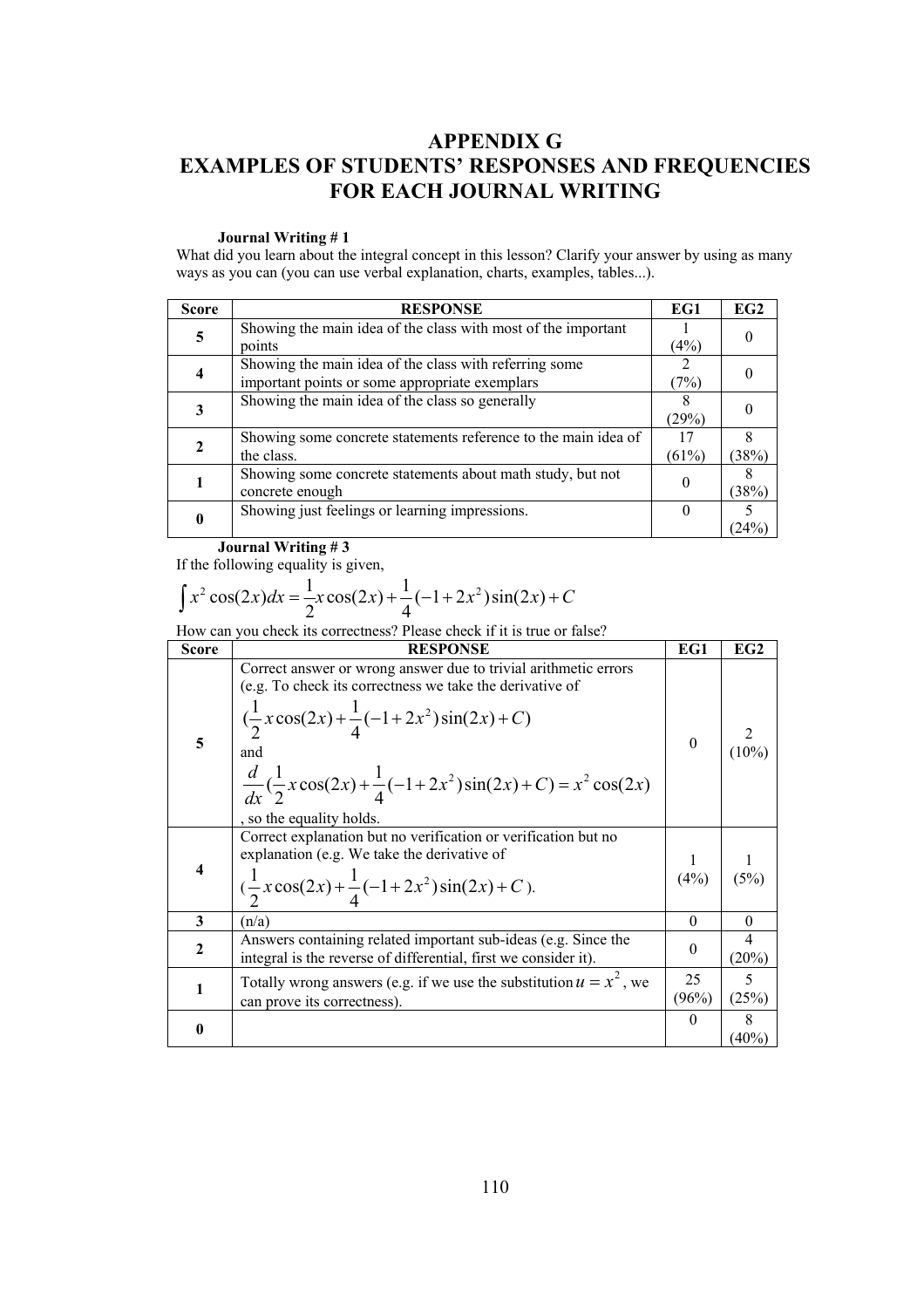| $\cos(x^2)d(x^2)$<br>Evaluate the following integral, |                                                                                                                                                                                                     |               |                |  |
|-------------------------------------------------------|-----------------------------------------------------------------------------------------------------------------------------------------------------------------------------------------------------|---------------|----------------|--|
| Score                                                 | <b>RESPONSE</b>                                                                                                                                                                                     | EG1           | EG2            |  |
| 5                                                     | Correct answer or wrong answer due to trivial arithmetic<br>errors (e.g. If $u = x^2$ then $2xdx = du$ so<br>$\int$ cos(x <sup>2</sup> )d(x <sup>2</sup> ) = sin(x <sup>2</sup> ) + C <sub>):</sub> | (7%)          | (28%)          |  |
| $\overline{\mathbf{4}}$                               | Correct logic but incorrect integration<br>(e.g. $\left[\cos(x^2)d(x^2) = -\sin(x^2)\right)$ ).                                                                                                     | 14<br>(47%)   | 10<br>$(40\%)$ |  |
| 3                                                     | (n/a)                                                                                                                                                                                               | $\theta$      | $\theta$       |  |
| $\mathbf{2}$                                          | Incorrect answer with some related approaches (e.g.<br>$\cos(x^2) d(x^2) = \sin(x^2) d(x^2)$ .                                                                                                      | 3<br>$(10\%)$ | 2<br>(8%)      |  |
| 1                                                     | Totally wrong answers (e.g. $\int \cos(x^2) d(x^2) = \frac{\cos x^4}{4}$ ).                                                                                                                         | 10<br>(33%)   | 3<br>(12%)     |  |
| $\boldsymbol{0}$                                      | "Do not know" or missed.                                                                                                                                                                            | (4%)          | (12%)          |  |

#### **Journal Writing # 5**

Answer the following questions,

**5(a)** We can differentiate an integral by ……………………………………………(Theorem).

| <b>Score</b> | <b>RESPONSE</b>                                          | EG1      | EG2    |
|--------------|----------------------------------------------------------|----------|--------|
| 5            | Correct answer (e.g. fundamental theorem)                | 14       |        |
|              |                                                          | (44%)    | (8%)   |
| 4            | (n/a)                                                    |          |        |
| 3            | (n/a)                                                    |          |        |
| $\mathbf{2}$ | Answers containing more than one answer, one of which is |          |        |
|              | correct (e.g. mean value/fundamental)                    | (3%)     |        |
|              | Totally wrong answers (e.g. substation theorem).         | 16       | 10     |
|              |                                                          | $(50\%)$ | (42%)  |
| 0            | "Do not know" or missed.                                 |          | 12     |
|              |                                                          | 3%       | $50\%$ |

**5(b)** Find the derivative of  $\int_0^1 [x^3 2^x \cos(x +$  $\int_{0}^{1} [x^3 2^x \cos(x+7)] dx$ . Explain your answer as much as possible.

| <b>Score</b> | <b>RESPONSE</b>                                                                                              | EG1         | EG2     |
|--------------|--------------------------------------------------------------------------------------------------------------|-------------|---------|
| 5            | (n/a)                                                                                                        |             |         |
| 4            | (n/a)                                                                                                        |             |         |
| 3            | (n/a)                                                                                                        |             |         |
| $\mathbf{2}$ | (n/a)                                                                                                        |             |         |
| $\mathbf{1}$ | Totally wrong answers (e.g.<br>$\frac{d}{dx}\int_{0}^{1} x^{3} 2^{x} \cos(x+7) dx = 1.2 \cdot \cos(8) - 0$ . | 10<br>(31%) |         |
| $\bf{0}$     | "Do not know" or missed.                                                                                     | 22<br>69%   | $-71\%$ |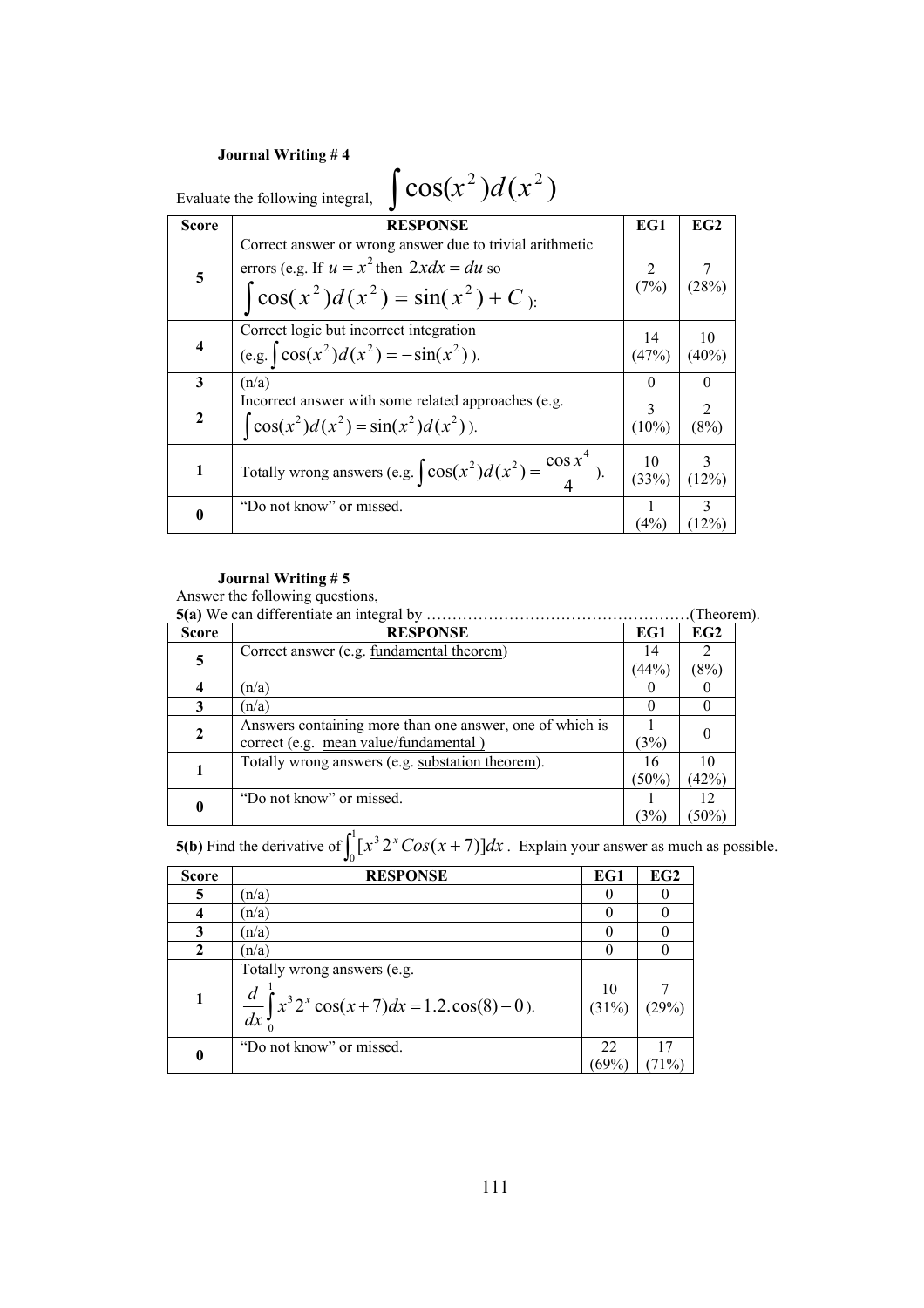**Journal Writing # 6**  Given the graph of the function  $f(x)$  as follows,



The area between the function  $f(x)$  and the x-axis equals to

**a)** 
$$
A = \int_{a}^{d} f(x) d(x)
$$
  
\n**b)**  $A = \int_{a}^{b} f(x) d(x) - \int_{b}^{c} f(x) d(x) + \int_{c}^{d} f(x) d(x)$   
\n**c)**  $A = \int_{a}^{b} f(x) d(x) + \int_{b}^{c} f(x) d(x) - \int_{c}^{d} f(x) d(x)$   
\n**d)**  $A = -\int_{a}^{b} f(x) d(x) + \int_{b}^{c} f(x) d(x) - \int_{c}^{d} f(x) d(x)$ 

### **Explain your answer as much as possible.**

| Score        | <b>RESPONSE</b>                                                                                                                                                                                                                                                                        | EG1           | EG2            |
|--------------|----------------------------------------------------------------------------------------------------------------------------------------------------------------------------------------------------------------------------------------------------------------------------------------|---------------|----------------|
| 5            | (n/a)                                                                                                                                                                                                                                                                                  | $\Omega$      | $\Omega$       |
| 4            | Correct choice and explanations containing main ideas<br>concerned with function and area under a curve (e.g.<br>Area can never be zero because of that the area under<br>x-axis should be multiplied by -1)                                                                           | 8<br>$(30\%)$ | (4%)           |
| 3            | Correct choice and the explanations containing related<br>sub-ideas concerned with function and area under a<br>curve (e.g. Because a-b and c-d areas have minus value<br>$in y)$ .                                                                                                    | 9<br>(33%)    | (28%)          |
| $\mathbf{2}$ | Correct choice but incorrect or no explanation (e.g. D)<br>is correct, because this formula is natural exponential<br>function).                                                                                                                                                       | (33%)         | 15<br>$(60\%)$ |
| $\mathbf{1}$ | Incorrect choice and incorrect or no explanation (e.g.<br>the answer is A, because the other choices have the<br>negative integration of the functions and there is not<br>any need for the negative of the integration. The<br>function is already negative in $(a,b)$ and $(c,d)$ ). | (4%)          | (4%)           |
| 0            | "Do not know" or missed.                                                                                                                                                                                                                                                               | $\theta$      | $4\%$          |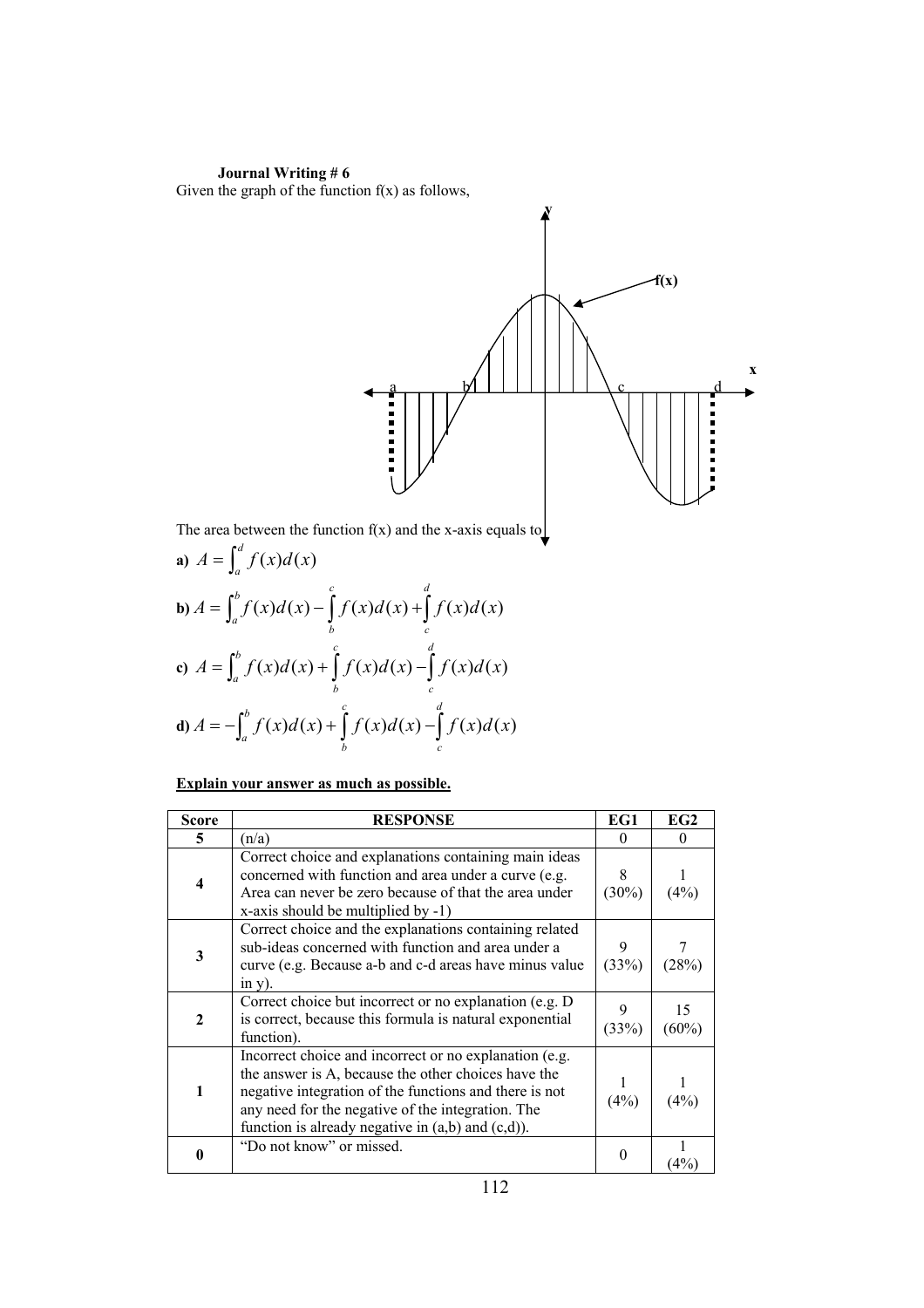**a)** When the shaded regions below are rotated through 360° about x-axis, a solid is traced out.



If possible, write down the integral formulas for the volumes of the above solids. If it is not possible , explain why not? **a)** 

| <b>Score</b> | <b>RESPONSE</b>                                                                                                                                         | EG1         | EG2         |
|--------------|---------------------------------------------------------------------------------------------------------------------------------------------------------|-------------|-------------|
| 5            | Correct answer (e.g. A, $\int \pi (2x - x^2)^2 dx$ )                                                                                                    | (4%)        |             |
| 4            | (n/a)                                                                                                                                                   |             |             |
| 3            | (n/a)                                                                                                                                                   |             |             |
| $\mathbf{2}$ | Answers computing the area instead of volume or<br>containing some related formulas of volume<br>(e.g. $A = \int (2x - x^2) dx - \int (2x - x^2) dx$ ). | 10<br>(35%) | 12<br>(52%) |
| 1            | Totally wrong answers (e.g. $A = \int (2x - x^2) dx$ ).                                                                                                 | 15<br>(52%) | (13%)       |
| $\bf{0}$     | "Do not know" or missed.                                                                                                                                | $(10\%)$    | (35%)       |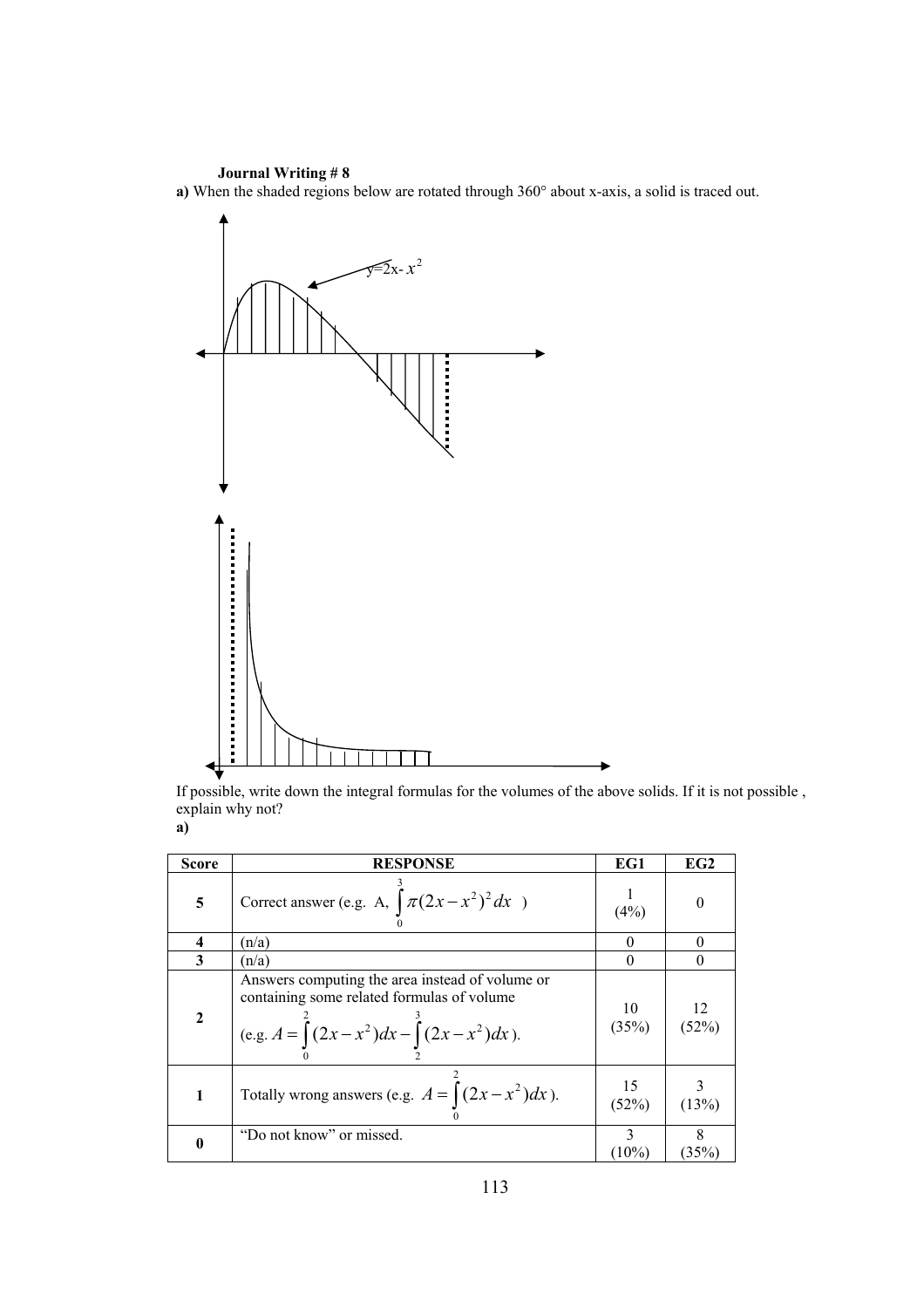| v | ۰.<br>۰. | I |  |
|---|----------|---|--|

| <b>Score</b>     | <b>RESPONSE</b>                                                                                                                                       | EG1         | EG2     |
|------------------|-------------------------------------------------------------------------------------------------------------------------------------------------------|-------------|---------|
| 5                | Totally correct answer (e.g. $V = \int_{1}^{\infty} \pi (\frac{1}{x})^2 dx$ )                                                                         | $(10\%)$    |         |
| 4                | (n/a)                                                                                                                                                 |             |         |
| 3                | (n/a)                                                                                                                                                 | $\theta$    |         |
| $\overline{2}$   | The answers computing the area instead of volume or<br>containing some related formulas of volume (e.g.<br>$V = \int_{0}^{\infty} (\frac{1}{x}) dx$ . | 6<br>(21%)  |         |
| 1                | Totally wrong answers (e.g. we can not compute the<br>volume since x goes to infinity).                                                               | 11<br>(38%) | (48%)   |
| $\boldsymbol{0}$ | "Do not know" or missed.                                                                                                                              | 9<br>(31%   | $(35\%$ |

Write down (construct) an integral in which

**a)** Integration by parts **b)** Partial fraction **c)** Trigonometric substitutions method should be used to evaluate the integral. (**Do not evaluate the integrals)** 

| <b>Score</b> | <b>RESPONSE</b>                                    | EG1   | EG2   |
|--------------|----------------------------------------------------|-------|-------|
|              | The answers in which all three responses are       |       |       |
| 5            | correct (e.g.                                      | (14%) |       |
| 4            | (n/a)                                              |       |       |
|              | The answers in which two of the options are        |       |       |
| 3            | correct (e.g.                                      | (25%) | (4%   |
| $\mathbf{2}$ | The answers in which one of the options is correct |       |       |
|              | (e.g.                                              | (29%) | (26%) |
|              | Totally wrong answers (e.g.                        |       |       |
|              |                                                    | (32%) | (48%) |
|              | "Do not know" or missed.                           |       |       |
|              |                                                    |       |       |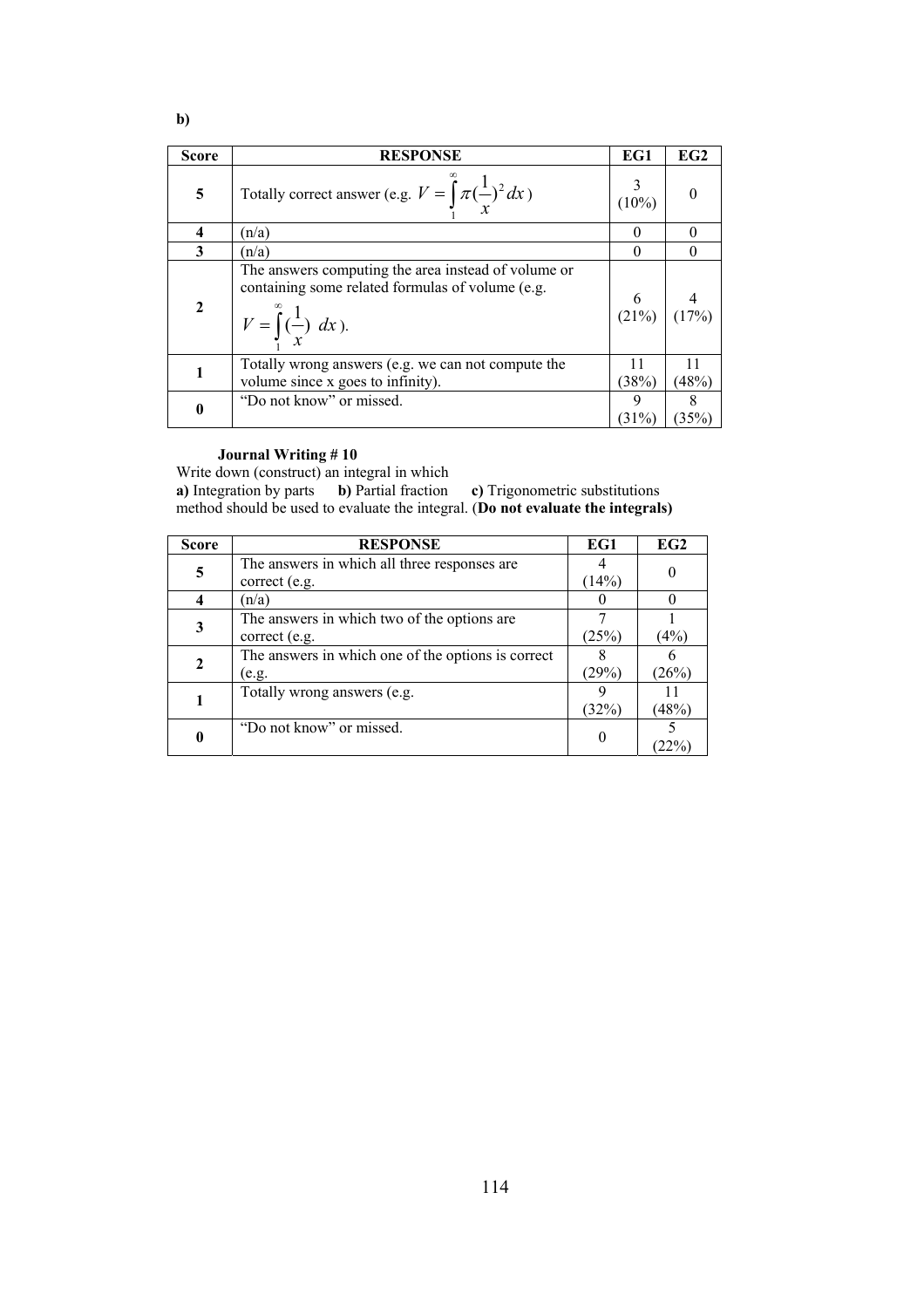

Can we evaluate the length of these two curves? If yes, write down the formulas for the lengths of the curves?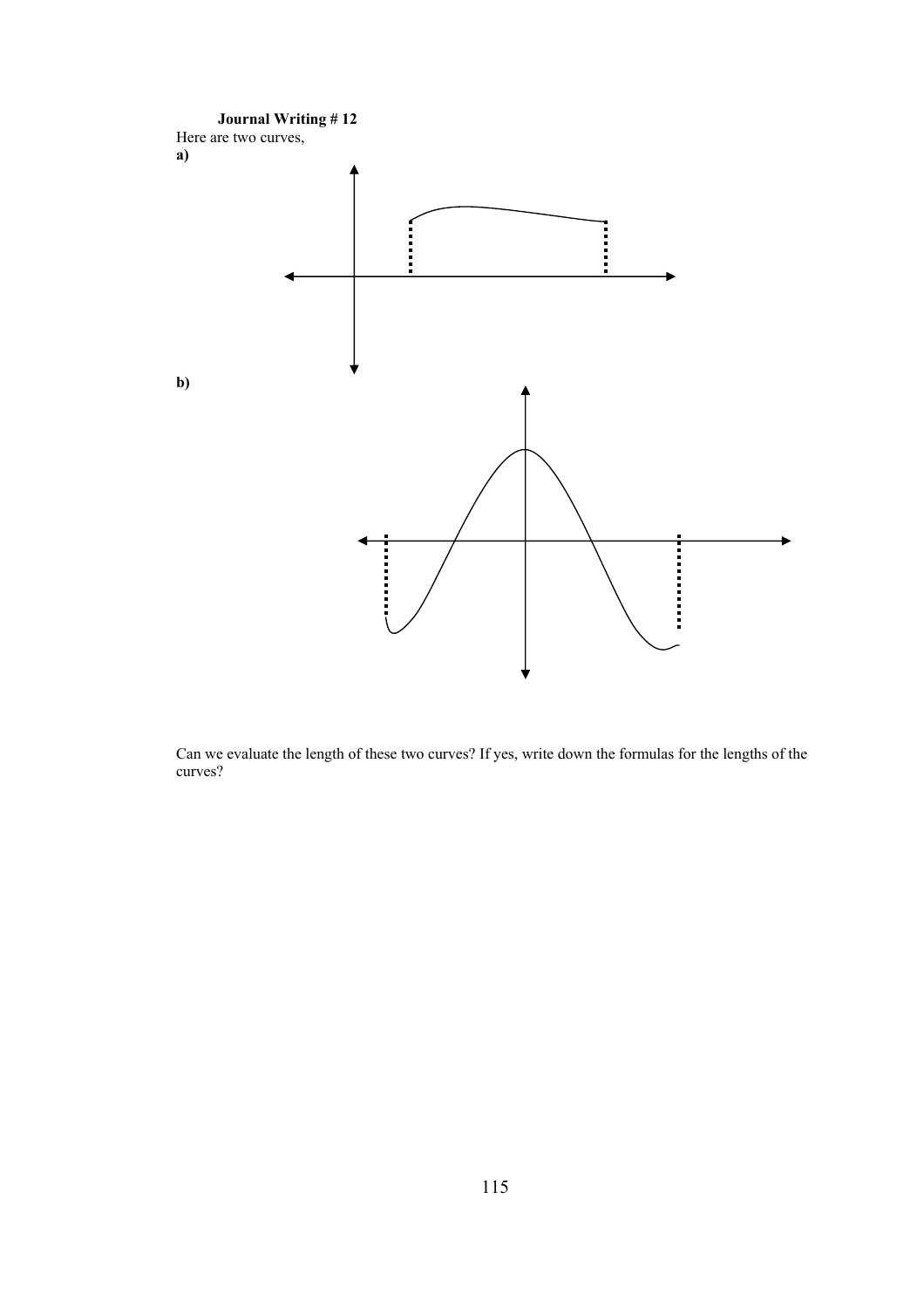| <b>Score</b>     | <b>RESPONSE</b>                                                                                                                                                                                             | EG1                | EG2         |
|------------------|-------------------------------------------------------------------------------------------------------------------------------------------------------------------------------------------------------------|--------------------|-------------|
| 5                | Both part (a) and part (b) are correct without further questioning<br>(e.g. $\int_{a}^{b} \sqrt{1 + [f'(x)]^2} dx$ and<br>b) $\int_{0}^{d} \sqrt{1 + [g'(y)]^2} dy$ ).                                      | $\frac{1}{(3\%)}$  | (4%)        |
| 4                | One part is completely right and there is some progress in the<br>other related to the answer (e.g.<br><b>a</b> ) $\int_{0}^{b} \sqrt{1 + [f'(x)]^2} dx$ <b>b</b> ) $\int_{0}^{a} \sqrt{1 + [g(y)]^2} dy$ . | $\frac{9}{(29\%)}$ | (4%)        |
| 3                | One part is totally right, the other part is totally wrong (e.g. a)<br>$\int_{0}^{b} \sqrt{1 + [f'(x)]^2} dx$ and b) $\int_{0}^{a} g(y) dy$                                                                 | 6<br>(19%)         | (4%)        |
| $\boldsymbol{2}$ | One of the parts has some related ideas, but the other part is<br>completely wrong (e.g. a) $\int_{0}^{b} \sqrt{1 + [f(x)]^2} dx$<br><b>b</b> ) $\int_a^d g(y) dy$                                          | 7<br>(23%)         | 13<br>(54%) |
| $\mathbf{1}$     | Both parts are totally wrong (e.g. a) $\int f(x)dx$ and<br>b) $\int g(y)dy$ ).                                                                                                                              | 8<br>(26%)         | 13<br>(54%) |
| $\mathbf{0}$     | "Do not know" or missed.                                                                                                                                                                                    | $\theta$           | 4<br>(15%)  |